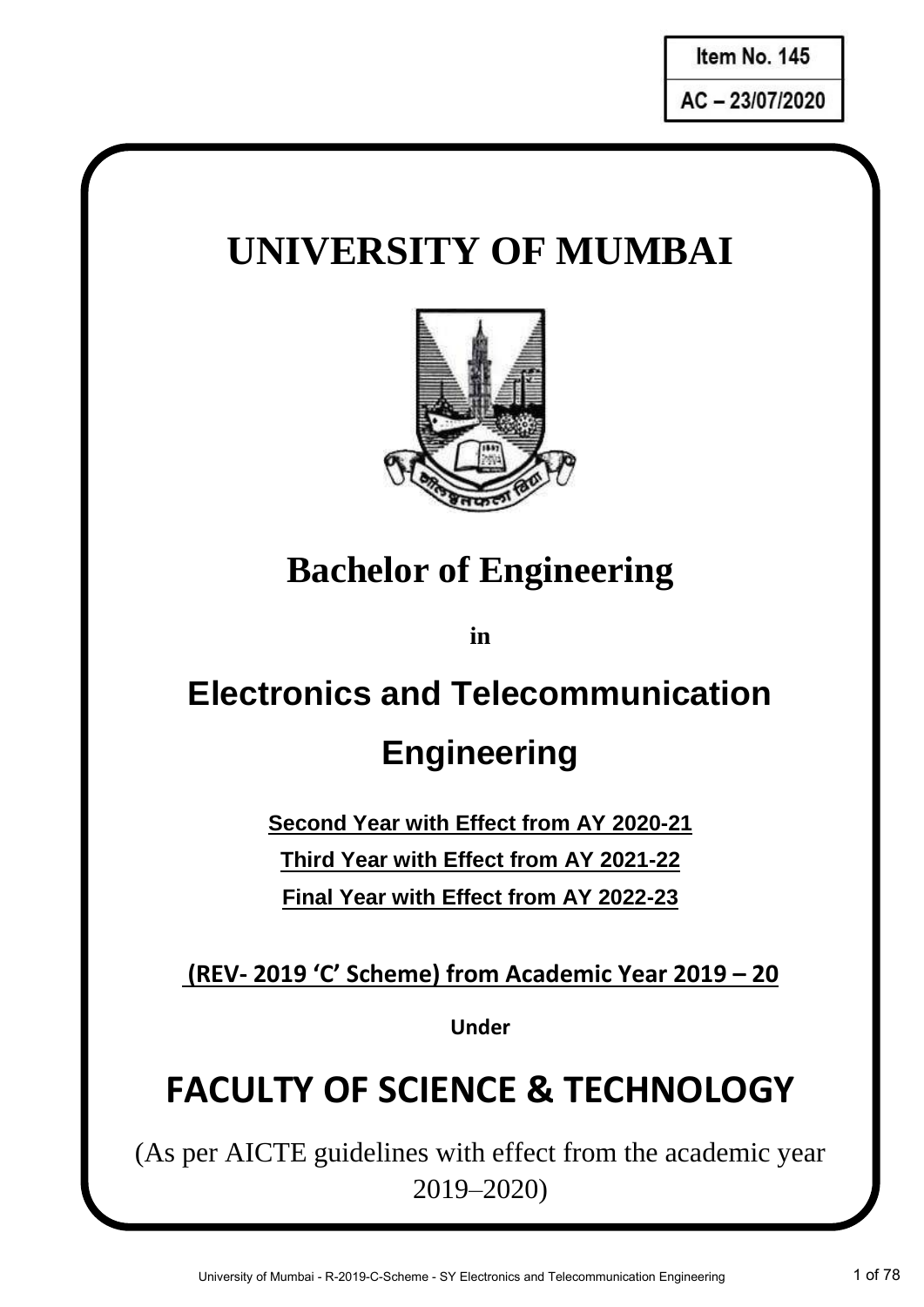**Item No. 145 Item No. \_\_\_\_\_\_**

### **UNIVERSITY OF MUMBAI**



## **Syllabus for Approval**

| Sr. No.        | <b>Heading</b>                          | <b>Particulars</b>                                                          |
|----------------|-----------------------------------------|-----------------------------------------------------------------------------|
| 1              | Title of the Course                     | Second Year B.E. Electronics and<br><b>Telecommunication Engineering</b>    |
| $\overline{2}$ | <b>Eligibility for Admission</b>        | After Passing First Year Engineering as per the<br>Ordinance 0.6242         |
| 3              | Passing Marks                           | 40%                                                                         |
| 4              | Ordinances /<br>Regulations (if any)    | Ordinance 0.6242                                                            |
| 5              | No. of Years / Semesters                | 8 semesters                                                                 |
| 6              | Level                                   | P.G. / U.G. / Diploma / Certificate<br>(Strike out which is not applicable) |
| 7              | Pattern                                 | Yearly / Semester<br>(Strike out which is not applicable)                   |
| 8              | <b>Status</b>                           | New / Revised<br>(Strike out which is not applicable)                       |
| 9              | To be implemented from<br>Academic Year | With effect from Academic Year: 2020-2021                                   |

Date 02-07-2020

Dr. S. K. Ukarande Dr. Anuradha Muzumdar Associate Dean Dean Dean University of Mumbai University of Mumbai

Faculty of Science and Technology Faculty of Science and Technology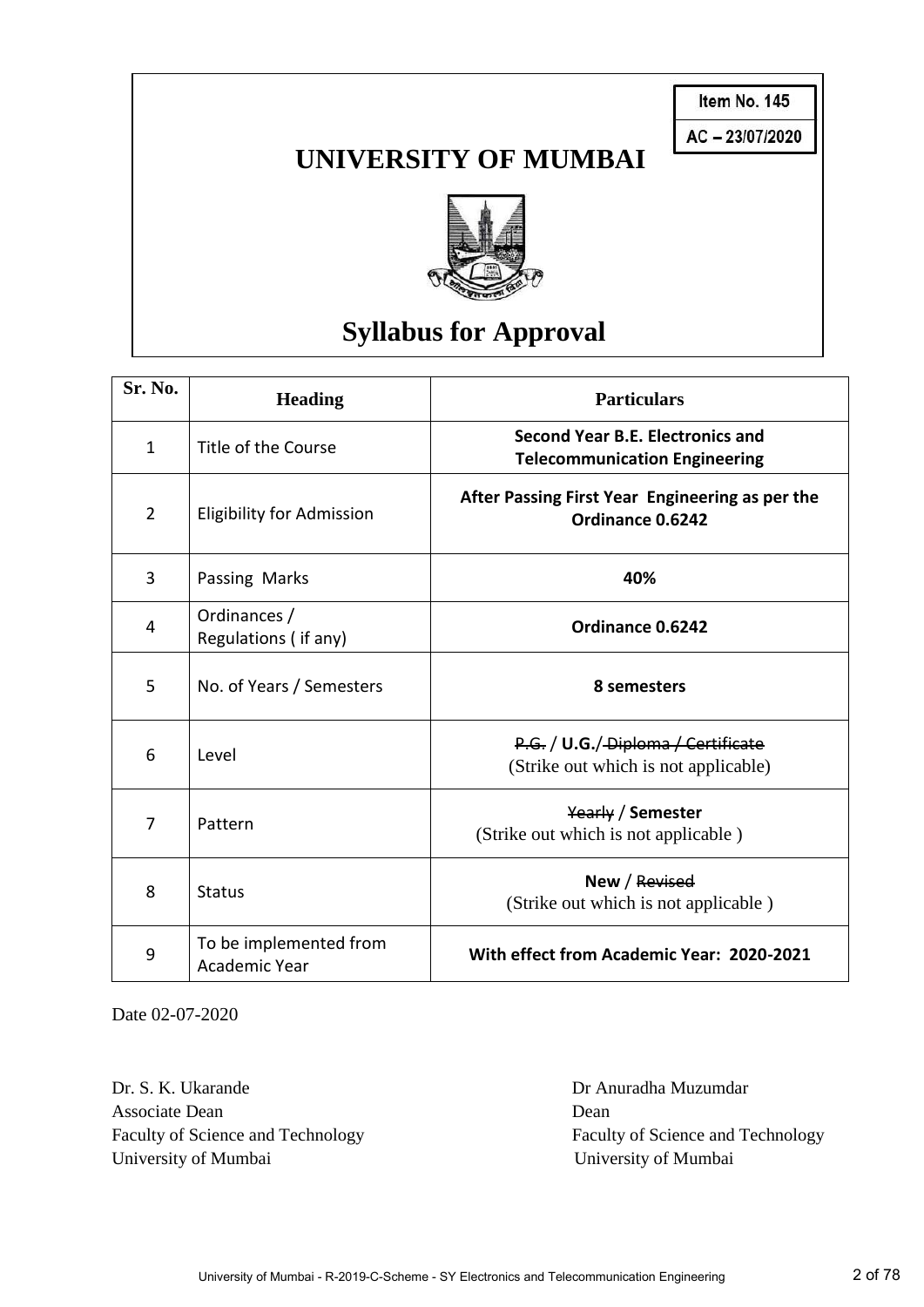### **Preamble**

To meet the challenge of ensuring excellence in engineering education, the issue of quality needs to be addressed, debated and taken forward in a systematic manner. Accreditation is the principal means of quality assurance in higher education. The major emphasis of accreditation process is to measure the outcomes of the program that is being accredited. In line with this Faculty of Science and Technology (in particular Engineering)of University of Mumbai has taken a lead in incorporating philosophy of outcome based education in the process of curriculum development.

Faculty resolved that course objectives and course outcomes are to be clearly defined for each course, so that all faculty members in affiliated institutes understand the depth and approach of course to be taught, which will enhance learner's learning process. Choice based Credit and grading system enables a much-required shift in focus from teacher-centric to learner-centric education since the workload estimated is based on the investment of time in learning and not in teaching. It also focuses on continuous evaluation which will enhance the quality of education. Credit assignment for courses is based on 15 weeks teaching learning process, however content of courses is to be taught in 13 weeks and remaining 2 weeks to be utilized for revision, guest lectures, coverage of content beyond syllabus etc.

There was a concern that the earlier revised curriculum more focused on providing information and knowledge across various domains of the said program, which led to heavily loading of students in terms of direct contact hours. In this regard, faculty of science and technology resolved that to minimize the burden of contact hours, total credits of entire program will be of 171, wherein focus is not only on providing knowledge but also on building skills, attitude and self learning. Therefore in the present curriculum skill based laboratories and mini projects are made mandatory across all disciplines of engineering in second and third year of programs, which will definitely facilitate self learning of students. The overall credits and approach of curriculum proposed in the present revision is in line with AICTE model curriculum.

The present curriculum will be implemented for Second Year of Engineering from the academic year 2020-21. Subsequently this will be carried forward for Third Year and Final Year Engineering in the academic years 2021-22, 2022-23, respectively.

Dr. S. K. Ukarande Dr Anuradha Muzumdar Associate Dean Dean Dean University of Mumbai University of Mumbai

Faculty of Science and Technology Faculty of Science and Technology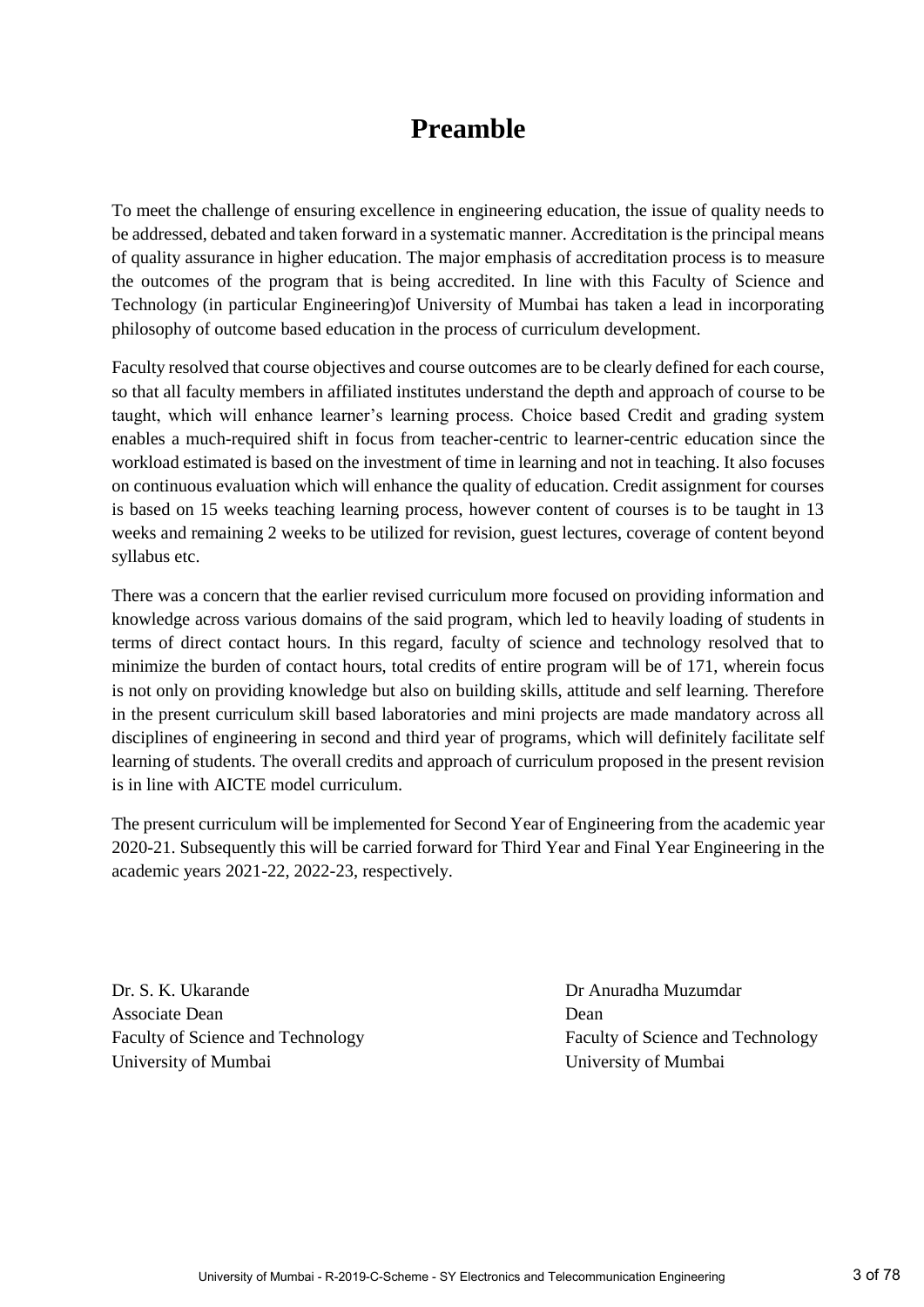## **Incorporation and Implementation of Online Contents from NPTEL/ Swayam Platform**

The curriculum revision is mainly focused on knowledge component, skill based activities and project based activities. Self learning opportunities are provided to learners. In the revision process this time in particular Revised syllabus of 'C ' scheme wherever possible additional resource links of platforms such as NPTEL, Swayam are appropriately provided. In an earlier revision of curriculum in the year 2012 and 2016 in Revised scheme 'A' and 'B' respectively, efforts were made to use online contents more appropriately as additional learning materials to enhance learning of students.

In the current revision based on the recommendation of AICTE model curriculum overall credits are reduced to 171, to provide opportunity of self learning to learner. Learners are now getting sufficient time for self learning either through online courses or additional projects for enhancing their knowledge and skill sets.

The Principals/ HoD's/ Faculties of all the institute are required to motivate and encourage learners to use additional online resources available on platforms such as NPTEL/ Swayam. Learners can be advised to take up online courses, on successful completion they are required to submit certification for the same. This will definitely help learners to facilitate their enhanced learning based on their interest.

Dr. S. K. Ukarande Dr Anuradha Muzumdar Associate Dean Dean Dean University of Mumbai University of Mumbai

Faculty of Science and Technology Faculty of Science and Technology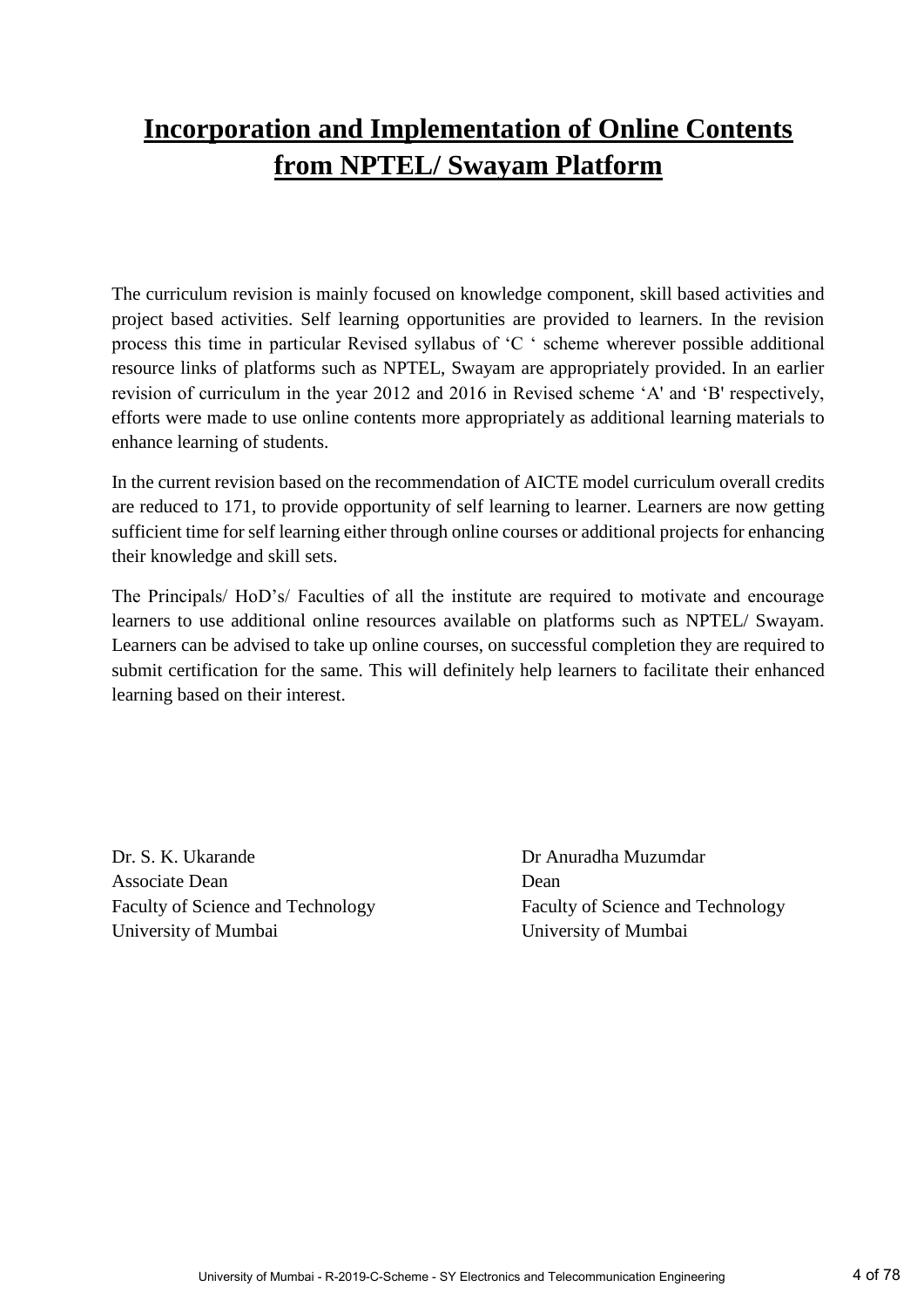### **Preface By BoS**

Technological developments in the field of electronics and telecommunication engineering have revolutionized the way people see the world today. Hence, there is a need for continuously enriching the quality of education by a regular revision in the curriculum, which will help our students achieve better employability, start-ups, and other avenues of higher studies. The current revision in the Bachelor of Engineering program (REV- 2019 'C' Scheme) aims at providing a strong foundation with required analytical concepts in the field of electronics and telecommunication engineering.

Some of the salient features of this revised curriculum are as below and they fall in line with the features in AICTE Model Curriculum.

- 1. The curriculum is designed in such a way that it encourages innovation and research as the total number of credits has been reduced from around 200 credits in an earlier curriculum to 171 credits in the current revision.
- 2. In the second and third-year curriculum, skill-based laboratories and mini-projects are introduced.
- 3. It will result in the students developing a problem-solving approach and will be able to meet the challenges of the future.
- 4. The University of Mumbai and BoS Electronics and Telecommunication Engineering will ensure the revision of the curriculum on regular basis in the future as well and this update will certainly help students to achieve better employability; start-ups and other avenues for higher studies.

The BoS would like to thank all the subject experts, industry representatives, alumni, and various other stakeholders for their sincere efforts and valuable time in the preparation of course contents, reviewing the contents, giving valuable suggestions, and critically analyzing the contents.

#### **Board of Studies in Electronics and Telecommunication Engineering**

#### **Dr. Faruk Kazi: Chairman**

- Dr. V. N. Pawar: Member
- Dr. Ravindra Duche: Member
- Dr. Milind Shah: Member
- Dr. R. K. Kulkarni: Member
- Dr. Baban U. Rindhe: Member
- Dr. Mrs. Nair: Member
- Dr. Nalbarwar: Member
- Dr. Sudhakar Mande: Member
- Dr. S. D. Deshmukh: Member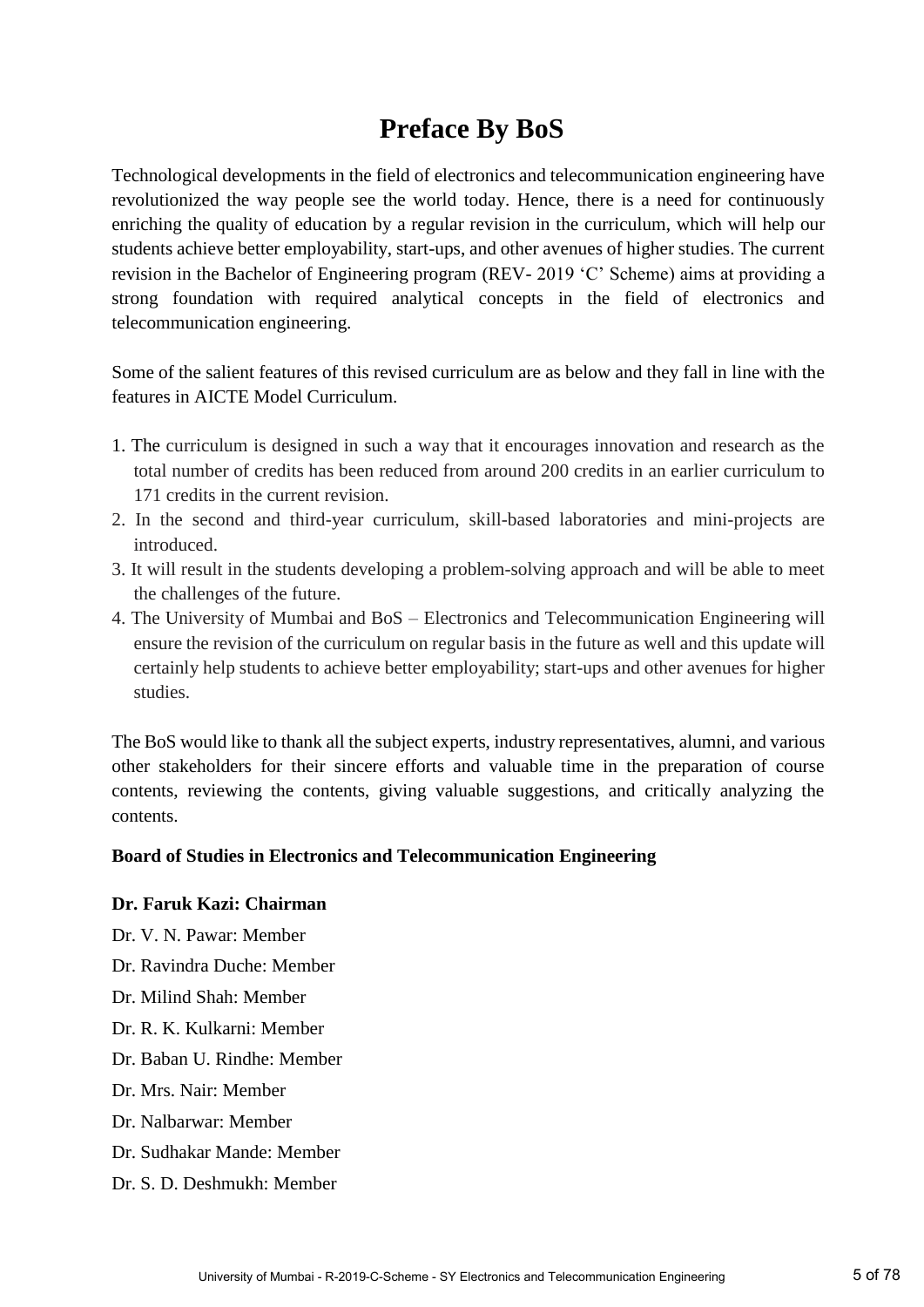#### **Program Structure for Second Year Engineering Semester III & IV UNIVERSITY OF MUMBAI (With Effect** from 2020-2021) **Semester III**

| <b>Course</b><br>Code | <b>Course Name</b>                                         |               | <b>Teaching Scheme</b><br>(Contact Hours) |              | <b>Credits Assigned</b> |                    |       |              |
|-----------------------|------------------------------------------------------------|---------------|-------------------------------------------|--------------|-------------------------|--------------------|-------|--------------|
|                       |                                                            | <b>Theory</b> | Pract.                                    | Tut.         | <b>Theory</b>           | Pract.             | Tut.  | <b>Total</b> |
| <b>ECC301</b>         | <b>Engineering Mathematics-</b><br>Ш                       | 3             | --                                        | $1*$         | 3                       | --                 | 1     | 4            |
| <b>ECC302</b>         | Electronic Devices &<br>Circuits                           | 3             |                                           | --           | 3                       |                    | $- -$ | 3            |
| <b>ECC303</b>         | Digital System Design                                      | 3             | --                                        | $-$          | 3                       | $-$                | $- -$ | 3            |
| <b>ECC304</b>         | Network Theory                                             | 3             | $- -$                                     | 1            | 3                       |                    | 1     | 4            |
| <b>ECC305</b>         | Electronic Instrumentation<br>& Control Systems            | 3             | --                                        | $- -$        | 3                       | --                 | --    | 3            |
| <b>ECL301</b>         | Electronic Devices &<br>Circuits Lab                       |               | 2                                         | --           | --                      | 1                  | $- -$ | 1            |
| <b>ECL302</b>         | Digital System Design Lab                                  |               | 2                                         | $-$          | $- -$                   | 1                  | $- -$ | 1            |
| <b>ECL303</b>         | <b>Electronic Instrumentation</b><br>& Control Systems Lab |               | 2                                         | $-$          | --                      | 1                  | $- -$ | 1            |
| <b>ECL304</b>         | Skill Lab: $C_{++}$ and Java<br>Programming                |               | 4                                         | $-$          |                         | 2                  | --    | 2            |
| <b>ECM301</b>         | Mini Project 1A                                            | $-$           | 4 <sup>§</sup>                            | --           | 2<br>2<br>--<br>$-$     |                    |       |              |
|                       | <b>Total</b>                                               | 15            | 14                                        | $\mathbf{2}$ | 15                      | 07<br>$\mathbf{2}$ |       | 24           |

**\* Should be conducted batch wise.** 

**\$ Indicates work load of a learner (Not Faculty) for Mini Project 1A. Faculty Load: 1 hour per week per four groups.**

|                       |                                                           |        | <b>Examination Scheme</b>  |               |              |                             |             |        |              |  |  |  |
|-----------------------|-----------------------------------------------------------|--------|----------------------------|---------------|--------------|-----------------------------|-------------|--------|--------------|--|--|--|
|                       |                                                           |        |                            | <b>Theory</b> |              |                             |             |        |              |  |  |  |
| <b>Course</b><br>Code | <b>Course Name</b>                                        |        | <b>Internal Assessment</b> |               | End          | Exam.                       | <b>Term</b> | Pract. | <b>Total</b> |  |  |  |
|                       |                                                           | Test 1 | Test 2                     | Avg.          | Sem.<br>Exam | <b>Duration</b><br>(in Hrs) | Work        | & oral |              |  |  |  |
| <b>ECC301</b>         | Engineering<br>Mathematics-III                            | 20     | 20                         | 20            | 80           | 3                           | 25          | $-$    | 125          |  |  |  |
| <b>ECC302</b>         | Electronic Devices &<br>Circuits                          | 20     | 20                         | 20            | 80           | 3                           | --          | --     |              |  |  |  |
| <b>ECC303</b>         | Digital System Design                                     | 20     | 20                         | 20            | 80           | $\overline{3}$              | $-$         | --     | 100          |  |  |  |
| <b>ECC304</b>         | Network Theory                                            | 20     | 20                         | 20            | 80           | 3                           | 25          | --     | 125          |  |  |  |
| <b>ECC305</b>         | Electronic<br>Instrumentation &<br><b>Control Systems</b> | 20     | 20                         | 20            | 80           | 3                           | --          | --     | 100          |  |  |  |
| <b>ECL301</b>         | Electronic Devices &<br>Circuits Lab                      | --     | --                         | $-$           | $-$          | --                          | 25          | 25     | 50           |  |  |  |
| <b>ECL302</b>         | Digital System Design<br>Lab                              | --     | --                         |               |              | --                          | 25          | --     |              |  |  |  |
| <b>ECL303</b>         | Electronic<br>Instrumentation &<br>Control Systems Lab    |        | --                         |               |              | --                          | 25          | --     | 25           |  |  |  |
| <b>ECL304</b>         | Skill Lab: $C_{++}$ and Java<br>Programming               | --     | --                         | $-$           | $-$          | $-$                         | 25          | 25     | 50           |  |  |  |
| <b>ECM301</b>         | Mini Project 1A                                           | $-$    | --                         | --            | $-$          | $-$                         | 25          | 25     | 50           |  |  |  |
|                       | <b>Total</b>                                              | --     | ۰.                         | 100           | 400          | --                          | 175         | 75     | 750          |  |  |  |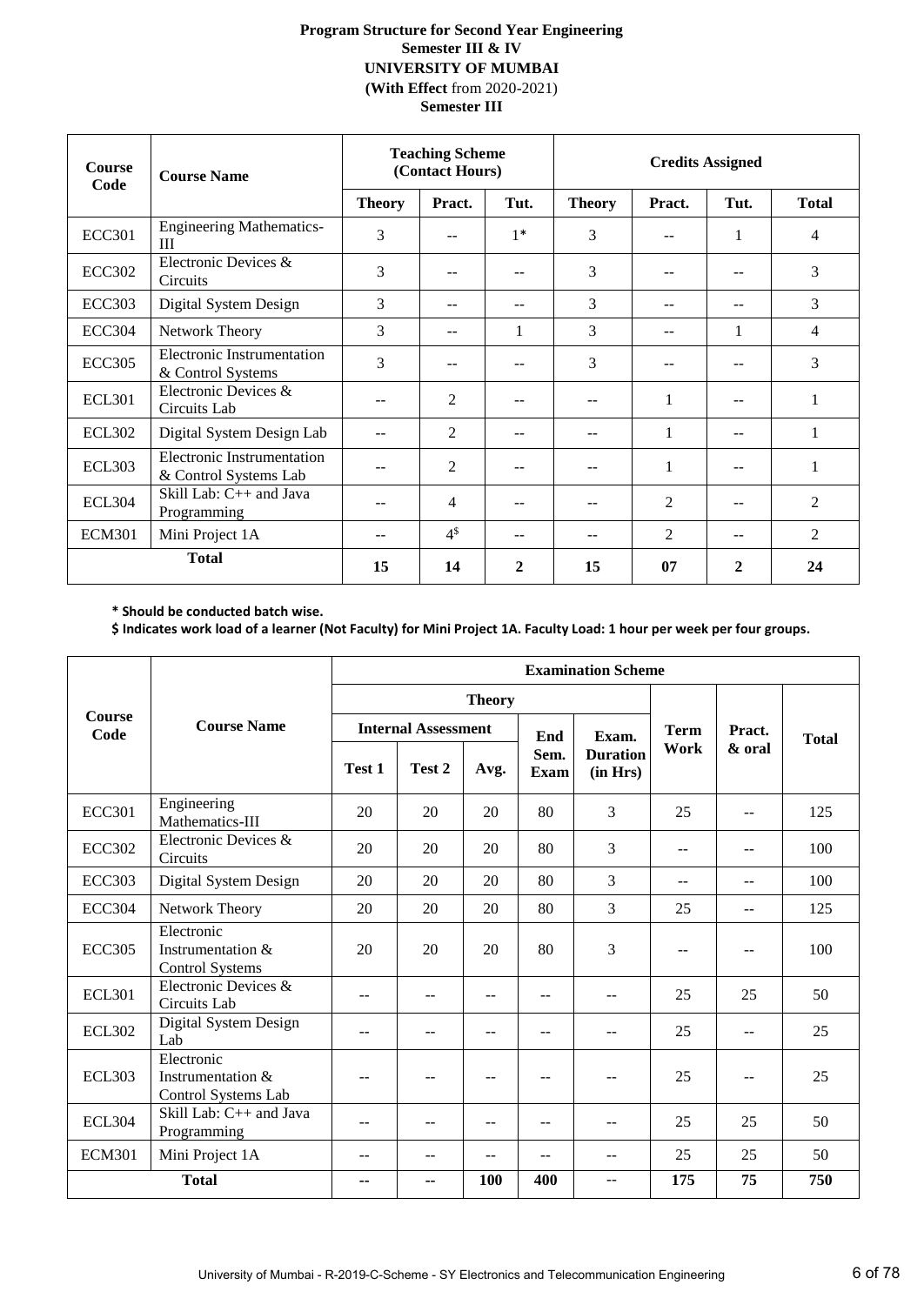| Course<br>Code | <b>Course Name</b>                                |               | <b>Teaching Scheme</b><br>(Contact Hours) |              | <b>Credits Assigned</b> |                   |       |                |
|----------------|---------------------------------------------------|---------------|-------------------------------------------|--------------|-------------------------|-------------------|-------|----------------|
|                |                                                   | <b>Theory</b> | Pract.                                    | Tut.         | <b>Theory</b>           | Pract.            | Tut.  | <b>Total</b>   |
| <b>ECC401</b>  | <b>Engineering Mathematics-</b><br>IV             | 3             | --                                        | $1*$         | 3                       |                   | 1     | 4              |
| <b>ECC402</b>  | Microcontrollers                                  | 3             | --                                        | $-$          | 3                       |                   | $-$   | 3              |
| <b>ECC403</b>  | <b>Linear Integrated Circuits</b>                 | 3             | $-$                                       | $-$          | 3                       | --                | $- -$ | 3              |
| ECC404         | Signals & Systems                                 | 3             | $- -$                                     | 1            | 3                       | --                | 1     |                |
| <b>ECC405</b>  | Principles of<br>Communication<br>Engineering     | 3             |                                           |              | 3                       |                   | --    | 3              |
| <b>ECL401</b>  | Microcontrollers Lab                              | $-1$          | $\overline{2}$                            | $-$          | --                      | 1                 | $- -$ | 1              |
| <b>ECL402</b>  | <b>Linear Integrated Circuits</b><br>Lab          | --            | 2                                         |              |                         | 1                 | $-$   | $\mathbf{1}$   |
| <b>ECL403</b>  | Principles of<br>Communication<br>Engineering Lab | $-$           | $\overline{2}$                            |              |                         |                   | $- -$ | 1              |
| <b>ECL404</b>  | Skill Lab: Python<br>Programming                  | --            | 4                                         |              |                         | $\overline{2}$    |       | $\overline{2}$ |
| <b>ECM401</b>  | Mini Project 1B                                   | --            | 4 <sup>§</sup>                            | $-$          | --                      | $\overline{2}$    | --    | $\overline{2}$ |
|                | <b>Total</b>                                      | 15            | 14                                        | $\mathbf{2}$ | 15                      | 7<br>$\mathbf{2}$ |       | 24             |

**\* Should be conducted batch wise.** 

**\$ Indicates work load of a learner (Not Faculty) for Mini Project 1B. Faculty Load: 1 hour per week per four groups.**

|                       |                                                   |        |                            |               |               | <b>Examination Scheme</b>   |             |        |              |
|-----------------------|---------------------------------------------------|--------|----------------------------|---------------|---------------|-----------------------------|-------------|--------|--------------|
|                       |                                                   |        |                            | <b>Theory</b> |               |                             |             |        |              |
| <b>Course</b><br>Code | <b>Course Name</b>                                |        | <b>Internal Assessment</b> |               | End           | Exam.                       | <b>Term</b> | Pract. | <b>Total</b> |
|                       |                                                   | Test 1 | Test 2                     | Avg.          | Sem.<br>Exam. | <b>Duration</b><br>(in Hrs) | Work        | & oral |              |
| <b>ECC401</b>         | <b>Engineering Mathematics-</b><br>IV             | 20     | 20                         | 20            | 80            | 3                           | 25          | $-$    | 125          |
| <b>ECC402</b>         | Microcontrollers                                  | 20     | 20                         | 20            | 80            | 3                           | $-$         | $-$    | 100          |
| <b>ECC403</b>         | <b>Linear Integrated Circuits</b>                 | 20     | 20                         | 20            | 80            | 3                           | $-$         | --     | 100          |
| <b>ECC404</b>         | Signals & Systems                                 | 20     | 20                         | 20            | 80            | 3                           | 25          | $-$    | 125          |
| <b>ECC405</b>         | Principles of<br>Communication<br>Engineering     | 20     | 20                         | 20            | 80            | 3                           | $-$         | $-$    |              |
| <b>ECL401</b>         | Microcontrollers Lab                              | --     | --                         |               | --            | --                          | 25          | $-$    | 25           |
| <b>ECL402</b>         | <b>Linear Integrated Circuits</b><br>Lab          |        | --                         |               | --            | --                          | 25          | 25     | 50           |
| <b>ECL403</b>         | Principles of<br>Communication<br>Engineering Lab | --     | --                         | $-$           | $-$           | $-$                         | 25          | 25     | 50           |
| ECL404                | Skill Lab: Python<br>Programming                  | $-$    | $-$                        | $\sim$        | $-$           | $-$                         | 25          | 25     | 50           |
| <b>ECM401</b>         | Mini Project 1B                                   | $-$    | $- -$                      | $-$           | $-$           | $-\,-$                      | 25          | 25     | 50           |
|                       | <b>Total</b>                                      | --     | --                         | 100           | 400           | --                          | 175         | 100    | 775          |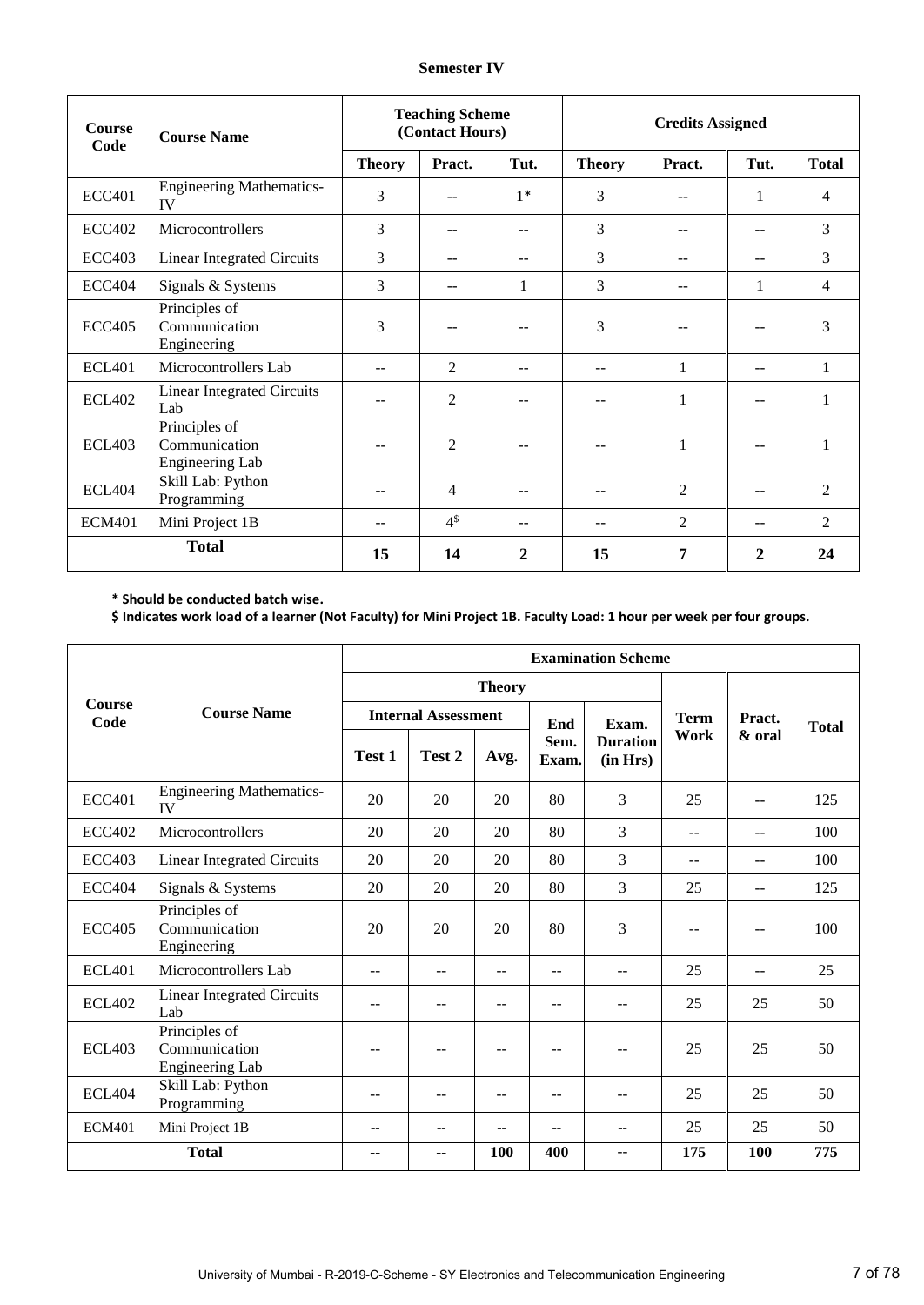| <b>Course</b><br>Code | <b>Course Name</b>             |               | <b>Teaching Scheme</b><br>(Contact Hours) |       |               | <b>Credits</b><br><b>Assigned</b> |      |       |
|-----------------------|--------------------------------|---------------|-------------------------------------------|-------|---------------|-----------------------------------|------|-------|
|                       |                                | <b>Theory</b> | Pract.                                    | Tut.  | <b>Theory</b> | <b>TW/Pract</b>                   | Tut. | Total |
| <b>ECC301</b>         | Engineering<br>Mathematics-III | 03            |                                           | $01*$ | 03            |                                   | 01   | 04    |

| <b>Course</b><br>Code | <b>Course Name</b>             | <b>Examination</b><br><b>Scheme</b> |                                             |                         |            |              |                                            |   |     |  |
|-----------------------|--------------------------------|-------------------------------------|---------------------------------------------|-------------------------|------------|--------------|--------------------------------------------|---|-----|--|
|                       |                                |                                     | <b>Theory</b><br><b>Internal Assessment</b> |                         | End        |              | Exam Term Pract Total<br><b>Dura-</b> Work | & |     |  |
|                       |                                |                                     |                                             |                         | <b>Sem</b> | tion<br>Oral |                                            |   |     |  |
|                       |                                | Test1                               | Test <sub>2</sub>                           | Avg of<br>Test 1<br>& 2 | Exam       | (in<br>Hrs.) |                                            |   |     |  |
| <b>ECC301</b>         | Engineering<br>Mathematics-III | 20                                  | 20                                          | 20                      | 80         | 03           | 25                                         |   | 125 |  |

**\* Should be conducted batch wise.**

#### **Pre-requisite:**

- 1. FEC101-Engineering Mathematics-I
- 2. FEC201-Engineering Mathematics-II
- 3. Scalar and Vector Product: Scalar and vector product of three and four vectors

#### **Course Objectives:** The course is aimed

- 1. To learn the Laplace Transform, Inverse Laplace Transform of various functions and its applications.
- 2. To understand the concept of Fourier Series, its complex form and enhance the problem solving skill.
- 3. To understand the concept of complex variables, C-R equations, harmonic functions and its conjugate and mapping in complex plane.
- 4. To understand the basics of Linear Algebra.
- 5. To use concepts of vector calculus to analyze and model engineering problems.

**Course Outcomes:** After successful completion of course student will be able to:

- 1. Understand the concept of Laplace transform and its application to solve the real integrals in engineering problems.
- 2. Understand the concept of inverse Laplace transform of various functions and its applications in engineering problems.
- 3. Expand the periodic function by using Fourier series for real life problems and complex engineering problems.
- 4. Understand complex variable theory, application of harmonic conjugate to get orthogonal trajectories and analytic function.
- 5. Use matrix algebra to solve the engineering problems.
- 6. Apply the concepts of vector calculus in real life problems.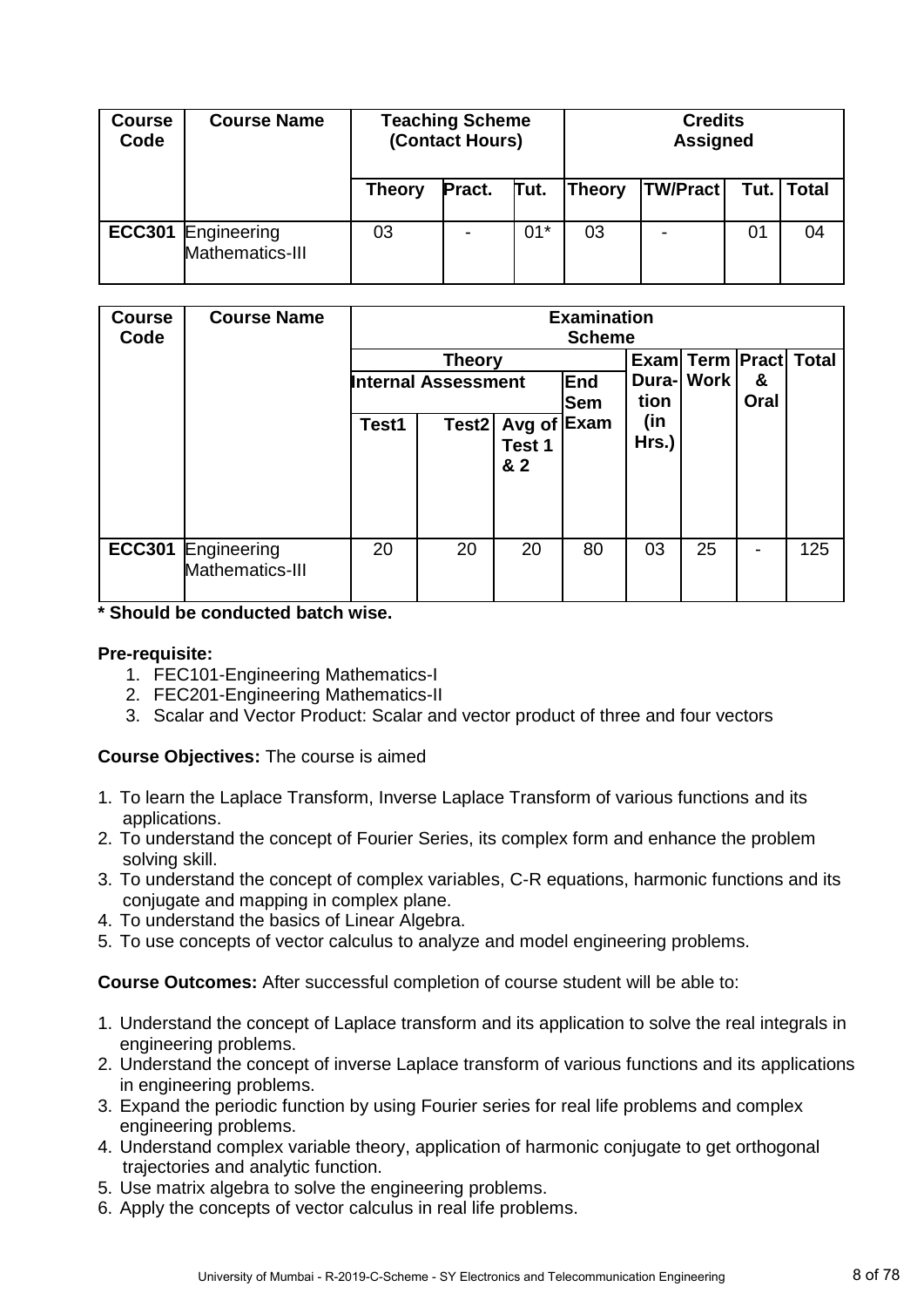| <b>Module</b> | <b>Detailed Contents</b>                                                               | Hrs.           |
|---------------|----------------------------------------------------------------------------------------|----------------|
|               | <b>Module: Laplace Transform</b>                                                       |                |
|               | Definition of Laplace transform, Condition of Existence of Laplace transform.          |                |
|               | Laplace Transform (L) of Standard Functions like $e^{at}$ , $sin(at)$ , $cos(at)$ ,    |                |
|               | $\sinh(at)$ , $\cosh(at)$ and $t^n, n \geq 0$ .                                        |                |
|               | Properties of Laplace Transform: Linearity, First Shifting theorem, Second Shifting    |                |
| 01            | Theorem, change of scale Property, multiplication by t, Division by t, Laplace         | $\overline{7}$ |
|               | Transform of derivatives and integrals (Properties without proof).                     |                |
|               | Evaluation of integrals by using Laplace Transformation.                               |                |
|               |                                                                                        |                |
|               | Self-learning Topics: Heaviside's Unit Step function, Laplace Transform of             |                |
|               | Periodic functions, Dirac Delta Function.                                              |                |
|               | <b>Module: Inverse Laplace Transform</b>                                               |                |
|               | 2.1 Inverse Laplace Transform, Linearity property, use of standard formulae to         |                |
|               | find inverse Laplace Transform, finding Inverse Laplace transform using                |                |
|               | derivatives.                                                                           |                |
| 02            | 2.2 Partial fractions method to find inverse Laplace transform.                        | 6              |
|               | 2.3 Inverse Laplace transform using Convolution theorem (without proof).               |                |
|               |                                                                                        |                |
|               | <b>Self-learning Topics:</b> Applications to solve initial and boundary value problems |                |
|               | involving ordinary differential equations.                                             |                |
|               | <b>Module: Fourier Series:</b>                                                         |                |
|               | $3.1$ Dirichlet's conditions, Definition of Fourier series and Parseval's Identity     |                |
|               | (without proof).                                                                       |                |
| 03            | 3.2 Fourier series of periodic function with period $2\pi$ and 2 <i>l.</i>             |                |
|               | 3.3 Fourier series of even and odd functions.                                          | $\overline{7}$ |
|               | 3.4 Half range Sine and Cosine Series.                                                 |                |
|               |                                                                                        |                |
|               | Self-learning Topics: Complex form of Fourier Series, Orthogonal and                   |                |
|               | orthonormal set of functions. Fourier Transform.                                       |                |
|               | <b>Module: Complex Variables:</b>                                                      |                |
|               | 4.1 Function $f(z)$ of complex variable, limit, continuity and differentiability of    |                |
|               | $f(z)$ Analytic function, necessary and sufficient conditions for $f(z)$ to be         |                |
|               | analytic (without proof).                                                              |                |
|               | 4.2 Cauchy-Riemann equations in cartesian coordinates (without proof).                 |                |
| 04            | 4.3 Milne-Thomson method to determine analytic function $f(z)$ when real part          | $\overline{7}$ |
|               | (u) or Imaginary part $(v)$ or its combination $(u+v)$ or $u-v$ ) is given.            |                |
|               | 4.4 Harmonic function, Harmonic conjugate and orthogonal trajectories                  |                |
|               |                                                                                        |                |
|               | <b>Self-learning Topics:</b> Conformal mapping, linear, bilinear mapping, cross ratio, |                |
|               | fixed points and standard transformations.                                             |                |
|               | <b>Module: Linear Algebra: Matrix Theory</b>                                           |                |
|               | 5.1 Characteristic equation, Eigen values and Eigen vectors, Example based on          |                |
|               | properties of Eigen values and Eigen vectors. (Without Proof).                         |                |
|               | 5.2 Cayley-Hamilton theorem (Without proof), Examples based on verification of         |                |
| 05            | Cayley-Hamilton theorem and compute inverse of Matrix.                                 |                |
|               | 5.3 Similarity of matrices, Diagonalization of matrices. Functions of square           | 6              |
|               | matrix                                                                                 |                |
|               |                                                                                        |                |
|               | <b>Self-learning Topics:</b> Application of Matrix Theory in machine learning and      |                |
|               | google page rank algorithms, derogatory and non-derogatory matrices.                   |                |
|               | <b>Module: Vector Differentiation and Integral</b>                                     |                |
|               | 6.1 Vector differentiation: Basics of Gradient, Divergence and Curl (Without           |                |
| 06            | Proof).                                                                                | 6              |
|               | 6.2 Properties of vector field: Solenoidal and irrotational (conservative) vector      |                |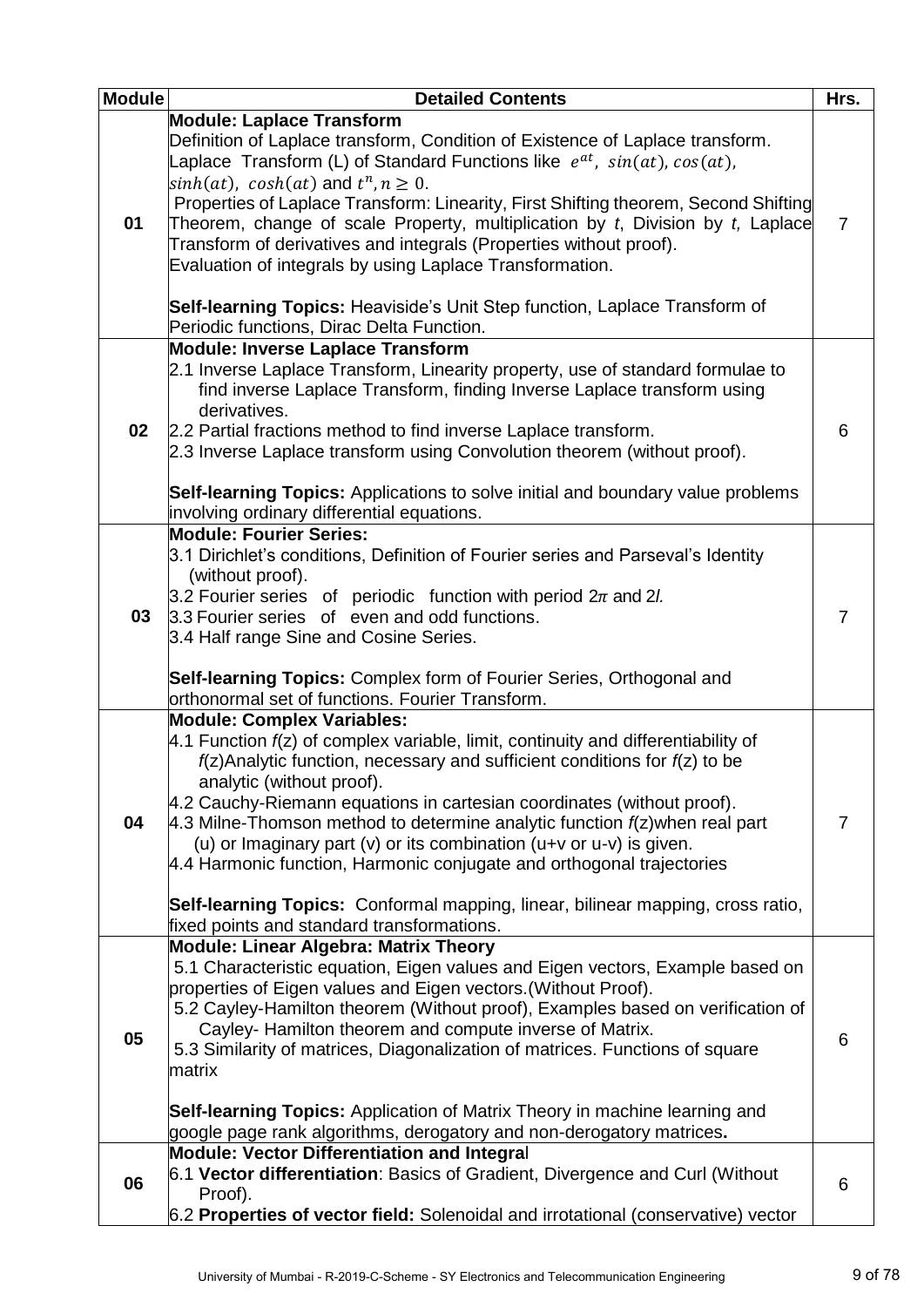| fields. |
|---------|
|---------|

6.3 **Vector integral:** Line Integral, Green's theorem in a plane (Without Proof), Stokes' theorem (Without Proof) only evaluation.

**Self-learning Topics:** Gauss' divergence Theorem and applications of Vector calculus.

#### **Total** 39

#### **References:**

- 1. Advanced engineering mathematics, H.K. Das, S . Chand, Publications
- 2. Higher Engineering Mathematics, B. V. Ramana, Tata Mc-Graw Hill Publication
- 3. Advanced Engineering Mathematics, R. K. Jain and S. R. K. Iyengar, Narosa publication
- 4. Advanced Engineering Mathematics, Wylie and Barret, Tata Mc-Graw Hill.
- 5. Theory and Problems of Fourier Analysis with applications to BVP, Murray Spiegel, Schaum's Outline Series
- 6. Vector Analysis Murry R. Spiegel, Schaum's outline series, Mc-Graw Hill Publication
- 7. Beginning Linear Algebra, Seymour Lipschutz, Schaum's outline series, Mc-Graw Hill **Publication**
- 8.Higher Engineering Mathematics, Dr. B. S. Grewal, Khanna Publication

#### **Term Work:**

General Instructions:

- 1. Batch wise tutorials are to be conducted. The number of students per batch should be as per University pattern for practicals.
- 2. Students must be encouraged to write at least 6 class tutorials on entire syllabus.
- 3. A group of 4-6 students should be assigned a self-learning topic. Students should prepare a presentation/problem solving of 10-15 minutes. This should be considered as mini project in Engineering mathematics. This project should be graded for 10 marks depending on the performance of the students.

The distribution of Term Work marks will be as follows –

| 1. Attendance (Theory and Tutorial) 05 marks   |          |
|------------------------------------------------|----------|
| 2. Class Tutorials on entire syllabus 10 marks |          |
| 3. Mini project                                | 10 marks |

#### **Internal Assessment Test (20-Marks):**

Assessment consists of two class tests of 20 marks each. The first-class test (Internal Assessment I) is to be conducted when approx. 40% syllabus is completed and second class test (Internal Assessment II) will be based on remaining contents (approximately 40% syllabus but excluding contents covered in Test I). Duration of each test shall be one hour.

#### **End Semester Theory Examination (80-Marks):**

Weightage to each of the modules in end-semester examination will be proportional to number of respective lecture hours mentioned in the curriculum.

- 1. Question paper will comprise of total 06 questions, each carrying 20 marks.
- 2. Question No: 01 will be compulsory and based on entire syllabus wherein 4 to 5 sub questions will be asked.
- 3. Remaining questions will be mixed in nature and randomly selected from all the modules.
- 4. Weightage of each module will be proportional to number of respective lecture hours as mentioned in the syllabus.
- 5. Total 04 questions need to be solved.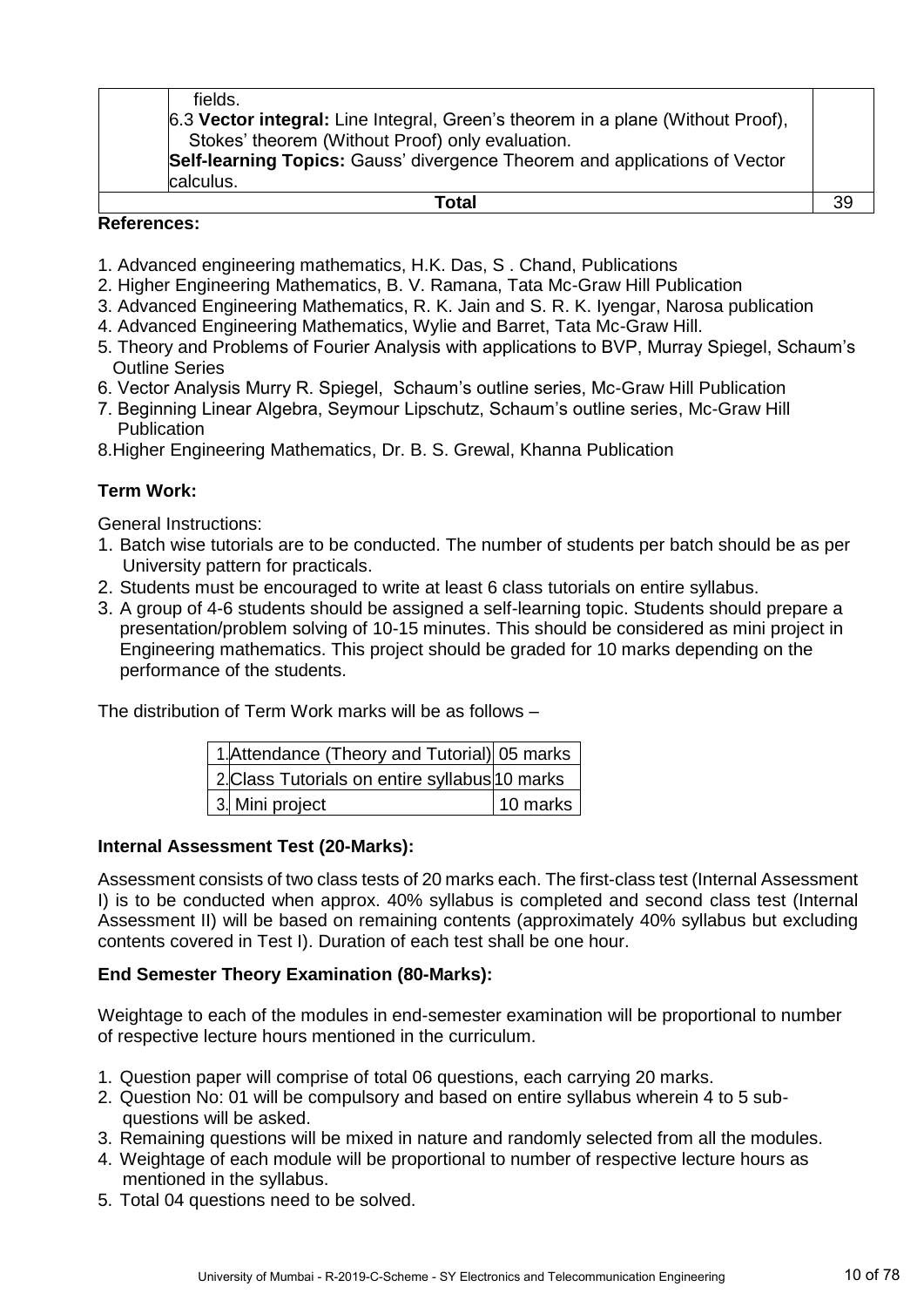| <b>Subject</b><br>Code | <b>Subject</b><br><b>Name</b>              |               | <b>Teaching Scheme</b><br>(Hrs.) |                 |               | <b>Credits Assigned</b> |                 |       |
|------------------------|--------------------------------------------|---------------|----------------------------------|-----------------|---------------|-------------------------|-----------------|-------|
|                        |                                            | <b>Theory</b> | <b>Practical</b>                 | <b>Tutorial</b> | <b>Theory</b> | <b>Practical</b>        | <b>Tutorial</b> | Total |
| <b>ECC302</b>          | Electronic<br>Devices &<br><b>Circuits</b> | 3             | $\sim$                           | --              | 3             | $\sim$ $\sim$           | $-$             | 3     |

| <b>Subject</b> | <b>Subject</b>  |             |              |                     |                            | <b>Examination Scheme</b>    |               |                  |              |
|----------------|-----------------|-------------|--------------|---------------------|----------------------------|------------------------------|---------------|------------------|--------------|
| Code           | <b>Name</b>     |             |              | <b>Theory Marks</b> |                            | Exam                         | <b>Term</b>   | <b>Practical</b> | <b>Total</b> |
|                |                 |             |              | Internal assessment | <b>End</b><br>Sem.<br>Exam | <b>Duration</b><br>(in Hrs.) | <b>Work</b>   | & Oral           |              |
|                |                 | <b>Test</b> | <b>Test</b>  | Avg. of             |                            |                              |               |                  |              |
|                |                 |             | $\mathbf{2}$ | <b>Test 1 and</b>   |                            |                              |               |                  |              |
|                |                 |             |              | Test 2              |                            |                              |               |                  |              |
| <b>ECC302</b>  | Electronic      | 20          | 20           | 20                  | 80                         | 03                           | $\sim$ $\sim$ |                  | 100          |
|                | Devices &       |             |              |                     |                            |                              |               |                  |              |
|                | <b>Circuits</b> |             |              |                     |                            |                              |               |                  |              |

#### **Course pre-requisite:**

FEC: 102 - Engineering Physics-I FEC: 201 - Engineering Physics-II FEC:105 - Basic Electrical Engineering

#### **Course Objectives:**

- 1. To explain functionality different electronic devices.
- 2. To perform DC and AC analysis of small signal amplifier circuits.
- 3. To analyze frequency response of small signal amplifiers.
- 4. To compare small signal and large signal amplifiers.
- 5. To explain working of differential amplifiers and it's applications in Operational Amplifiers

#### **Course Outcomes:**

- 1. Know functionality and applications of various electronic devices.
- 2. Explain working of various electronics devices with the help of V-I characteristics.
- 3. Derive expressions for performance parameters of BJT and MOSFET circuits.
- 4. Evaluate performance of Electronic circuits (BJT and MOSFET based).
- 5. Select appropriate circuit for given application.
- 6. Design electronic circuit (BJT, MOSFET based) circuits for given specifications.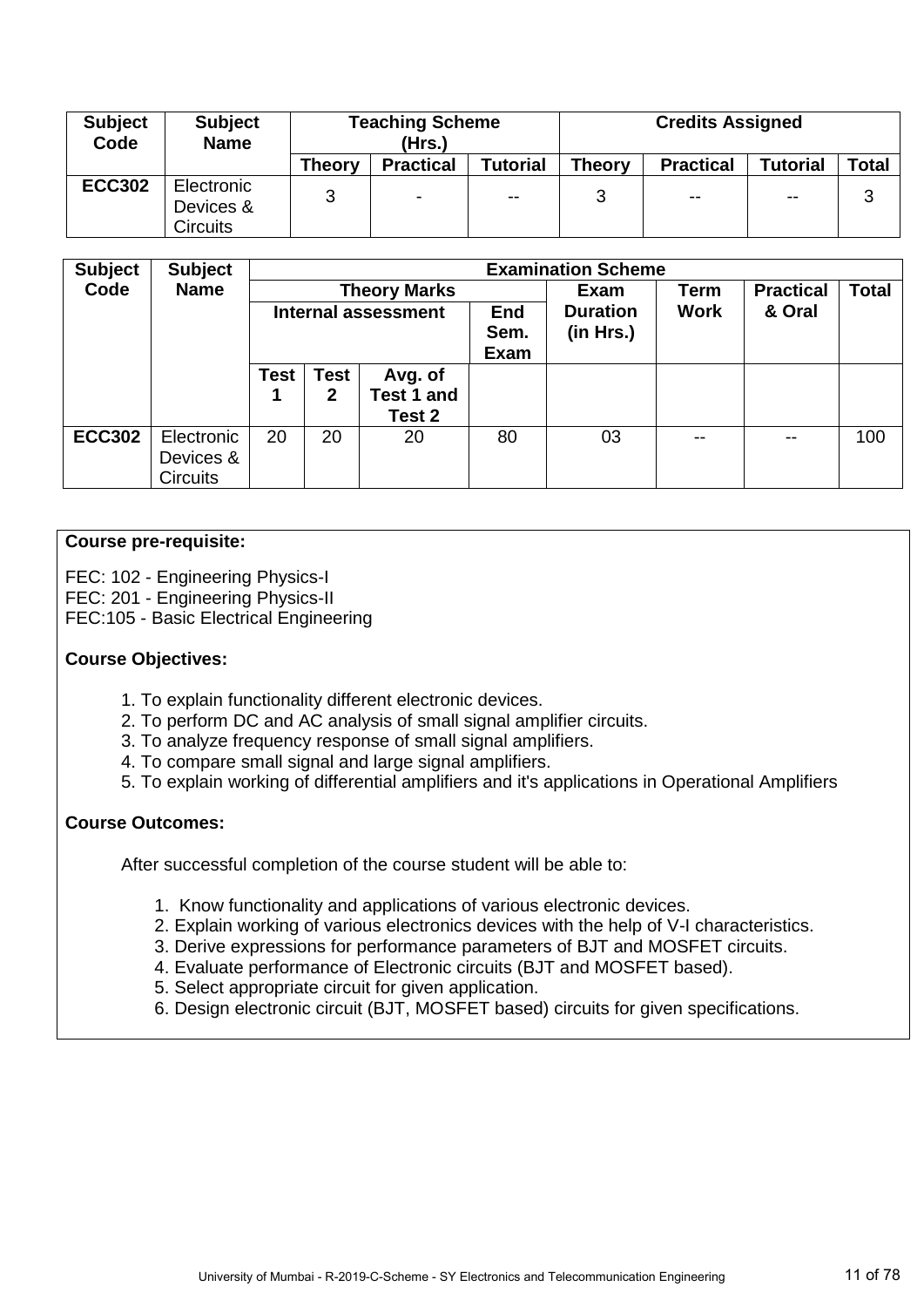| <b>Module</b><br>No. | Unit<br>No. | <b>Topics</b>                                                                                                                                                                                                           | Hrs. |
|----------------------|-------------|-------------------------------------------------------------------------------------------------------------------------------------------------------------------------------------------------------------------------|------|
| 1.0                  |             | <b>Introduction of Electronic Devices</b>                                                                                                                                                                               | 05   |
|                      | 1.1         | Study of pn junction diode characteristics & diode current<br>equation. Application of zener diode as a voltage regulator.                                                                                              |      |
|                      | 1.2         | Construction, working and characteristics of BJT, JFET, and E-<br><b>MOSFET</b>                                                                                                                                         |      |
| 2.0                  |             | <b>Biasing Circuits of BJTs and MOSFETs</b>                                                                                                                                                                             | 06   |
|                      | 2.1<br>2.2  | Concept of DC load line, Q point and regions of operations,<br>Analysis and design of biasing circuits for BJT (Fixed bias &<br>Voltage divider Bias)<br>DC load line and region of operation for MOSFETs. Analysis and |      |
|                      |             | design of biasing circuits for JFET (self bias and voltage divider<br>bias), E-MOSFET (Drain to Gate bias & voltage divider bias).                                                                                      |      |
| 3.0                  |             | <b>Small Signal Amplifiers</b>                                                                                                                                                                                          | 06   |
|                      | 3.1         | Concept of AC load line and Amplification, Small signal analysis<br>(Zi, Zo, Av and Ai) of CE amplifier using hybrid pi model.                                                                                          |      |
|                      | 3.2         | Small signal analysis (Zi, Zo, Av) of CS (for EMOSFET) amplifiers.                                                                                                                                                      |      |
|                      | 3.3         | Introduction to multistage amplifiers. (Concept, advantages &<br>disadvantages)                                                                                                                                         |      |
| 4.0                  |             | <b>Frequency response of Small signal Amplifiers:</b>                                                                                                                                                                   | 08   |
|                      | 4.1         | Effects of coupling, bypass capacitors and parasitic capacitors on                                                                                                                                                      |      |
|                      |             | frequency response of single stage amplifier, Miller effect and                                                                                                                                                         |      |
|                      |             | Miller capacitance.                                                                                                                                                                                                     |      |
|                      | 4.2         | High and low frequency analysis of CE amplifier.                                                                                                                                                                        |      |
|                      | 4.3         | High and low frequency analysis of CS (E-MOSFET) amplifier.                                                                                                                                                             |      |
| 5.0                  |             | <b>Large Signal Amplifiers:</b>                                                                                                                                                                                         | 06   |
|                      | 5.1         | Difference between small signal & large signal amplifiers.<br>Classification and working of Power amplifier                                                                                                             |      |
|                      | 5.2         | Analysis of Class A power amplifier (Series fed and transformer                                                                                                                                                         |      |
|                      |             | coupled).                                                                                                                                                                                                               |      |
|                      | 5.3         | Transformer less Amplifier: Class B power amplifier. Class AB<br>output stage with diode biasing                                                                                                                        |      |
|                      | 5.4         | Thermal considerations and heat sinks.                                                                                                                                                                                  |      |
| 6.0                  |             | <b>Introduction to Differential Amplifiers</b>                                                                                                                                                                          | 08   |
|                      | 6.1         | E-MOSFET Differential Amplifier, DC transfer characteristics,                                                                                                                                                           |      |
|                      |             | operation with common mode signal and differential mode signal                                                                                                                                                          |      |
|                      | 6.2         | Differential and common mode gain, CMRR, differential and<br>common mode Input impedance.                                                                                                                               |      |
|                      | 6.3         | Two transistor (E-MOSFET) constant current source                                                                                                                                                                       |      |
|                      |             | Total                                                                                                                                                                                                                   | 39   |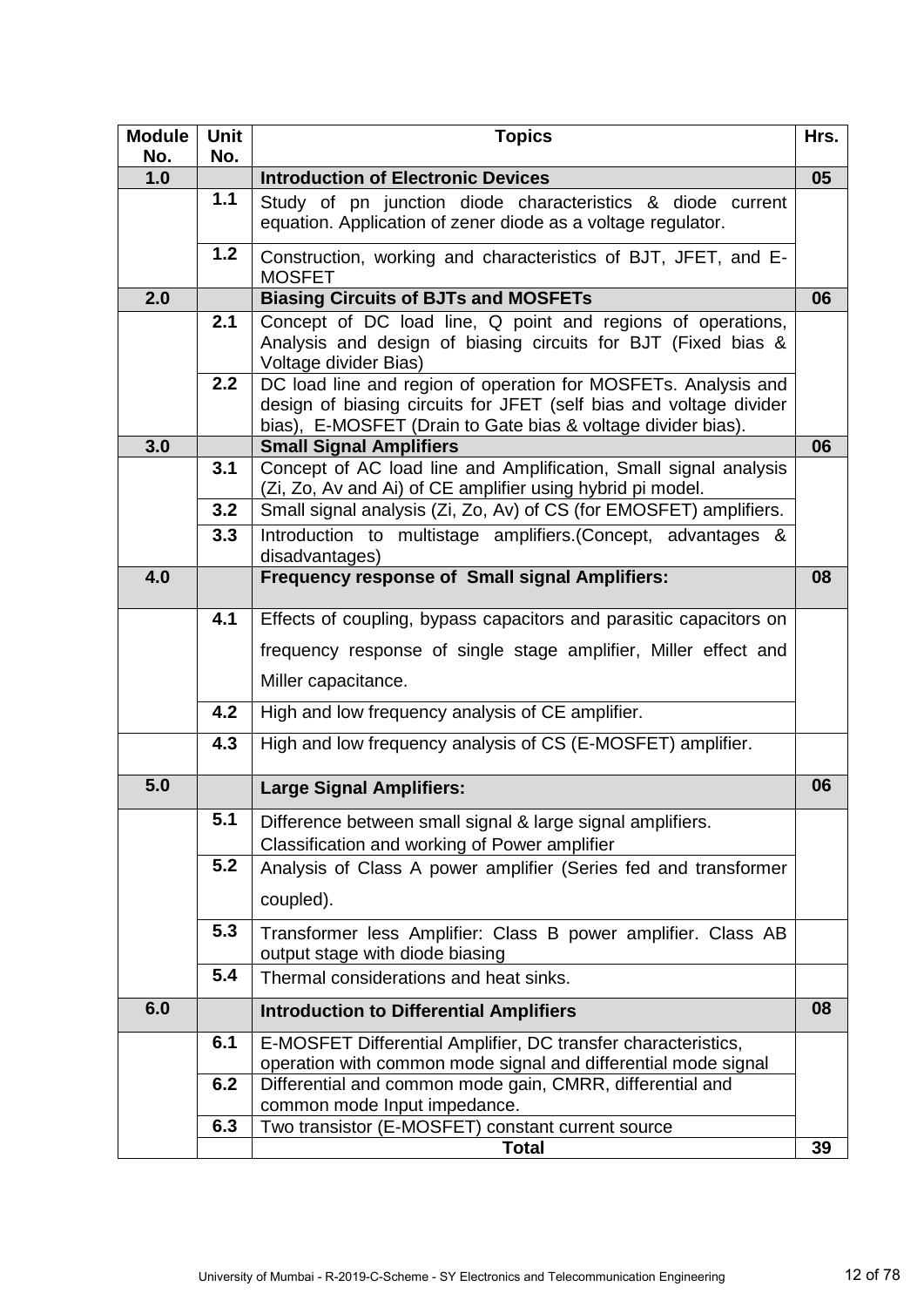#### **Text books:**

- 1. D. A. Neamen, "Electronic Circuit Analysis and Design," Tata McGraw Hill, 2ndEdition.
- 2. A. S. Sedra, K. C. Smith, and A. N. Chandorkar, "Microelectronic Circuits Theory and Applications," International Version, OXFORD International Students, 6thEdition
- 3. Franco, Sergio. Design with operational amplifiers and analog integrated circuits. Vol. 1988. New York: McGraw-Hill, 2002.

#### **References:**

- 1. Boylestad and Nashelesky, "Electronic Devices and Circuits Theory," Pearson Education, 11th Edition.
- 2. A. K. Maini, "Electronic Devices and Circuits," Wiley.
- 3. T. L. Floyd, "Electronic Devices,"Prentice Hall, 9th Edition, 2012.
- 4. S. Salivahanan, N. Suresh Kumar, "Electronic Devices and Circuits", Tata Mc-Graw Hill, 3rd Edition
- 5. Bell, David A. Electronic devices and circuits. Prentice-Hall of India, 1999.

#### **NPTEL/ Swayam Course:**

1. Course: Analog Electronic Circuit By Prof. Shouribrata chatterjee (IIT Delhi); https://swayam.gov.in/nd1\_noc20\_ee89/preview

#### **Internal Assessment (20-Marks):**

Internal Assessment (IA) consists of two class tests of 20 marks each. IA-1 is to be conducted on approximately 40% of the syllabus completed and IA-2 will be based on remaining contents (approximately 40% syllabus but excluding contents covered in IA-I). Duration of each test shall be one hour. Average of the two tests will be considered as IA marks.

#### **End Semester Examination (80-Marks):**

Weightage to each of the modules in end-semester examination will be proportional to number of respective lecture hours mentioned in the curriculum.

- 1. Question paper will comprise of **total 06** questions, each carrying **20 marks**.
- 2. **Question No: 01** will be **compulsory** and based on entire syllabus wherein 4 to 5 sub-questions will be asked.
- 3. Remaining questions will be mixed in nature and randomly selected from all the modules.
- 4. Weightage of each module will be proportional to number of respective lecture hours as mentioned in the syllabus.
- 5. **Total 04 questions** need to be solved.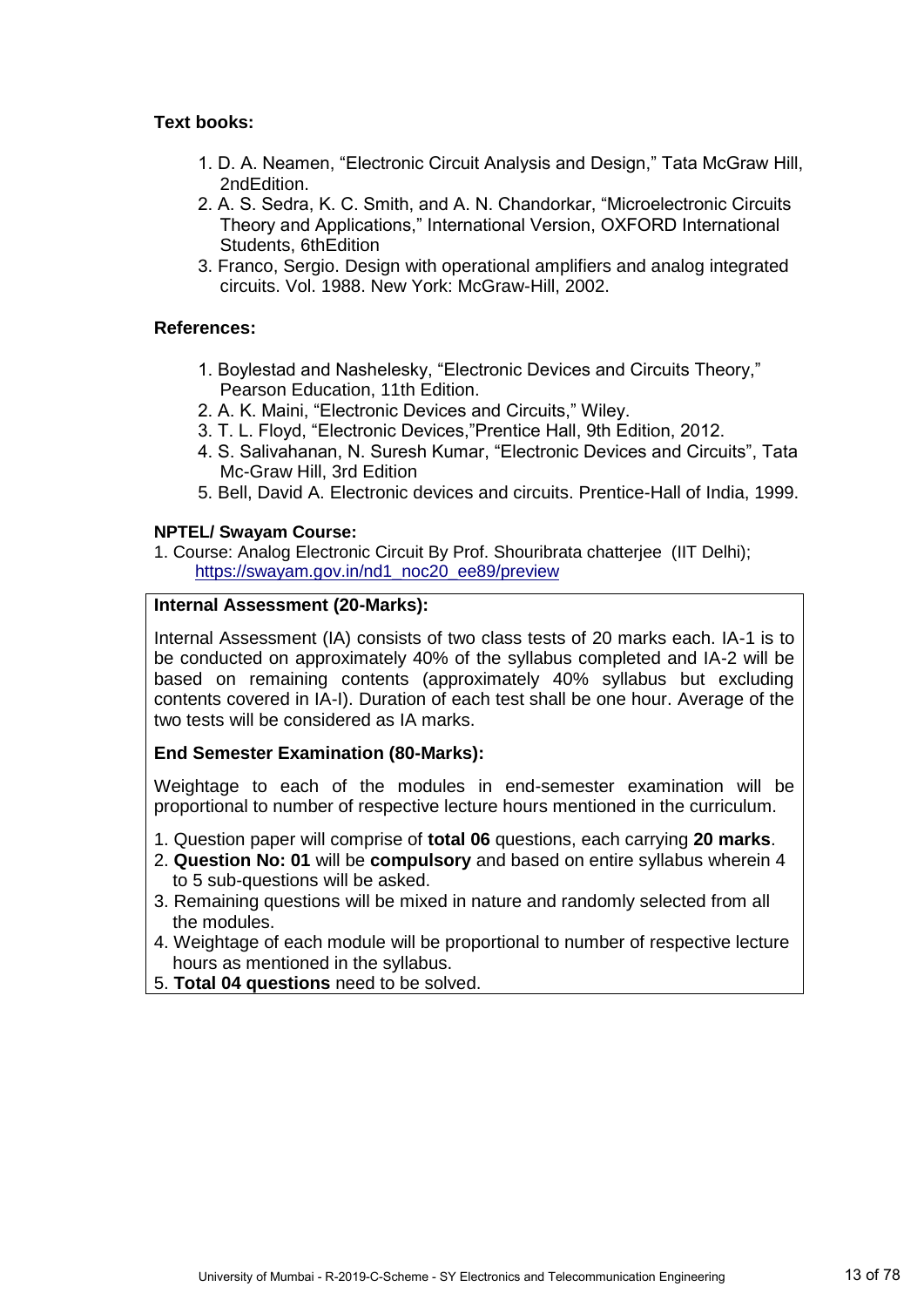| <b>Course</b><br>Code | <b>Course</b><br><b>Name</b>       | <b>Teaching Scheme</b><br>(Contact Hours) |                  |                 | <b>Credits Assigned</b> |                  |                 |       |  |
|-----------------------|------------------------------------|-------------------------------------------|------------------|-----------------|-------------------------|------------------|-----------------|-------|--|
|                       |                                    | <b>Theory</b>                             | <b>Practical</b> | <b>Tutorial</b> | Theory                  | <b>Practical</b> | <b>Tutorial</b> | Total |  |
| <b>ECC303</b>         | <b>Digital</b><br>System<br>Design | 03                                        | $- -$            | $- -$           | 03                      | $- -$            | $-$             | 03    |  |

| <b>Course</b> | <b>Course</b>  |       | <b>Examination Scheme</b>  |                     |          |                 |             |                  |       |  |  |
|---------------|----------------|-------|----------------------------|---------------------|----------|-----------------|-------------|------------------|-------|--|--|
| Code          | <b>Name</b>    |       |                            | <b>Theory Marks</b> |          | Exam            | Term        | <b>Practical</b> | Total |  |  |
|               |                |       | <b>Internal Assessment</b> |                     | End Sem. | <b>Duration</b> | <b>Work</b> | and Oral         |       |  |  |
|               |                | Test1 | Test <sub>2</sub>          | Avg.                | Exam.    | (Hrs.)          |             |                  |       |  |  |
| <b>ECC303</b> | <b>Digital</b> |       |                            |                     |          |                 |             |                  |       |  |  |
|               | System         | 20    | 20                         | 20                  | 80       | 03              | $- -$       | $- -$            | 100   |  |  |
|               | Design         |       |                            |                     |          |                 |             |                  |       |  |  |

#### **Course Pre-requisite:**

FEC105 – Basic Electrical Engineering

#### **Course Objectives:**

- 1. To understand number system representations and their inter-conversions used in digital electronic circuits.
- 2. To analyze digital logic processes and to implement logical operations using various combinational logic circuits.
- 3. To analyze, design and implement logical operations using various sequential logic circuits.
- 4. To study the characteristics of memory and their classification.
- 5. To learn basic concepts in VHDL and implement combinational and sequential circuits using VHDL.

#### **Course Outcomes:**

- 1. Understand types of digital logic, digital circuits and logic families.
- 2. Analyze, design and implement combinational logic circuits.
- 3. Analyze, design and implement sequential logic circuits.
- 4. Develop a digital logic and apply it to solve real life problems.
- 5. Classify different types of memories and PLDs.
- 6. Simulate and implement basic combinational and sequential circuits using VHDL/Verilog.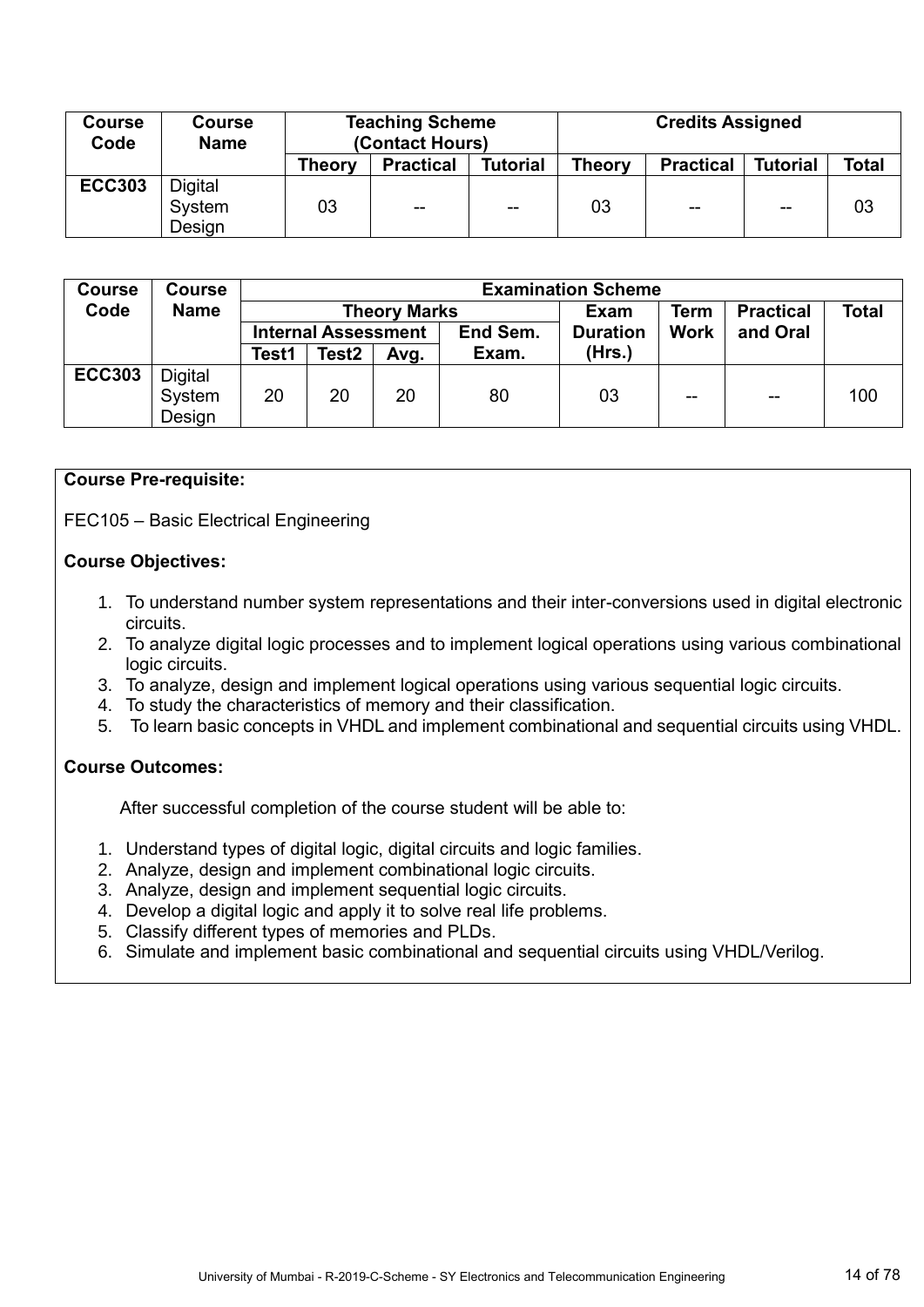| <b>Module</b><br>No. | <b>Unit</b><br>No. | <b>Topics</b>                                                                                                                                                                                       | Hrs. |
|----------------------|--------------------|-----------------------------------------------------------------------------------------------------------------------------------------------------------------------------------------------------|------|
| 1.0                  |                    | <b>Number Systems and Codes</b>                                                                                                                                                                     | 04   |
|                      | 1.1                | Review of Binary, Octal and Hexadecimal Number Systems,<br>their inter-conversion, Binary code, Gray code and BCD code,<br>Binary Arithmetic, Addition, Subtraction using 1's and 2's<br>Complement | 04   |
| 2.0                  |                    | <b>Logic Family and Logic Gates</b>                                                                                                                                                                 | 05   |
|                      | 2.1                | Difference between Analog and Digital signals, Logic levels,<br>TTL and CMOS Logic families and their characteristics                                                                               | 03   |
|                      | 2.2                | Digital logic gates, Universal gates, Realization using NAND<br>and NOR gates, Boolean Algebra, De Morgan's Theorem                                                                                 | 02   |
| 3.0                  |                    | <b>Combinational Logic Circuits</b>                                                                                                                                                                 | 12   |
|                      | 3.1                | SOP and POS representation, K-Map up to four variables and<br>Quine-McClusky method for minimization of logic expressions                                                                           | 04   |
|                      | 3.2                | Arithmetic Circuits: Half adder, Full adder, Half Subtractor, Full<br>Subtractor, Carry Look ahead adder and BCD adder,<br>Magnitude Comparator                                                     | 04   |
|                      | 3.3                | Multiplexer and De-Multiplexer: Multiplexer operations,<br>cascading of Multiplexer, Boolean function implementation<br>using MUX, DEMUX and basic gates, Encoder and Decoder                       | 04   |
| 4.0                  |                    | <b>Sequential Logic Circuits</b>                                                                                                                                                                    | 12   |
|                      | 4.1                | Flip flops: RS, JK, Master slave flip flops; T & D flip flops with<br>various triggering methods, Conversion of flip flops,<br>Registers: SISO, SIPO, PISO, PIPO, Universal Shift Register          | 04   |
|                      | 4.2                | Counters: Asynchronous and Synchronous counters with<br>State transition diagram, Up/Down, MOD N, BCD Counter                                                                                       | 04   |
|                      | 4.3                | Applications of Sequential Circuits: Frequency division, Ring<br>counter, Johnson counter, Introduction to design of Moore<br>and Mealy circuits                                                    | 04   |
| 5.0                  |                    | Different Types of Memories and Programmable Logic<br><b>Devices</b>                                                                                                                                | 04   |
|                      | 5.1                | Classification and Characteristics of memory, SRAM, DRAM,<br>ROM, PROM, EPROM and Flash memories                                                                                                    | 02   |
|                      | 5.2                | Introduction: Programmable Logic Devices (PLD),<br>Programmable Logic Array (PLA), Programmable Array Logic<br>(PAL)                                                                                | 02   |
| 6.0                  |                    | <b>Introduction to VHDL</b>                                                                                                                                                                         | 02   |
|                      | 6.1                | Basics of VHDL/Verilog Programming, Design and<br>implementation of adder, subtractor, multiplexer and flip flop<br>using VHDL/Verilog                                                              | 02   |
|                      |                    | <b>Total</b>                                                                                                                                                                                        | 39   |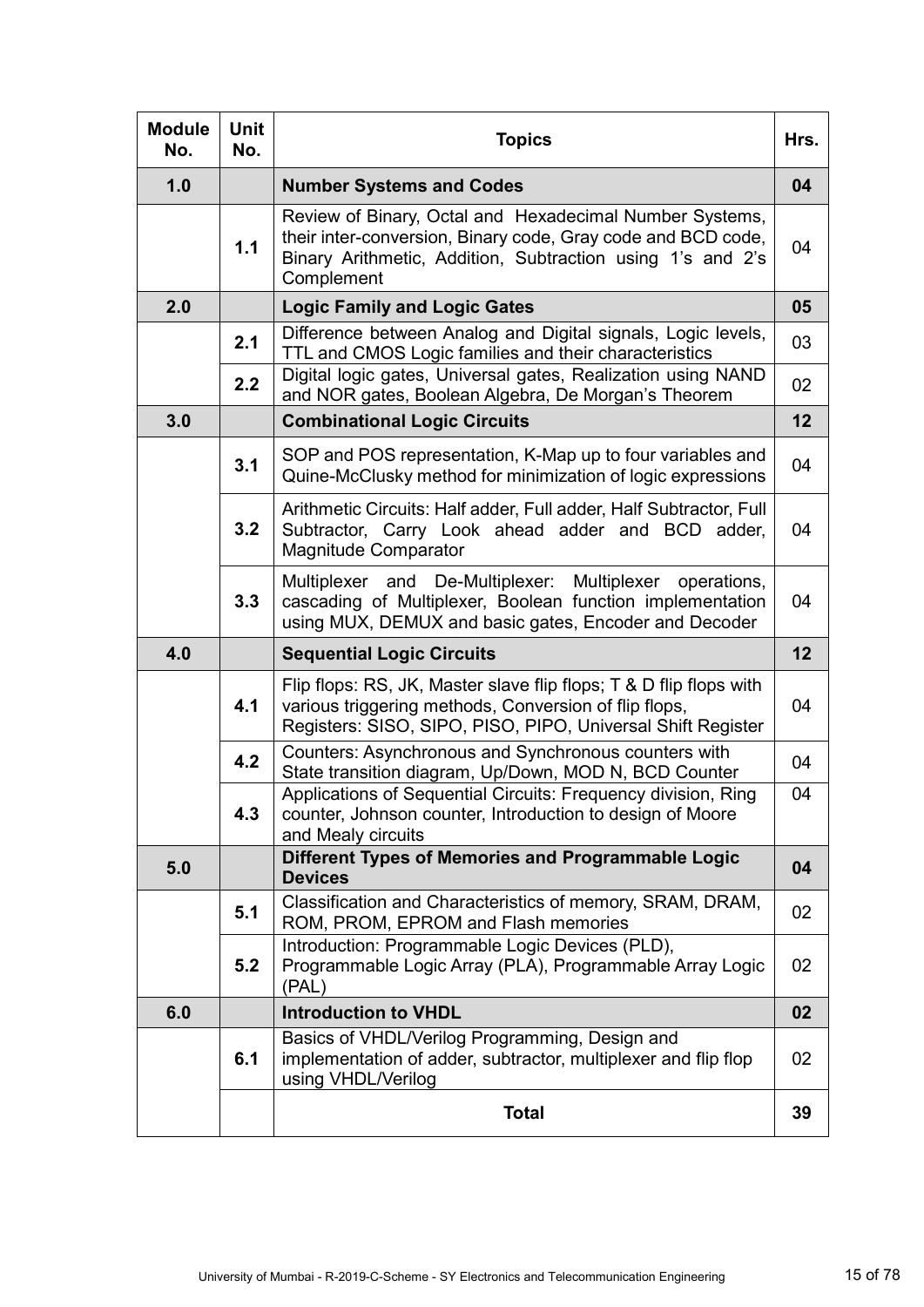#### **Text Books:**

- 1. John F. Warkerly, "Digital Design Principles and Practices", Pearson Education, Fifth Edition (2018).
- 2. Morris Mano, Michael D. Ciletti, "Digital Design", Pearson Education, Fifth Edition (2013).
- 3. R. P. Jain, "Modern Digital Electronics", Tata McGraw Hill Education, Forth Edition (2010).
- 4. A. Anand Kumar, "Fundamentals of Digital Circuits", PHI, Fourth Edition (2016).
- 5. Volnei A. Pedroni, "Digital Electronics and Design with VHDL" Morgan Kaufmann Publisher, First Edition (2008).
- 6. Stephen Brown & Zvonko Vranesic, "Fundamentals of Digital Logic with Verilog Design", Third Edition, MGH (2014).

#### **Reference Books:**

- 1. Thomas L. Floyd, "Digital Fundamentals", Pearson Prentice Hall, Eleventh Global Edition (2015).
- 2. Mandal, "Digital Electronics Principles and Applications", McGraw Hill Education, First Edition (2010).
- 3. Ronald J. Tocci, Neal S. Widmer, Gregory L. Moss "Digital Systems Principles and Applications", Ninth Edition, PHI (2009).
- 4. Donald P. Leach / Albert Paul Malvino/Gautam Saha, "Digital Principles and Applications", The McGraw Hill, Eight Edition (2015).
- 5. Stephen Brown & Zvonko Vranesic, "Fundamentals of Digital Logic Design with VHDL", Second Edition, TMH (2009).
- 6. J. Bhasker, "A Verilog HDL Primer", Star Galaxy Press, Third Edition (1997).

#### **NPTEL / Swayam Course:**

1. Course: Digital Circuits By Prof. Santanu Chattopadhyay (IIT Kharagpur); [https://swayam.gov.in/nd1\\_noc20\\_ee70/preview](https://swayam.gov.in/nd1_noc20_ee70/preview) 

#### **Internal Assessment (20-Marks):**

Internal Assessment (IA) consists of two class tests of 20 marks each. IA-1 is to be conducted on approximately 40% of the syllabus completed and IA-2 will be based on remaining contents (approximately 40% syllabus but excluding contents covered in IA-I). Duration of each test shall be one hour. Average of the two tests will be considered as IA marks.

#### **End Semester Examination (80-Marks):**

Weightage to each of the modules in end-semester examination will be proportional to number of respective lecture hours mentioned in the curriculum.

- 1. Question paper will comprise of **total 06** questions, each carrying **20 marks**.
- 2. **Question No: 01** will be **compulsory** and based on entire syllabus wherein 4 to 5 sub-questions will be asked.
- 3. Remaining questions will be mixed in nature and randomly selected from all the modules.
- 4. Weightage of each module will be proportional to number of respective lecture hours as mentioned in the syllabus.
- 5. **Total 04 questions** need to be solved.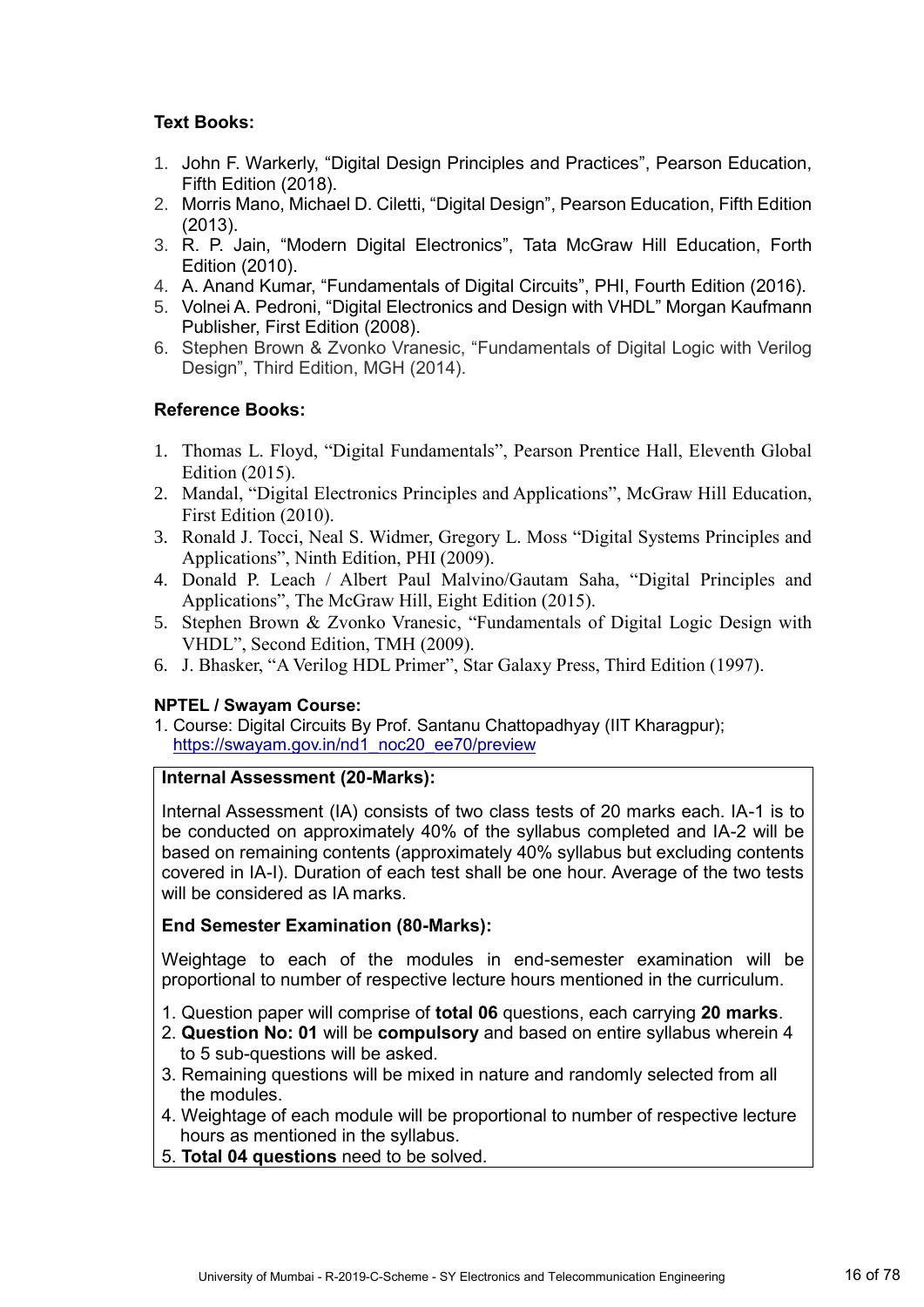| <b>Course</b><br>Code | <b>Course</b><br><b>Name</b> | <b>Teaching Scheme</b><br>(Hrs.) |                          |                 | <b>Credits Assigned</b> |                                       |                 |              |
|-----------------------|------------------------------|----------------------------------|--------------------------|-----------------|-------------------------|---------------------------------------|-----------------|--------------|
|                       |                              | <b>Theory</b>                    | <b>Practical</b>         | <b>Tutorial</b> | <b>Theory</b>           | <b>Practical</b>                      | <b>Tutorial</b> | <b>Total</b> |
| <b>ECC304</b>         | <b>Network</b>               | 03                               | $\overline{\phantom{a}}$ | 01              | 03                      | $\hspace{0.05cm}$ – $\hspace{0.05cm}$ |                 | 04           |
|                       | Theory                       |                                  |                          |                 |                         |                                       |                 |              |

| <b>Course</b> | <b>Course</b>  | <b>Examination Scheme</b> |                   |                            |             |                 |             |                          |              |  |  |
|---------------|----------------|---------------------------|-------------------|----------------------------|-------------|-----------------|-------------|--------------------------|--------------|--|--|
| Code          | <b>Name</b>    | <b>Theory Marks</b>       |                   |                            |             | Exam.           | Term        | <b>Practical</b>         | <b>Total</b> |  |  |
|               |                |                           |                   | <b>Internal assessment</b> |             | <b>Duration</b> | <b>Work</b> | and Oral                 |              |  |  |
|               |                | Test 1                    | Test <sub>2</sub> | Avg. of                    | Sem.        | (in Hrs)        |             |                          |              |  |  |
|               |                |                           |                   | Test 1 and                 | <b>Exam</b> |                 |             |                          |              |  |  |
|               |                |                           |                   | Test 2                     |             |                 |             |                          |              |  |  |
| <b>ECC304</b> | <b>Network</b> | 20                        | 20                | 20                         | 80          | 03              | 25          | $\overline{\phantom{m}}$ | 125          |  |  |
|               | Theory         |                           |                   |                            |             |                 |             |                          |              |  |  |

#### **Course Pre-requisite:**

- 1. FEC105 Basic Electrical Engineering
- 2. FEC201 Engineerring Mathematics II

#### **Course Objectives:**

- 1. To evaluate the Circuits using network theorems.
- 2. To analyze the Circuits in time and frequency domain.
- 3. To study network Topology, network Functions and two port networks.
- 4. To synthesize passive network by various methods.

#### **Course Outcomes:**

- 1. Apply their knowledge in analyzing Circuits by using network theorems.
- 2. Apply the time and frequency method of analysis.
- 3. Evaluate circuit using graph theory.
- 4. Find the various parameters of two port network.
- 5. Apply network topology for analyzing the circuit.
- 6. Synthesize the network using passive elements.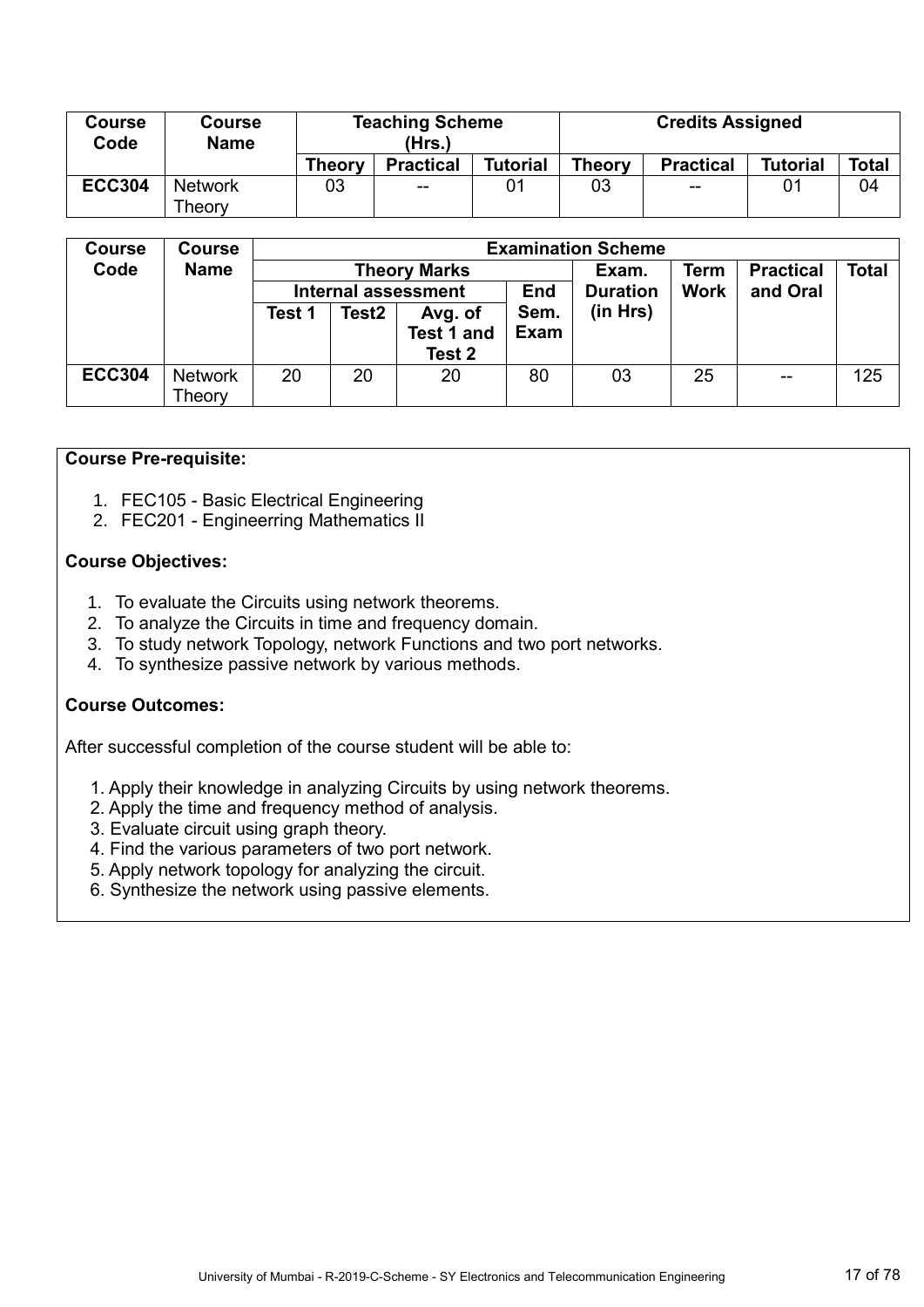| <b>Module</b> | <b>Unit</b> | <b>Topics</b>                                                                                                                                                                                                                                                                                                                                              | Hrs. |
|---------------|-------------|------------------------------------------------------------------------------------------------------------------------------------------------------------------------------------------------------------------------------------------------------------------------------------------------------------------------------------------------------------|------|
| No.<br>1.0    | No.         | <b>Electrical circuit analysis</b>                                                                                                                                                                                                                                                                                                                         | 08   |
|               | 1.1<br>1.2  | Circuit Analysis: Analysis of Circuits with and without<br>dependent sources using generalized loop and node analysis,<br>super mesh and super node analysis technique<br>Circuit Theorems: Superposition, Thevenin's, Norton's and<br>Maximum Power Transfer Theorems (Use only DC source).<br>Magnetic circuits: Concept of Self and mutual inductances, |      |
|               |             | coefficient of coupling, dot convention, equivalent circuit,<br>solution using mesh analysis (for Two Loops only).                                                                                                                                                                                                                                         |      |
| 2.0           |             | <b>Graph Theory</b>                                                                                                                                                                                                                                                                                                                                        | 06   |
|               | 2.1         | Objectives of graph theory, Linear Oriented Graphs, graph<br>terminologies<br>Matrix representation of a graph: Incidence matrix, Circuit<br>matrix, Cut-set matrix, reduced Incident matrix, Tieset matrix,<br>f-cutset matrix.                                                                                                                           |      |
|               | 2.2         | Relationship between sub matrices A, B & Q.<br>KVL & KCL using matrix.                                                                                                                                                                                                                                                                                     |      |
| 3.0           |             | Time and frequency domain analysis                                                                                                                                                                                                                                                                                                                         | 07   |
| 3.0           | 3.1         | Time domain analysis of R-L and R-C Circuits: Forced and<br>natural response, initial and final values. Solution using first<br>order and second order differential equation with step signals.                                                                                                                                                            |      |
|               | 3.2         | Frequency domain analysis of R-L-C Circuits: Forced and<br>natural response, effect of damping factor. Solution using<br>second order equation for step signal.                                                                                                                                                                                            |      |
| 4.0           |             | <b>Network functions</b>                                                                                                                                                                                                                                                                                                                                   | 06   |
|               | 4.1         | Network functions for the one port and two port networks,<br>driving point and transfer functions, Poles and Zeros of<br>Network functions, necessary condition for driving point<br>functions, necessary condition for transfer functions,<br>calculation of residues by graphical methods, testing for<br>Hurwitz polynomial.                            |      |
|               | 4.2         | Analysis of ladder & symmetrical lattice network (Up to two<br>nodes or loops)                                                                                                                                                                                                                                                                             |      |
| 5.0           |             | <b>Two port Networks</b>                                                                                                                                                                                                                                                                                                                                   | 05   |
|               | 5.1         | Parameters: Open Circuits, short Circuit, Transmission and<br>Hybrid parameters, relationship among parameters,<br>conditions for reciprocity and symmetry.                                                                                                                                                                                                |      |
|               | 5.2         | Interconnections of Two-Port networks T & $\pi$ representation.                                                                                                                                                                                                                                                                                            |      |
| 6.0           |             | <b>Synthesis of RLC circuits</b>                                                                                                                                                                                                                                                                                                                           | 07   |
|               | 6.1         | Positive Real Functions: Concept of positive real function,<br>necessary and sufficient conditions for Positive real<br>Functions.                                                                                                                                                                                                                         |      |
|               | 6.2         | Synthesis of LC, RC & RL Circuits: properties of LC, RC & RL<br>driving point functions, LC, RC & RL network Synthesis in<br>Cauer-I & Cauer-II, Foster-I & Foster-II forms (Up to Two<br>Loops only).<br><b>Total</b>                                                                                                                                     | 39   |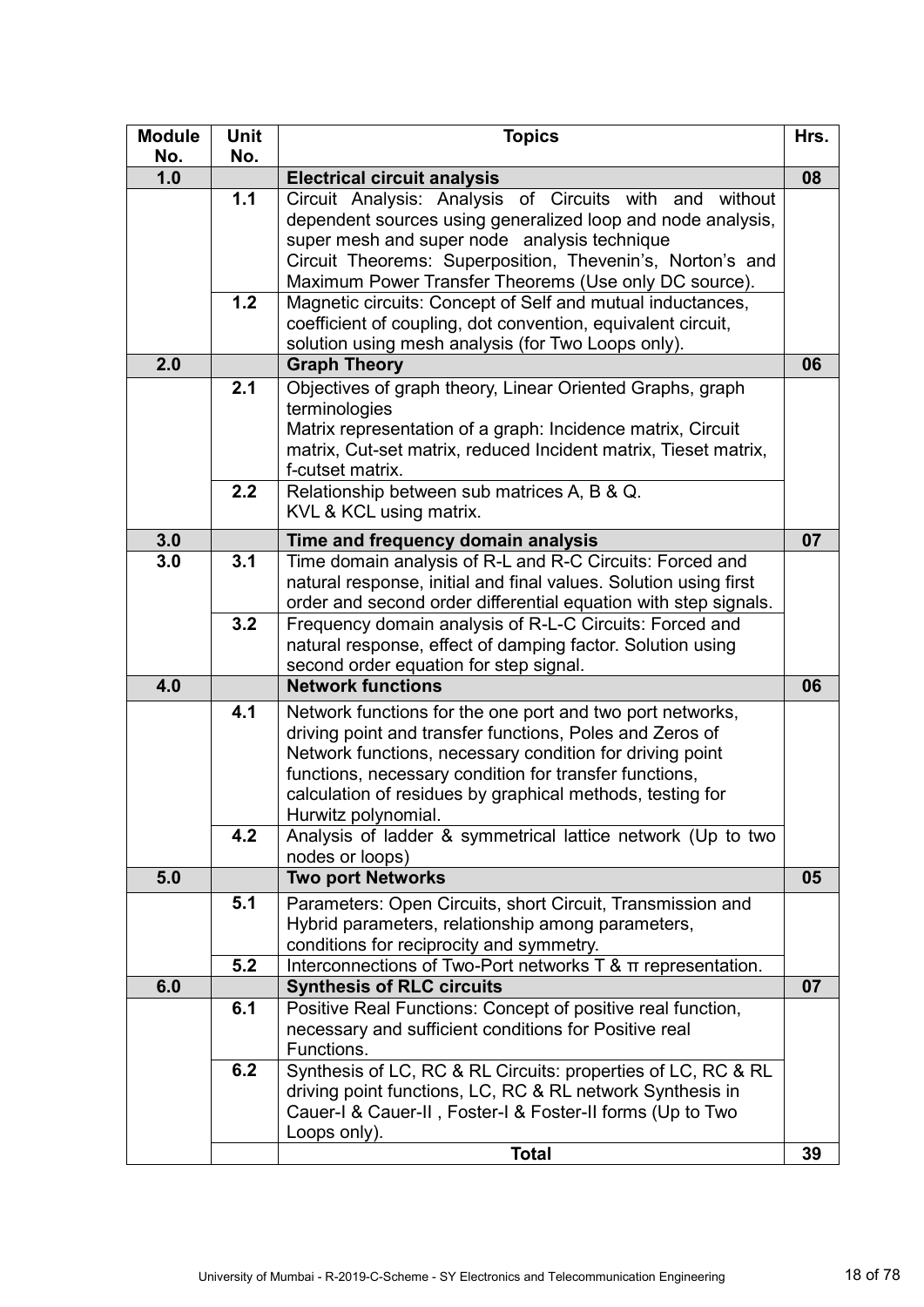#### **Textbooks:**

- 1. Franklin F Kuo, "Network Analysis and Synthesis", Wiley Toppan, 2<sup>nd</sup> ed., 1966.
- 2. M E Van Valkenburg, "Network Analysis", Prentice-Hall of India Pvt Ltd, New Delhi, 26th Indian Reprint, 2000.

#### **Reference Books:**

- 1. A. Chakrabarti*, "Circuit Theory",* Dhanpat Rai & Co., Delhi, 6th Edition.
- 2. A. Sudhakar, Shyammohan S. Palli "Circuits and Networks", Tata McGraw-Hill education.
- 3. Smarajit Ghosh "Network Theory Analysis & Synthesis", PHI learning.
- 4. K.S. Suresh Kumar, "Electric Circuit Analysis" Pearson, 2013.
- 5. D. Roy Choudhury, "Networks and Systems" , New Age International, 1998.

#### **NPTEL / Swayam Course:**

1. Course: Basic Electrical Circuits By Prof. Nagendra Krishnapura (IIT Madras); https://swayam.gov.in/nd1\_noc20\_ee64/preview

#### **Internal Assessment (20-Marks):**

Internal Assessment (IA) consists of two class tests of 20 marks each. IA-1 is to be conducted on approximately 40% of the syllabus completed and IA-2 will be based on remaining contents (approximately 40% syllabus but excluding contents covered in IA-I). Duration of each test shall be one hour. Average of the two tests will be considered as IA marks.

#### **End Semester Examination (80-Marks):**

Weightage to each of the modules in end-semester examination will be proportional to number of respective lecture hours mentioned in the curriculum.

- 1. Question paper will comprise of **total 06** questions, each carrying **20 marks**.
- 2. **Question No: 01** will be **compulsory** and based on entire syllabus wherein 4 to 5 sub-questions will be asked.
- 3. Remaining questions will be mixed in nature and randomly selected from all the modules.
- 4. Weightage of each module will be proportional to number of respective lecture hours as mentioned in the syllabus.
- 5. **Total 04 questions** need to be solved.

#### **Term Work (25-Marks):**

At least **10 assignments** covering entire syllabus must be given during the **"Class Wise Tutorial"**. The assignments should be students' centric and an attempt should be made to make assignments more meaningful, interesting and innovative.

Term work assessment must be based on the overall performance of the student with every assignment graded from time to time. The grades will be converted to marks as per **"Credit and Grading System"** manual and should be added and averaged. Based on above scheme grading and term work assessment should be done.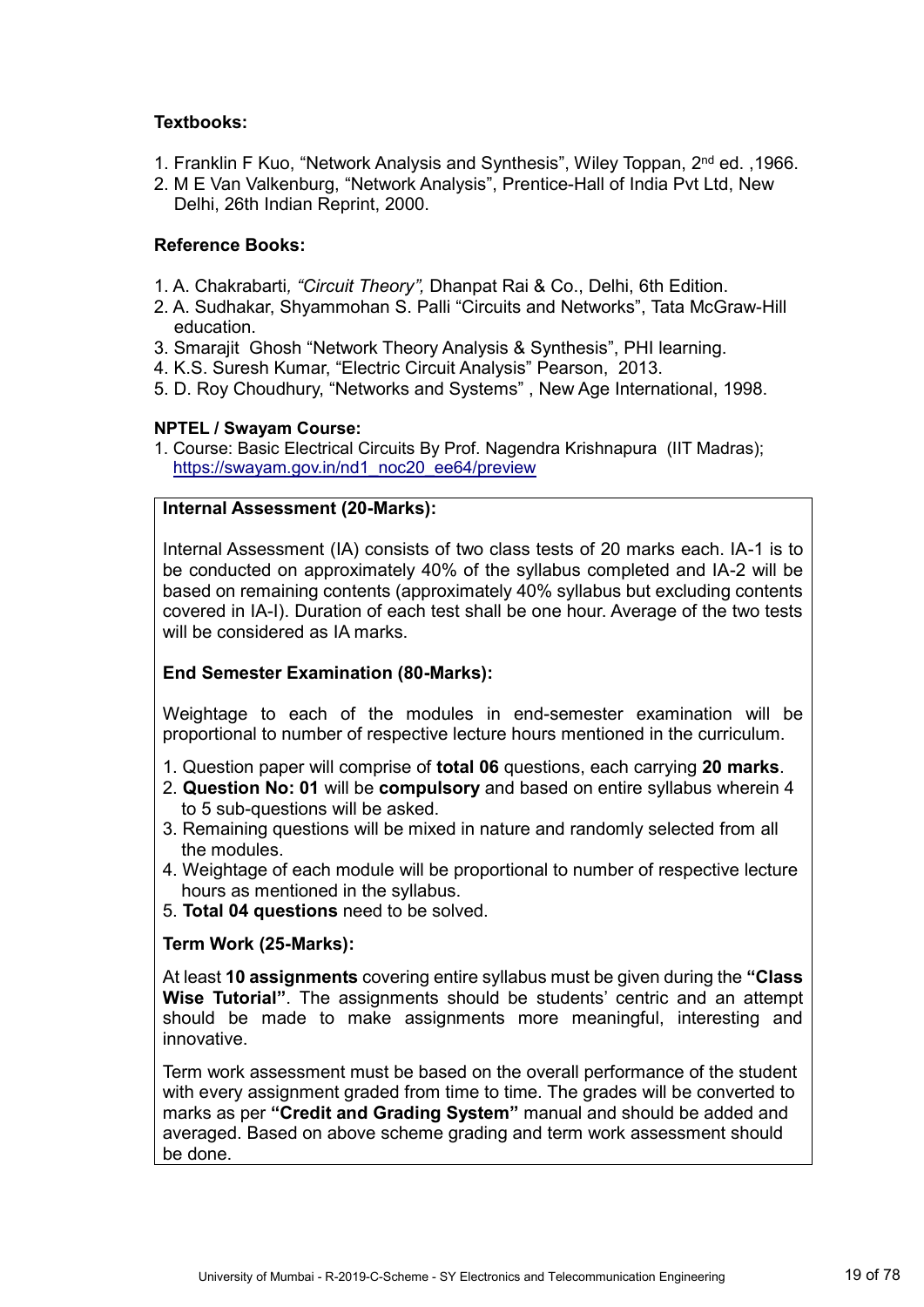| <b>Subject</b><br>Code | <b>Subject Name</b>                                          |        | <b>Teaching Scheme</b> |                 | <b>Credits Assigned</b> |                  |                 |              |  |
|------------------------|--------------------------------------------------------------|--------|------------------------|-----------------|-------------------------|------------------|-----------------|--------------|--|
|                        |                                                              | Theory | <b>Practical</b>       | <b>Tutorial</b> | <b>Theory</b>           | <b>Practical</b> | <b>Tutorial</b> | <b>Total</b> |  |
| <b>ECC305</b>          | Electronic<br>Instrumentation<br>& Control<br><b>Systems</b> | 03     | $- -$                  | $- -$           | 03                      | --               | --              | 03           |  |

| <b>Subject</b> | <b>Subject</b> |       |                     |              |             | <b>Examination Scheme</b> |             |                  |              |
|----------------|----------------|-------|---------------------|--------------|-------------|---------------------------|-------------|------------------|--------------|
| Code           | <b>Name</b>    |       | <b>Theory Marks</b> |              |             | Exam                      |             | <b>Practical</b> | <b>Total</b> |
|                |                |       | Internal assessment |              |             | <b>Duration</b>           | <b>Term</b> | <b>And Oral</b>  |              |
|                |                | Test1 | Test <sub>2</sub>   | Avg. of      | Sem.        | (in Hrs.)                 | <b>Work</b> |                  |              |
|                |                |       |                     | Test 1       | <b>Exam</b> |                           |             |                  |              |
|                |                |       |                     | and Test     |             |                           |             |                  |              |
|                |                |       |                     | $\mathbf{2}$ |             |                           |             |                  |              |
| <b>ECC305</b>  | Electronic     | 20    | 20                  | 20           | 80          | 03                        | --          | --               | 100          |
|                | Instrumen-     |       |                     |              |             |                           |             |                  |              |
|                | tation         |       |                     |              |             |                           |             |                  |              |
|                | & Control      |       |                     |              |             |                           |             |                  |              |
|                | <b>Systems</b> |       |                     |              |             |                           |             |                  |              |

**Course pre-requisites:**

1. FEC105 – Basic Electrical Engineering

#### **Course Objectives:**

- 1. To provide basic knowledge about the various sensors and transducers
- 2. To provide fundamental concepts of control system such as mathematical modeling, time response and Frequency response.
- 3. To develop concepts of stability and its assessment criteria.

#### **Course Outcomes:**

- 1. Identify various sensors, transducers and their brief performance specification.
- 2. Understand the principle of working of various transducer used to measure temperature, displacement, level, pressure and their application in industry
- 3. Determine the models of physical systems in forms suitable for use in the analysis and design of control systems.
- 4. Obtain the transfer functions for a given Control system.
- 5. Understand the analysis of systems in time domain and frequency domain.
- 6. Predict stability of given system using appropriate criteria.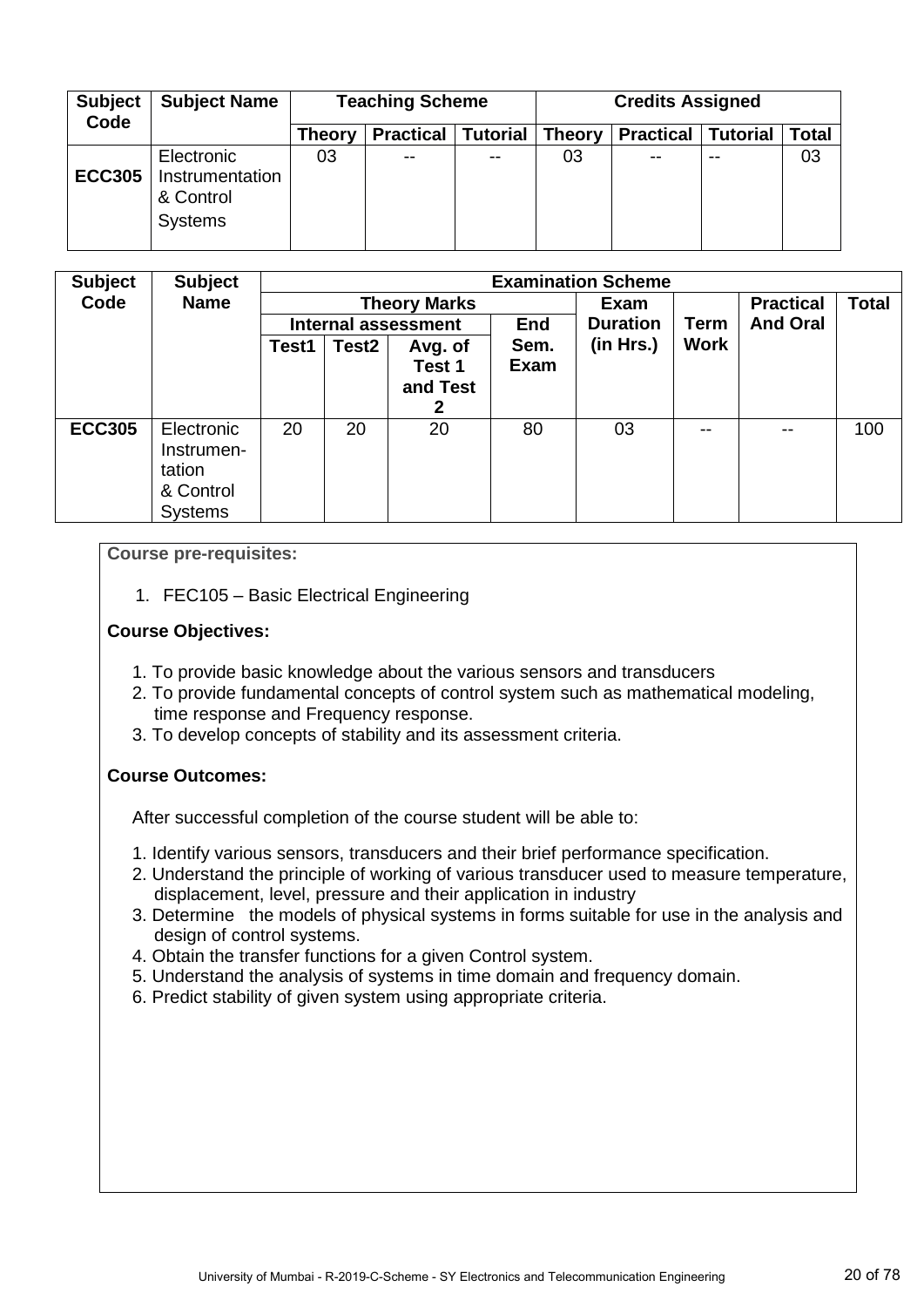| <b>Module</b><br>No. | Unit<br>No.      | <b>Topics</b>                                                                                                                                                                                                                            | Hrs. |
|----------------------|------------------|------------------------------------------------------------------------------------------------------------------------------------------------------------------------------------------------------------------------------------------|------|
| 1                    |                  | Principle of Measurement, Testing and Measuring instruments                                                                                                                                                                              | 04   |
|                      | 1.1              | Introduction to Basic instruments: Components of generalized<br>measurement system Concept of accuracy, precision, linearity,<br>sensitivity, resolution, hysteresis, calibration.<br>Measurement of Resistance: Kelvin's double bridge, |      |
|                      | 1.2              | Wheatstone bridge and Mega ohm bridge<br>Measurement of Inductance: Maxwell bridge and Hey bridge<br>Measurement of Capacitance: Schering bridge                                                                                         |      |
| $\overline{2}$       |                  | <b>Sensors and Transducers</b>                                                                                                                                                                                                           | 06   |
|                      | 2.1              | Basics of sensors and Transducers-Active and passive<br>transducers, characteristics and selection criteria of transducers<br>Displacement and pressure- Potentiometers, pressure gauges,                                                |      |
|                      | $2.2\phantom{0}$ | linear Variable differential transformers (LVDT) for measurement of<br>pressure and displacement strain gauges                                                                                                                           |      |
|                      | 2.3              | Temperature Transducers- Resistance temperature detectors<br>(RTD). Thermistors and thermocouples, their ranges and<br>applications                                                                                                      |      |
| 3                    |                  | <b>Introduction to control system Analysis</b>                                                                                                                                                                                           | 08   |
|                      | 3.1              | Introduction: Open and closed loop systems, example of control<br>systems                                                                                                                                                                |      |
|                      | 3.2              | Modelling: Modelling, Transfer function model                                                                                                                                                                                            |      |
|                      | 3.3              | Block diagram reduction techniques and Signal flow graph                                                                                                                                                                                 |      |
| 4                    |                  | <b>Response of control system</b>                                                                                                                                                                                                        | 04   |
|                      | 4.1              | Dynamic Response: Standard test signals, transient and steady<br>state behavior of first and second order systems, steady state<br>errors in feedback control systems and their types                                                    |      |
|                      | 4.2              | Concept of lag and lead compensator.                                                                                                                                                                                                     |      |
| 5                    |                  | <b>Stability Analysis in Time Domain</b>                                                                                                                                                                                                 | 08   |
|                      | 5.1              | Concept of stability: Routh and Hurwitz stability criterion                                                                                                                                                                              |      |
|                      | 5.2              | Root locus Analysis: Root locus concept, general rules for<br>constructing root-locus, root locus analysis of control system                                                                                                             |      |
| 6                    |                  | <b>Stability Analysis in frequency domain</b>                                                                                                                                                                                            | 09   |
|                      | 6.1              | Frequency domain<br>specification,<br>Introduction:<br>Relationship<br>between time and frequency domain specification of system,<br>stability margins                                                                                   |      |
|                      | 6.2              | Bode Plot: Magnitude and phase plot, Method of plotting Bode plot,<br>Stability margins and analysis using bode plot. Frequency response<br>analysis of RC, RL, RLC circuits                                                             |      |
|                      | 6.3              | Nyquist Criterion: Concept of Polar plot and Nyquist plot, Nyquist<br>stability criterion, gain and phase margin                                                                                                                         |      |
|                      |                  | Total                                                                                                                                                                                                                                    | 39   |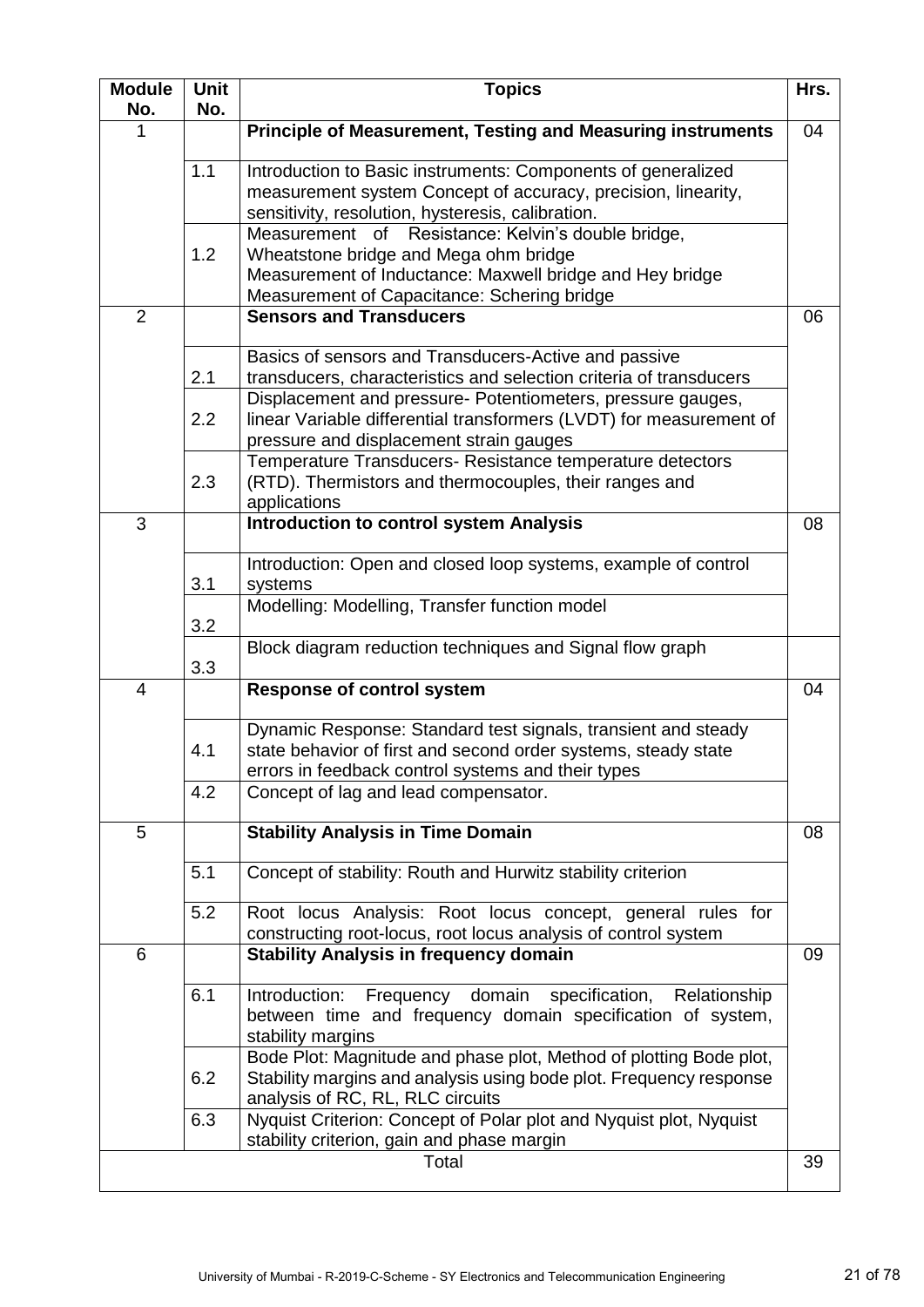#### **Textbooks:**

- **1.** A.K. Sawhney, "*Electrical & Electronic Measurement & Instrumentation"*  DRS .India
- **2.** B.C Nakra, K.K. Cahudhary, Instrumentation Measurement and Analysis, Tata

Mc Graw Hill.

- **3.** W.D. Cooper, "*Electronic Instrumentation And Measuring Techniques"* –PHI
- **4.** Nagrath, M.Gopal, "*Control System Engineering*", Tata McGrawHill.
- **5.** Rangan C. S., Sarma G. R. and Mani V. S. V., "*Instrumentation Devices And Systems*", Tata McGraw-Hill, 2nd Ed.,2004.
- **6.** K.Ogata, "*Modern Control Engineering*, Pearson Education", IIIrd edition.

#### **Reference Books:**

- 1. Helfrick&Copper, "*Modern Electronic Instrumentation & Measuring Techniques"* –PHI
- 2. M.M.S. Anand, "*Electronic Instruments and instrumentationTechnology"*.
- 3. Gopal M., "Control Systems Principles and Design", Tata McGraw Hill Publishing Co. Ltd.New Delhi, 1998.
- 4. Benjamin C.Kuo, "*Automatic Control Systems*, Eearson education", **VIIthedition**
- 5. Doeblin E.D., Measurement system, Tata Mc Graw Hill., 4th ed, 2003.Madan Gopal, "Control Systems *Principles and Design"*, Tata McGraw hill, 7th edition,1997.
- 6. Normon, "*Control System Engineering"*, John Wiley & sons, 3rdedition.

#### **NPTEL/ Swayam Course:**

1. Course: Control Systems By Prof. C. S. Shankar Ram (IIT Madras); [https://swayam.gov.in/nd1\\_noc20\\_ee90/preview](https://swayam.gov.in/nd1_noc20_ee90/preview)

#### **Internal Assessment (20-Marks):**

Internal Assessment (IA) consists of two class tests of 20 marks each. IA-1 is to be conducted on approximately 40% of the syllabus completed and IA-2 will be based on remaining contents (approximately 40% syllabus but excluding contents covered in IA-I). Duration of each test shall be one hour. Average of the two tests will be considered as IA marks.

#### **End Semester Examination (80-Marks):**

Weightage to each of the modules in end-semester examination will be proportional to number of respective lecture hours mentioned in the curriculum.

- 1. Question paper will comprise of **total 06** questions, each carrying **20 marks**.
- 2. **Question No: 01** will be **compulsory** and based on entire syllabus wherein 4 to 5 sub-questions will be asked.
- 3. Remaining questions will be mixed in nature and randomly selected from all the modules.
- 4. Weightage of each module will be proportional to number of respective lecture hours as mentioned in the syllabus.
- 5. **Total 04 questions** need to be solved.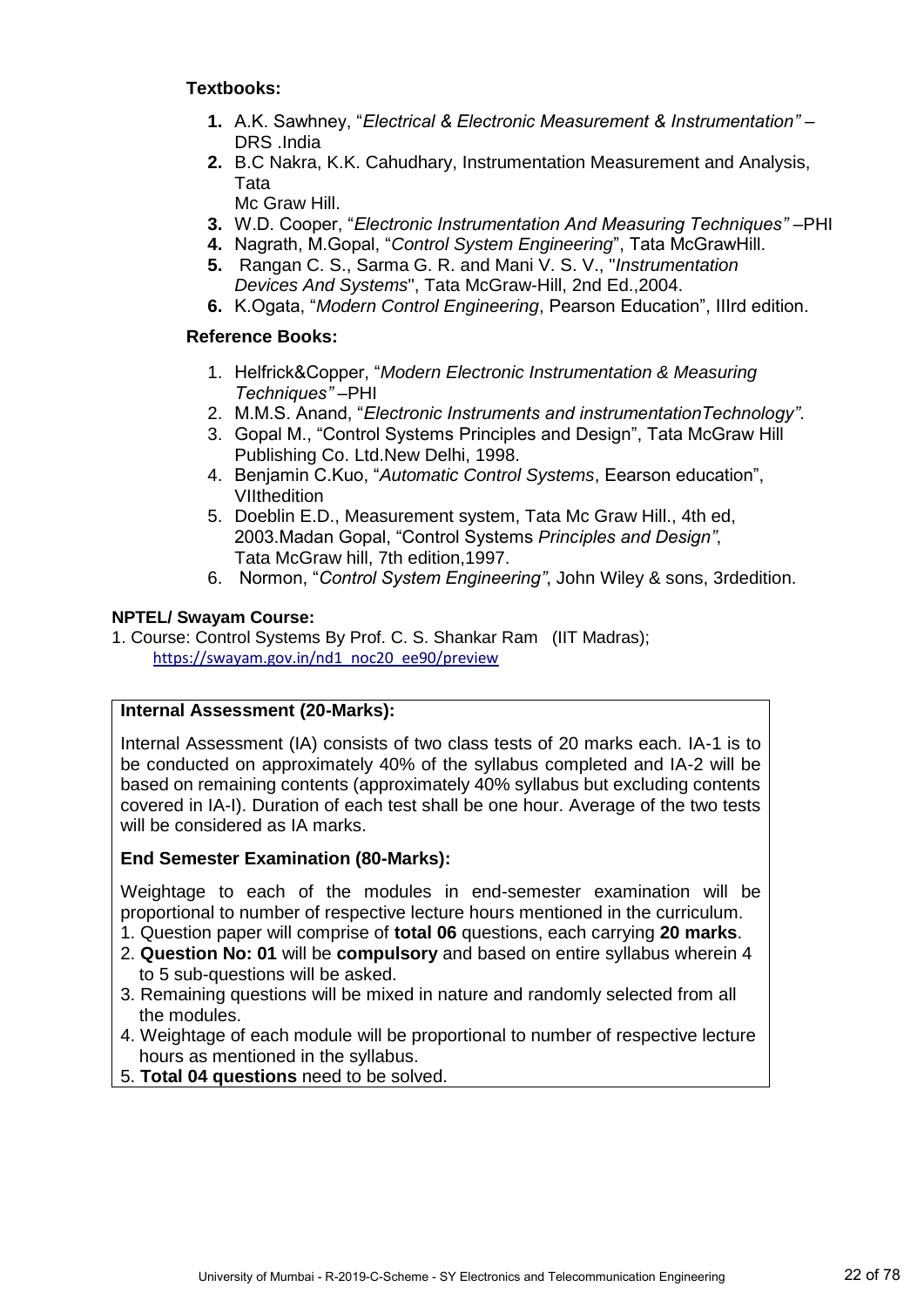| <b>Subject</b><br>Code | <b>Subject</b><br><b>Name</b>                     | <b>Teaching Scheme</b><br>(Hrs.) |                  |                 | <b>Credits Assigned</b> |                           |                 |              |
|------------------------|---------------------------------------------------|----------------------------------|------------------|-----------------|-------------------------|---------------------------|-----------------|--------------|
|                        |                                                   | <b>Theory</b>                    | <b>Practical</b> | <b>Tutorial</b> | <b>Theory</b>           | <b>Practical/</b><br>Oral | <b>Tutorial</b> | <b>Total</b> |
| <b>ECL301</b>          | Electronic<br>Devices &<br><b>Circuits</b><br>∟ab | $\sim$ $\sim$                    | 2                | $- -$           | $\sim$ $\sim$           |                           | $\sim$ $\sim$   |              |

| <b>Subject</b><br>Code | <b>Subject</b><br><b>Name</b> |               | <b>Examination Scheme</b> |                            |             |             |                  |              |  |  |  |
|------------------------|-------------------------------|---------------|---------------------------|----------------------------|-------------|-------------|------------------|--------------|--|--|--|
|                        |                               |               |                           | <b>Theory Marks</b>        |             | <b>Term</b> | <b>Practical</b> | <b>Total</b> |  |  |  |
|                        |                               |               |                           | <b>Internal assessment</b> | <b>Work</b> | and Oral    |                  |              |  |  |  |
|                        |                               | <b>Test</b>   | <b>Test</b>               | Avg. Of Test               | <b>Exam</b> |             |                  |              |  |  |  |
|                        |                               |               | 2                         | 1 and Test 2               |             |             |                  |              |  |  |  |
| <b>ECL301</b>          | Electronic                    | $\sim$ $\sim$ | --                        |                            | $\sim$ $-$  | 25          | 25               | 50           |  |  |  |
|                        | <b>Devices</b>                |               |                           |                            |             |             |                  |              |  |  |  |
|                        | & Circuits                    |               |                           |                            |             |             |                  |              |  |  |  |
|                        | _ab                           |               |                           |                            |             |             |                  |              |  |  |  |

#### **Course Objectives:**

- 1. To make students familiar with equipments and measuring instruments used to perform Electronics Devices and Circuits laboratory work.
- 2. To provide hands on experience to develop laboratory setup for performing given experimental using various equipments, electronic devices and measuring instruments.
- 3. To develop an ability among students to gather appropriate data and analyse the same to relate theory with practical.
- 4. To develop trouble shooting abilities among students.

#### **Course Outcomes:**

- 1. Know various equipments, electronics devices and components, and measuring instruments used to perform laboratory work.
- 2. Students will be able to explain functionality of various equipments, electronics devices and components and neasu6 instruments used to perform laboratory work.
- 3. Students will be able connect various equipments, devices, components and measuring devices using bread board as per the circuit diagram for experiment to be performed.
- 4. Students will able to perform experiment to gather appropriate data.
- 5. Students will able to analyze data obtained from experiment to relate theory with experiment results.
- 6. Students will able to prepare laboratory report (Journal) to summarise the outcome each experiment.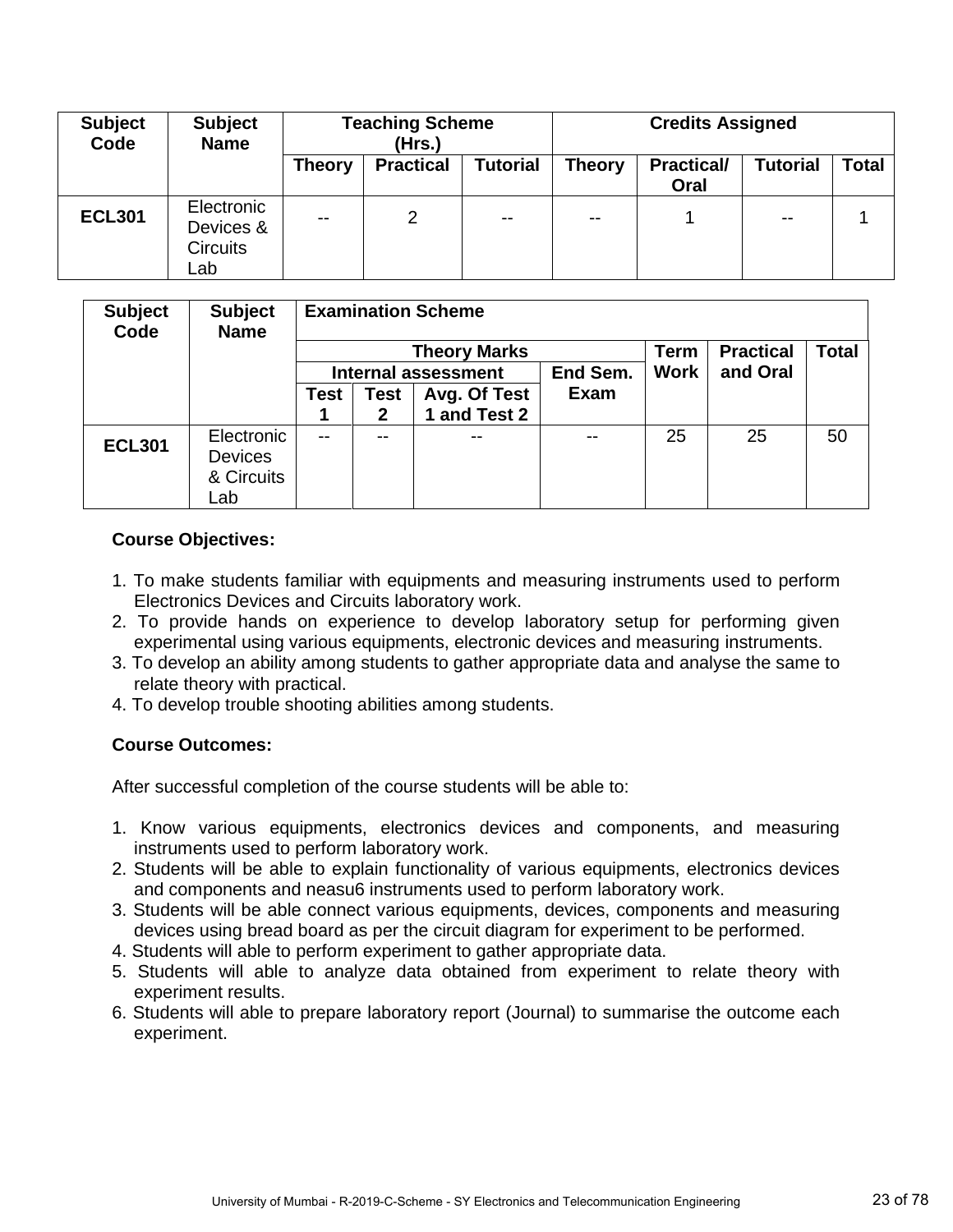**Laboratory plan:**

#### **Maximum of 10 practicals including minimum 2 to 3 simulations should be conducted. Suggested list of experiments:**

- 1. To study of pn junction diode characteristics.
- 2. To study zener as a voltage regulator.
- 3. To study characteristics of CE configuration.
- 4. To study BJT biasing circuits.
- 5. To study BJT as CE amplifier.
- 6. To study frequency response of CE amplifier.
- 7. To study EMOSFET biasing circuits.
- 8. Simulation experiment on study of CS amplifier.
- 9. Simulation experiment on study frequency response of CS amplifier.
- 10. Simulation experiment on study of differential amplifier.
- 11. Simulation experiment on multistage amplifier.

**Term Work:** At least 10 Experiments including not more than 03 simulations covering entire syllabus must be given during the "Laboratory session batch wise". Computation/simulation based experiments are also encouraged. The experiments should be students centric and attempt should be made to make experiments more meaningful, interesting and innovative. Term work assessment must be based on the overall performance of the student with every experiment and assignments are graded from time to time. The grades will be converted to marks as per **"Credit and Grading System"** manual and should be added and averaged. Based on above scheme grading and term work assessment should be done. The practical and oral examination will be based on entire syllabus.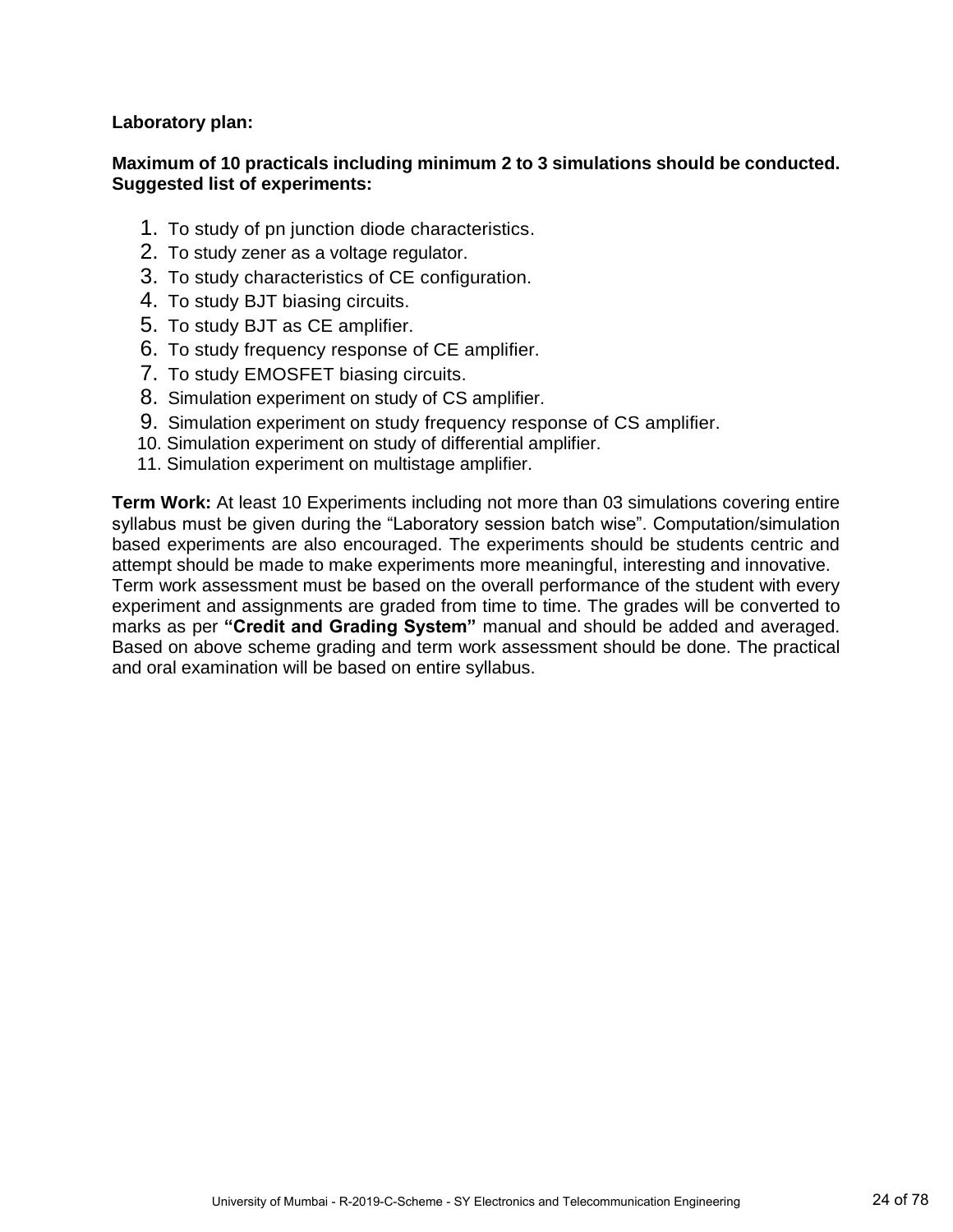| <b>Course</b><br>Code | <b>Course</b><br><b>Name</b> |               | <b>Teaching Scheme</b><br>(Contact Hours) |                 | <b>Credits Assigned</b> |                  |                 |       |
|-----------------------|------------------------------|---------------|-------------------------------------------|-----------------|-------------------------|------------------|-----------------|-------|
|                       |                              | <b>Theory</b> | <b>Practical</b>                          | <b>Tutorial</b> | <b>Theory</b>           | <b>Practical</b> | <b>Tutorial</b> | Total |
|                       | Digital                      |               |                                           |                 |                         |                  |                 |       |
| <b>ECL302</b>         | System                       | $\sim$ $\sim$ | 02                                        | $\sim$ $\sim$   | $\sim$ $\sim$           | 01               | $-$             | 01    |
|                       | Design Lab                   |               |                                           |                 |                         |                  |                 |       |

| <b>Course</b><br>Code | <b>Course</b><br><b>Name</b> | <b>Examination Scheme</b> |                            |               |          |             |                  |              |  |  |  |
|-----------------------|------------------------------|---------------------------|----------------------------|---------------|----------|-------------|------------------|--------------|--|--|--|
|                       |                              | <b>Theory Marks</b>       |                            |               |          |             | <b>Practical</b> | <b>Total</b> |  |  |  |
|                       |                              |                           | <b>Internal assessment</b> |               | End Sem. | <b>Work</b> | and Oral         |              |  |  |  |
|                       |                              | Test 1                    | Test                       | Avg.          | Exam.    |             |                  |              |  |  |  |
|                       |                              |                           | 2                          |               |          |             |                  |              |  |  |  |
|                       | Digital                      |                           |                            |               |          |             |                  |              |  |  |  |
| <b>ECL302</b>         | System                       | $-$                       | --                         | $\sim$ $\sim$ | $-$      | 25          | $-$              | 25           |  |  |  |
|                       | Design Lab                   |                           |                            |               |          |             |                  |              |  |  |  |

#### **Course objectives:**

- 1. To get familiarise with basic building blocks of Digital System Design and verify the operation of various digital ICs.
- 2. To train students to design and implementation of combinational circuits.
- 3. To instruct students on how to design and implement sequential circuits.
- 4. To introduce simulation software like VHDL/Verilog to design basic digital circuits.

#### **Course outcomes:**

Learners will be able to …

- 1. Identify various Digital ICs and basic building blocks of digital system design
- 2. Design and implement combinational circuits like adder, subtractor, multiplexer, code converters etc.
- 3. Identify and understand working of various types of flip flops and their inter conversions.
- 4. Design and implement basic sequential circuits such as counters, registers etc.
- 5. Acquire basic knowledge of VHDL/Verilog basic programming.

#### **Suggested list of experiments:**

- 1. Simplification of Boolean functions.
- 2. Design AND, OR, NOT, EXOR, EXNOR gates using Universal gates: NAND and NOR.
- 3. Implement digital circuits to perform Binary to Gray and Gray to Binary operations.
- 4. Implement Half adder, Full adder, Half subtractor and Full subtractor circuits.
- 5. Design and implement BCD adder using 4-bit Binary Adder IC-7483.
- 6. Implement logic equations using Multiplexer.
- 7. Verify encoder and decoder operations.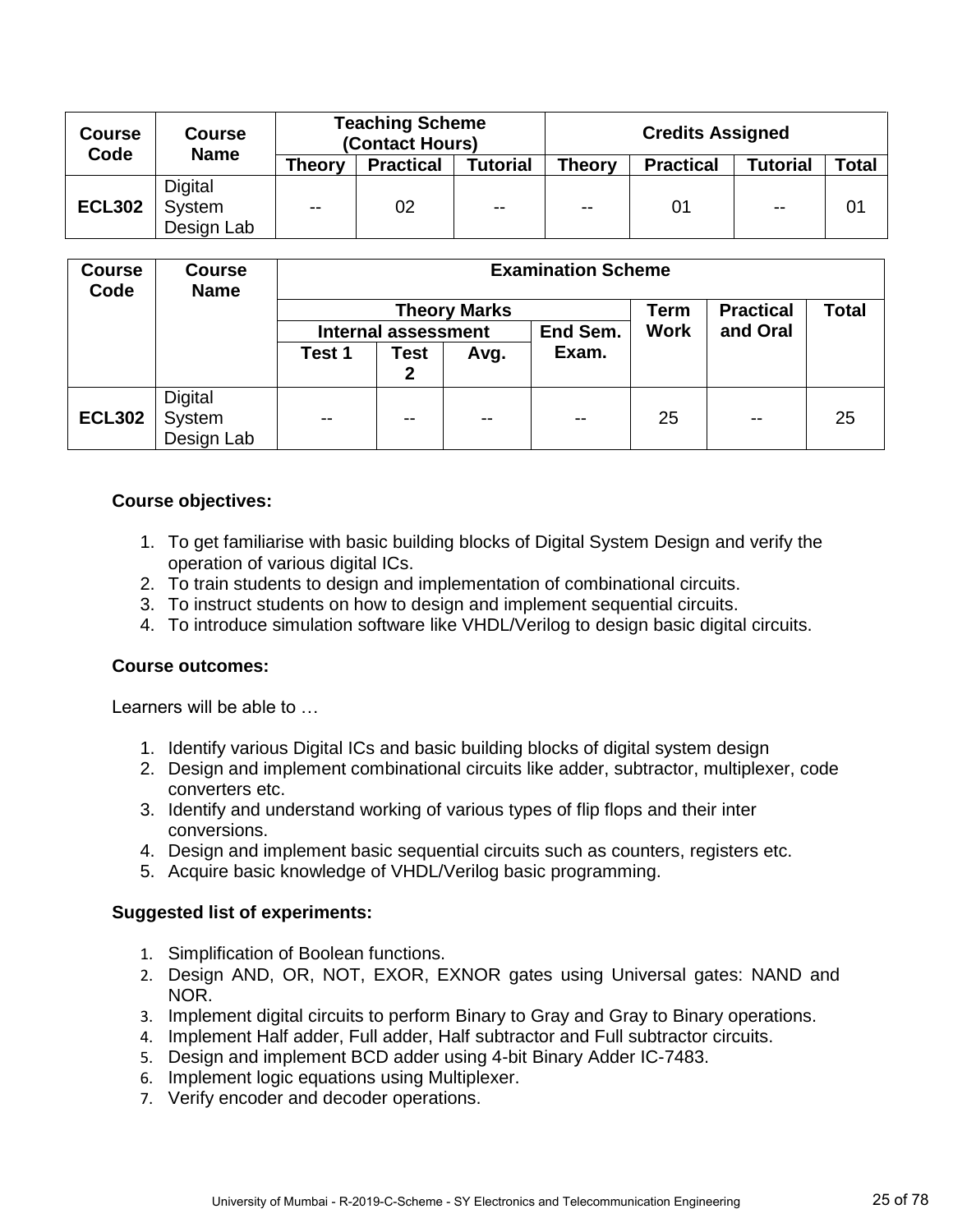- 8. Design and implement Magnitude Comparator.
- 9. Verify truth table of different types of flip flops.
- 10. Flip flop conversions JK to D, JK to T and D to TFF.
- 11. Design asynchronous/synchronous MOD N counter using IC7490.
- 12. Verify different counter operations.
- 13. Write VHDL/Verilog simulation code for different logic gates.
- 14. Write VHDL/Verilog simulation code for combinational and sequential circuits.
- 15. Write VHDL/Verilog simulation code for 4:1 Multiplexer, 2 to 4 line binary decoder.

#### **Term Work:**

At least 08 experiments covering the entire syllabus must be given "**Batch Wise"**. Out of these, **06 hardware experiments**, to be done strictly on breadboard and **at least 02 software experiments** using VHDL/Verilog. Teacher should refer the suggested list of experiments and can design additional experiments to acquire practical design skills. The experiments should be students centric and attempt should be made to make experiments more meaningful, interesting and innovative.

Term work assessment must be based on the overall performance of the student with every experiment and assignments are graded from time to time. The grades will be converted to marks as per **"Credit and Grading System"** manual and should be added and averaged. Based on above scheme grading and term work assessment should be done.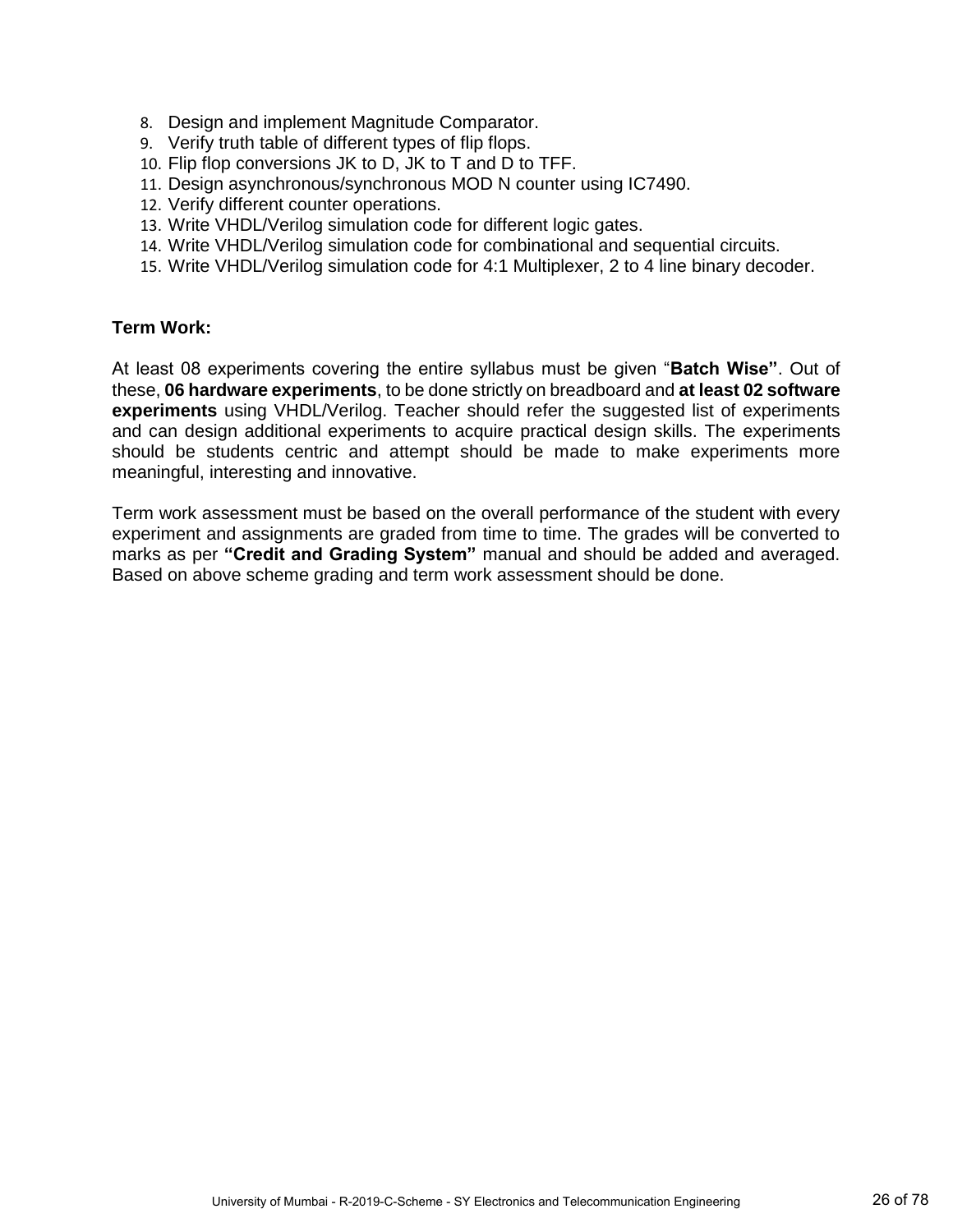| <b>Subject</b><br>Code | <b>Subject Name</b>                                        |               | <b>Teaching Scheme</b> | <b>Credits Assigned</b> |               |        |               |       |
|------------------------|------------------------------------------------------------|---------------|------------------------|-------------------------|---------------|--------|---------------|-------|
|                        |                                                            | Theory        | <b>Practical</b>       | <b>Tutorial</b>         | <b>Theory</b> | Pract. | Tut.          | Total |
| <b>ECL303</b>          | Electronic<br>Instrumentation<br>& Control Systems<br>Lab. | $\sim$ $\sim$ |                        | $\sim$ $\sim$           | $- -$         |        | $\sim$ $\sim$ |       |

| <b>Subject</b> | <b>Subject Name</b>                                        |               |    |                     | <b>Examination Scheme</b> |             |                  |              |
|----------------|------------------------------------------------------------|---------------|----|---------------------|---------------------------|-------------|------------------|--------------|
| Code           |                                                            |               |    | <b>Theory Marks</b> |                           | Term        | <b>Practical</b> | <b>Total</b> |
|                |                                                            |               |    | Internal assessment | <b>End Sem. Exam</b>      | <b>Work</b> | & Oral           |              |
| <b>ECL303</b>  | Electronic<br>Instrumentation<br>& Control<br>Systems Lab. | $\sim$ $\sim$ | -- | --                  | --                        | 25          | $-$              | 25           |

#### **Course Objectives:**

- 1. To experimentally verify the principle and characteristics of various transducers and measurement of resistance and inductance.
- 2. To make students understand the construction and the working principle of various transducers used for Displacement measurement, Temperature measurement and Level measurement.
- 3. To examine steady-state and frequency response of the Type 0, 1, and 2 systems.
- 4. To examine steady-state and frequency response of first and second order electrical systems.
- 5. To inspect stability analysis of system using Root locus, Bode plot, polar plot and Nyquist plot.

#### **Course Outcomes:**

- 1. Plot and validate the performance characteristics of transducers.
- 2. Validate the characteristics of various temperature, pressure and level transducers.
- 3. Plot frequency response of first-order electrical system.
- 4. Plot time response of second-order electrical system and calculate the steady-state error.
- 5. Validate the effect of damping factor on the response of second order system.
- 6. Inspect the frequency response specifications of systems by using bode-plot, Polar plot, Nyquist-plot techniques, and comment on the stability of system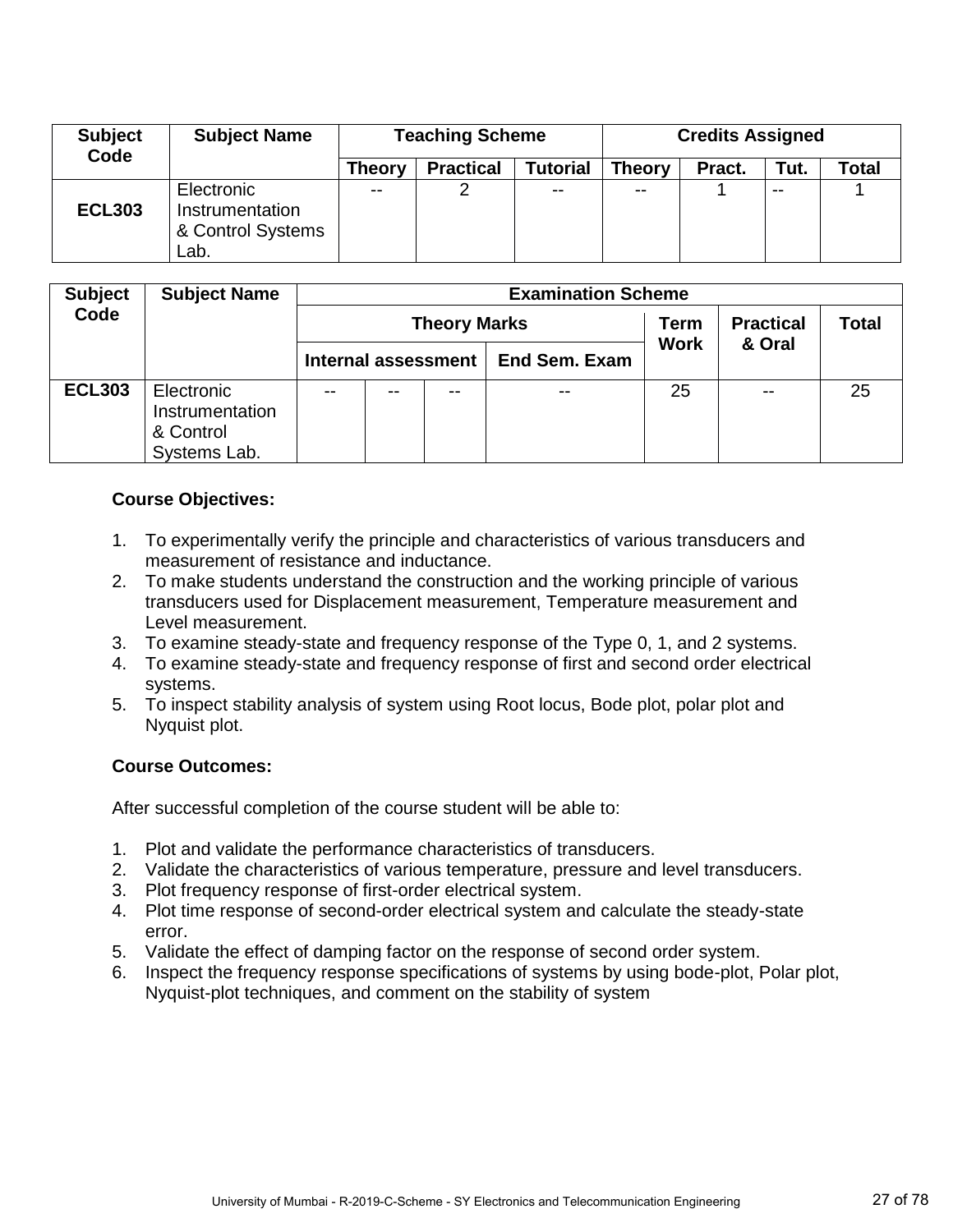#### **List of experiments:**

- 1. Designing DC bridge for Resistance Measurement (Quarter, Half and Full bridge)
- 2. Designing AC bridge Circuit for capacitance measurement.
- 3. Study and characteristics of Resistive Temperature Detector (RTD).
- 4. Study of Linear Variable Differential Transformer (LVDT)
- 5. To plot the effect of time constant on first-order systems response.
- 6. To plot the frequency response of first-order System
- 7. To plot the time response of second-order systems
- 8. To plot the frequency response of second-order System
- 9. To Examine Steady State Error for Type 0, 1, 2 System
- 10. To study the performance of Lead and Lag Compensator
- 11. To inspect the relative stability of systems by Root-Locus using Simulation Software.
- 12. To determine the frequency specification from Polar plot of system
- 13. To inspect the stability of system by Nyquist plot using Simulation software.
- 14. To inspect the stability of system by Bode plot using Simulation software.
- 15. Any other experiment based on syllabus which will help students to understand topic/concept.

#### **Term Work:**

At least 08 Experiments covering entire syllabus must be given during the "Laboratory session batch wise". Computation/simulation based experiments are also encouraged. The experiments should be students centric and attempt should be made to make experiments more meaningful, interesting and innovative.

Term work assessment must be based on the overall performance of the student with every experiment and assignments are graded from time to time. The grades will be converted to marks as per **"Credit and Grading System"** manual and should be added and averaged. Based on above scheme grading and term work assessment should be done.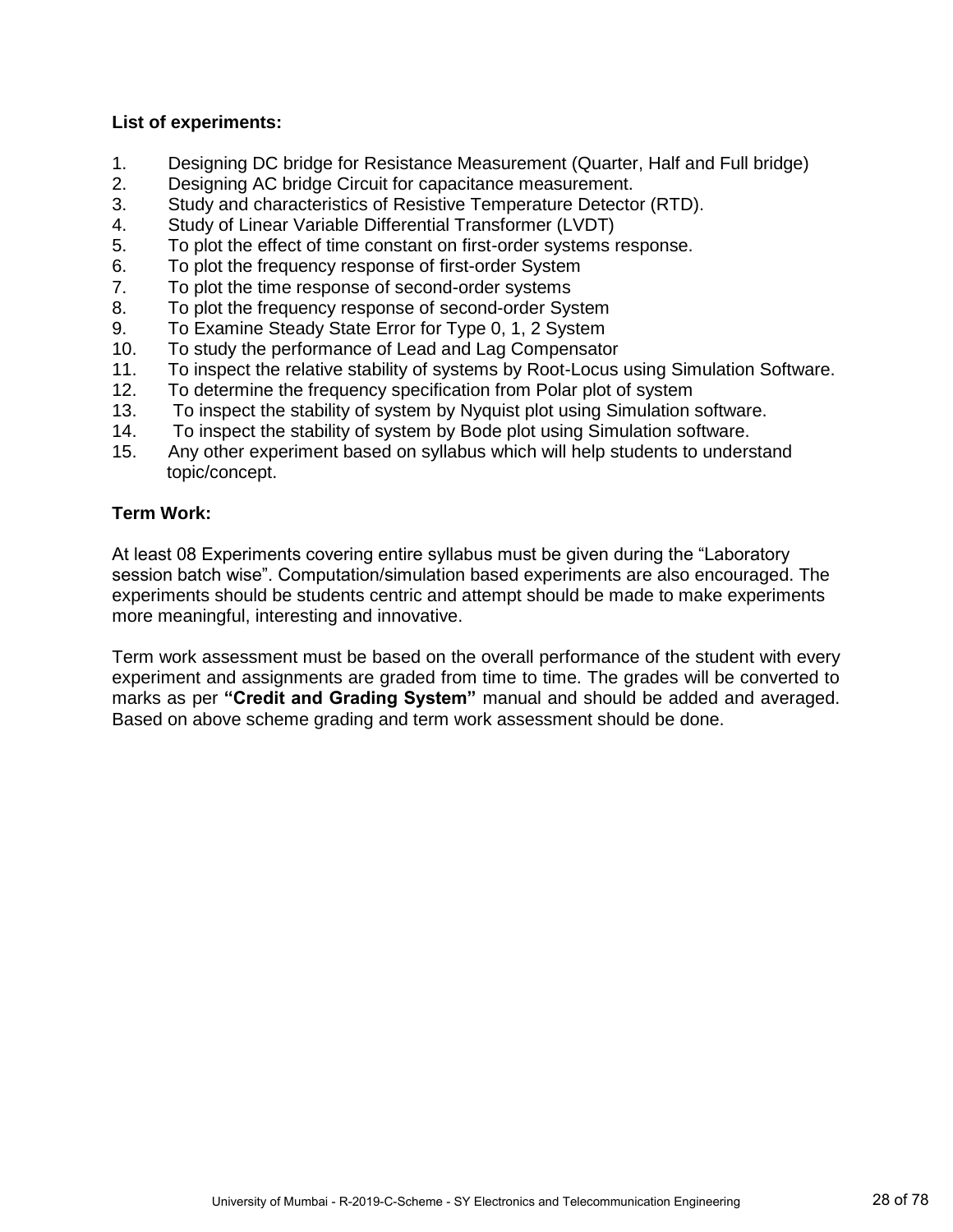| <b>Course</b><br>Code | <b>Course Name</b>                        |            | <b>Teaching Scheme</b><br>(Hrs.) |                 | <b>Credits Assigned</b> |                  |                 |       |  |
|-----------------------|-------------------------------------------|------------|----------------------------------|-----------------|-------------------------|------------------|-----------------|-------|--|
|                       |                                           | Theory     | <b>Practical</b>                 | <b>Tutorial</b> | <b>Theory</b>           | <b>Practical</b> | <b>Tutorial</b> | Total |  |
| <b>ECL304</b>         | Skill Lab: C++<br>and Java<br>Programming | $\sim$ $-$ | 04                               | $\sim$ $\sim$   | $\sim$ $\sim$           | 02               | $\sim$ $\sim$   | 02    |  |

| <b>Course</b> | <b>Course</b>  |                 |                                          |                     | <b>Examination Scheme</b> |             |                  |              |  |  |  |  |  |
|---------------|----------------|-----------------|------------------------------------------|---------------------|---------------------------|-------------|------------------|--------------|--|--|--|--|--|
| Code          | <b>Name</b>    |                 |                                          | <b>Theory Marks</b> |                           |             |                  |              |  |  |  |  |  |
|               |                |                 | <b>End</b><br><b>Internal assessment</b> |                     |                           | <b>Term</b> | <b>Practical</b> |              |  |  |  |  |  |
|               |                | Test            | Test                                     | Avg. Of             | Sem.                      | <b>Work</b> | <b>And Oral</b>  | <b>Total</b> |  |  |  |  |  |
|               |                | Test 1 and<br>2 |                                          | <b>Exam</b>         |                           |             |                  |              |  |  |  |  |  |
|               |                |                 |                                          | Test 2              |                           |             |                  |              |  |  |  |  |  |
|               | Skill Lab: C++ |                 |                                          |                     |                           |             |                  |              |  |  |  |  |  |
| <b>ECL304</b> | and Java       | $- -$           | $- -$                                    | $\sim$ $\sim$       | $\sim$ $\sim$             | 25          | 25               | 50           |  |  |  |  |  |
|               | Programming    |                 |                                          |                     |                           |             |                  |              |  |  |  |  |  |

**Note:** Before performing practical **'Necessary Theory'** will be taught by concern faculty

#### **Course Pre-requisites:**

1. FEL204 - C-Programming

#### **Course Objectives:**

- 1. Describe the principles of Object Oriented Programming (OOP).
- 2. To understand object-oriented concepts such as data abstraction, encapsulation, inheritance and polymorphism.
- 3. Utilize the object-oriented paradigm in program design.
- 4. To lay a foundation for advanced programming.
- 5. Develop programming insight using OOP constructs.

#### **Course Outcomes:**

- 1. Describe the basic principles of OOP.
- 2. Design and apply OOP principles for effective programming.
- 3. Develop programming applications using OOP language.
- 4. Implement different programming applications using packaging.
- 5. Analyze the strength of OOP.
- 6. Percept the Utility and applicability of OOP.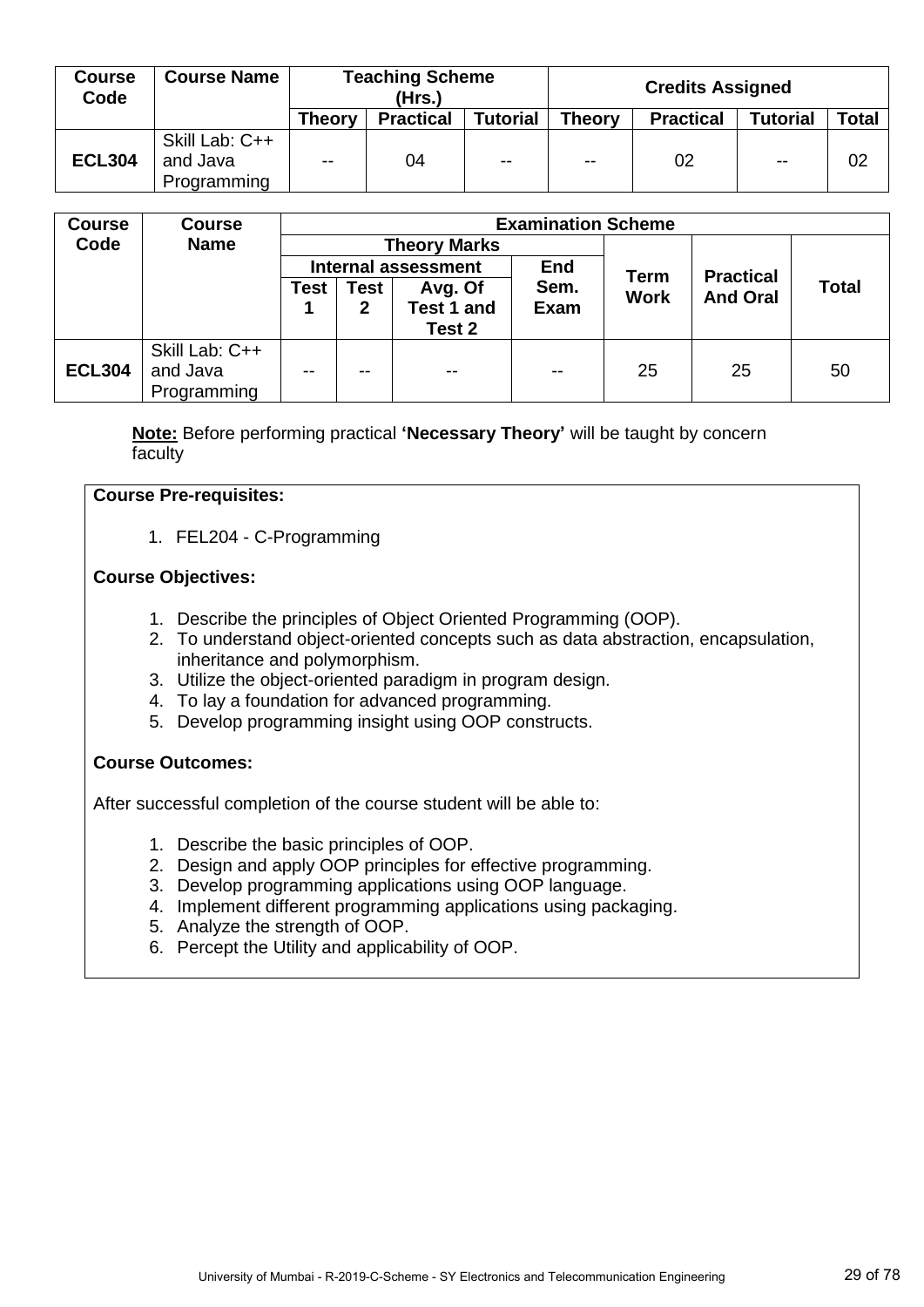| <b>Module</b> | <b>Unit</b> | <b>Topics</b>                                                                                                                              | Hrs. |  |  |  |  |  |  |  |  |
|---------------|-------------|--------------------------------------------------------------------------------------------------------------------------------------------|------|--|--|--|--|--|--|--|--|
| No.           | No.         |                                                                                                                                            |      |  |  |  |  |  |  |  |  |
| 1.0           |             | C++ Overview                                                                                                                               | 08   |  |  |  |  |  |  |  |  |
|               | 1.1         | Object-Oriented Programming (OOP),<br>Need<br>of<br>Object<br>Oriented                                                                     |      |  |  |  |  |  |  |  |  |
|               |             | Programming Paradigm, Basic                                                                                                                |      |  |  |  |  |  |  |  |  |
|               |             | Concepts of Object-Oriented Programming, Benefits of OOP and C++                                                                           |      |  |  |  |  |  |  |  |  |
|               | 1.2         | as object oriented programming language.<br>C++ programming Basics, Data Types, Structures, Enumerations, control                          |      |  |  |  |  |  |  |  |  |
|               |             | structures, Arrays and                                                                                                                     |      |  |  |  |  |  |  |  |  |
|               |             | Strings, Class, Object, class and data abstraction, class scope and                                                                        |      |  |  |  |  |  |  |  |  |
|               |             | accessing class members, separating interface from implementation,                                                                         |      |  |  |  |  |  |  |  |  |
|               |             | controlling access to members.                                                                                                             |      |  |  |  |  |  |  |  |  |
| 2.0           |             | <b>C++ Control Structures</b>                                                                                                              | 08   |  |  |  |  |  |  |  |  |
|               | 2.1         | Branching - If statement, If-else Statement, Decision.                                                                                     |      |  |  |  |  |  |  |  |  |
|               |             | Looping - while, do-while, for loop                                                                                                        |      |  |  |  |  |  |  |  |  |
|               |             | Nested control structure- Switch statement, Continue statement, Break                                                                      |      |  |  |  |  |  |  |  |  |
|               |             | statement.                                                                                                                                 |      |  |  |  |  |  |  |  |  |
|               | 2.2         | Array- Concepts, Declaration, Definition, Accessing array element,                                                                         |      |  |  |  |  |  |  |  |  |
|               |             | One-dimensional and Multidimensional array.                                                                                                |      |  |  |  |  |  |  |  |  |
| 3.0           |             | <b>Object-Oriented Programming using C++</b>                                                                                               | 12   |  |  |  |  |  |  |  |  |
|               | 3.1         | Operator Overloading- concept of overloading, operator overloading,                                                                        |      |  |  |  |  |  |  |  |  |
|               |             | Overloading Unary Operators, Overloading Binary Operators, Data                                                                            |      |  |  |  |  |  |  |  |  |
|               |             | Conversion, Type casting (implicit and explicit), Pitfalls of Operator                                                                     |      |  |  |  |  |  |  |  |  |
|               |             | Overloading and Conversion, Keywords explicit and mutable.                                                                                 |      |  |  |  |  |  |  |  |  |
|               |             | Function- Function prototype, accessing function and utility function,                                                                     |      |  |  |  |  |  |  |  |  |
|               |             | Constructors and destructors, Copy Constructor, Objects and Memory<br>requirements, Static Class members, data abstraction and information |      |  |  |  |  |  |  |  |  |
|               |             | hiding, inline function.                                                                                                                   |      |  |  |  |  |  |  |  |  |
|               |             | <b>Constructor-</b> Definition, Types of Constructor, Constructor Overloading,                                                             |      |  |  |  |  |  |  |  |  |
|               |             | Destructor.                                                                                                                                |      |  |  |  |  |  |  |  |  |
|               | 3.2         | Inheritance- Introduction, Types of Inheritance, Inheritance, Public and                                                                   |      |  |  |  |  |  |  |  |  |
|               |             | Private Inheritance, Multiple Inheritance, Ambiguity in Multiple Inheritance,                                                              |      |  |  |  |  |  |  |  |  |
|               |             | Visibility Modes Public, Private, Protected and Friend, Aggregation,                                                                       |      |  |  |  |  |  |  |  |  |
|               |             | Classes Within Classes. Deriving a class from Base Class, Constructor and                                                                  |      |  |  |  |  |  |  |  |  |
|               |             | destructor in Derived Class, Overriding Member Functions, Class                                                                            |      |  |  |  |  |  |  |  |  |
|               |             | Hierarchies,                                                                                                                               |      |  |  |  |  |  |  |  |  |
|               |             | Polymorphism- concept, relationship among objects in inheritance                                                                           |      |  |  |  |  |  |  |  |  |
|               |             | hierarchy, Runtime & Compile Time Polymorphism, abstract classes,                                                                          |      |  |  |  |  |  |  |  |  |
|               |             | <b>Virtual Base Class.</b><br><b>Introduction to Java</b>                                                                                  | 06   |  |  |  |  |  |  |  |  |
| 4.0           | 4.1         | Introduction to programming<br>Programming paradigms-<br>paradigms,                                                                        |      |  |  |  |  |  |  |  |  |
|               |             | Introduction to four main                                                                                                                  |      |  |  |  |  |  |  |  |  |
|               |             | Programming paradigms like procedural, object oriented, functional, and                                                                    |      |  |  |  |  |  |  |  |  |
|               |             | logic & rule based.                                                                                                                        |      |  |  |  |  |  |  |  |  |
|               |             | Difference between C++ and Java.                                                                                                           |      |  |  |  |  |  |  |  |  |
|               | 4.2         | Java History, Java Features, Java Virtual Machine, Data Types and Size                                                                     |      |  |  |  |  |  |  |  |  |
|               |             | (Signed vs. Unsigned,                                                                                                                      |      |  |  |  |  |  |  |  |  |
|               |             | User Defined vs. Primitive Data Types, Explicit Pointer type), Programming                                                                 |      |  |  |  |  |  |  |  |  |
|               |             | Language JDK Environment and Tools.                                                                                                        |      |  |  |  |  |  |  |  |  |
| 5.0           |             | Inheritance, Polymorphism, Encapsulation using Java                                                                                        | 10   |  |  |  |  |  |  |  |  |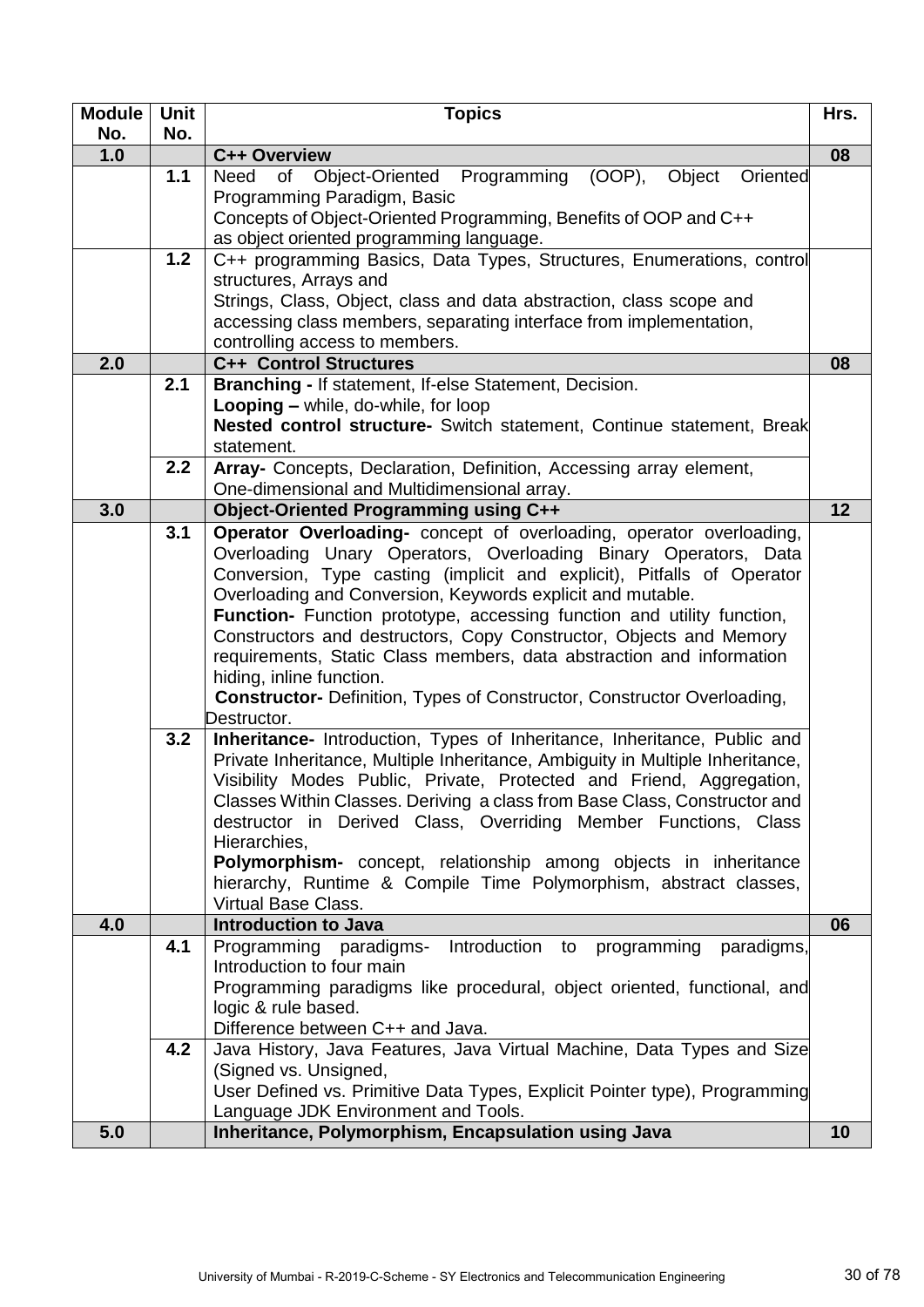|     | 5.1<br>5.2 | <b>Classes and Methods:</b> class fundamentals, declaring objects, assigning<br>object reference variables, adding methods to a class, returning a value,<br>this keyword, garbage collection,<br>constructors,<br>finalize()<br>method.<br>overloading methods, argument passing, object as parameter, returning<br>objects, access control, static, final, nested and inner classes, command line<br>arguments, variable-length<br>Arguments.<br><b>String: String Class and Methods in Java.</b><br>Inheritances: Member access and inheritance, super class references,<br>Using super, multilevel hierarchy, constructor call sequence, method<br>overriding, dynamic method dispatch, abstract classes, Object class.<br>Packages and Interfaces: defining a package, finding packages and<br>CLASSPATH, access protection, importing packages, interfaces (defining,<br>implementation, nesting, applying), variables in interfaces, extending<br>interfaces, instance of operator. |    |
|-----|------------|--------------------------------------------------------------------------------------------------------------------------------------------------------------------------------------------------------------------------------------------------------------------------------------------------------------------------------------------------------------------------------------------------------------------------------------------------------------------------------------------------------------------------------------------------------------------------------------------------------------------------------------------------------------------------------------------------------------------------------------------------------------------------------------------------------------------------------------------------------------------------------------------------------------------------------------------------------------------------------------------|----|
| 6.0 |            | <b>Exception Handling and Applets in Java</b>                                                                                                                                                                                                                                                                                                                                                                                                                                                                                                                                                                                                                                                                                                                                                                                                                                                                                                                                              | 08 |
|     | 6.1<br>6.2 | <b>Exception Handling:</b> fundamental, exception types, uncaught exceptions,<br>try, catch, throw, throws, finally, multiple catch clauses, nested try<br>statements, built-in exceptions, custom exceptions (creating your own<br>exception sub classes).<br><b>Managing I/O:</b> Streams, Byte Streams and Character Streams,<br>Predefined Streams, Reading console Input, Writing Console Output,<br>and Print Writer class.<br><b>Threading:</b> Introduction, thread life cycle, Thread States: new, runnable,<br>Running, Blocked and terminated, Thread naming, thread join method,<br>Daemon thread<br>Applet: Applet Fundamental, Applet Architecture, Applet Life Cycle, Applet<br>Skeleton, Requesting Repainting, status window, HTML Applet tag,<br>passing parameters to Applets,<br>Applet and Application Program.                                                                                                                                                       |    |
|     |            | Total                                                                                                                                                                                                                                                                                                                                                                                                                                                                                                                                                                                                                                                                                                                                                                                                                                                                                                                                                                                      | 52 |

#### **Suggested list of Experiments:**

*Note: Before performing practical necessary Theory will be taught by concern faculty*

| Sr.No          | Write C++ Program to                                              |
|----------------|-------------------------------------------------------------------|
| 1              | Add Two Numbers                                                   |
| $\mathbf{2}$   | <b>Print Number Entered by User</b>                               |
| 3              | <b>Swap Two Numbers</b>                                           |
| 4              | Check Whether Number is Even or Odd                               |
| 5              | <b>Find Largest Number Among Three Numbers</b>                    |
| 6              | Create a simple class and object.                                 |
| $\overline{7}$ | Create an object of a class and access class attributes           |
| 8              | Create class methods                                              |
| 9              | Create a class to read and add two distance                       |
| 10             | Create a class for student to get and print details of a student. |
| 11             | Demonstrate example of friend function with class                 |
| $12 \,$        | Implement inheritance.                                            |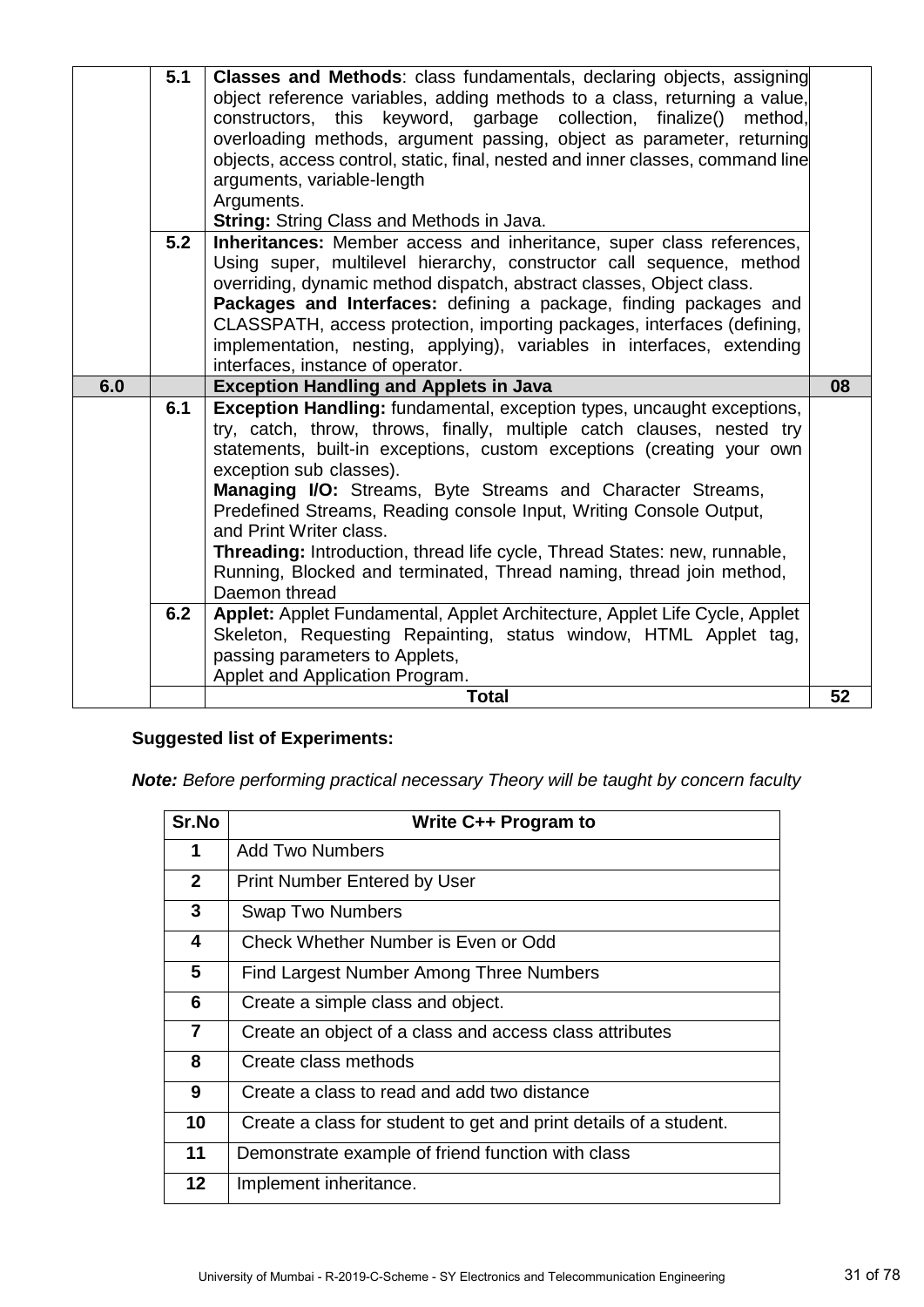| Sr.<br>No.     | <b>Write JAVA Program to</b>                                                                          |
|----------------|-------------------------------------------------------------------------------------------------------|
| 1              | Display addition of number                                                                            |
| $\overline{2}$ | Accept marks from user, if Marks greater than 40, declare the student as<br>"Pass" else "Fail""       |
| 3              | Accept 3 numbers from user. Compare them and declare the largest<br>number (Using if-else statement). |
| 4              | Display sum of first 10 even numbers using do-while loop.                                             |
| 5              | Display Multiplication table of 15 using while loop.                                                  |
| 6              | Display basic calculator using Switch Statement.                                                      |
| $\overline{7}$ | Display the sum of elements of arrays.                                                                |
| 8              | Accept and display the string entered and execute at least 5 different string                         |
|                | functions on it.                                                                                      |
| 9              | Read and display the numbers as command line Arguments and display<br>the addition of them            |
| 10             | Define a class, describe its constructor, overload the Constructors and                               |
|                | instantiate its object.                                                                               |
| 11             | Illustrate method of overloading                                                                      |
| 12             | Demonstrate Parameterized Constructor                                                                 |
| 13             | Implement Multiple Inheritance using interface                                                        |
| 14             | Create thread by implementing 'runnable' interface or creating 'Thread                                |
|                | Class.                                                                                                |
| 15             | Demonstrate Hello World Applet Example                                                                |

#### **Textbooks:**

- 1. Bjarne Stroustrup, "The C++ Programming language", Third edition, Pearson Education.
- 2. Yashwant Kanitkar, "Let Us Java", 2nd Edition, BPB Publications.
- 3. D.T. Editorial Services, "Java 8 Programming Black Book", Dreamtech Press, Edition: 2015
- 4. Deitel, "C++ How to Program", 4th Edition, Pearson Education.

#### **Reference Books:**

- 1. Herbert Schidt, "The Complete Reference", Tata McGraw-Hill Publishing Company Limited, Ninth Edition.
- 2. Java: How to Program, 8/e, Dietal, PHI.
- 3. Grady Booch, James Rumbaugh, Ivar Jacobson, "The Unified Modeling Languageser Guide", Pearson Education.
- 4. Sachin Malhotra, Saurabh Chaudhary "Programming in Java", Oxford University Press, 2010.

#### **Skill-Enhancement:**

- 1. The students should be trained to code in Eclipse (an industry accepted software tool). Also, for a given problem statement, there is need to include external library files (other than JDK files). Moreover, the students need to be trained on Maven (a build tool).
- 2. Real-life mini-problem statements from software companies (coming in for placement) to be delegated to groups of 3-4 students each and each group to work on the solution for 8-12 hours (last 2 lab sessions).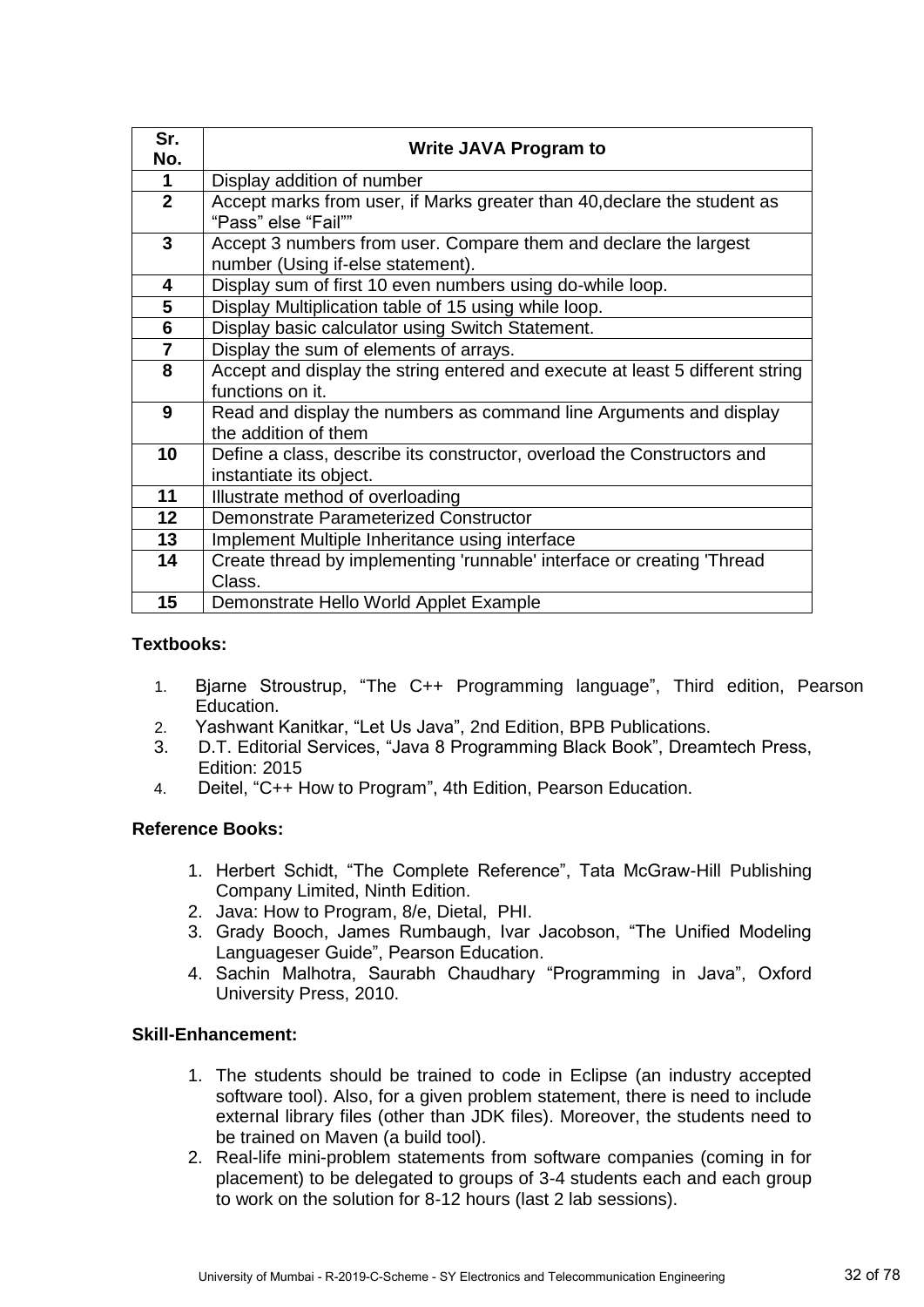#### **Software Tools:**

- 1. Raptor-Flowchart Simulation:http://raptor.martincarlisle.com/
- 2. Eclipse: https://eclipse.org/
- 3. Netbeans:https://netbeans.org/downloads/
- 4. CodeBlock:http://www.codeblocks.org/
- 5. J-Edit/J-Editor/Blue J

#### **Online Repository:**

- 1. Google Drive
- 2. GitHub
- 3. Code Guru

#### **Term Work:**

At least **12** experiments (**06 experiments** each on **C++** and **JAVA**) covering entire syllabus should be set to have well predefined inference and conclusion. Teacher should refer the suggested experiments and can design additional experiment to maintain better understanding and quality.

The experiments should be students centric and attempt should be made to make experiments more meaningful, interesting and innovative.

Term work assessment must be based on the overall performance of the student with every Experiments are graded from time to time.

The grades will be converted to marks as per "**Choice Based Credit and Grading System**" manual and should be added and averaged. Based on above scheme grading and term work assessment should be done.

The practical and oral examination will be based on entire syllabus. Students are encouraged to share their experiments codes on online repository. Practical exam should cover all **12** experiments for examination.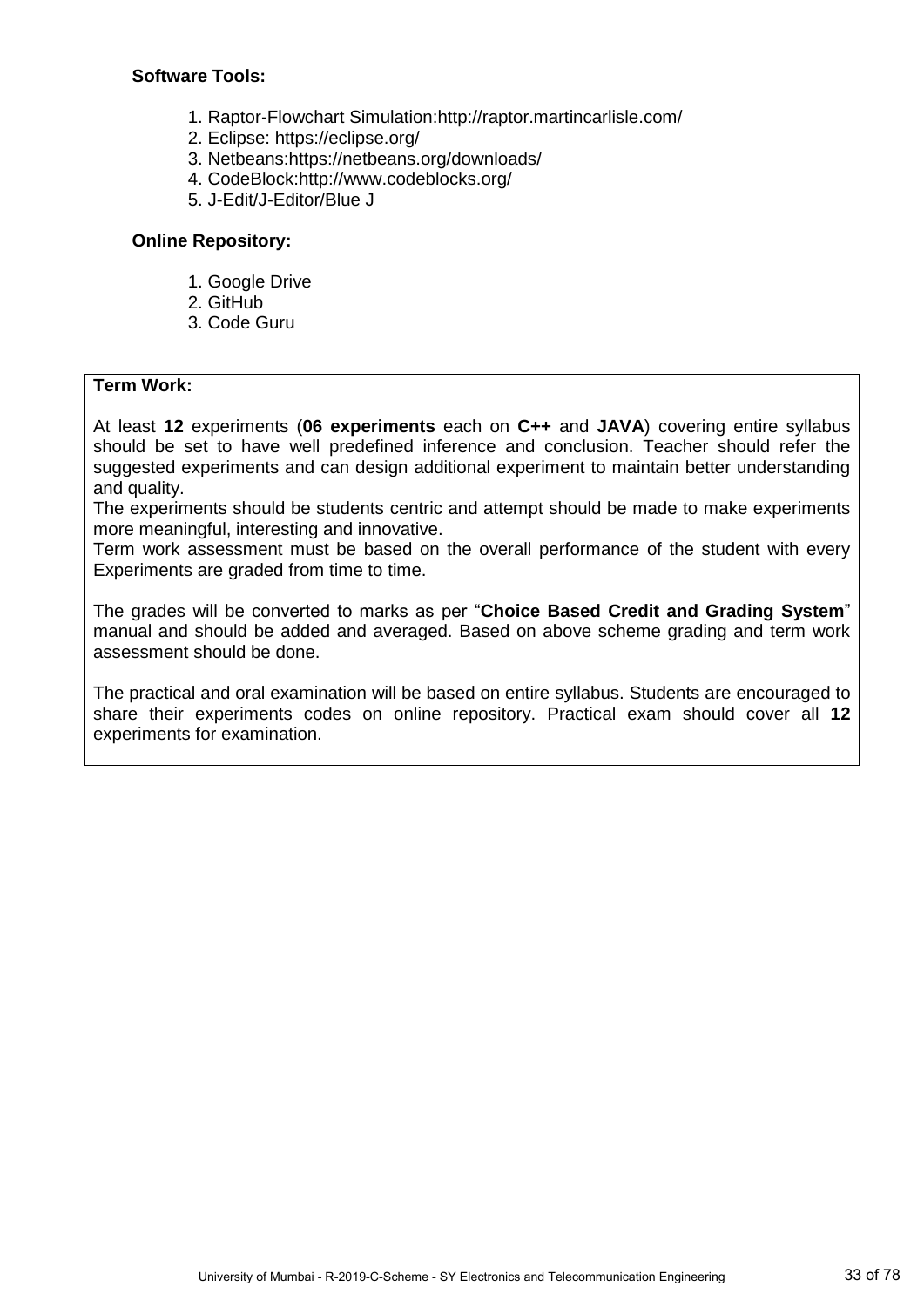| <b>Course</b><br>Code | <b>Course Name</b> |               | <b>Teaching Scheme</b> |                 | <b>Credits Assigned</b> |                  |                 |       |
|-----------------------|--------------------|---------------|------------------------|-----------------|-------------------------|------------------|-----------------|-------|
|                       |                    |               | (Hrs.)                 |                 |                         |                  |                 |       |
|                       |                    | <b>Theory</b> | <b>Practical</b>       | <b>Tutorial</b> | <b>Theory</b>           | <b>Practical</b> | <b>Tutorial</b> | Total |
| <b>ECM301</b>         | Mini Project 1A    | $-$           | 04 <sup>⁵</sup>        | $\sim$ $\sim$   | $\sim$ $\sim$           | っ                | $\sim$ $\sim$   | 2     |

| <b>Course</b><br>Code | <b>Course Name</b> | <b>Examination Scheme</b><br><b>Theory Marks</b><br><b>End</b><br>Internal assessment |                   |                                              |                     | <b>Term</b><br><b>Work</b> | <b>Practical</b><br><b>And Oral</b> | <b>Total</b> |
|-----------------------|--------------------|---------------------------------------------------------------------------------------|-------------------|----------------------------------------------|---------------------|----------------------------|-------------------------------------|--------------|
|                       |                    | Test1                                                                                 | Test <sub>2</sub> | Avg. Of<br>Test1<br>and<br>Test <sub>2</sub> | Sem.<br><b>Exam</b> |                            |                                     |              |
| <b>ECM301</b>         | Mini Project 1A    | --                                                                                    | --                | --                                           | --                  | 25                         | 25                                  | 50           |

\$ Indicates work load of a learner (Not Faculty) for Mini Project 1A. Faculty Load: 1 hour per week per four groups.

#### **Objectives**

- 1. To acquaint with the process of identifying the needs and converting it into the problem.
- 2. To familiarize the process of solving the problem in a group.
- 3. To acquaint with the process of applying basic engineering fundamentals to attempt solutions to the problems.
- 4. To inculcate the process of self-learning and research.

**Outcome:** At the end of the course learners will be able to…

- 1. Identify problems based on societal /research needs.
- 2. Apply Knowledge and skill to solve societal problems in a group.
- 3. Develop interpersonal skills to work as member of a group or leader.
- 4. Draw the proper inferences from available results through theoretical/ experimental/simulations.
- 5. Analyse the impact of solutions in societal and environmental context for sustainable development.
- 6. Use standard norms of engineering practices
- 7. Excel in written and oral communication.
- 8. Demonstrate capabilities of self-learning in a group, which leads to life long learning.
- 9. Demonstrate project management principles during project work.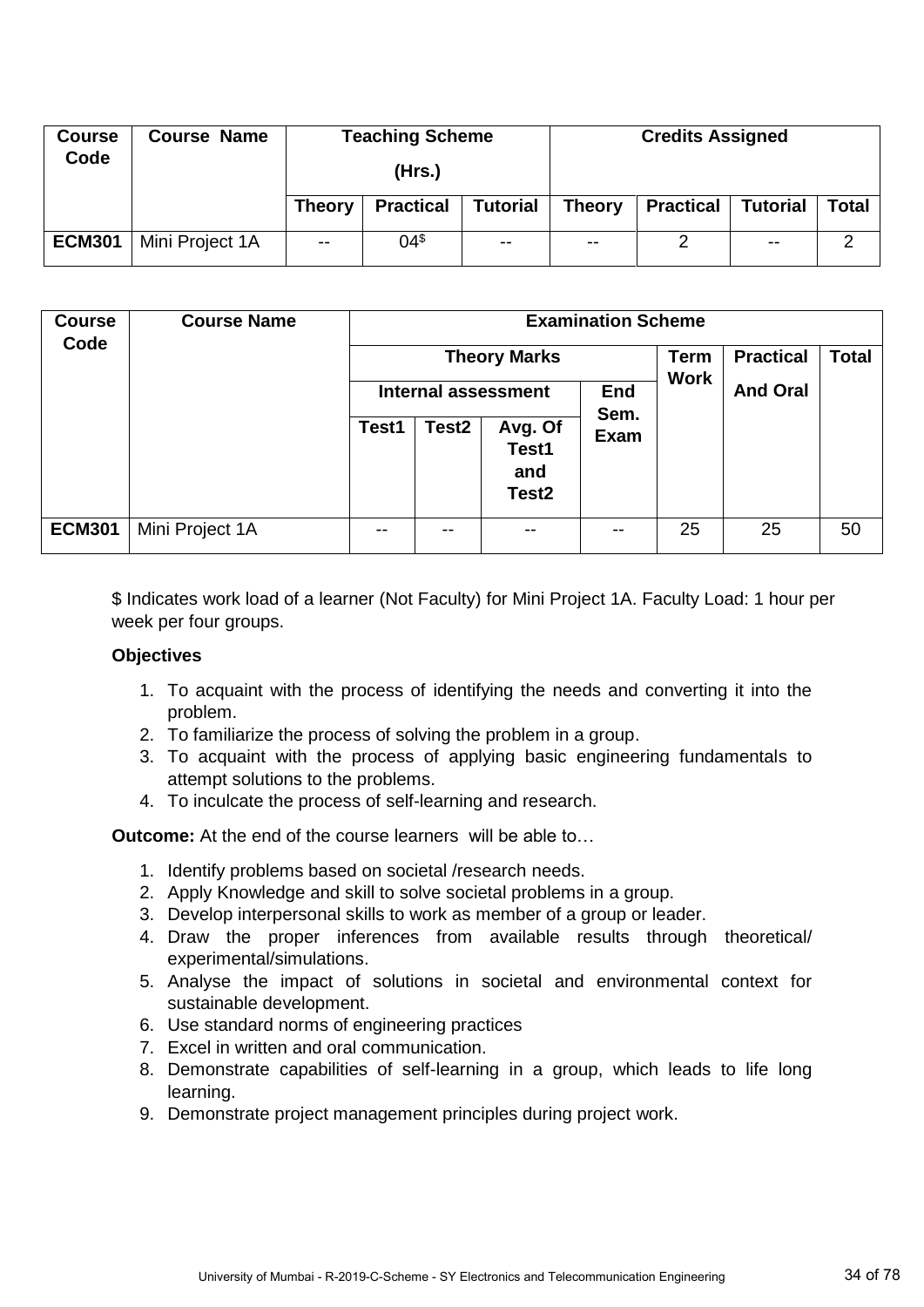#### **Guidelines for Mini Project**

- Students shall form a group of 3 to 4 students, while forming a group shall not be allowed less than three or more than four students, as it is a group activity.
- Students should do survey and identify needs, which shall be converted into problem statement for mini project in consultation with faculty supervisor/head of department/internal committee of faculties.
- Students shall submit implementation plan in the form of Gantt/PERT/CPM chart, which will cover weekly activity of mini project.
- A log book to be prepared by each group, wherein group can record weekly work progress, guide/supervisor can verify and record notes/comments.
- Faculty supervisor may give inputs to students during mini project activity; however, focus shall be on self-learning.
- Students in a group shall understand problem effectively, propose multiple solution and select best possible solution in consultation with guide/ supervisor.
- Students shall convert the best solution into working model using various components of their domain areas and demonstrate.
- The solution to be validated with proper justification and report to be compiled in standard format of University of Mumbai.
- With the focus on the self-learning, innovation, addressing societal problems and entrepreneurship quality development within the students through the Mini Projects, it is preferable that a single project of appropriate level and quality to be carried out in two semesters by all the groups of the students. i.e. Mini Project 1 in semester III and IV. Similarly, Mini Project 2 in semesters V and VI.
- However, based on the individual students or group capability, with the mentor's recommendations, if the proposed Mini Project adhering to the qualitative aspects mentioned above gets completed in odd semester, then that group can be allowed to work on the extension of the Mini Project with suitable improvements/modifications or a completely new project idea in even semester. This policy can be adopted on case by case basis.

#### **Guidelines for Assessment of Mini Project:**

#### **Term Work**

- The review/ progress monitoring committee shall be constituted by head of departments of each institute. The progress of mini project to be evaluated on continuous basis, minimum two reviews in each semester.
- In continuous assessment focus shall also be on each individual student, assessment based on individual's contribution in group activity, their understanding and response to questions.
- Distribution of Term work marks for both semesters shall be as below;
	- o Marks awarded by guide/supervisor based on log book : 10
	- o Marks awarded by review committee : 10
	- o Quality of Project report : 05

**Review/progress monitoring committee may consider following points for assessment based on either one year or half year project as mentioned in general guidelines.**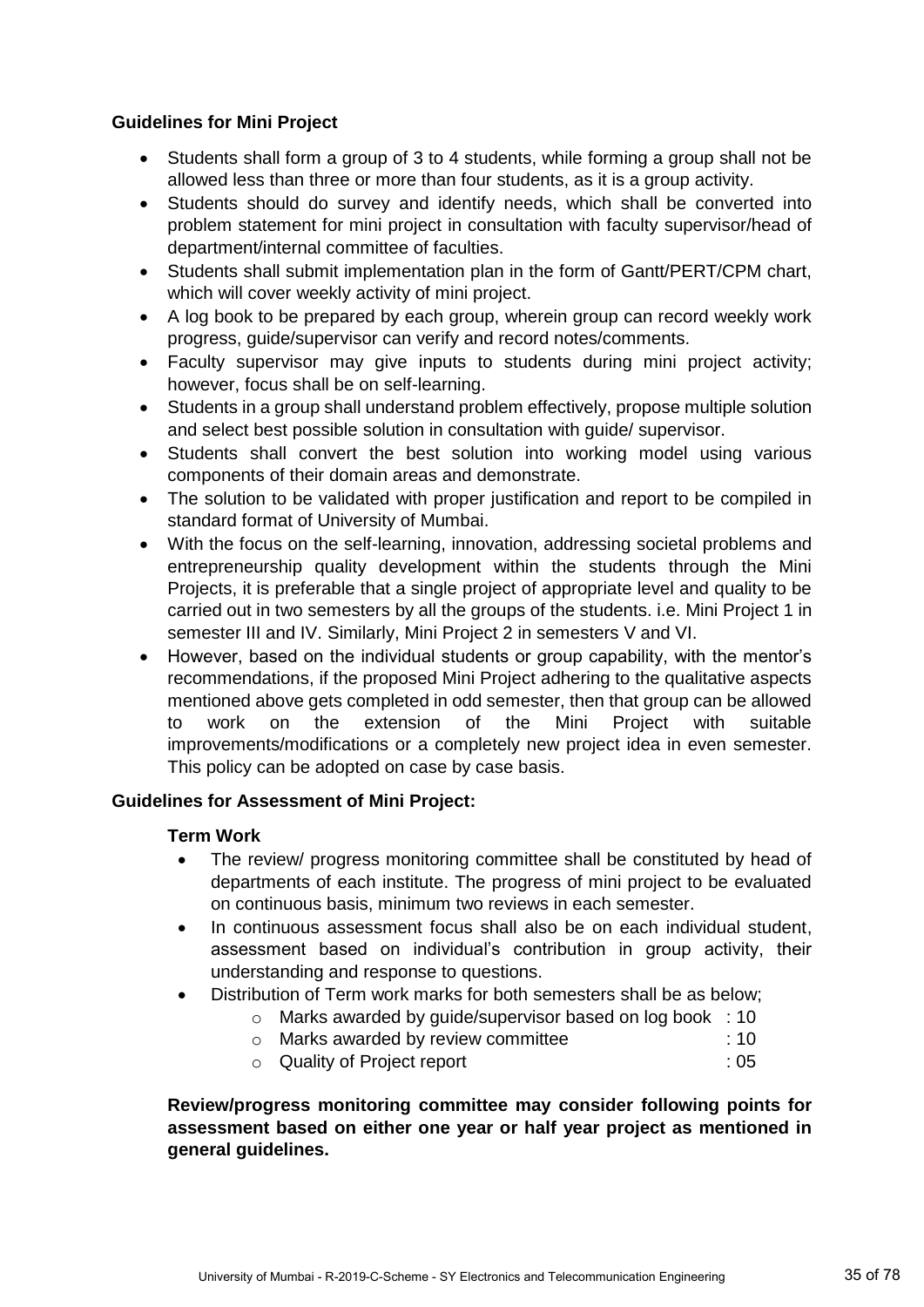#### **One-year project:**

- In first semester entire theoretical solution shall be ready, including components/system selection and cost analysis. Two reviews will be conducted based on presentation given by students group.
	- First shall be for finalisation of problem
	- Second shall be on finalisation of proposed solution of problem.
- In second semester expected work shall be procurement of component's/systems, building of working prototype, testing and validation of results based on work completed in an earlier semester.
	- First review is based on readiness of building working prototype to be conducted.
	- **Second review shall be based on poster presentation cum** demonstration of working model in last month of the said semester.

#### **Half-year project:**

- In this case in one semester students' group shall complete project in all aspects including,
	- o Identification of need/problem
	- o Proposed final solution
	- o Procurement of components/systems
	- o Building prototype and testing
- Two reviews will be conducted for continuous assessment,
	- **First shall be for finalisation of problem and proposed solution**
	- **Second shall be for implementation and testing of solution.**

#### **Assessment criteria of Mini Project.**

**Mini Project** shall be assessed based on following criteria;

- 1. Quality of survey/ need identification
- 2. Clarity of Problem definition based on need.
- 3. Innovativeness in solutions
- 4. Feasibility of proposed problem solutions and selection of best solution
- 5. Cost effectiveness
- 6. Societal impact
- 7. Innovativeness
- 8. Cost effectiveness and Societal impact
- 9. Full functioning of working model as per stated requirements
- 10. Effective use of skill sets
- 11. Effective use of standard engineering norms
- 12. Contribution of an individual's as member or leader
- 13. Clarity in written and oral communication
- In **one year, project**, first semester evaluation may be based on first six criteria's and remaining may be used for second semester evaluation of performance of students in mini project.
- In case of **half year project** all criteria's in generic may be considered for evaluation of performance of students in mini project.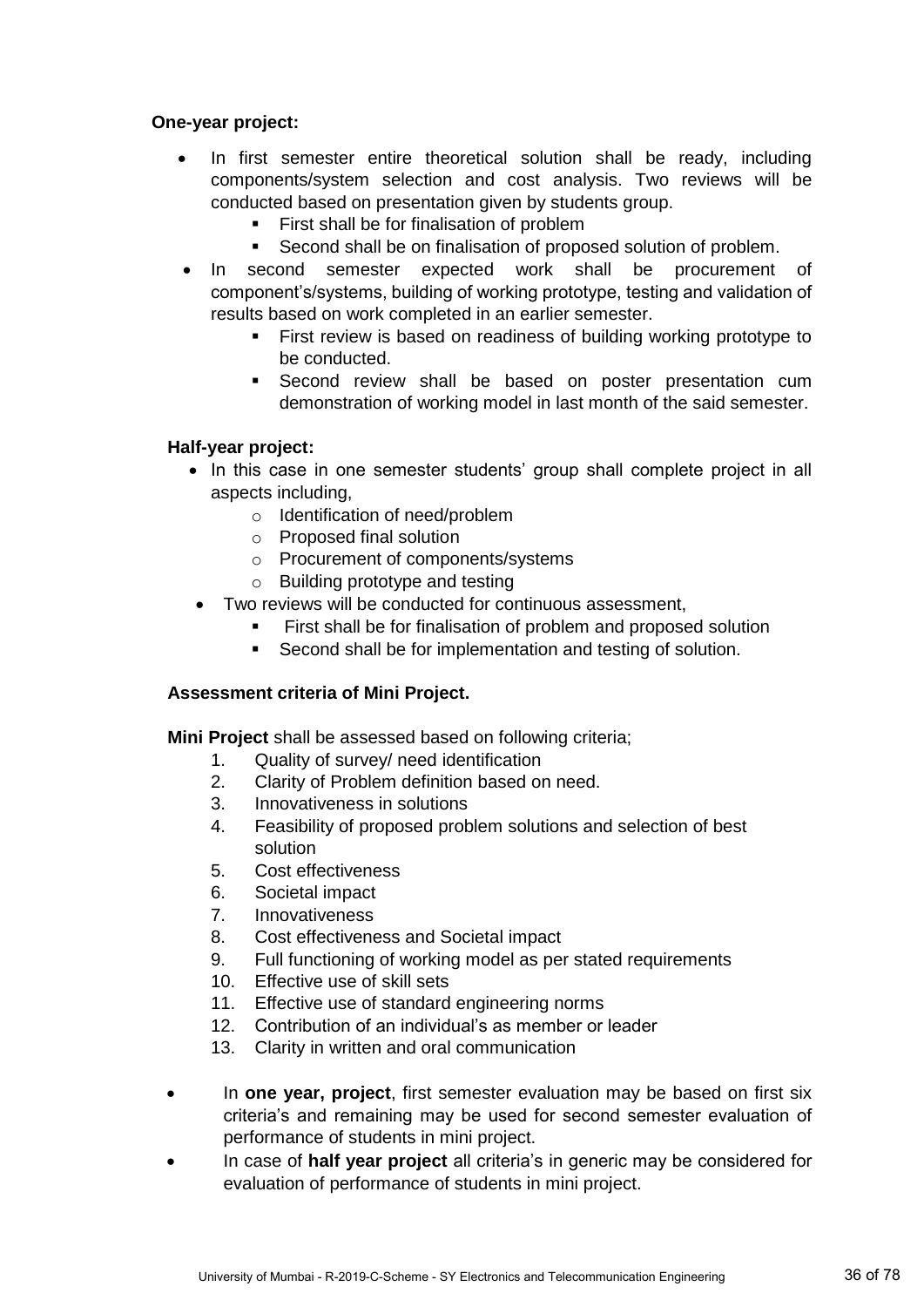## **Guidelines for Assessment of Mini Project Practical/Oral Examination:**

- Report should be prepared as per the guidelines issued by the University of Mumbai.
- Mini Project shall be assessed through a presentation and demonstration of working model by the student project group to a panel of Internal and External Examiners preferably from industry or research organisations having experience of more than five years approved by head of Institution.
- Students shall be motivated to publish a paper based on the work in Conferences/students competitions.

**Mini Project** shall be assessed based on following points;

- 1. Quality of problem and Clarity
- 2. Innovativeness in solutions
- 3. Cost effectiveness and Societal impact
- 4. Full functioning of working model as per stated requirements
- 5. Effective use of skill sets
- 6. Effective use of standard engineering norms
- 7. Contribution of an individual's as member or leader
- 8. Clarity in written and oral communication

**NOTE: For Electronics & Telecommunication Engineering we recommend following syllabus for Mini-Project 1A, in case it is halfyear project.**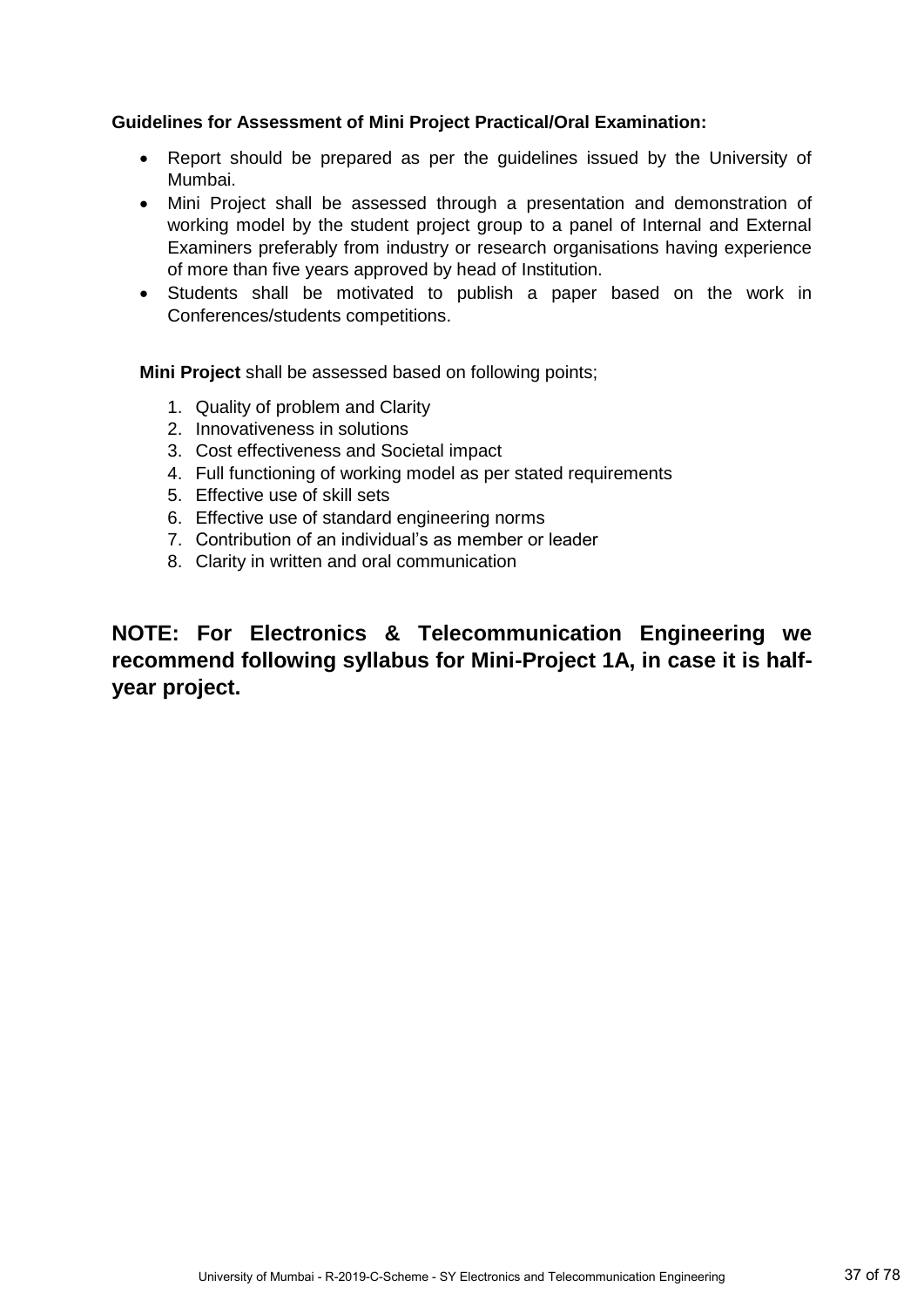| <b>Course</b><br>Code | <b>Course Name</b>                                                              | <b>Teaching Scheme</b><br>(Hrs.) |                  |          | <b>Credits Assigned</b> |                  |                 |       |  |
|-----------------------|---------------------------------------------------------------------------------|----------------------------------|------------------|----------|-------------------------|------------------|-----------------|-------|--|
|                       |                                                                                 | <b>Theory</b>                    | <b>Practical</b> | Tutorial | <b>Theory</b>           | <b>Practical</b> | <b>Tutorial</b> | Total |  |
| <b>ECM301</b>         | Mini Project 1A:<br>Analog & Digital<br><b>Circuit Design</b><br>based Projects | $\sim$ $\sim$                    | 04 <sup>⁵</sup>  |          | $- -$                   |                  | $\sim$ $\sim$   | າ     |  |

| <b>Course</b> | <b>Course Name</b>                                                           |               | <b>Examination Scheme</b> |                                              |              |             |                  |              |  |  |
|---------------|------------------------------------------------------------------------------|---------------|---------------------------|----------------------------------------------|--------------|-------------|------------------|--------------|--|--|
| Code          |                                                                              |               | <b>Theory Marks</b>       |                                              |              | Term        | <b>Practical</b> | <b>Total</b> |  |  |
|               |                                                                              |               |                           | <b>Internal assessment</b>                   | End          | <b>Work</b> | <b>And Oral</b>  |              |  |  |
|               |                                                                              | Test1         | Test <sub>2</sub>         | Avg. Of<br>Test1<br>and<br>Test <sub>2</sub> | Sem.<br>Exam |             |                  |              |  |  |
| <b>ECM301</b> | Mini Project 1A: Analog &<br><b>Digital Circuit Design</b><br>based Projects | $\sim$ $\sim$ | $\sim$ $\sim$             | $\sim$ $\sim$                                | --           | 25          | 25               | 50           |  |  |

\$ Indicates work load of a learner (Not Faculty) for Mini Project 1A. Faculty Load: 1 hour per week per four groups.

### **Course Pre-requisite:**

1. FEC105 - BEE

### **Course Objectives:**

- **1.** To make students familiar with the basics of electronic devices and circuits, electrical circuits and digital systems
- **2.** To familiarize the students with the designing and making of Printed circuit boards(PCB)
- **3.** To improve the knowledge of electronics hardware among students

### **Course outcomes:**

- 1. Create the electronics circuit for particular application/experiment.
- 2. Design and simulate the circuits by putting together the analog and digital components
- 3. Learn the technique of soldering and circuit implementation on general purpose printed circuit board (GPP).
- 4. Realize the PCB design process and gain up-to-date knowledge of PCB design software.
- 5. Utilize the basic electronic tools and equipment's (like DMM, CRO, DSO etc.)
- 6. Analysis of hardware fault (Fault detection and correction)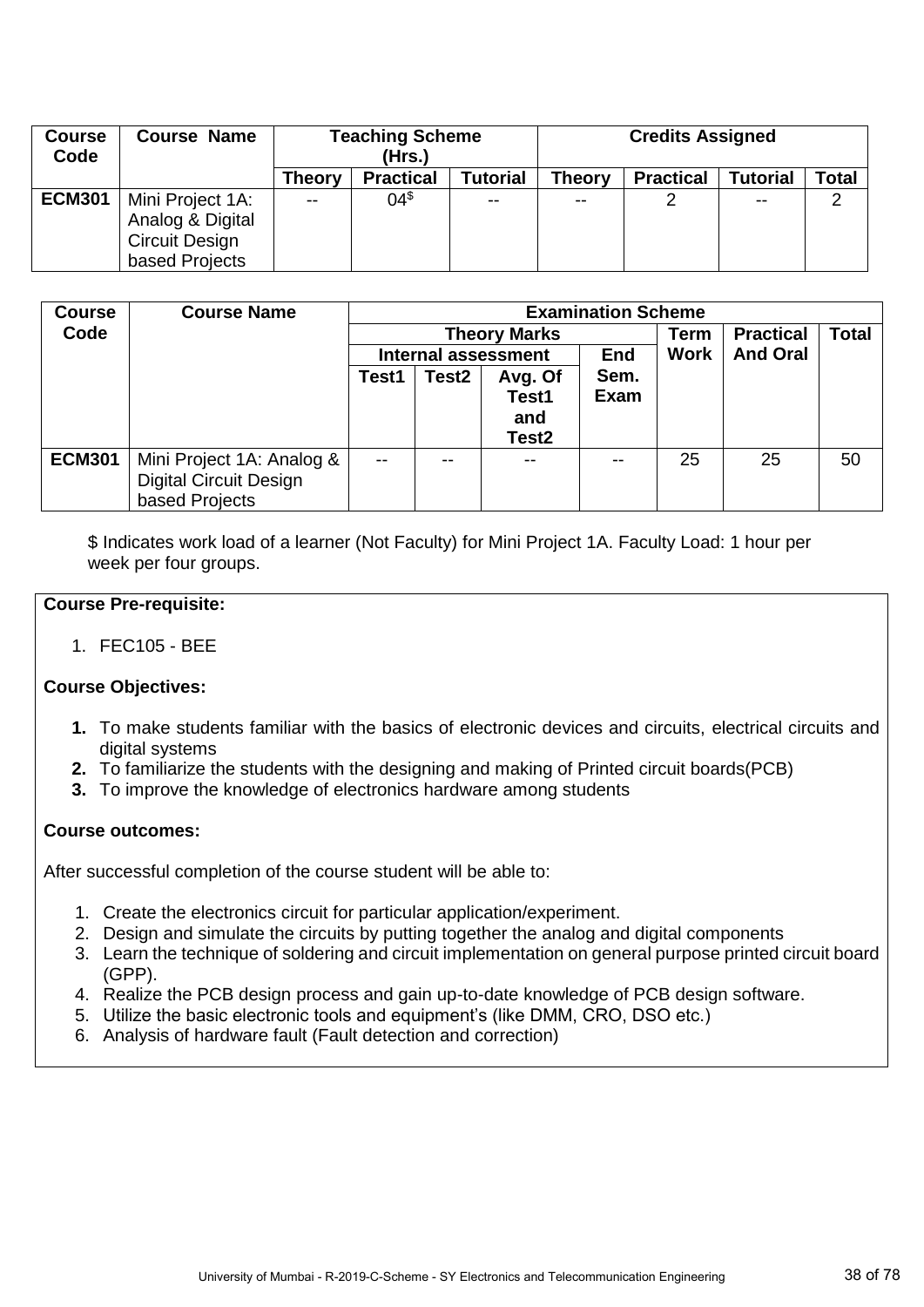| Module Unit |     | <b>Topics</b>                                                                                                                                      | Hrs. |
|-------------|-----|----------------------------------------------------------------------------------------------------------------------------------------------------|------|
| No.         | No. |                                                                                                                                                    |      |
| 1.0         |     | <b>Identification and Designing of Circuit</b>                                                                                                     | 08   |
|             |     | 1.1   Identification of particular application with understanding of its detail operation.                                                         |      |
|             |     | Study of necessary components and devices required to implement the                                                                                |      |
|             |     | application.                                                                                                                                       |      |
|             |     | 1.2 Designing the circuit for particular application (either analog, digital, electrical,                                                          |      |
|             |     | analog and digital, etc)                                                                                                                           |      |
| 2.0         |     | Software simulation and Implementation on GPP                                                                                                      | 12   |
|             |     | 2.1 Simulation of circuit for particular application using software's to verify the                                                                |      |
|             |     | expected results                                                                                                                                   |      |
|             |     | 2.2 Implementation of verified circuit on general purpose printed circuit board<br>(GPP).                                                          |      |
|             |     | Now Verify the hardware results by using electronic tools and equipment's like                                                                     |      |
|             |     | millimeter, CRO, DSO etc.                                                                                                                          |      |
| 3.0         |     | PCB design and optimization                                                                                                                        | 08   |
|             |     | 3.1 Design the circuit by placing components using PCB design software's.                                                                          |      |
|             |     | 3.2 Reduce the size of PCB by varying the position of components or devices for                                                                    |      |
|             |     | optimize use of copper clad material                                                                                                               |      |
| 4.0         |     | <b>Implementation of PCB</b>                                                                                                                       | 08   |
|             |     | 4.1 Transfer the designed PCB on Copper clad either by using dark room or taking<br>printout on glossy paper, etc (use available suitable method). |      |
|             |     | 4.2 Perform Etching and then Soldering.                                                                                                            |      |
| 5.0         |     | Detection of Hardware faults and Result verification                                                                                               | 08   |
|             |     | 5.1 Identify the hardware faults in designed circuit and subsequently rectify it                                                                   |      |
|             |     | 5.2 Now again verify the hardware results by using electronic tools and                                                                            |      |
|             |     | equipment's like millimeter, CRO, DSO etc.                                                                                                         |      |
| 6.0         |     | <b>Understanding the Troubleshooting</b>                                                                                                           | 08   |
|             |     | 6.1 Understand the trouble shooting by removing some wired connection.                                                                             |      |
|             |     | 6.2 Understand the trouble shooting of track. Troubleshoot the faculty components                                                                  |      |
|             |     | or devices                                                                                                                                         |      |
|             |     | <b>Total</b>                                                                                                                                       | 52   |

**NOTE: During 1st week or within 1-month of the beginning of the semester, following topics related to ADC and DAC should be covered as theoretical concepts.**

- a. **Performance specifications of ADC, single ramp ADC, ADC using DAC, dual slope ADC, successive approximation ADC.**
- b. **Performance specifications of DAC, binary weighted resistor DAC, R/2R ladder DAC, inverted R/2R ladder DAC.**

### **Reference books:**

- 1. Schultz Mitchel E., *"Grob's Basic Electronics",* McGraw-Hill Education; 10th edition, 25 October , 2006.
- 2. Charles Platt, "Make Electronics: Learning by discovery", O'Reilly; 2<sup>nd</sup> edition, 18 September , 2015.
- 3. Forrest M Mims III, *"Getting started in Electronics",* Book Renter, Inc.; 3rd edition , 1 January 2000.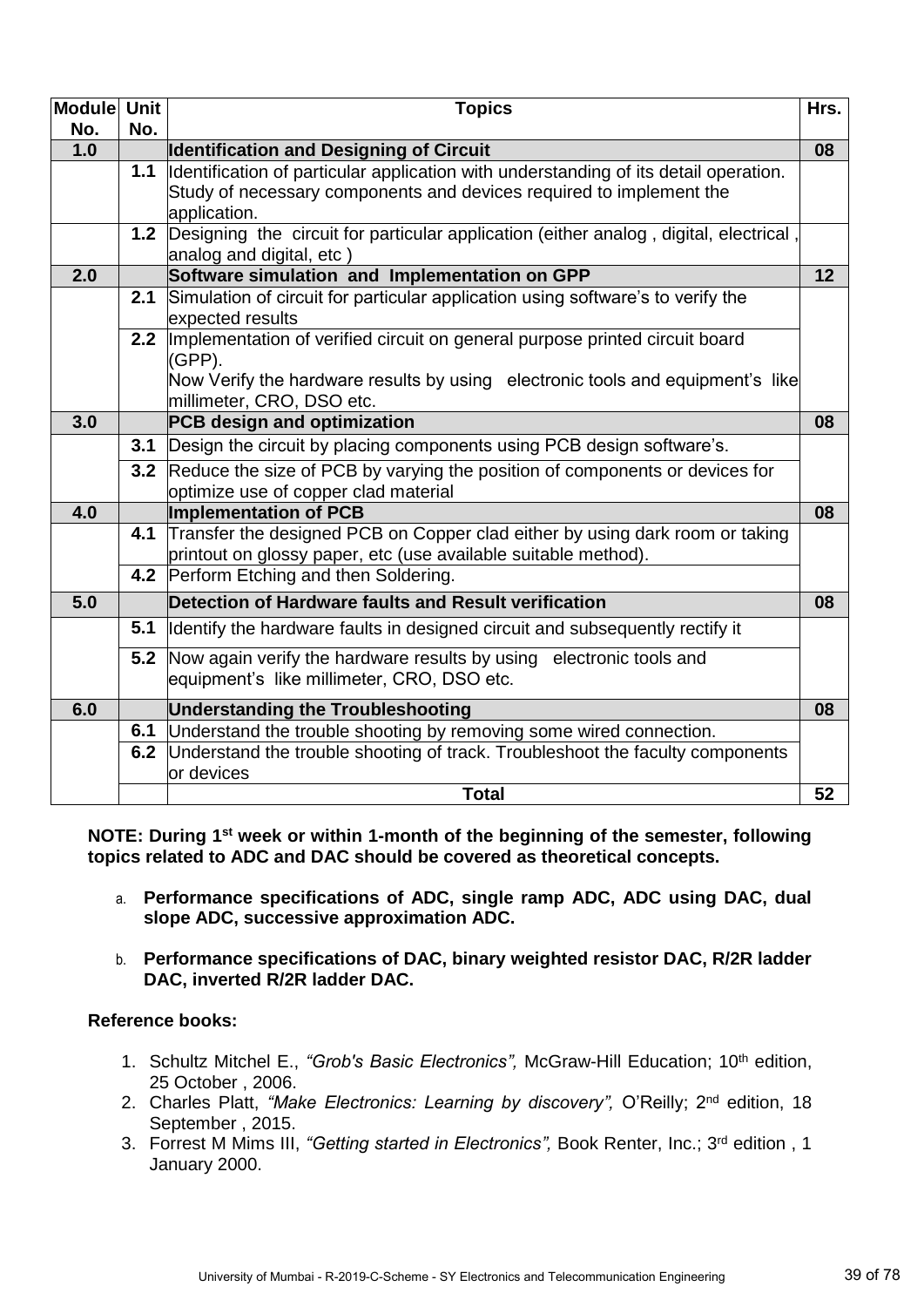- 4. R S Khandpur, "*Printed circuit board*", McGraw-Hill Education; 1st edition, 24 February , 2005.
- 5. K[raig Mitzner](https://www.amazon.in/Kraig-Mitzner/e/B001IOH7IK/ref=dp_byline_cont_ebooks_1), "*Complete PCB Design Using OrCAD Capture and PCB Editor",* Academic Press; 2<sup>nd</sup> edition, 20 June 2019.

### **Suggested Software tools:**

- 1. LTspice[:https://www.analog.com/en/design-center/design-tools-and](https://www.analog.com/en/design-center/design-tools-and-calculators/ltspice-simulator.html)[calculators/ltspice-simulator.html#](https://www.analog.com/en/design-center/design-tools-and-calculators/ltspice-simulator.html)
- 2. Eagle : <https://www.autodesk.in/products/eagle/overview>
- 3. OrCAD: <https://www.orcad.com/>
- 4. Multisim :<https://www.multisim.com/>
- 5. Webbench[:http://www.ti.com/design-resources/design-tools-simulation/webench](http://www.ti.com/design-resources/design-tools-simulation/webench-power-designer.html)[power-designer.html](http://www.ti.com/design-resources/design-tools-simulation/webench-power-designer.html)
- 6. Tinkercad :<https://www.tinkercad.com/>

## **Online Repository:**

- 1. https://www.electronicsforu.com
- 2. https://circuitdigest.com
- 3. https://www.electronicshub.org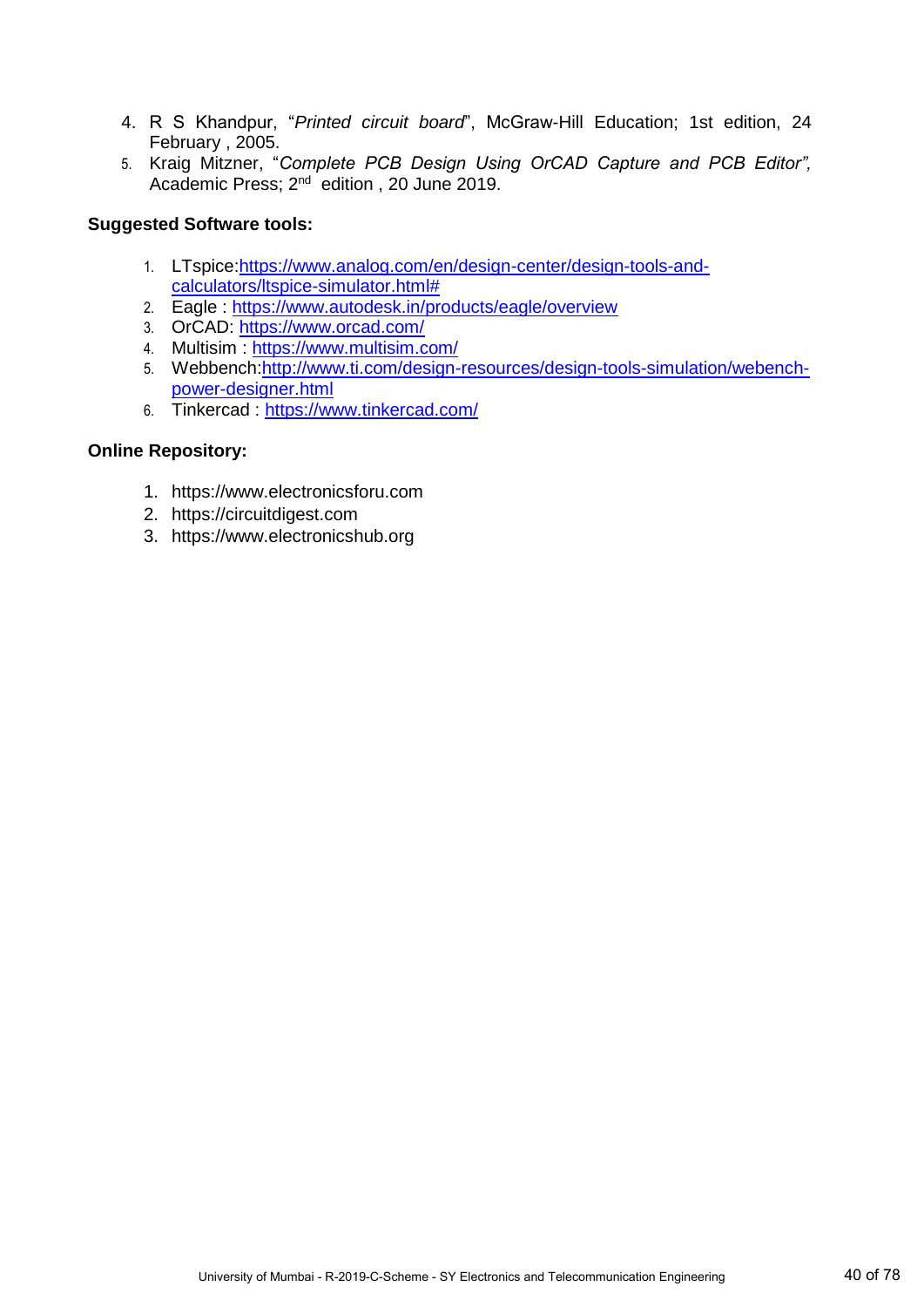| <b>Course</b><br>Code | <b>Course Name</b>            | <b>Teaching Scheme</b><br>(Contact Hours) |                |       | <b>Credits</b><br><b>Assigned</b> |                 |      |       |  |  |
|-----------------------|-------------------------------|-------------------------------------------|----------------|-------|-----------------------------------|-----------------|------|-------|--|--|
|                       |                               | Theory                                    | <b>Pract</b>   | Tut.  | <b>Theory</b>                     | <b>TW/Pract</b> | Tut. | Total |  |  |
| <b>ECC401</b>         | Engineering<br>Mathematics-IV | 03                                        | $\blacksquare$ | $01*$ | 03                                | ۰               | 01   | 04    |  |  |

| <b>Course</b><br>Code | <b>Course Name</b>            | <b>Examination</b><br><b>Scheme</b>         |                         |                          |                    |                      |              |      |     |  |  |
|-----------------------|-------------------------------|---------------------------------------------|-------------------------|--------------------------|--------------------|----------------------|--------------|------|-----|--|--|
|                       |                               | <b>Theory</b><br><b>Internal Assessment</b> | Dura-Work<br><b>End</b> |                          | Exam Term          | <b>Pract</b><br>&    | <b>Total</b> |      |     |  |  |
|                       |                               | Test1                                       | Test <sub>2</sub>       | Avg. of<br>Test 1<br>& 2 | <b>Sem</b><br>exam | tion<br>(in<br>Hrs.) |              | Oral |     |  |  |
| <b>ECC401</b>         |                               | 20                                          | 20                      | 20                       | 80                 | 03                   | 25           | -    | 125 |  |  |
|                       | Engineering<br>Mathematics-IV |                                             |                         |                          |                    |                      |              |      |     |  |  |

**\* Should be conducted batch wise.**

#### **Pre-requisite:**

- 1. FEC101-Engineering Mathematics-I
- 2. FEC201-Engineering Mathematics-II
- 3. ECC301-Engineering Mathematics-III & Binomial Distribution.

### **Course Objectives:** The course is aimed:

- 1. To understand line and contour integrals and expansion of complex valued function in a power series.
- 2. To understand the basic techniques of statistics for data analysis, Machine learning and AI.
- 3. To understand probability distributions and expectations.
- 4. To understand the concepts of vector spaces used in the field of machine learning and engineering problems.
- 5. To understand the concepts of Quadratic forms and Singular value decomposition.
- 6. To understand the concepts of Calculus of Variations.

## **Course Outcomes:**

On successful completion of course learner/student will be able to:

- 1. Use the concepts of Complex Integration for evaluating integrals, computing residues & evaluate various contour integrals.
- 2. Apply the concept of Correlation and Regression to the engineering problems in data science, machine learning and AI.
- 3. Apply the concepts of probability and expectation for getting the spread of the data and distribution of probabilities.
- 4. Apply the concept of vector spaces and orthogonalization process in Engineering Problems.
- 5. Use the concept of Quadratic forms and Singular value decomposition which are very useful tools in various Engineering applications.
- 6. Find the extremals of the functional using the concept of Calculus of variation.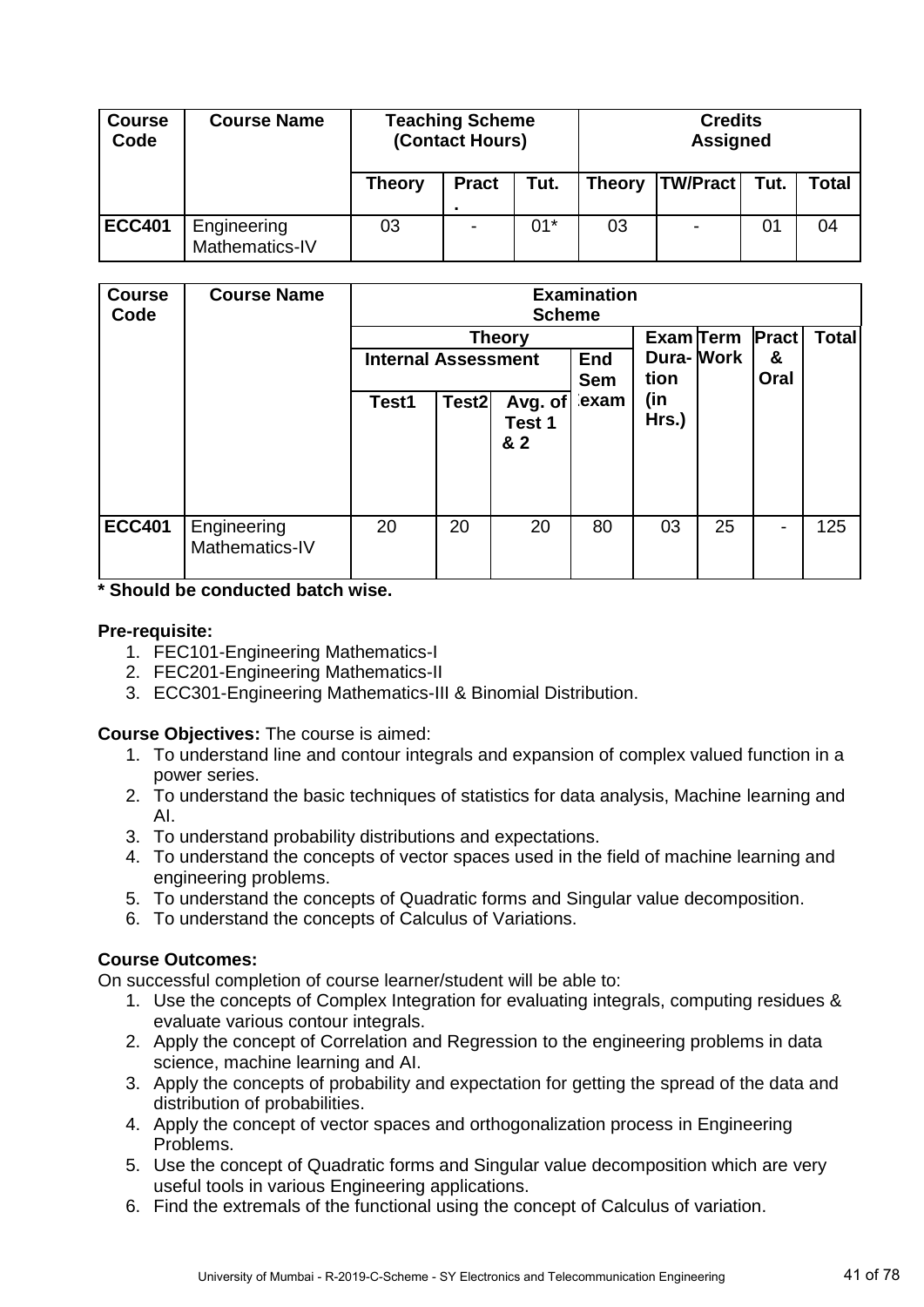| <b>Module</b> | <b>Detailed Contents</b>                                                                                                                                                                                                                                                                                                                                                                                                                                                                                                                                                                                                                | Hrs. |
|---------------|-----------------------------------------------------------------------------------------------------------------------------------------------------------------------------------------------------------------------------------------------------------------------------------------------------------------------------------------------------------------------------------------------------------------------------------------------------------------------------------------------------------------------------------------------------------------------------------------------------------------------------------------|------|
| 01            | <b>Module: Complex Integration</b><br>1.1 Line Integral, Cauchy's Integral theorem for simple connected and multiply<br>connected regions (without proof), Cauchy's Integral formula (without<br>proof).<br>1.2 Taylor's and Laurent's series (without proof).<br>1.3 Definition of Singularity, Zeroes, poles of f(z), Residues, Cauchy's Residue<br>Theorem (without proof).<br><b>Self-learning Topics:</b> Application of Residue Theorem to evaluate<br>real<br>integrations , Z- Transform.                                                                                                                                       | 7    |
| 02            | <b>Module: Statistical Techniques</b><br>2.1 Karl Pearson's Coefficient of correlation (r).<br>2.2 Spearman's Rank correlation coefficient (R) (repeated and non-repeated<br>ranks)<br>2.3 Lines of regression.<br>2.4 Fitting of first and second degree curves.<br>Self-learning Topics: Covariance, fitting of exponential curve.                                                                                                                                                                                                                                                                                                    | 6    |
| 03            | <b>Module: Probability Distributions</b><br>1.1 Baye's Theorem, Random variable: Probability distribution for discrete and<br>continuous random variables, Density function and distribution function.<br>3.2 Expectation, mean and variance.<br>3.3 Probability distribution: Poisson & normal distribution.<br><b>Self-learning Topics:</b> Moments, Moment Generating Function, Applications of<br>Probability Distributions in Engineering.                                                                                                                                                                                         | 7    |
| 04            | <b>Module: Linear Algebra: Vector Spaces:-</b><br>4.1 Vectors in n-dimensional vector space, norm, dot product, The<br>CauchySchwarz<br>inequality (with proof), Unit vector.<br>4.2 Orthogonal projection, Orthonormal basis, Gram-Schmidt process for<br>vectors.<br>4.3 Vector spaces over real field, subspaces.<br>Self-Learning Topics:- Linear combinations, linear Dependence and<br>Independence, QR decomposition.                                                                                                                                                                                                            | 6    |
| 05            | <b>Module: Linear Algebra: Quadratic Forms</b><br>5.1 Quadratic forms over real field, Linear Transformation of Quadratic form,<br>Reduction of Quadratic form to diagonal form using congruent<br>transformation.<br>5.2 Rank, Index and Signature of quadratic form, Sylvester's law of inertia,<br>Value-<br>class of a quadratic form-Definite, Semidefinite and Indefinite.<br>5.3 Reduction of Quadratic form to a canonical form using congruent<br>transformations.<br>5.4 Singular Value Decomposition.<br><b>Self-learning Topics: Orthogonal Transformations, Applications of Quadratic</b><br>forms and SVD in Engineering. | 7    |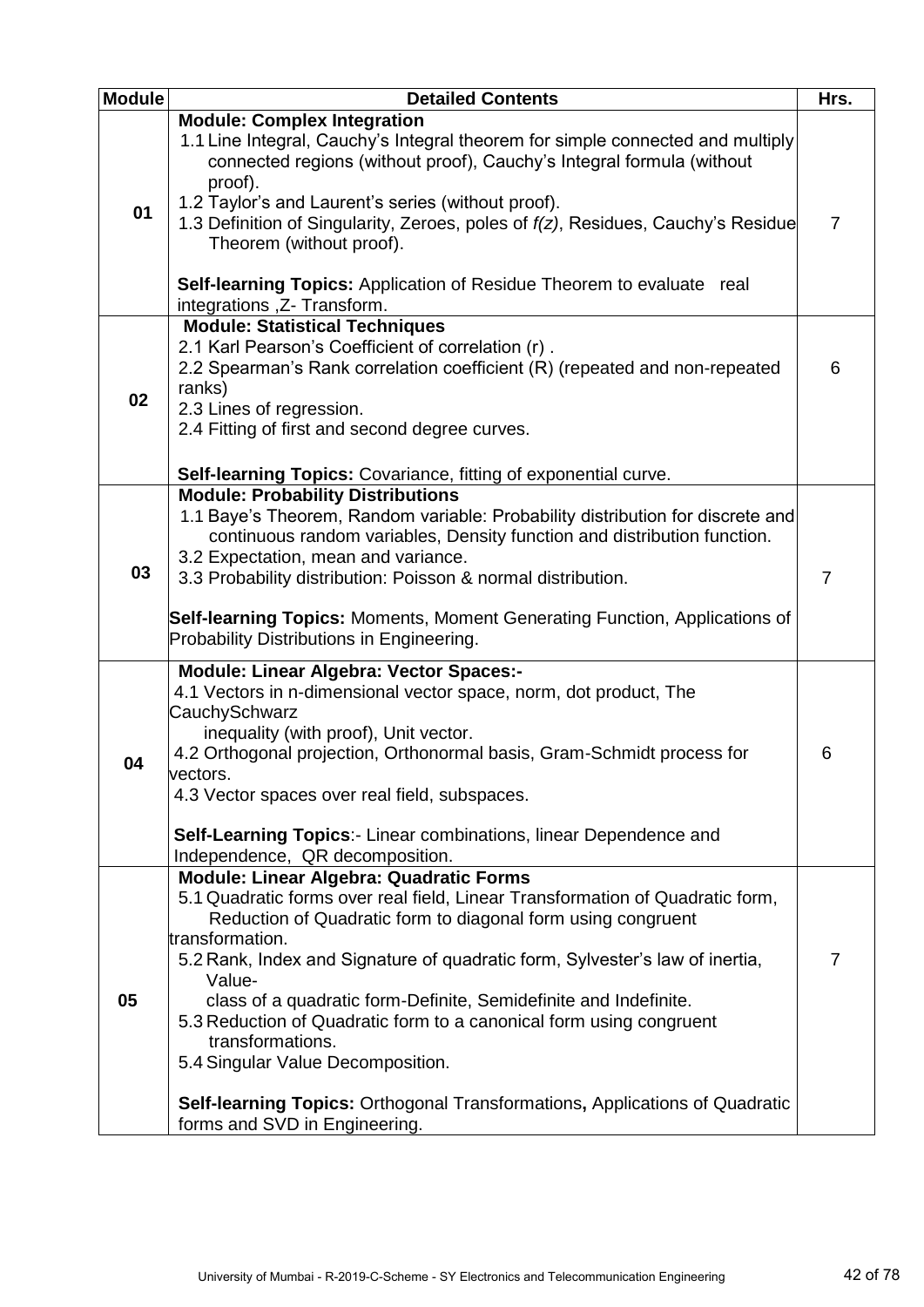| 06 | <b>Module: Calculus of Variations:</b><br>6.1 Euler- Lagrange equation (Without Proof), When F does not contain y,<br>When F<br>does not contain x, When F contains x, y, y'.<br>6.2 Isoperimetric problems- Lagrange Method.<br>6.3 Functions involving higher order derivatives: Rayleigh-Ritz Method. | 6 |
|----|----------------------------------------------------------------------------------------------------------------------------------------------------------------------------------------------------------------------------------------------------------------------------------------------------------|---|
|    | Self-Learning Topics:- Brachistochrone Problem, Variational Problem,<br><b>Hamilton</b>                                                                                                                                                                                                                  |   |
|    | Principle, Principle of Least action, Several dependent variables.                                                                                                                                                                                                                                       |   |
|    | Total                                                                                                                                                                                                                                                                                                    |   |

## **References:**

1.Complex Variables and Applications, Brown and Churchill, McGraw-Hill education.

2.Probability, Statistics and Random Processes, T. Veerarajan, McGraw-Hill education.

**3.** Advanced engineering mathematics H.K. Das, S . Chand, Publications.

**4.** Higher Engineering Mathematics B. V. Ramana, Tata Mc-Graw Hill Publication

5 Advanced Engineering Mathematics, R. K. Jain and S. R. K. Iyengar, Narosa publication

6. Advanced Engineering Mathematics Wylie and Barret, Tata Mc-Graw Hill.

7. Beginning Linear Algebra Seymour Lipschutz Schaum's outline series, Mc-Graw Hill **Publication** 

8.Higher Engineering Mathematics, Dr. B. S. Grewal, Khanna Publication

## **Term Work (25-Marks):**

General Instructions:

- 1. Batch wise tutorials are to be conducted. The number of students per batch should be as per University pattern for practicals.
- 2. Students must be encouraged to write at least 6 class tutorials on entire syllabus.
- 3. A group of 4-6 students should be assigned a self-learning topic. Students should prepare a presentation/problem solving of 10-15 minutes. This should be considered as mini project in Engineering mathematics. This project should be graded for 10 marks depending on the performance of the students.

The distribution of Term Work marks will be as follows –

| Attendance (Theory and    |          |
|---------------------------|----------|
| 1. Tutorial)              | 05 marks |
| Class Tutorials on entire |          |
| 2. syllabus               | 10 marks |
| 3. Mini project           | 10 marks |

### **Internal Assessment Test (25-Marks):**

Assessment consists of two class tests of 20 marks each. The first-class test (Internal Assessment I) is to be conducted when approx. 40% syllabus is completed and second class test (Internal Assessment II) will be based on remaining contents (approximately 40% syllabus but excluding contents covered in Test I). Duration of each test shall be one hour.

### **End Semester Theory Examination (80-Marks):**

Weightage to each of the modules in end-semester examination will be proportional to number of respective lecture hours mentioned in the curriculum.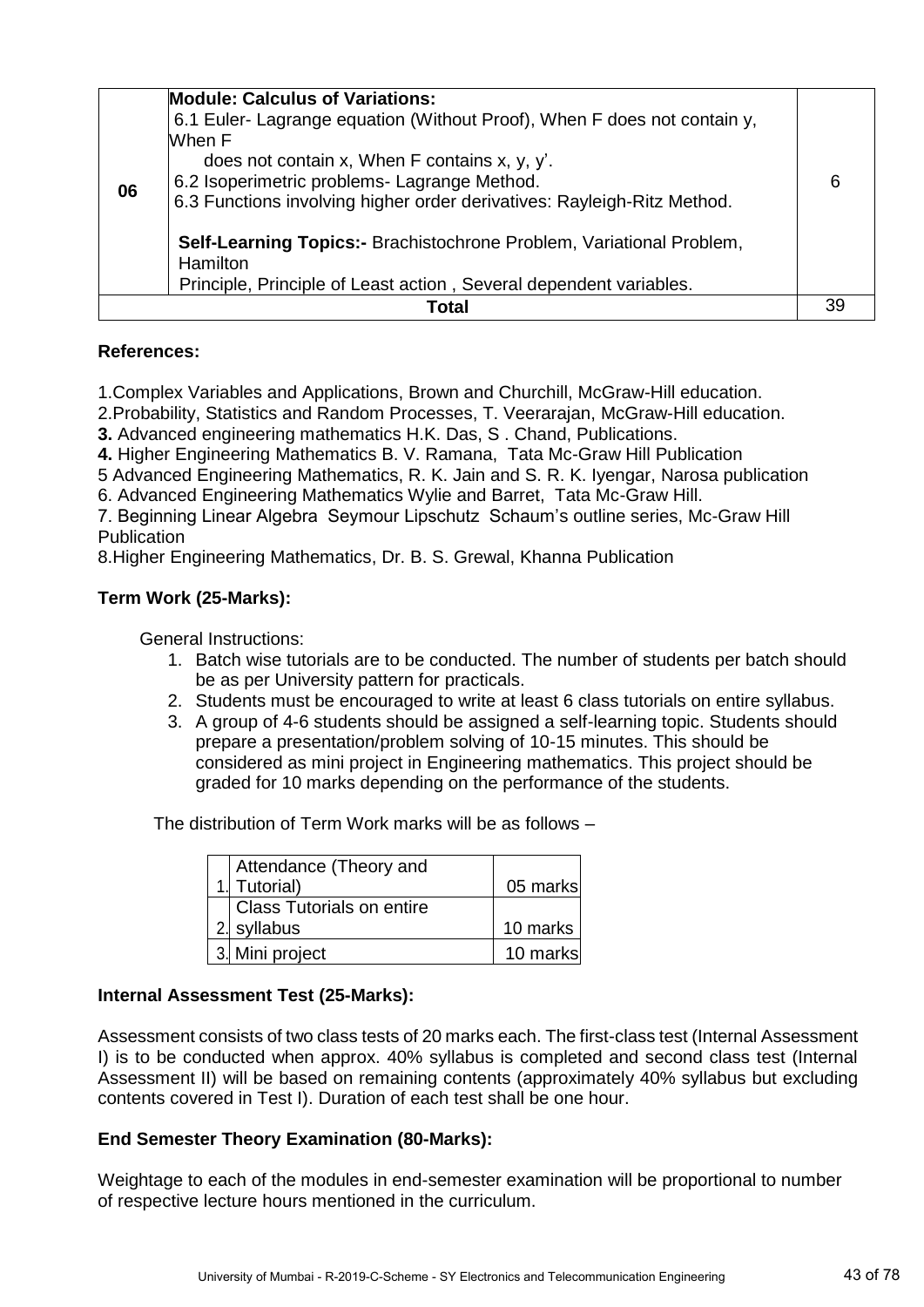- 1. Question paper will comprise of total 06 questions, each carrying 20 marks.
- 2. Question No: 01 will be compulsory and based on entire syllabus wherein 4 to 5 sub questions will be asked.
- 3. Remaining questions will be mixed in nature and randomly selected from all the modules.
- 4. Weightage of each module will be proportional to number of respective lecture hours as mentioned in the syllabus.
- 5. Total 04 questions need to be solved.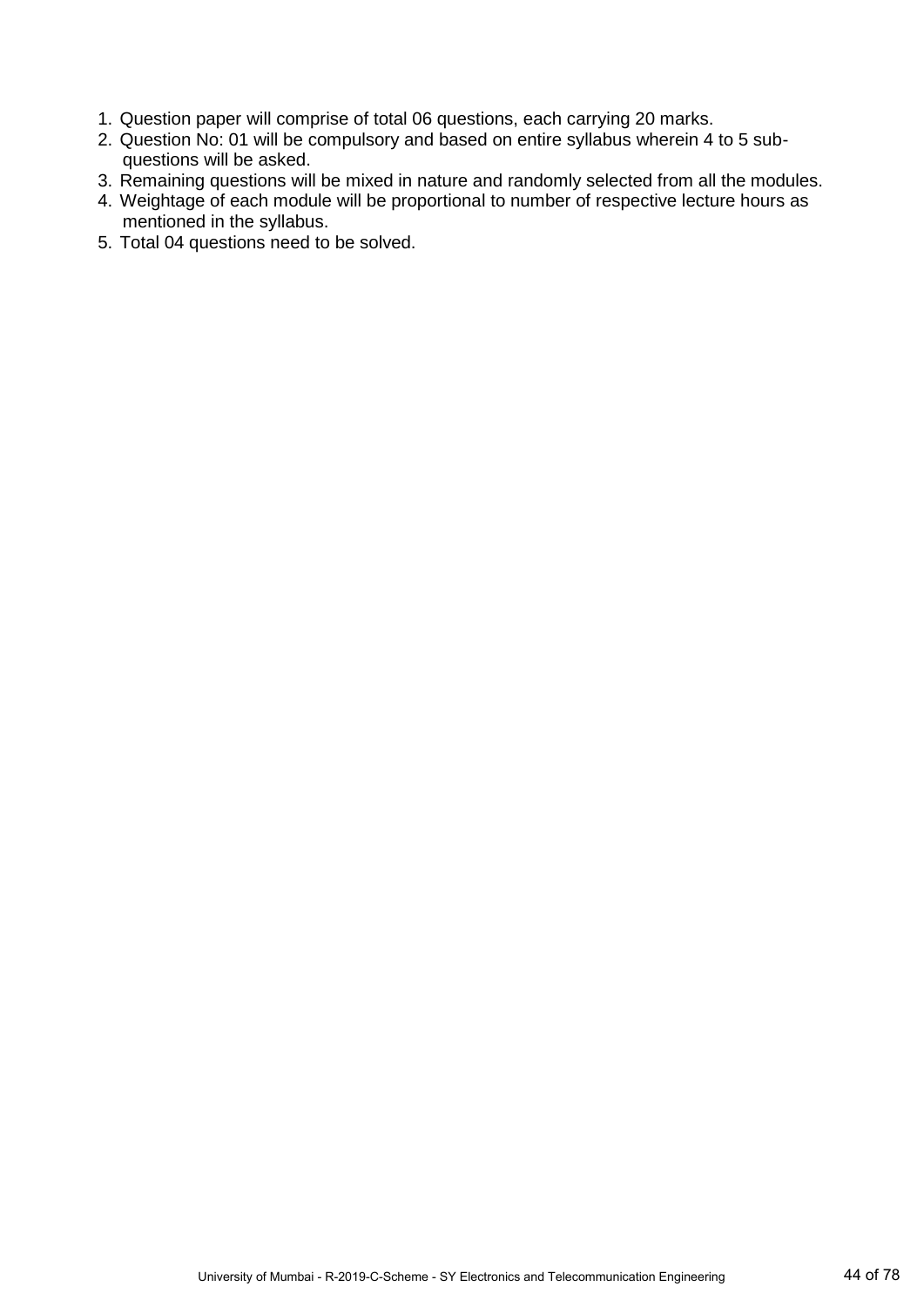| <b>Course</b><br>Code | <b>Course</b><br><b>Name</b> |               | <b>Teaching Scheme</b><br>(Hrs.) |                 | <b>Credits Assigned</b> |                  |                 |       |
|-----------------------|------------------------------|---------------|----------------------------------|-----------------|-------------------------|------------------|-----------------|-------|
|                       |                              | <b>Theory</b> | <b>Practical</b>                 | <b>Tutorial</b> | <b>Theory</b>           | <b>Practical</b> | <b>Tutorial</b> | Total |
| <b>ECC402</b>         | Micro-<br>controllers        | 3             | ۰                                | $\sim$ $-$      | 3                       | $\sim$           | $\sim$ $\sim$   | 3     |

| <b>Course</b> | <b>Course</b>         |       |                            |                                    |                    | <b>Examination Scheme</b>    |                  |                 |     |  |  |  |  |  |  |
|---------------|-----------------------|-------|----------------------------|------------------------------------|--------------------|------------------------------|------------------|-----------------|-----|--|--|--|--|--|--|
| Code          | <b>Name</b>           |       | <b>Theory Marks</b>        |                                    | Exam               | <b>Term</b>                  | <b>Practical</b> | <b>Total</b>    |     |  |  |  |  |  |  |
|               |                       |       | <b>Internal assessment</b> |                                    | <b>End</b><br>Sem. | <b>Duration</b><br>(in Hrs.) | <b>Work</b>      | <b>And Oral</b> |     |  |  |  |  |  |  |
|               |                       | Test1 | Test <sub>2</sub>          | Avg. of<br>Test 1<br>and<br>Test 2 | Exam               |                              |                  |                 |     |  |  |  |  |  |  |
| <b>ECC402</b> | Micro-<br>controllers | 20    | 20                         | 20                                 | 80                 | 03                           | $\blacksquare$   | ۰               | 100 |  |  |  |  |  |  |

## **Course Pre-requisites:**

1. ECC303 - Digital System Design

### **Course objectives:**

- 1. To develop background knowledge of Computer and its memory System.
- 2. To understand architecture of 8051 and ARM7 core.
- 3. To write programs for 8051 microcontrollers.
- 4. To understand design of Microcontroller Applications.

### **Course outcomes:**

- 1. Understand Computer and its memory System,
- 2. Understand the detailed architecture of 8051 and ARM7 Core.
- 3. Write programs for 8051 microcontrollers.
- 4. Design an applications using microcontroller.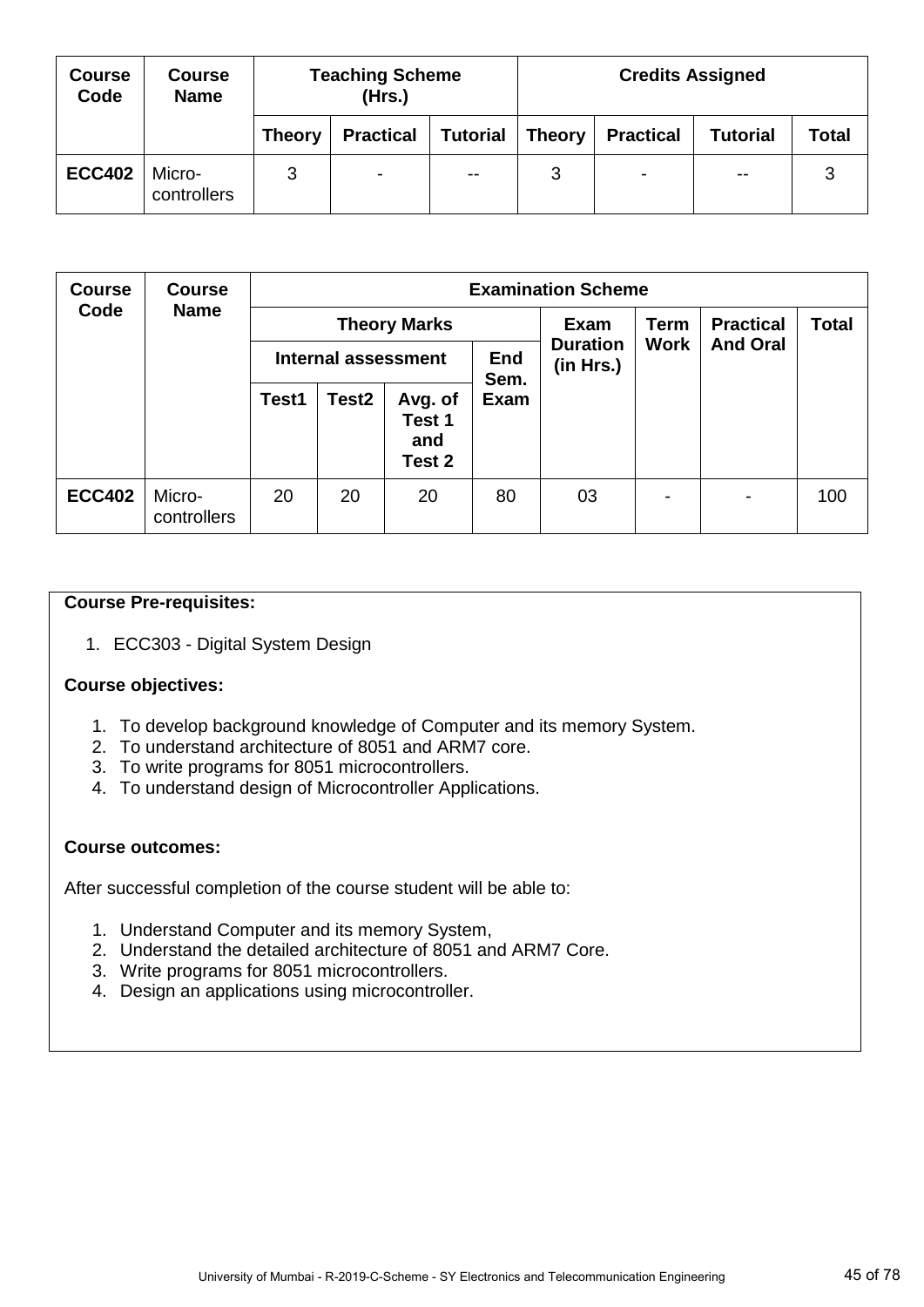| <b>Module</b><br>No. | <b>Unit</b><br>No. | <b>Topics</b>                                                                                                                                                                 | <b>Hrs</b>     |
|----------------------|--------------------|-------------------------------------------------------------------------------------------------------------------------------------------------------------------------------|----------------|
| 1                    |                    | <b>Overview of Microprocessor based System</b>                                                                                                                                | 5              |
|                      | 1.1                | Overview of microcomputer systems and their building blocks, Memory<br>Interfacing, Steps taken by the microprocessor to fetch and executes an<br>instruction from the memory |                |
|                      | 1.2                | Concepts of Program counter register, Reset, Stack and stack pointer,<br>Subroutine, Interrupts and Direct Memory Access                                                      |                |
|                      | 1.3                | Concept of RISC & CISC Architecture                                                                                                                                           |                |
|                      | 1.4                | Harvard & Von Neumann Architecture                                                                                                                                            |                |
| $\overline{2}$       |                    | <b>The Memory Systems</b>                                                                                                                                                     | $\overline{4}$ |
|                      | 2.1                | Classification of Memory: Primary and Secondary                                                                                                                               |                |
|                      | 2.2                | <b>Types of Semiconductor memories</b>                                                                                                                                        |                |
|                      | 2.3                | Cache Memory                                                                                                                                                                  |                |
|                      | 2.4                | Virtual Memory Concept with Memory Management Unit with Segmentation<br>and Paging (Address Translation Mechanism)                                                            |                |
| 3                    |                    | 8051 Microcontroller                                                                                                                                                          | 8              |
|                      | 3.1                | Comparison between Microprocessor and Microcontroller                                                                                                                         |                |
|                      | 3.2                | Features, architecture and pin configuration                                                                                                                                  |                |
|                      | 3.3                | CPU timing and machine cycle                                                                                                                                                  |                |
|                      | 3.4                | Input / Output ports                                                                                                                                                          |                |
|                      | 3.5                | Memory organization                                                                                                                                                           |                |
|                      | 3.6                | <b>Counters and timers</b>                                                                                                                                                    |                |
|                      | 3.7                | Interrupts                                                                                                                                                                    |                |
|                      | 3.8                | Serial data input and output                                                                                                                                                  |                |
| $\overline{4}$       |                    | 8051 Assembly Language Programming and Interfacing                                                                                                                            | 9              |
|                      | 4.1                | Addressing modes                                                                                                                                                              |                |
|                      | 4.2                | Instruction set                                                                                                                                                               |                |
|                      | 4.3                | Need of Assembler & Cross Assemble, Assembler Directives                                                                                                                      |                |
|                      | 4.4                | Programs related to: arithmetic, logical, delay subroutine, input, output, timer,<br>counters, port, serial communication, and interrupts                                     |                |
|                      | 4.5                | Interfacing with LEDs, Relay and Keys                                                                                                                                         |                |
| 5                    |                    | ARM7                                                                                                                                                                          | 8              |
|                      | 5.1                | Introduction & Features of ARM 7                                                                                                                                              |                |
|                      | 5.2                | Concept of Cortex-A, Cortex-R and Cortex-M                                                                                                                                    |                |
|                      | 5.3                | Architectural inheritance, Pipelining                                                                                                                                         |                |
|                      | 5.4                | Programmer's model                                                                                                                                                            |                |
|                      | 5.5                | Brief introduction to exceptions and interrupts handling                                                                                                                      |                |
|                      | 5.6                | Instruction set: Data processing, Data Transfer, Control flow                                                                                                                 |                |
| 6                    |                    | <b>Study 8 bit microcontroller Applications</b>                                                                                                                               | 5              |
|                      | 6.1                | Understanding features of NXP 89v51RD2, Atmega 328P and PIC16F886                                                                                                             |                |
|                      | 6.2                | Selecting a microcontroller for an application                                                                                                                                |                |
|                      | 6.3                | Study of 89v51 based Clock Using I2C RTC and Seven Segment Display                                                                                                            |                |
|                      | 6.4                | PIC16F886 Speed Control of DC Motor.                                                                                                                                          |                |
|                      | 6.5                | Atmega 328P based remote temperature monitoring with LCD display                                                                                                              |                |
|                      |                    | Total                                                                                                                                                                         | 39             |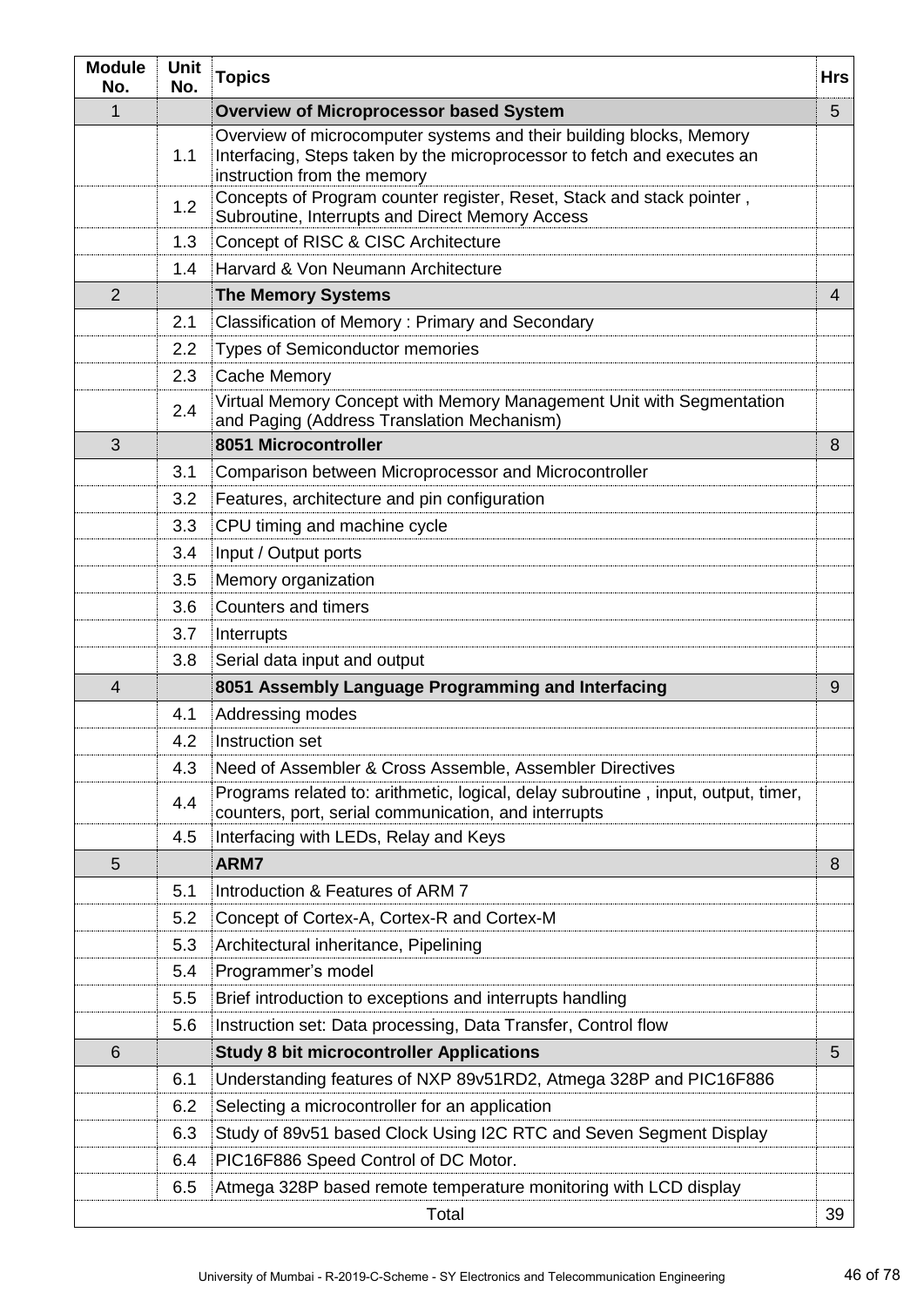# **Text Books**:

- 1. Douglas V Hall, SSSP Rao "Microprocessors & Interfacing", McGraw Hill
- 2. Carl Hamacher, Zvonko Vranesic and Safwat Zaky, "Computer Organization", Fifth Edition, Tata McGraw-Hill
- 3. Shibu K. V "Introduction to embedded systems" McGraw Hill.
- 4. M. A. Mazidi, J. G. Mazidi and R. D. Mckinlay, "The 8051 Microcontroller & Embedded systems", Pearson Publications, Second Edition 2006.
- 5. C. Kenneth J. Ayala and D. V. Gadre, "The 8051 Microcontroller & Embedded system using assembly & 'C' ", Cengage Learning, Edition 2010.
- 6. Steve Furber, "ARM System on chip Architecture", Pearson,2nd edition.

# **Reference books:**

- 1. "MCS@51 Microcontroller, Family User's Manual" Intel
- 2. "PIC16F882/883/884/886/887 Data Sheet", Microchip.
- 3. ATmega328P 8-bit AVR Microcontroller with 32K Bytes In-System Programmable Flash datasheet, Atmel
- 4. P89V51RB2/RC2/RD2 8-bit 80C51 5 V low power 16/32/64 kB flash microcontroller, Data Sheet NXP founded by Philips
- 5. James A. Langbridge, "Professional Embedded Arm Development", Wrox, John Wiley Brand& Sons Inc., Edition 2014

## **NPTEL/ Swayam Course:**

1. Course: Microprocessors and Microcontrollers By Prof. Santanu Chattopadhyay (IIT Kharagpur);  **[https://swayam.gov.in/nd1\\_noc20\\_ee42/preview](https://swayam.gov.in/nd1_noc20_ee42/preview)**

## **Internal Assessment (20-Marks):**

Internal Assessment (IA) consists of two class tests of 20 marks each. IA-1 is to be conducted on approximately 40% of the syllabus completed and IA-2 will be based on remaining contents (approximately 40% syllabus but excluding contents covered in IA-I). Duration of each test shall be one hour. Average of the two tests will be considered as IA marks.

# **End Semester Examination (80-Marks):**

Weightage to each of the modules in end-semester examination will be proportional to number of respective lecture hours mentioned in the curriculum.

- 1. Question paper will comprise of **total 06** questions, each carrying **20 marks**.
- 2. **Question No: 01** will be **compulsory** and based on entire syllabus wherein 4 to 5 sub-questions will be asked.
- 3. Remaining questions will be mixed in nature and randomly selected from all the modules.
- 4. Weightage of each module will be proportional to number of respective lecture hours as mentioned in the syllabus.
- 5. **Total 04 questions** need to be solved.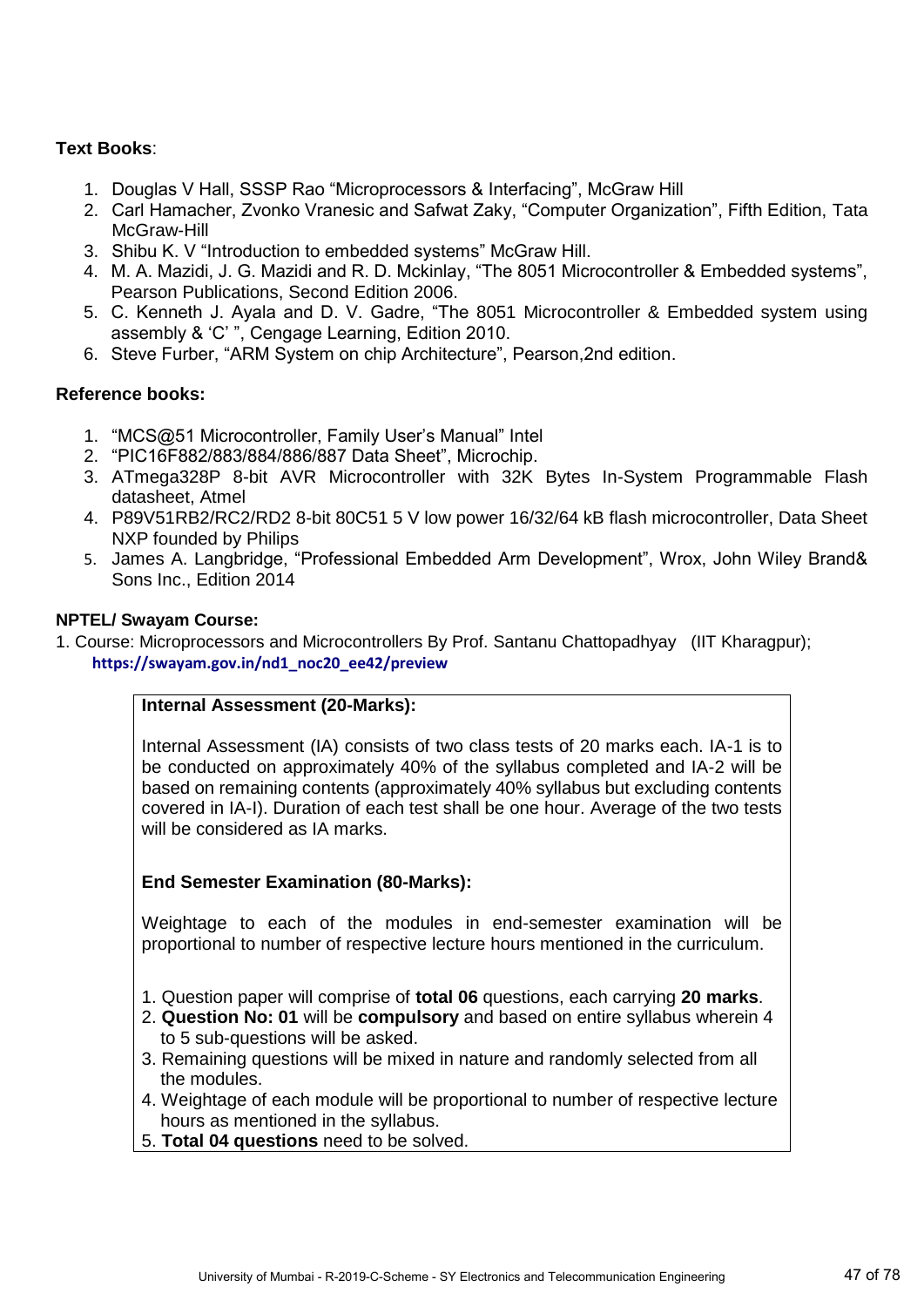| Course<br>Code | <b>Course</b><br><b>Name</b> | <b>Teaching Scheme</b><br>(Hrs.) |                  |                 |               | <b>Credits Assigned</b> |                 |       |  |
|----------------|------------------------------|----------------------------------|------------------|-----------------|---------------|-------------------------|-----------------|-------|--|
|                |                              | <b>Theory</b>                    | <b>Practical</b> | <b>Tutorial</b> | <b>Theory</b> | <b>Practical</b>        | <b>Tutorial</b> | Total |  |
| <b>ECC403</b>  | Linear                       | 03                               | $\sim$ $-$       | $\sim$ $\sim$   | 03            | $\sim$ $\sim$           | $\sim$ $\sim$   | 03    |  |
|                | Integrated                   |                                  |                  |                 |               |                         |                 |       |  |
|                | <b>Circuits</b>              |                                  |                  |                 |               |                         |                 |       |  |

| <b>Course</b> | <b>Course</b>   |       |       |                            | <b>Examination Scheme</b> |                 |               |       |              |  |  |
|---------------|-----------------|-------|-------|----------------------------|---------------------------|-----------------|---------------|-------|--------------|--|--|
| Code          | <b>Name</b>     |       |       | <b>Theory Marks</b>        |                           | Exam            | Term          | Prac. | <b>Total</b> |  |  |
|               |                 |       |       | <b>Internal assessment</b> | <b>End</b>                | <b>Duration</b> | <b>Work</b>   | and   |              |  |  |
|               |                 | Test1 | Test2 | Avg. of Test               | Sem.                      | (in Hrs)        |               | Oral  |              |  |  |
|               |                 |       |       | 1 and Test 2               | Exam.                     |                 |               |       |              |  |  |
|               |                 |       |       |                            | <b>(ESE)</b>              |                 |               |       |              |  |  |
| <b>ECC403</b> | Linear          | 20    | 20    | 20                         | 80                        | 03              | $\sim$ $\sim$ | $- -$ | 100          |  |  |
|               | Integrated      |       |       |                            |                           |                 |               |       |              |  |  |
|               | <b>Circuits</b> |       |       |                            |                           |                 |               |       |              |  |  |

#### **Course Pre-requisite:**

- 1. FEC105-Basic Electrical Engineering
- 2. ECC302-Electronic Devices & Circuits

#### **Course Objectives:**

- **1.** To understand the concepts, working principles and key applications of linear integrated circuits.
- **2.** To perform analysis of circuits based on linear integrated circuits.
- **3.** To design circuits and systems for particular applications using linear integrated circuits.

### **Course Outcome:**

- 1. Outline and classify all types of integrated circuits.
- 2. Understand the fundamentals and areas of applications for the integrated circuits.
- 3. Develop the ability to design practical circuits that perform the desired operations.
- 4. Understand the differences between theoretical & practical results in integrated circuits.
- 5. Identify the appropriate integrated circuit modules for designing engineering application.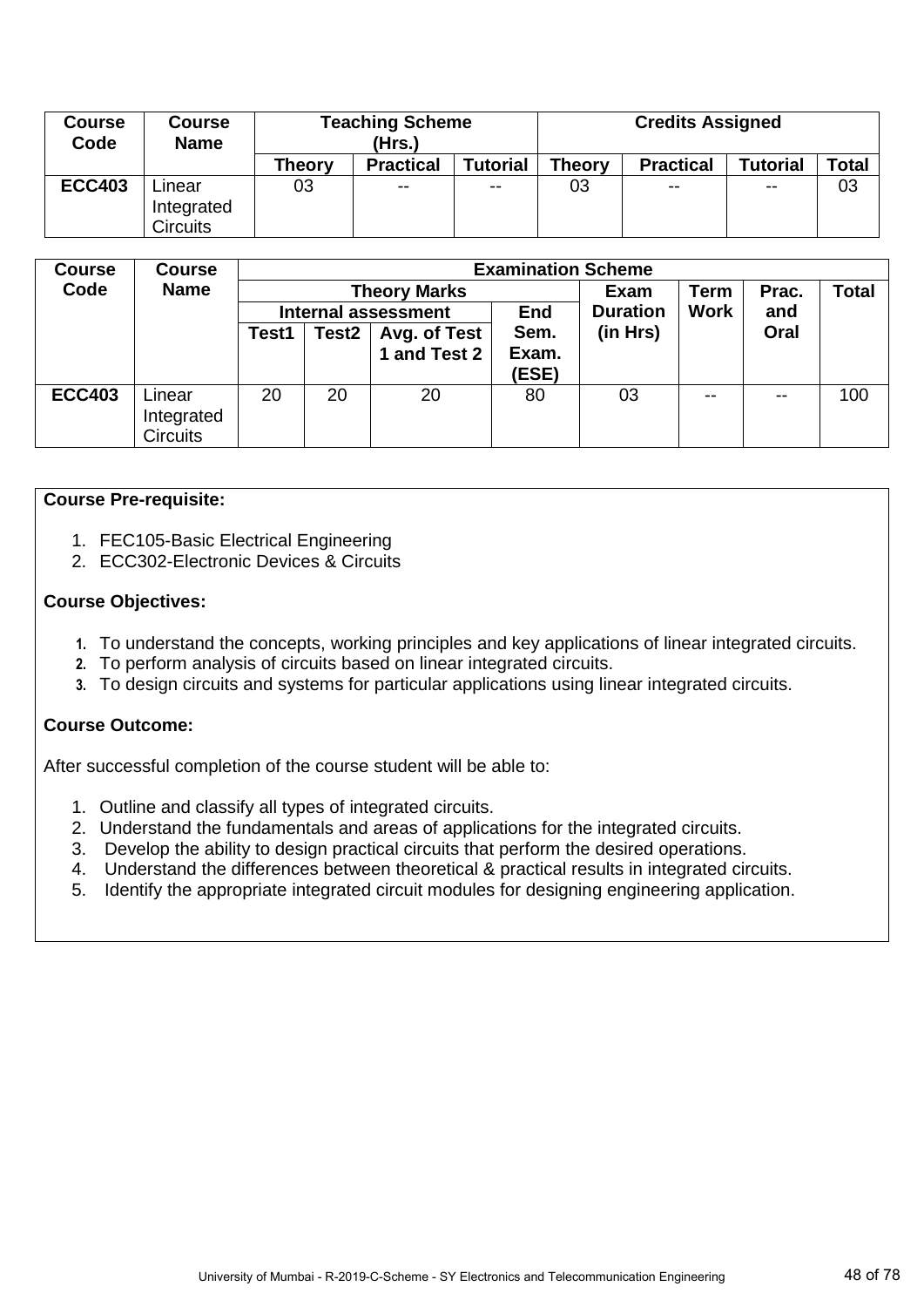| <b>Module</b><br>No. | <b>Unit</b><br>No. | <b>Topics</b>                                                                                                                                                                      | Hrs. |
|----------------------|--------------------|------------------------------------------------------------------------------------------------------------------------------------------------------------------------------------|------|
| 1.0                  |                    | <b>Introduction to Operational Amplifier</b>                                                                                                                                       | 07   |
|                      | 1.1                | Block diagram of Op-Amp.<br>Ideal and practical characteristics of op-amp.                                                                                                         |      |
|                      | 1.2                | Configurations of Op-Amp: Open loop and closed loop configurations<br>of Op-amp, Inverting and Non-inverting configuration of Op-amp<br>and buffer.                                |      |
|                      | 1.3                | Summing amplifier, difference amplifiers and Instrumentation<br>amplifier using Op-amp.                                                                                            |      |
| 2.0                  |                    | <b>Linear Applications of Operational Amplifier</b>                                                                                                                                | 08   |
|                      | 2.1                | Voltage to current and current to voltage converter.                                                                                                                               |      |
|                      | 2.2                | Integrator & differentiator (ideal & practical), Active Filters: First and<br>Second order active low pass, high pass, band pass, band reject and<br>Notch filters.                |      |
|                      | 2.3                | Positive feedback, Barkhausen's criteria, Sine Wave Oscillators: RC<br>phase shift oscillator, Wien bridge oscillator.                                                             |      |
| 3.0                  |                    | <b>Non-Linear Applications of Operational Amplifier</b>                                                                                                                            | 07   |
| 3.0                  | 3.1                | Comparators: Inverting comparator, non-inverting comparator, zero<br>crossing detectors, window detector.                                                                          |      |
|                      | 3.2                | Schmitt Triggers: Inverting Schmitt trigger, non-inverting Schmitt<br>trigger.                                                                                                     |      |
|                      | 3.3                | Waveform Generators: Square wave generator and triangular wave<br>generator.<br>Basics of Precision Rectifiers: Half wave and full wave precision<br>rectifiers.<br>Peak detector. |      |
| 4.0                  |                    | Timer IC 555 and it's applications                                                                                                                                                 | 07   |
|                      | 4.1                | Functional block diagram and working of IC 555                                                                                                                                     |      |
|                      | 4.2                | Design of Astable and Monostable multivibrator using IC 555                                                                                                                        |      |
|                      | 4.3                | Applications of Astable and Monostable multivibrator as Pulse width<br>modulator and Pulse Position Modulator.                                                                     |      |
| 5.0                  |                    | <b>Voltage Regulators.</b>                                                                                                                                                         | 06   |
|                      | 5.1                | Functional block diagram, working and design of three terminal fixed<br>voltage regulators (78XX, 79XX series).                                                                    |      |
|                      | 5.2                | Functional block diagram, working and design of general purpose IC<br>723 (HVLC and HVHC).                                                                                         |      |
|                      | 5.3                | Introduction and block diagram of switching regulator, Introduction of<br>LM 317.                                                                                                  |      |
| 6.0                  |                    | <b>Special Purpose Integrated Circuits</b>                                                                                                                                         | 04   |
|                      | 6.1                | Functional block diagram and working of VCO IC 566 and<br>application as frequency modulator.                                                                                      |      |
|                      | 6.2                | Functional block diagram and working of PLL IC 565 and application<br>as FSK Demodulator.                                                                                          |      |
|                      |                    | <b>Total</b>                                                                                                                                                                       | 39   |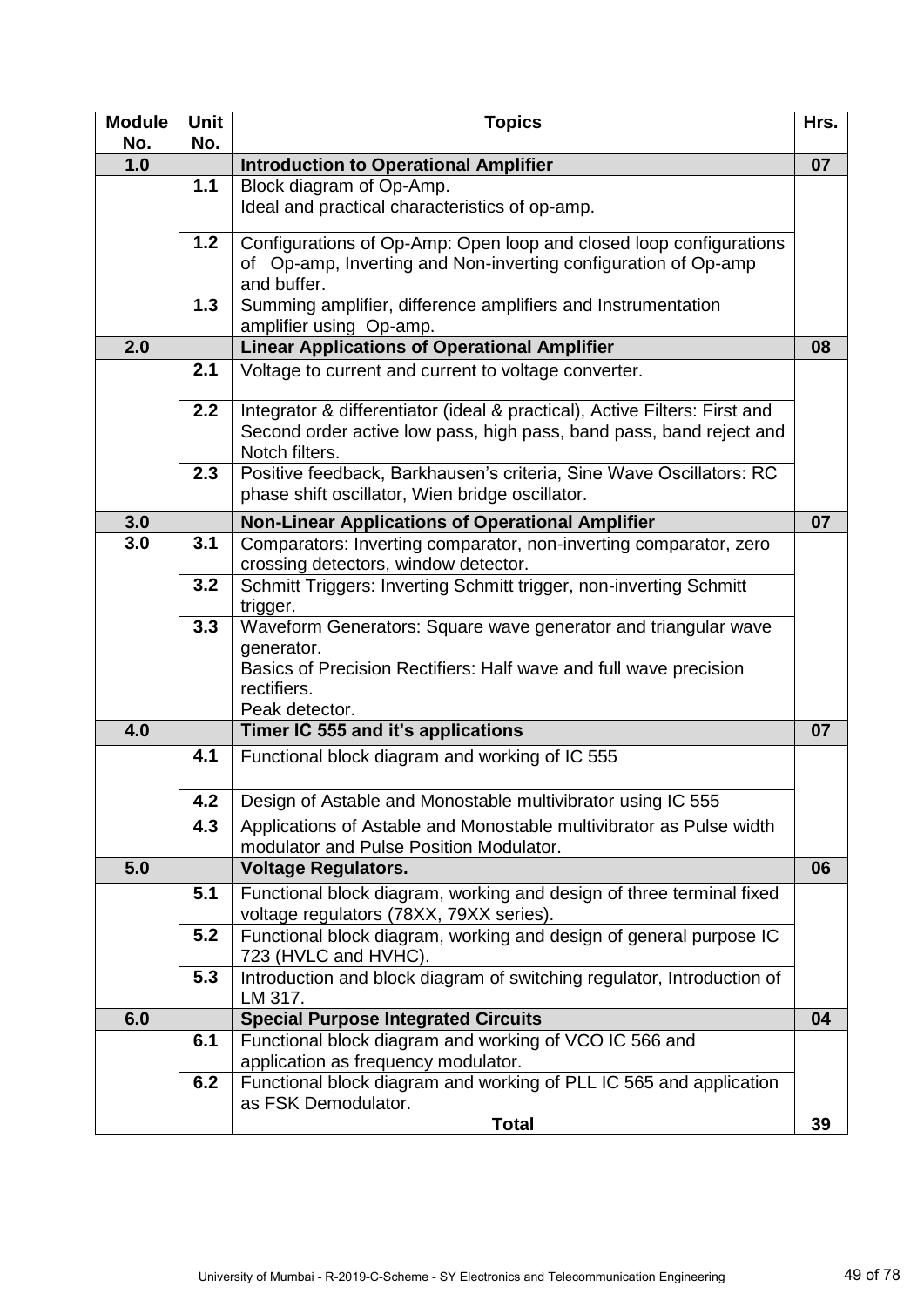## **Textbooks:**

- 1. Ramakant A. Gayakwad, "Op-Amps and Linear Integrated Circuits", Pearson Prentice Hall, 4th Edition.
- 2. D. Roy Choudhury and S. B. Jain, "Linear Integrated Circuits", New Age International Publishers, 4th Edition.

## **Reference Books:**

- **1.** K. R. Botkar, "Integrated Circuits", Khanna Publishers (2004)
- **2.** Sergio Franco, "Design with operational amplifiers and analog integrated circuits", Tata McGraw Hill, 3rd Edition.
- **3.** David A. Bell, "Operation Amplifiers and Linear Integrated Circuits", Oxford University Press, Indian Edition.
- **4.** R. F. Coughlin and F. F. Driscoll, "Operation Amplifiers and Linear Integrated Circuits", Prentice Hall, 6th Edition.
- **5.** J. Millman, Christos CHalkias, and Satyabratatajit, Millman's,"Electronic Devices and Circuits," McGrawHill, 3rdEdition.

### **NPTEL/ Swayam Course:**

1. Course: ICs MOSFETs Op-Amps & Their Applications By Prof. Hardik Jeetendra Pandya (IISc Bangalore);

[https://swayam.gov.in/nd1\\_noc20\\_ee13/preview](https://swayam.gov.in/nd1_noc20_ee13/preview)

### **Internal Assessment (20-Marks):**

Internal Assessment (IA) consists of two class tests of 20 marks each. IA-1 is to be conducted on approximately 40% of the syllabus completed and IA-2 will be based on remaining contents (approximately 40% syllabus but excluding contents covered in IA-I). Duration of each test shall be one hour. Average of the two tests will be considered as IA marks.

# **End Semester Examination (80-Marks):**

Weightage to each of the modules in end-semester examination will be proportional to number of respective lecture hours mentioned in the curriculum.

- 1. Question paper will comprise of **total 06** questions, each carrying **20 marks**.
- 2. **Question No: 01** will be **compulsory** and based on entire syllabus wherein 4 to 5 sub-questions will be asked.
- 3. Remaining questions will be mixed in nature and randomly selected from all the modules.
- 4. Weightage of each module will be proportional to number of respective lecture hours as mentioned in the syllabus.
- 5. **Total 04 questions** need to be solved.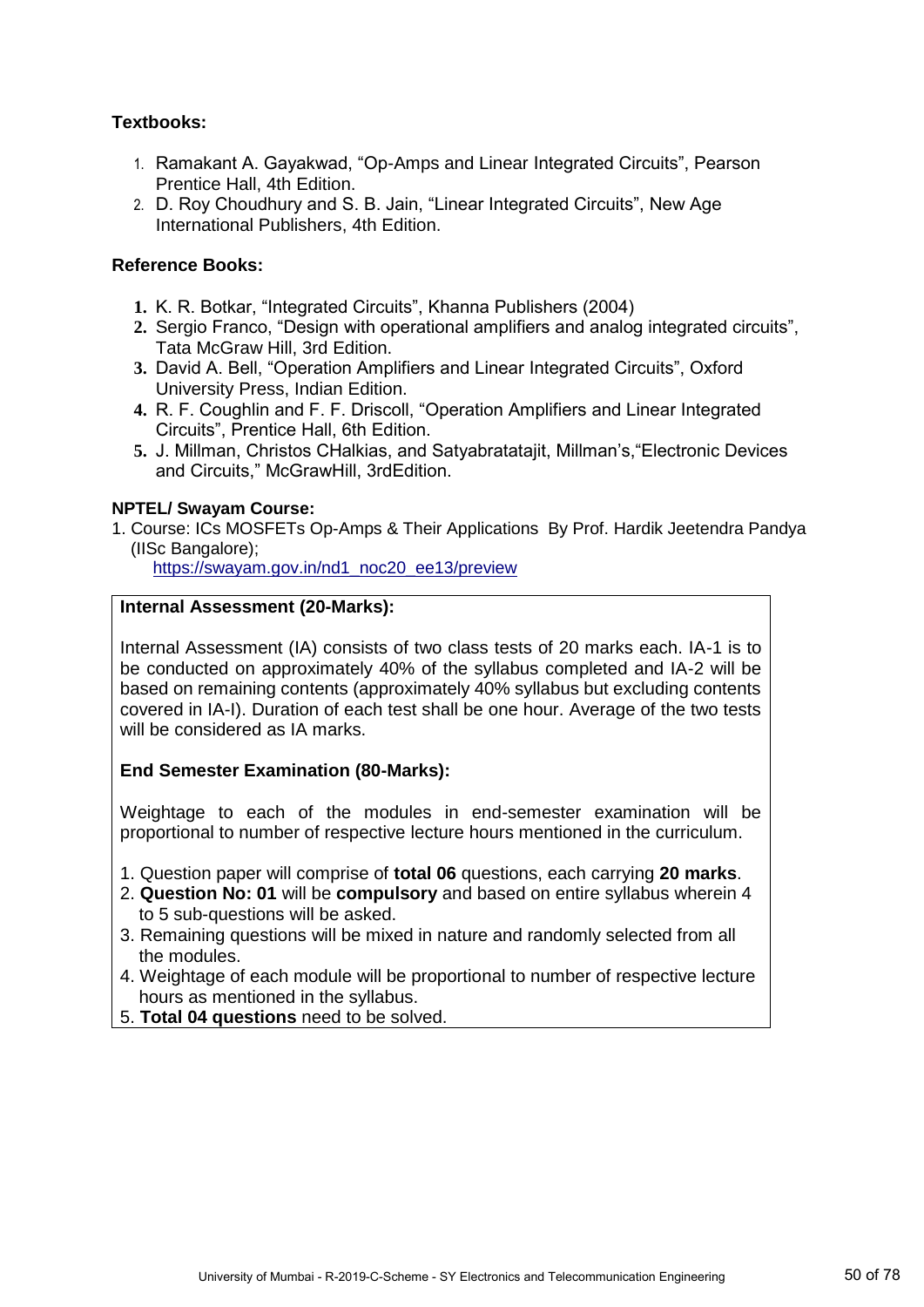| <b>Subject</b><br>Code | <b>Subject</b><br><b>Name</b> |               | <b>Teaching Scheme</b><br>(Hrs.) |                 | <b>Credits Assigned</b> |                  |                 |       |  |
|------------------------|-------------------------------|---------------|----------------------------------|-----------------|-------------------------|------------------|-----------------|-------|--|
|                        |                               | <b>Theory</b> | <b>Practical</b>                 | <b>Tutorial</b> | <b>Theory</b>           | <b>Practical</b> | <b>Tutorial</b> | Total |  |
| <b>ECC404</b>          | Signals and                   | 03            | $\sim$ $\sim$                    | 01              | 03                      | $\sim$ $-$       | 01              | 04    |  |
|                        | <b>Systems</b>                |               |                                  |                 |                         |                  |                 |       |  |

| <b>Subject</b> | <b>Subject</b>                   |                            |                             |                                          |                                   | <b>Examination Scheme</b>    |             |                  |       |
|----------------|----------------------------------|----------------------------|-----------------------------|------------------------------------------|-----------------------------------|------------------------------|-------------|------------------|-------|
| Code           | <b>Name</b>                      |                            |                             | <b>Theory Marks</b>                      |                                   | Exam                         | Term        | <b>Practical</b> | Total |
|                |                                  | <b>Internal assessment</b> |                             |                                          | <b>End</b><br>Sem.<br><b>Exam</b> | <b>Duration</b><br>(in Hrs.) | <b>Work</b> | & Oral           |       |
|                |                                  | <b>Test</b>                | <b>Test</b><br>$\mathbf{2}$ | Avg. of<br><b>Test 1 &amp;</b><br>Test 2 |                                   |                              |             |                  |       |
| <b>ECC404</b>  | Signals<br>and<br><b>Systems</b> | 20                         | 20                          | 20                                       | 80                                | 03                           | 25          | $\sim$ $\sim$    | 125   |

### **Course pre-requisite:**

1. ECC301 – Engineering Mathematics III

## **Course objectives:**

- 1. To introduce students to the idea of signal and system analysis and characterization in time and frequency domain.
- 2. To provide foundation of signal and system concepts to areas like communication, control and comprehend applications of signal processing in communication systems.

### **Course outcomes:**

- 1. Classify and Analyze different types of signals and systems
- 2. Analyze continuous time LTI signals and systems in transform domain
- 3. Analyze and realize discrete time LTI signals and systems in transform domain
- 4. Represent signals using Fourier Series and Analyze the systems using the Fourier Transform.
- 5. Demonstrate the concepts learnt in Signals and systems Course using the modern engineering tools.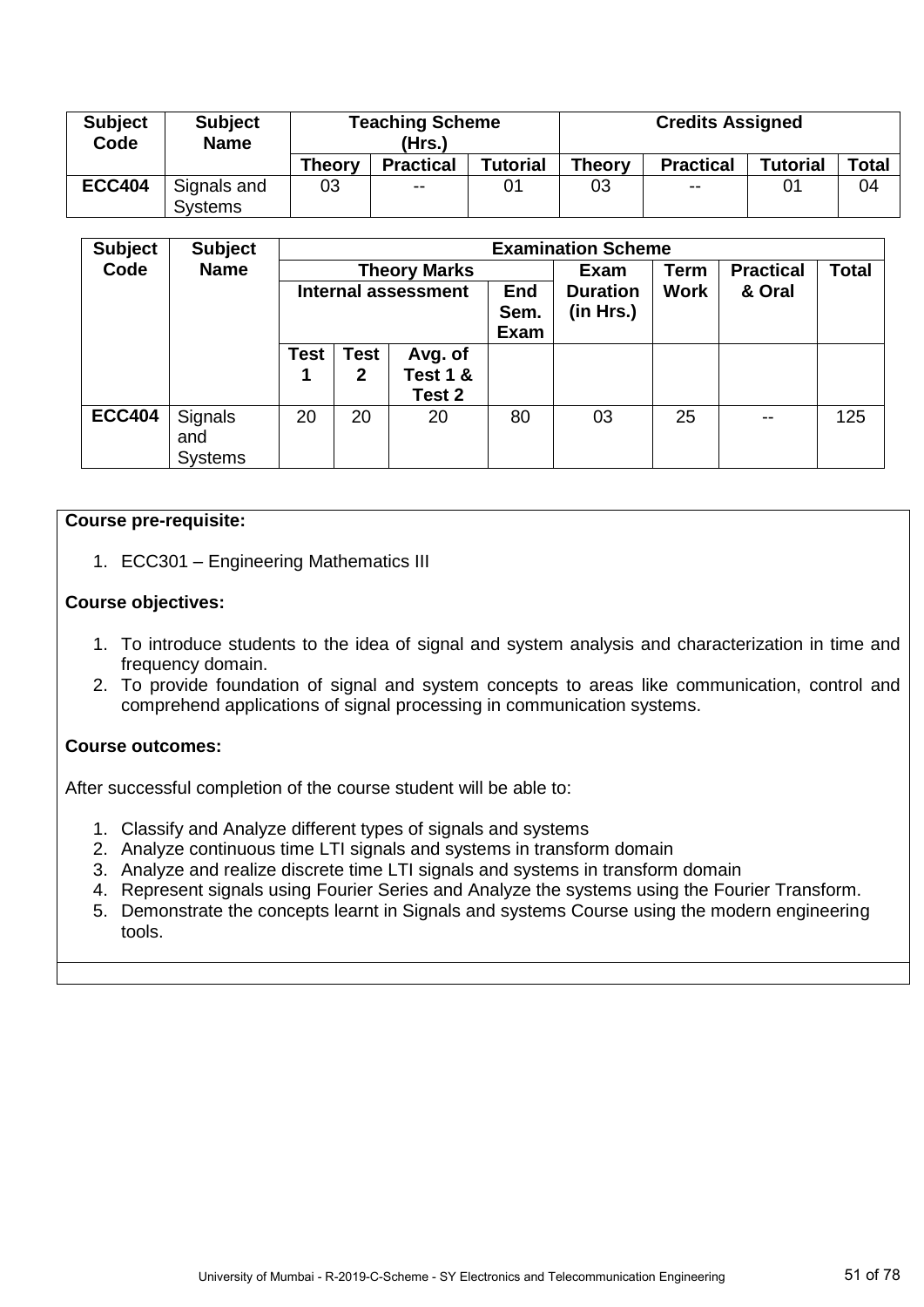| <b>Module</b><br>No. | <b>Unit</b><br>No. | <b>Topics</b>                                                              | Hrs. |
|----------------------|--------------------|----------------------------------------------------------------------------|------|
| 1.0                  |                    | Introduction to signals and systems                                        | 07   |
|                      | $1.1$              | Introduction to Signals: Definition, Basic Elementary signals -            |      |
|                      |                    | exponential, sine, step, impulse, ramp, rectangular, triangular.           |      |
|                      |                    | Operations on signals.                                                     |      |
|                      |                    | <b>Classification of Signals:</b> analog and discrete time signals,        |      |
|                      |                    | even and odd signals, periodic and non-periodic signals,                   |      |
|                      |                    | deterministic and non-deterministic signals, energy and power              |      |
|                      |                    | signals.                                                                   |      |
|                      | 1.2                | <b>Classification</b><br><b>Systems</b><br>and<br>of<br>systems:<br>System |      |
|                      |                    | Representation, continuous time and discrete systems, system               |      |
|                      |                    | with and without memory, causal and non-causal system, linear              |      |
|                      |                    | and nonlinear system, time invariant and time variant system,              |      |
|                      |                    | stable system.                                                             |      |
| 2.0                  |                    | Time domain analysis of Continuous Time and Discrete                       | 07   |
|                      |                    | <b>Time systems</b>                                                        |      |
|                      | 2.1                | Linear Time Invariant (LTI) systems: Representation of                     |      |
|                      |                    | systems using differential /difference equation, Impulse, step and         |      |
|                      |                    | exponential response, System Stability and Causality.                      |      |
|                      | 2.2                | Use of convolution integral and convolution sum for analysis of            |      |
|                      |                    | LTI systems, properties of convolution integral/sum, impulse               |      |
|                      |                    | response of interconnected systems.                                        |      |
|                      | 2.3                | Correlation and spectral Density: auto-correlation, cross                  |      |
|                      |                    | correlation, analogy between correlation and convolution,                  |      |
|                      |                    | energy spectral density, power spectral density, relation of ESD           |      |
|                      |                    | and PSD with auto-correlation.                                             |      |
| 3.0                  |                    | Fourier Analysis of Continuous and Discrete Time Signals                   | 07   |
|                      |                    | and Systems                                                                |      |
|                      | 3.1                | Fourier transform of periodic and non-periodic functions,                  |      |
|                      |                    | Properties of Fourier Transform, Inverse Fourier Transform,                |      |
|                      |                    | Frequency Response: computation of Magnitude and Phase                     |      |
|                      |                    | Response, Limitations of Fourier Transform.                                |      |
| 4.0                  |                    | <b>Laplace Transform and Continuous time LTI systems</b>                   | 06   |
|                      | 4.1                | Need of Laplace Transform, Concept of Region of Convergence,               |      |
|                      |                    | Properties of Laplace Transform, Relation between continuous               |      |
|                      |                    | time Fourier Transform and Laplace Transform, unilateral                   |      |
|                      |                    | Laplace Transform, inverse Laplace Transform.                              |      |
|                      | 4.2                | Analysis of continuous time LTI systems using Laplace                      |      |
|                      |                    | Transform: Causality and stability of systems in s-domain, Total           |      |
|                      |                    | response of a system.                                                      |      |
| 5.0                  |                    | z-Transform and Discrete time LTI systems                                  | 08   |
|                      | 5.1                | Need of z-Transform, z-Transform of finite and infinite duration           |      |
|                      |                    | sequences, Concept of Region of Convergence, z-Transform                   |      |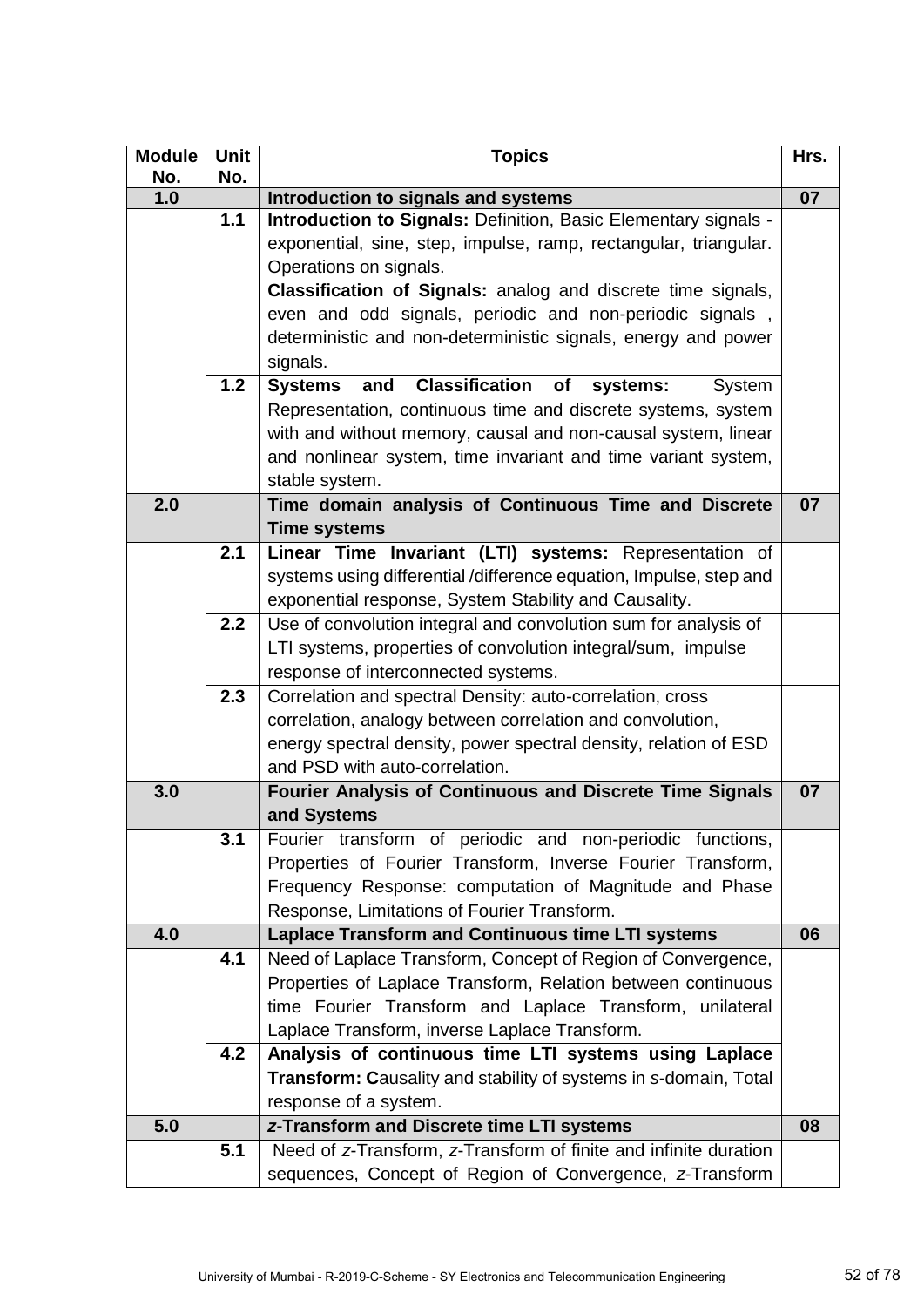|     | 5.2 | properties, Standard z-transform pairs, relation between z-<br>transform and discrete time Fourier Transform, one sided z-<br>Transform. Inverse z-Transform: Partial Fraction method only.<br>Analysis of discrete time LTI systems using z-Transform:<br>Systems characterized by Linear constant coefficient difference<br>equation, Transfer Function, plotting Poles and Zeros of a<br>transfer function, causality and stability of systems, Total |    |
|-----|-----|----------------------------------------------------------------------------------------------------------------------------------------------------------------------------------------------------------------------------------------------------------------------------------------------------------------------------------------------------------------------------------------------------------------------------------------------------------|----|
|     |     | response of a system.                                                                                                                                                                                                                                                                                                                                                                                                                                    |    |
| 6.0 |     | <b>FIR and IIR systems</b>                                                                                                                                                                                                                                                                                                                                                                                                                               | 04 |
|     | 6.1 | Concept of finite impulse response systems and infinite impulse                                                                                                                                                                                                                                                                                                                                                                                          |    |
|     |     | response systems, Linear Phase FIR systems.                                                                                                                                                                                                                                                                                                                                                                                                              |    |
|     | 6.2 | Realization structures of LTI system: Direct form - and direct                                                                                                                                                                                                                                                                                                                                                                                           |    |
|     |     | form II, Linear Phase FIR structures.                                                                                                                                                                                                                                                                                                                                                                                                                    |    |
|     |     | Total                                                                                                                                                                                                                                                                                                                                                                                                                                                    | 39 |

## **Text books:**

- 1. Nagoor Kani, Signals and Systems, Tata McGraw Hill, Third Edition, 2011.
- 2. Rodger E Ziemer, William H. Tranter and D. Ronald Fannin, Signals and Systems, Pearson Education, Fourth Edition 2009.
- 3. Alan V. Oppenhiem, Alan S. Willsky and S. Hamid Nawab, Signals and Systems, Prentice-Hall of India, Second Edition, 2002.
- 4. Simon Haykin and Barry Van Veen, Signals and Systems, John Wiley and Sons, Second Edition, 2004.

### **Reference books:**

- 1) Hwei. P Hsu, Signals and Systems, Tata McGraw Hill, Third edition, 2010
- 2) Simon Haykin and Barry Van Veen, Signals and Systems, John Wiley and Sons, Second Edition, 2004.
- 3) V. Krishnaveni and A. Rajeshwari, Signals and Systems, Wiley-India, First Edition 2012.
- 4) Michael J Roberts, Fundamentals of Signals and systems, Tata McGraw Hill, special Indian Economy edition, 2009.
- 5) Luis F. Chaparro, Signals and Systems Using MATLAB, Academic Press
- 6) Rangaraj M. Rangayyan, "Biomedical Signal Analysis- A Case Study Approach", Wiley 2002.
- 7) Signals and Systems Laboratory: Virtual Laboratory<http://ssl-iitg.vlabs.ac.in/>

### **NPTEL/ Swayam Course:**

1. Course: Principles of Signals & Systems By Prof. Aditya K. Jagannatham (IIT Kanpur); [https://swayam.gov.in/nd1\\_noc20\\_ee15/preview](https://swayam.gov.in/nd1_noc20_ee15/preview)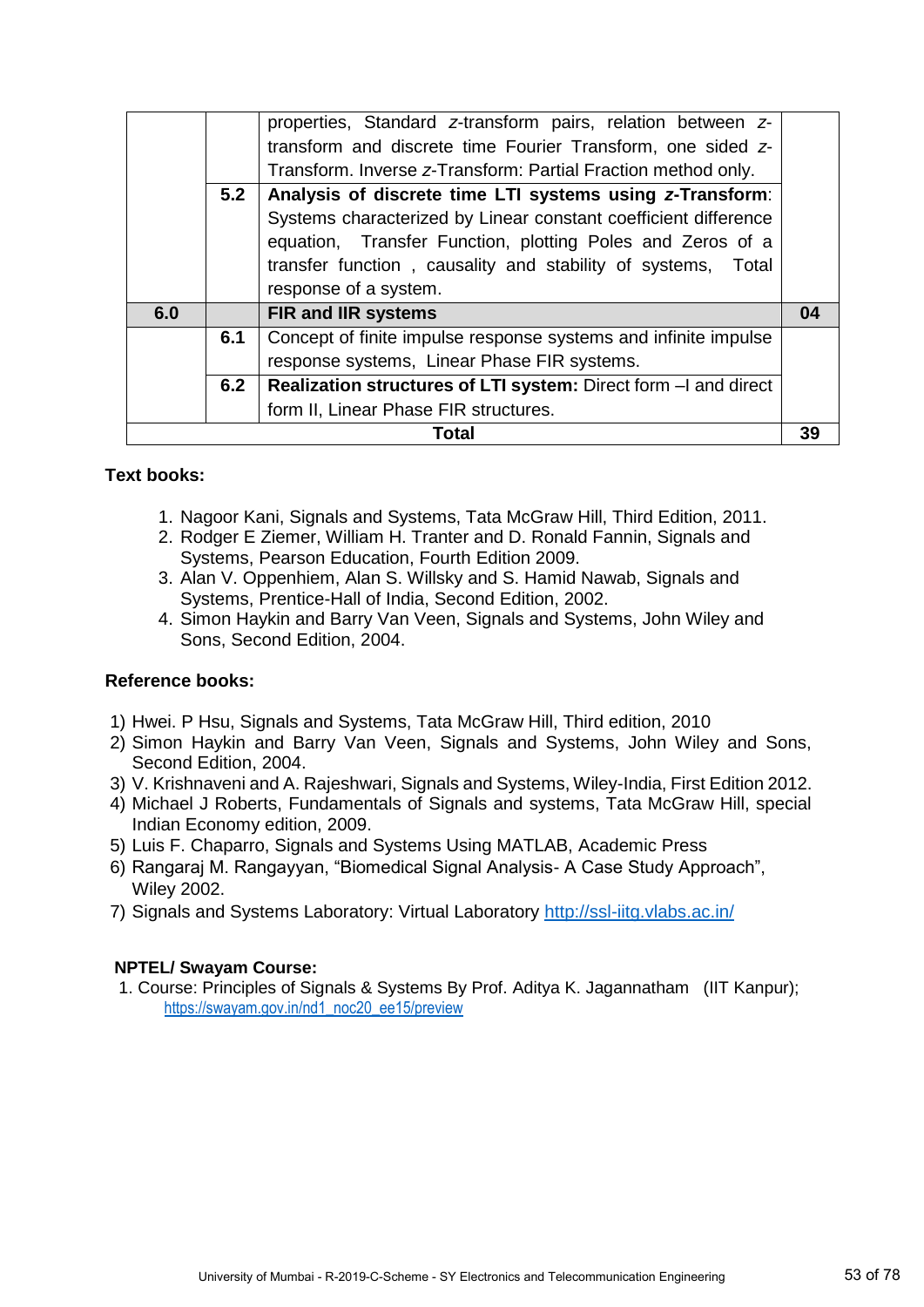**Teachers and students are encouraged to use** *Signals and Systems Laboratory: Virtual Laboratory* **(Reference number 8) for demonstration of concepts such as systems and their properties, Fourier analysis etc.**

## **Internal Assessment (20-Marks):**

Internal Assessment (IA) consists of two class tests of 20 marks each. IA-1 is to be conducted on approximately 40% of the syllabus completed and IA-2 will be based on remaining contents (approximately 40% syllabus but excluding contents covered in IA-I). Duration of each test shall be one hour. Average of the two tests will be considered as IA marks.

# **End Semester Examination (80-Marks):**

Weightage to each of the modules in end-semester examination will be proportional to number of respective lecture hours mentioned in the curriculum.

- 1. Question paper will comprise of **total 06** questions, each carrying **20 marks**.
- 2. **Question No: 01** will be **compulsory** and based on entire syllabus wherein 4 to 5 subquestions will be asked.
- 3. Remaining questions will be mixed in nature and randomly selected from all the modules.
- 4. Weightage of each module will be proportional to number of respective lecture hours as mentioned in the syllabus.
- 5. **Total 04 questions** need to be solved.

## **Term Work (25-Marks):**

At least 06 Tutorials covering entire syllabus and 01 course project must be given during the "Class Wise Tutorial".

Students can form team of maximum 4 members and work on course project using any software viz. C, Python, Scilab, Matlab, Octave, etc. The course project should be appropriately selected in order to demonstrate any concept learnt in this course.

03-hours (out of the total 12-hours allotted for the tutorials) can be utilized for the course project completion.

Term work assessment must be based on the overall performance of the student with every tutorial and a course project graded from time to time. The grades will be converted to marks as per "Credit and Grading System" manual and should be added and averaged. Based on above scheme grading and term work assessment should be done.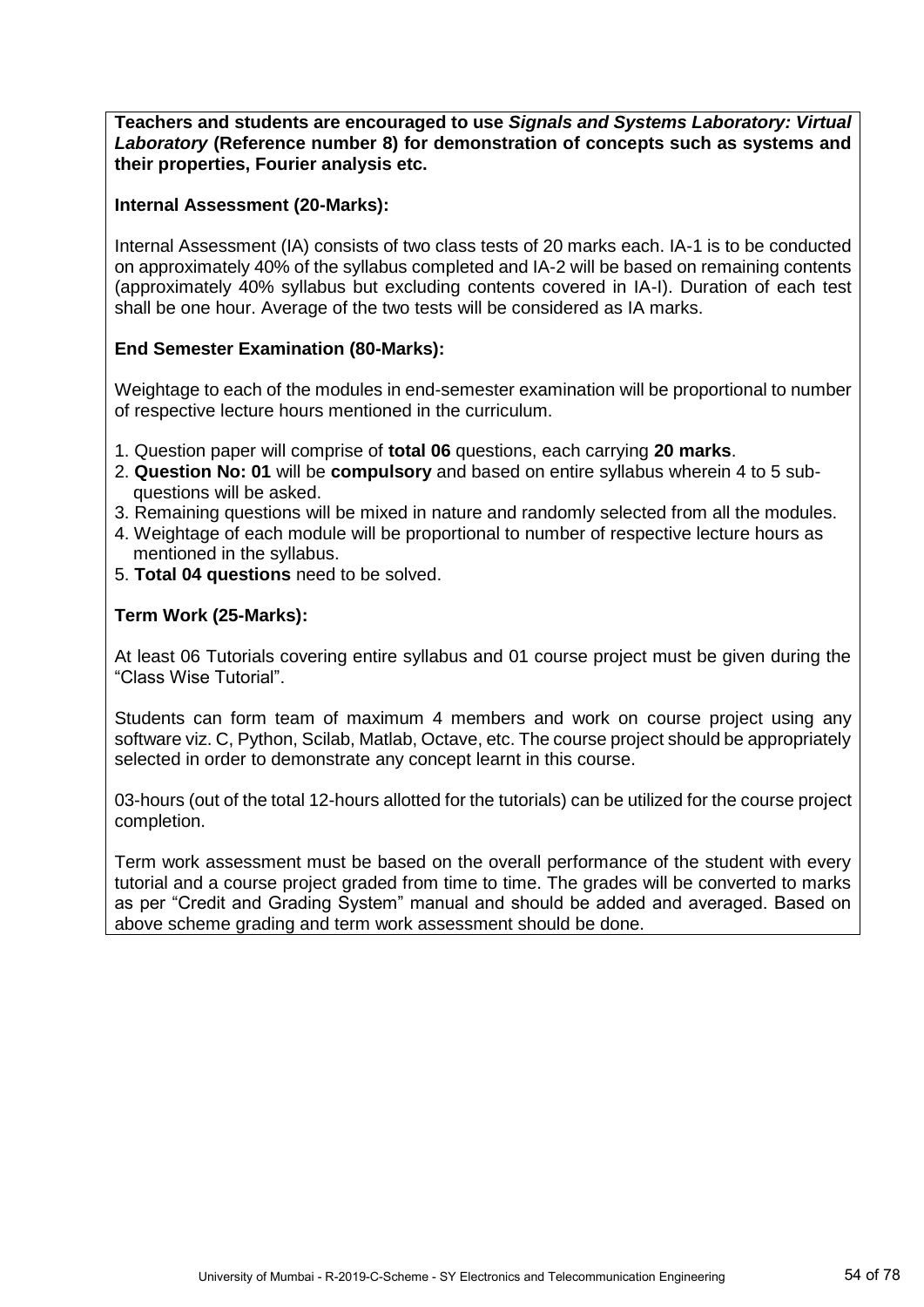| <b>Subject</b><br>Code | <b>Subject Name</b> | <b>Teaching Scheme</b><br>(Hrs.) |                  |               | <b>Credits Assigned</b> |                |          |       |
|------------------------|---------------------|----------------------------------|------------------|---------------|-------------------------|----------------|----------|-------|
|                        |                     | <b>Theory</b>                    | <b>Practical</b> | <b>Tutori</b> | <b>Theory</b>           | <b>Practic</b> | Tutorial | Total |
|                        |                     |                                  |                  | al            |                         | al             |          |       |
| <b>ECC405</b>          | Principles of       | 03                               | $- -$            | --            | 03                      | --             | $- -$    | 03    |
|                        | Communication       |                                  |                  |               |                         |                |          |       |
|                        | Engineering         |                                  |                  |               |                         |                |          |       |

| <b>Subject</b> | <b>Subject Name</b> |      |                 |                     |             | <b>Examination Scheme</b> |             |       |              |  |  |
|----------------|---------------------|------|-----------------|---------------------|-------------|---------------------------|-------------|-------|--------------|--|--|
| Code           |                     |      |                 | <b>Theory Marks</b> |             | <b>Exam</b>               | Term        | Prac. | <b>Total</b> |  |  |
|                |                     |      | <b>Internal</b> |                     | <b>End</b>  | <b>Duration</b>           | <b>Work</b> | &     |              |  |  |
|                |                     |      | assessment      |                     | Sem.        | (in Hrs.)                 |             | Oral  |              |  |  |
|                |                     | Test | <b>Test</b>     |                     | <b>Exam</b> |                           |             |       |              |  |  |
|                |                     |      | 2               |                     |             |                           |             |       |              |  |  |
|                |                     |      |                 | Test 1              |             |                           |             |       |              |  |  |
|                |                     |      |                 | and                 |             |                           |             |       |              |  |  |
|                |                     |      |                 | Test 2              |             |                           |             |       |              |  |  |
| <b>ECC405</b>  | Principles of       | 20   | 20              | 20                  | 80          | 03                        | --          | --    | 100          |  |  |
|                | Communicatio        |      |                 |                     |             |                           |             |       |              |  |  |
|                | n Engineering       |      |                 |                     |             |                           |             |       |              |  |  |

## **Course Pre-requisite:**

- 1. ECC301 Engineering Mathematics- III
- 2. ECC302 Electronic Devices and Circuits

## **Course Objectives:**

- 1. To illustrate the fundamentals of basic communication system.
- 2. To understand various analog modulation and demodulation techniques.
- 3. To focus on applications of analog modulation and demodulation techniques.
- 4. To explain the key concepts of analog and digital pulse modulation and demodulation techniques.

### **Course Outcomes:**

- 1. Understand the basic components and types of noises in communication system.
- 2. Analyze the concepts of amplitude modulation and demodulation.
- 3. Analyze the concepts of angle modulation and demodulation.
- 4. Compare the performance of AM and FM receivers.
- 5. Describe analog and digital pulse modulation techniques.
- 6. Illustrate the principles of multiplexing and demultiplexing techniques.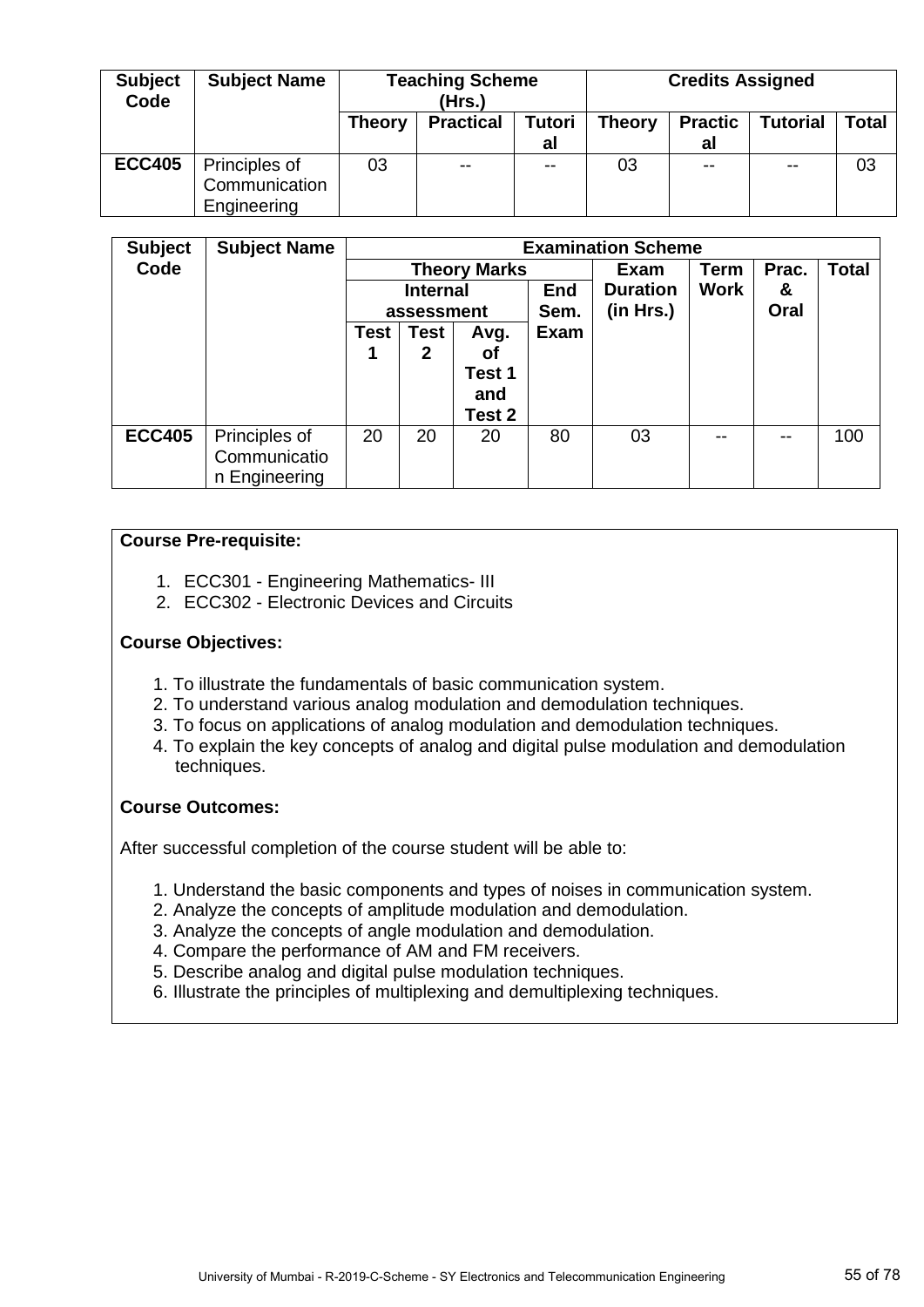| <b>Module</b><br>No. | <b>Unit</b><br>No. | <b>Topics</b>                                                                                                                                                                                                                                                                                     | <b>Hours</b>    |
|----------------------|--------------------|---------------------------------------------------------------------------------------------------------------------------------------------------------------------------------------------------------------------------------------------------------------------------------------------------|-----------------|
| $\mathbf{1}$         |                    | <b>Basics of Communication System</b>                                                                                                                                                                                                                                                             | $\overline{05}$ |
|                      | 1.1                | Block diagram, electromagnetic spectrum, signal bandwidth and<br>power, types of communication channels, Introduction to time and<br>frequency domain. Basic concepts of wave propagation.                                                                                                        | 03              |
|                      | $1.2$              | Types of noise, signal to noise ratio, noise figure, noise temperature<br>and Friss formula.                                                                                                                                                                                                      | 02              |
| $\mathbf{2}$         |                    | <b>Amplitude Modulation and Demodulation</b>                                                                                                                                                                                                                                                      | 12              |
|                      | 2.1                | Basic concepts, need for modulation, waveforms (time domain and<br>frequency domain), modulation index, bandwidth, voltage distribution<br>and power calculations.                                                                                                                                | 04              |
|                      | 2.2                | DSBFC: Principles, low-level and high-level transmitters, DSB<br>suppressed carrier, Balanced modulators with diode (Ring modulator<br>and FET) and SSB systems.                                                                                                                                  | 04              |
|                      | 2.3                | Amplitude demodulation: Diode detector, practical diode detector,<br>Comparison of different AM techniques, Applications of AM and use<br>of VSB in broadcast television.                                                                                                                         | 04              |
| 3                    |                    | <b>Angle Modulation and Demodulation</b>                                                                                                                                                                                                                                                          | 10              |
|                      | 3.1                | Frequency and Phase modulation (FM and PM): Basic concepts,<br>mathematical analysis, FM wave (time and frequency domain),<br>sensitivity, phase and frequency deviation, modulation index,<br>deviation ratio, bandwidth requirement of angle modulated waves,<br>narrowband FM and wideband FM. | 04              |
|                      | 3.2                | Varactor diode modulator, FET reactance modulator, stabilized<br>AFC, Direct FM transmitter, indirect FM Transmitter, noise triangle,<br>pre- emphasis and de-emphasis                                                                                                                            | 03              |
|                      | 3.3                | FM demodulation: Balanced slope detector, Foster-Seely<br>discriminator, Ratio detector, FM demodulator using Phase lock<br>loop, amplitude limiting and thresholding, Applications of FM and<br>PM.                                                                                              | 03              |
| 4                    |                    | <b>Radio Receivers</b>                                                                                                                                                                                                                                                                            | 04              |
|                      | 4.1                | Characteristics of radio receivers, TRF, Super - heterodyne receiver<br>block diagram, tracking and choice of IF, AGC and its types and<br>Communication receiver.                                                                                                                                | 03              |
|                      | 4.2                | FM receiver block diagram, comparison with AM receiver.                                                                                                                                                                                                                                           | 01              |
| 5                    |                    | Analog and Digital Pulse Modulation & Demodulation                                                                                                                                                                                                                                                | 06              |
|                      | 5.1                | Sampling theorem for low pass signal, proof with spectrum, Nyquist<br>criteria, Sampling techniques, aliasing error and aperture effect.                                                                                                                                                          | 03              |
|                      | 5.2                | PAM, PWM, PPM generation, detection and applications.<br>Basics of PCM system and differential PCM system. Concepts of<br>Delta modulation (DM) and Adaptive Delta Modulation (ADM).                                                                                                              | 03              |
| 6                    |                    | <b>Multiplexing &amp; De-multiplexing</b>                                                                                                                                                                                                                                                         | 02              |
|                      | 6.1                | Frequency Division Multiplexing transmitter & receiver block<br>diagram and applications. Time Division Multiplexing transmitter &<br>receiver block diagram and applications.                                                                                                                    | 02              |
|                      |                    | <b>Total</b>                                                                                                                                                                                                                                                                                      | 39              |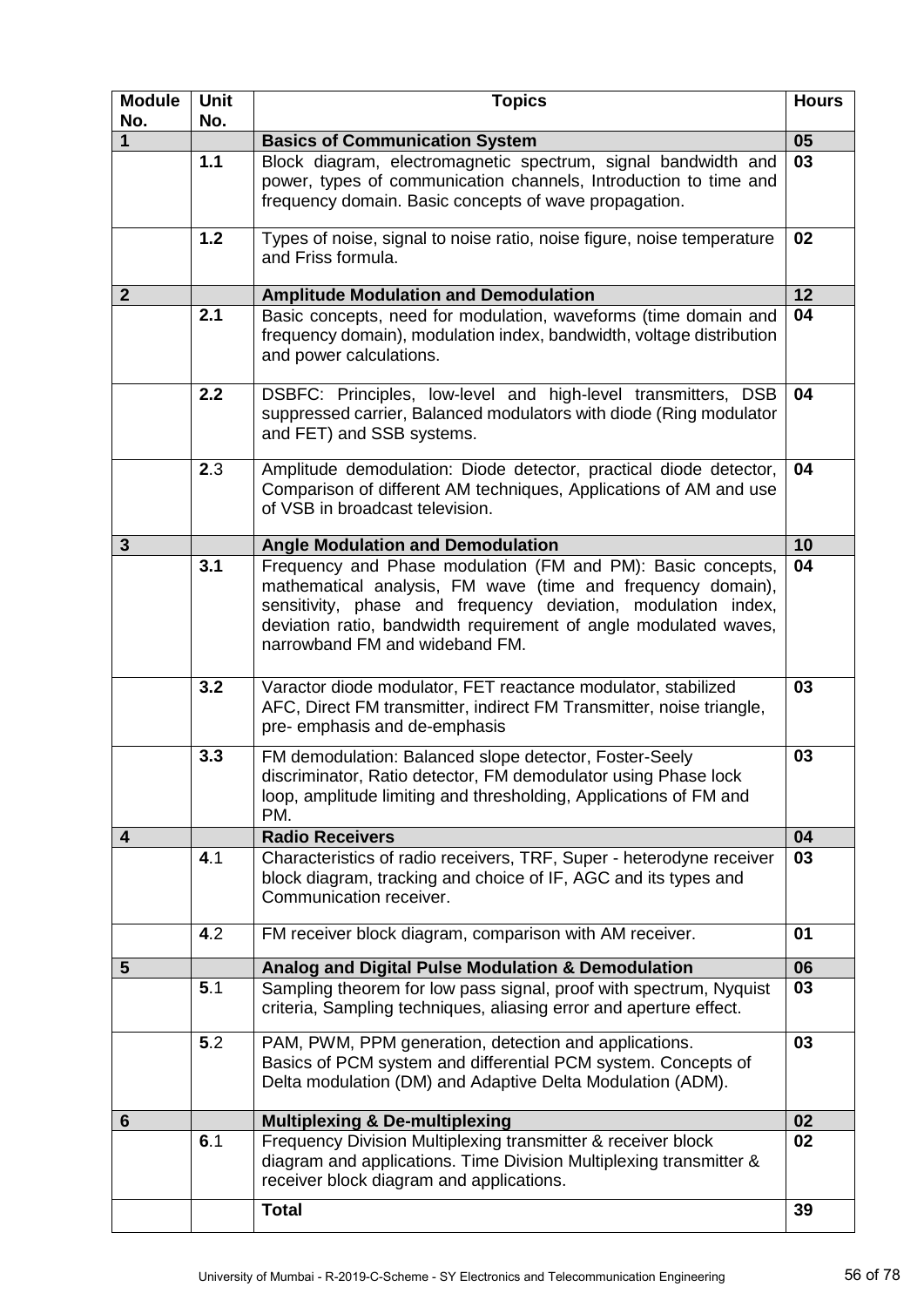# **Textbooks:**

- 1. Kennedy and Davis, "Electronics Communication System", Tata McGraw Hill, Fourth edition.
- 2. B.P. Lathi, Zhi Ding "Modern Digital and Analog Communication system", Oxford University Press, Fourth edition.
- 3. Wayne Tomasi, "Electronics Communication Systems", Pearson education, Fifth edition.

# **Reference Books:**

- 1. Taub, Schilling and Saha, "Taub's Principles of Communication systems", Tata McGraw Hill, Third edition.
- 2. P. Sing and S.D. Sapre, "Communication Systems: Analog and Digital", Tata McGraw Hill, Third edition.
- 3. Simon Haykin, Michel Moher, "Introduction to Analog and Digital Communication", Wiley, Second edition.
- 4. Dennis Roddy and John Coolen, Electronic Communication, Pearson, 4/e, 2011.
- 5. Louis Frenzel, "Communication Electronics", Tata McGraw Hill, Third Edition.

## **NPTEL/ Swayam Course:**

1. Course: Analog Communication By Prof. Goutam Das (IIT Kharagpur); [https://swayam.gov.in/nd1\\_noc20\\_ee69/preview](https://swayam.gov.in/nd1_noc20_ee69/preview)

## **Internal Assessment (20-Marks):**

Internal Assessment (IA) consists of two class tests of 20 marks each. IA-1 is to be conducted on approximately 40% of the syllabus completed and IA-2 will be based on remaining contents (approximately 40% syllabus but excluding contents covered in IA-I). Duration of each test shall be one hour. Average of the two tests will be considered as IA marks.

# **End Semester Examination (80-Marks):**

Weightage to each of the modules in end-semester examination will be proportional to number of respective lecture hours mentioned in the curriculum.

- 1. Question paper will comprise of **total 06** questions, each carrying **20 marks**.
- 2. **Question No: 01** will be **compulsory** and based on entire syllabus wherein 4 to 5 sub-questions will be asked.
- 3. Remaining questions will be mixed in nature and randomly selected from all the modules.
- 4. Weightage of each module will be proportional to number of respective lecture hours as mentioned in the syllabus.
- 5. **Total 04 questions** need to be solved.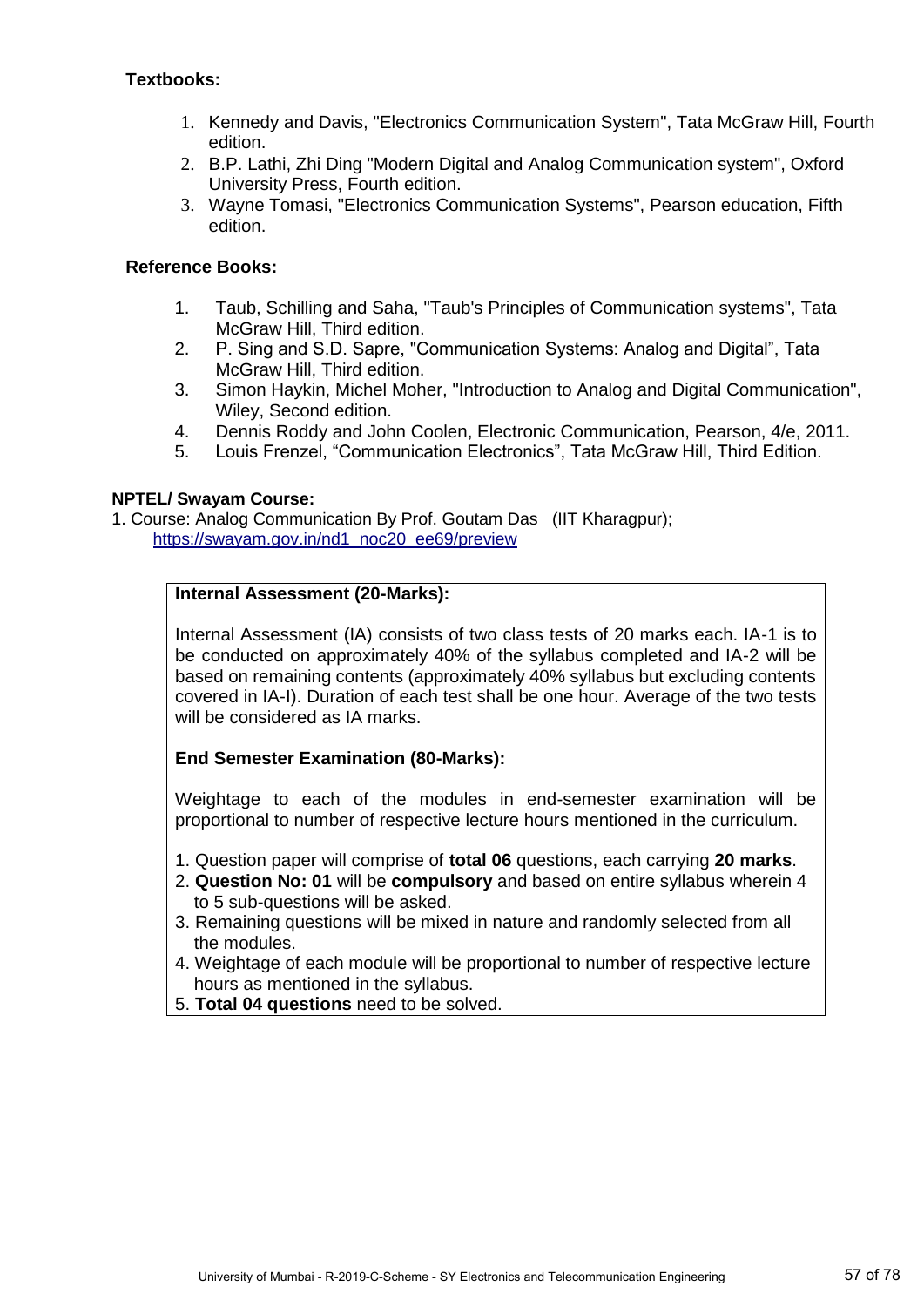| <b>Course</b><br>Code | <b>Course</b><br><b>Name</b> |               | <b>Teaching Scheme</b><br>(Hrs.) |                 | <b>Credits Assigned</b> |                  |                 |       |  |
|-----------------------|------------------------------|---------------|----------------------------------|-----------------|-------------------------|------------------|-----------------|-------|--|
|                       |                              | <b>Theory</b> | <b>Practical</b>                 | <b>Tutorial</b> | <b>Theory</b>           | <b>Practical</b> | <b>Tutorial</b> | Total |  |
| <b>ECL401</b>         | Micro-<br>controllers<br>Lab | -             | 2                                | $\sim$          | $\blacksquare$          |                  | $\blacksquare$  |       |  |

| <b>Course</b> | <b>Course</b><br><b>Name</b> | <b>Examination Scheme</b>  |                      |                                        |                     |                             |             |                  |              |  |  |
|---------------|------------------------------|----------------------------|----------------------|----------------------------------------|---------------------|-----------------------------|-------------|------------------|--------------|--|--|
| Code          |                              |                            |                      | <b>Theory Marks</b>                    |                     |                             | <b>Term</b> | <b>Practical</b> | <b>Total</b> |  |  |
|               |                              | <b>Internal assessment</b> |                      |                                        | <b>End</b>          | Exam.                       | <b>Work</b> | <b>And Oral</b>  |              |  |  |
|               |                              | <b>Test</b><br>1           | Test<br>$\mathbf{2}$ | Avg. of<br><b>Test 1 and</b><br>Test 2 | Sem.<br><b>Exam</b> | <b>Duration</b><br>(in Hrs) |             |                  |              |  |  |
| <b>ECL401</b> | Micro-<br>controllers<br>Lab |                            |                      | $\blacksquare$                         | ۰                   |                             | 25          | --               | 25           |  |  |

### **Course Objectives:**

- 1. To understand development tools of microcontroller based systems.
- 2. To learn programming for different microcontroller operation & interface to I/O devices.
- 3. To develop microcontroller based applications.

### **Course Outcomes:**

- 1. Understand different development tools required to develop microcontroller based systems.
- 2. Write assembly language programs for arithmetic and logical operations, code conversion & data transfer operations.
- 3. Write assembly language programs for general purpose I/O, Timers & Interrupts.
- 4. Interface & write programs for Input and Output devices
- 5. Develop microcontroller based Applications.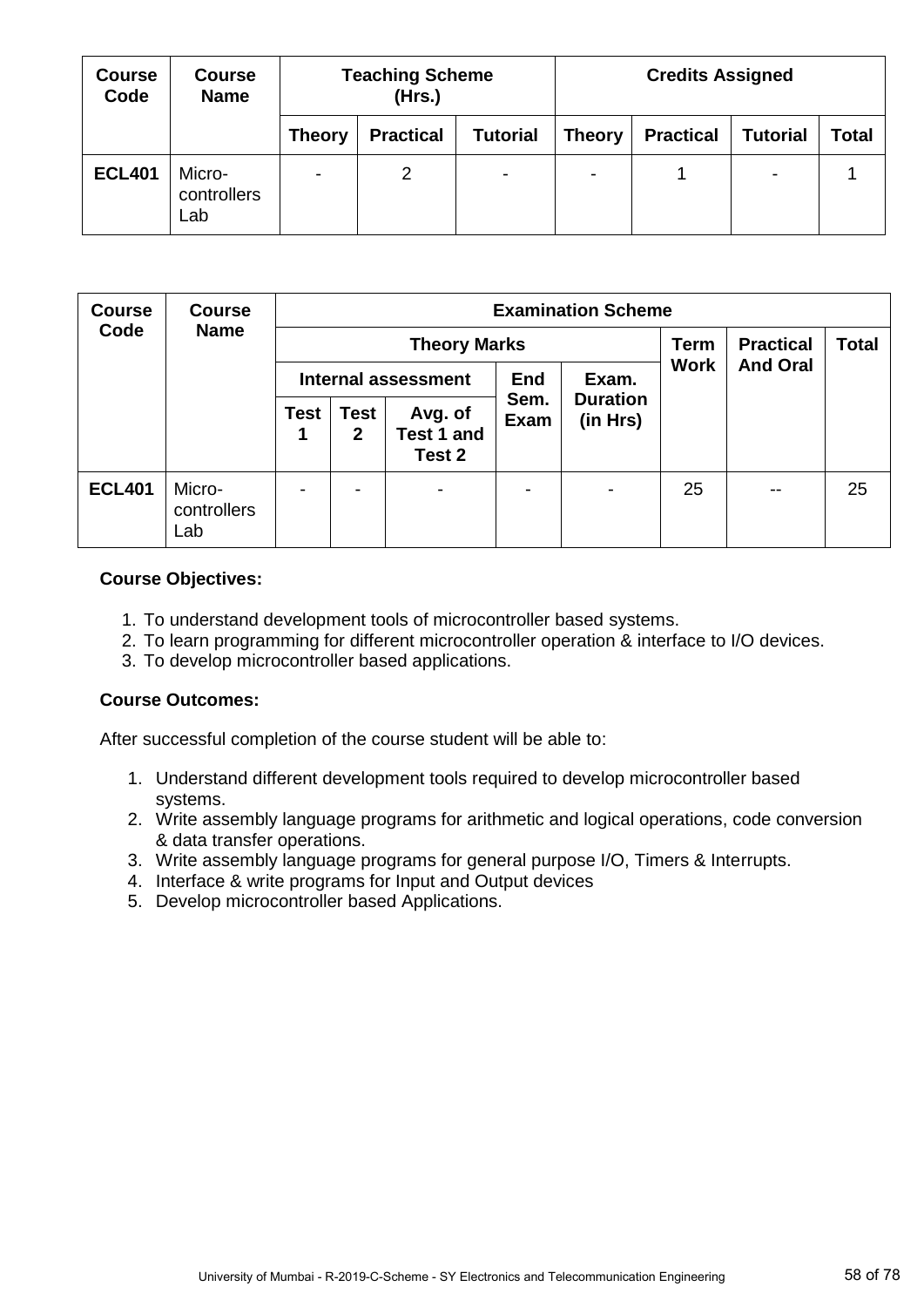## **Suggested Experiment List:**

- 1. Perform Arithmetic and Logical Operations ( Using Immediate, Direct and Indirect addressing)
- 2. Code Conversion
- 3. Transfer of data bytes between Internal and External Memory
- 4. Experiments based on General Purpose Input-Output, Timers, Interrupts, Delay, etc
- 5. Interfacing of Matrix Key board, LED, 7 Segment display, LCD, Stepper Motor, UART

At Least 10 experiment Minimum two from each category of above list must be given during the **Laboratory session batch wise**. Computation/simulation based experiments are also encouraged.

Before starting the experiments there should be one session on Study of development tools like Editor, Assembler-cross Assembler, Compiler-Cross compiler, Linker, Simulator, emulator etc.

**Mini project based on** 8051 derivatives, PIC, AVR & other 8 bit microcontrollers using Assembly and/or C language. (Readymade of Arduino & raspberry pi are **not recommended here**)

#### **Note: Mini Project can be considered as a part of term-work**.

#### **Term Work (25-Marks)**:

The experiments should be students centric and attempt should be made to make experiments more meaningful, interesting and innovative. Application oriented one mini-project can be conducted for maximum batch of four students.

Term work assessment must be based on the overall performance of the student with every experiments/tutorials and mini-projects (if included) are graded from time to time. The grades will be converted to marks as per "**Choice Based Credit and Grading System"** manual and should be added and averaged. Based on above scheme grading and term work assessment should be done.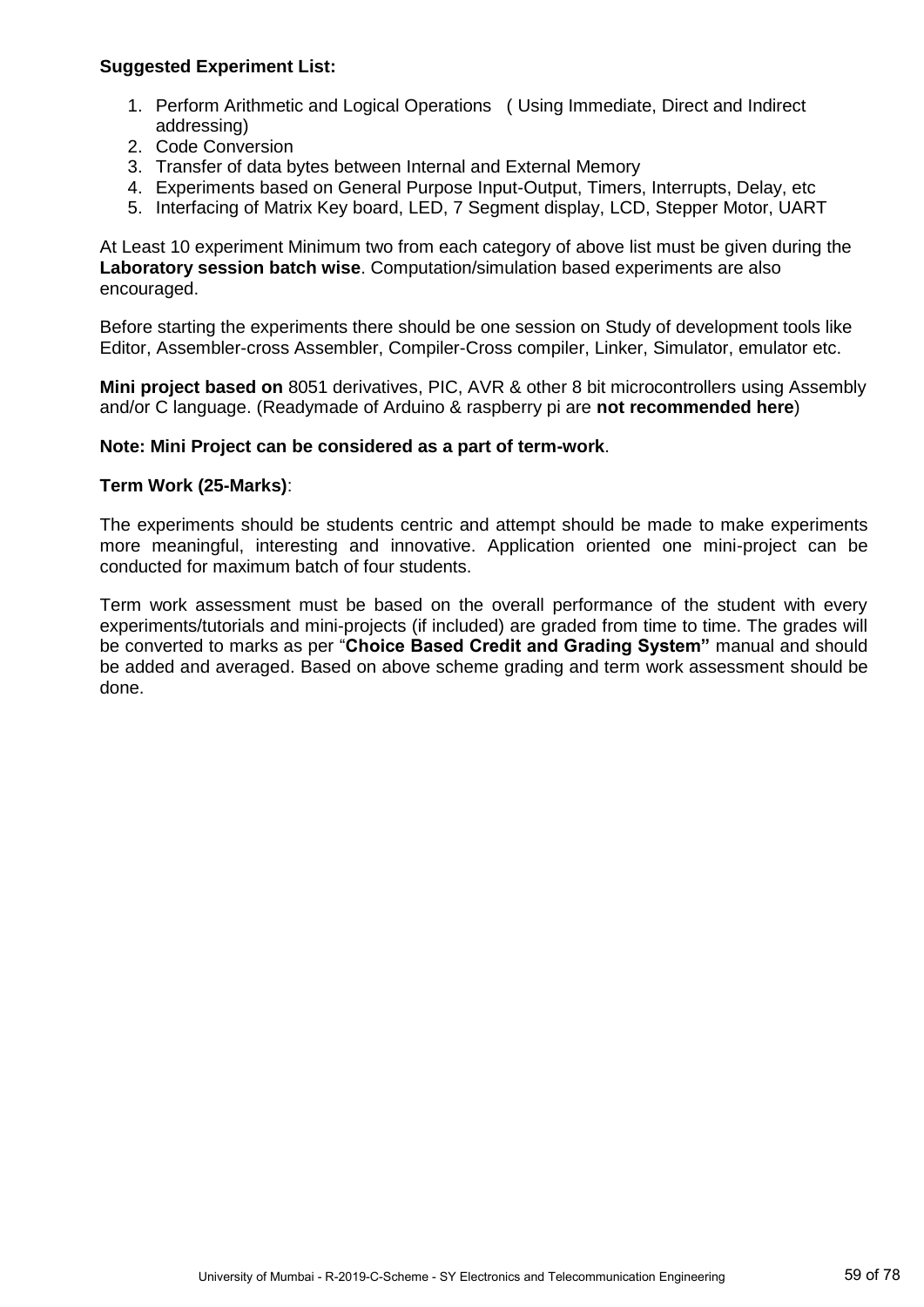| <b>Course</b><br>Code | <b>Course</b><br><b>Name</b>                    | <b>Teaching Scheme</b><br>(Hrs.) |                  |                 | <b>Credits Assigned</b> |                  |                 |       |  |
|-----------------------|-------------------------------------------------|----------------------------------|------------------|-----------------|-------------------------|------------------|-----------------|-------|--|
|                       |                                                 | Theory                           | <b>Practical</b> | <b>Tutorial</b> | <b>Theory</b>           | <b>Practical</b> | <b>Tutorial</b> | Total |  |
| <b>ECL402</b>         | _inear<br>Integrated<br><b>Circuits</b><br>Lab. | $\sim$ $\sim$                    | 02               | $\sim$ $\sim$   | $\sim$ $\sim$           | 01               | $- -$           | 01    |  |

| <b>Course</b> | <b>Course</b>           |                     |                            |            |               | <b>Examination Scheme</b> |             |                  |              |  |  |
|---------------|-------------------------|---------------------|----------------------------|------------|---------------|---------------------------|-------------|------------------|--------------|--|--|
| Code          | <b>Name</b>             | <b>Theory Marks</b> |                            |            |               | Exam.                     | Term        | <b>Practical</b> | <b>Total</b> |  |  |
|               |                         |                     | <b>Internal assessment</b> |            | End           | <b>Duration</b>           | <b>Work</b> | <b>And Oral</b>  |              |  |  |
|               | Test<br>Avg. Of<br>Test |                     | Sem.                       | (in Hrs)   |               |                           |             |                  |              |  |  |
|               |                         |                     | 2                          | Test 1 and | <b>Exam</b>   |                           |             |                  |              |  |  |
|               |                         |                     |                            | Test 2     |               |                           |             |                  |              |  |  |
| <b>ECL402</b> | Linear                  | $\sim$ $\sim$       | $- -$                      | $\sim$ $-$ | $\sim$ $\sim$ | $\sim$ $\sim$             | 25          | 25               | 50           |  |  |
|               | Integrated              |                     |                            |            |               |                           |             |                  |              |  |  |
|               | <b>Circuits</b>         |                     |                            |            |               |                           |             |                  |              |  |  |
|               | Lab.                    |                     |                            |            |               |                           |             |                  |              |  |  |

## **Course Outcomes:**

- 1. Understand the differences between theoretical, practical and simulated results in integrated circuits.
- 2. Apply the knowledge to do simple mathematical operations.
- 3. Apply knowledge of op-amp, timer and voltage regulator ICs to design simple applications.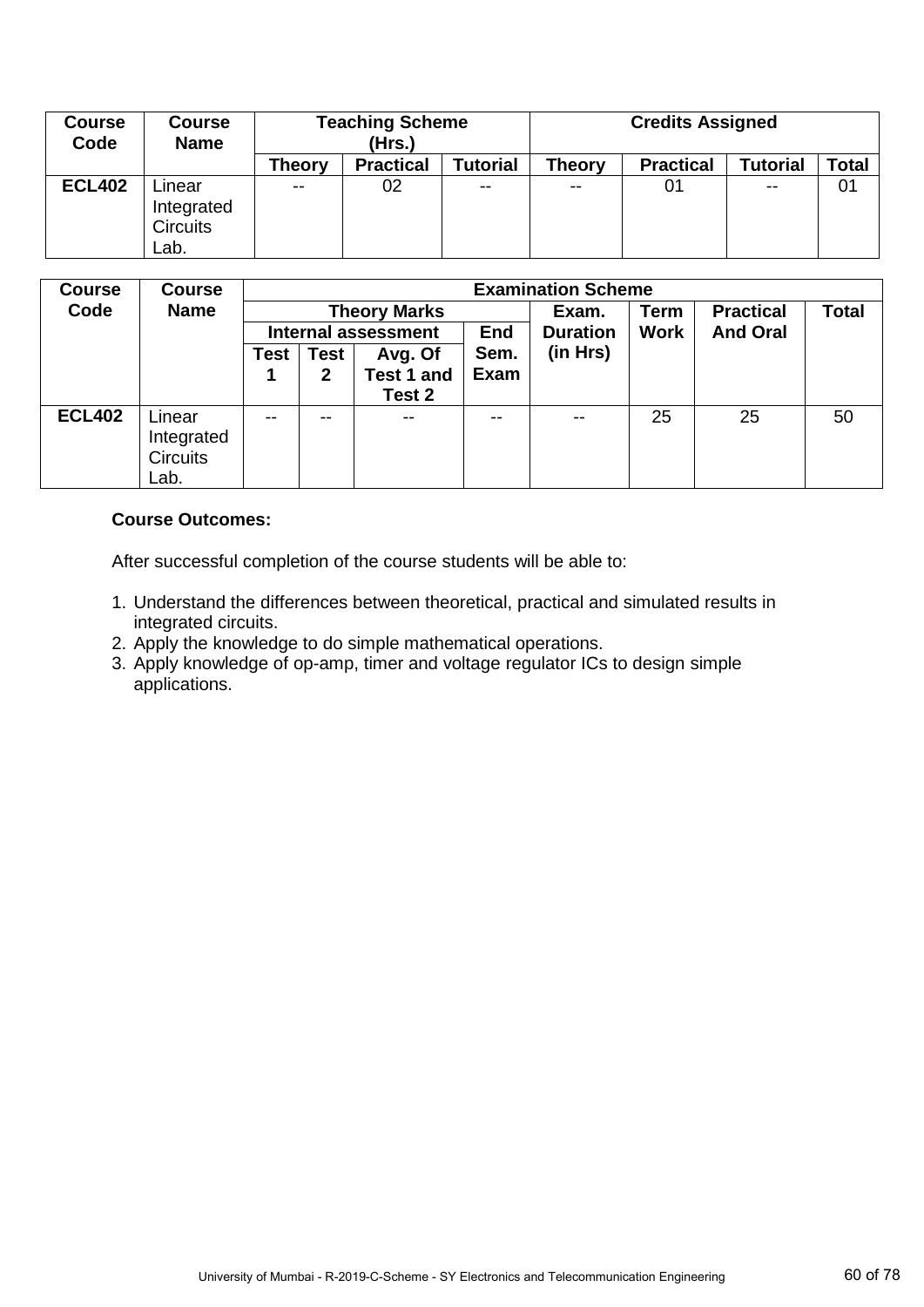## **Laboratory Plan:**

Minimum 8 hardware practical (compulsorily based on IC 741, IC 555, IC 723 and remaining on VCO 566 or PLL 565) and 2 simulations should be conducted. At least one experiment from each Module of syllabus.

## **Suggested list of experiments:**

- 1. Design inverting, non-inverting amplifier and buffer using IC 741.
- 2. Design summing and difference amplifier using op-amp.
- 3. Design voltage to current converter with grounded load.
- 4. Design and analyze Integrator
- 5. Design and analyze Differentiator
- 6. Design Schmitt trigger using Op-amp.
- 7. Design Wein bridge and RC phase shift Oscillator.
- 8. Design and analyze second order High pass and Low pass filter
- 9. Design and analyze Band pass and Band reject filter.
- 10. Design Astable multivibrator using IC 555 for fixed frequency and variable duty cycle.
- 11. Design Monostable Multivibrator using IC 555.
- 12. Design Low voltage Low current voltage regulator using IC 723.
- 13. Design High voltage High current voltage regulator using IC 723.
- 14. Design Frequency Modulator using IC 566
- 15. Design FSK Demodulator using IC 565
- 16. Design Instrumentation amplifier using 3 Op-Amp.
- 17. Design Precision rectifier
- 18. Design Square & Triangular wave generator

# **Term Work (25-Marks):**

At least 10 Experiments including 02 simulations covering entire syllabus must be given during the "Laboratory session batch wise". Computation/simulation based experiments are also encouraged. The experiments should be students centric and attempt should be made to make experiments more meaningful, interesting and innovative. Application oriented one mini-project can be conducted for maximum batch of four students.

Term work assessment must be based on the overall performance of the student with every experiments/tutorials and mini-projects are graded from time to time.

The practical and oral examination will be based on entire syllabus.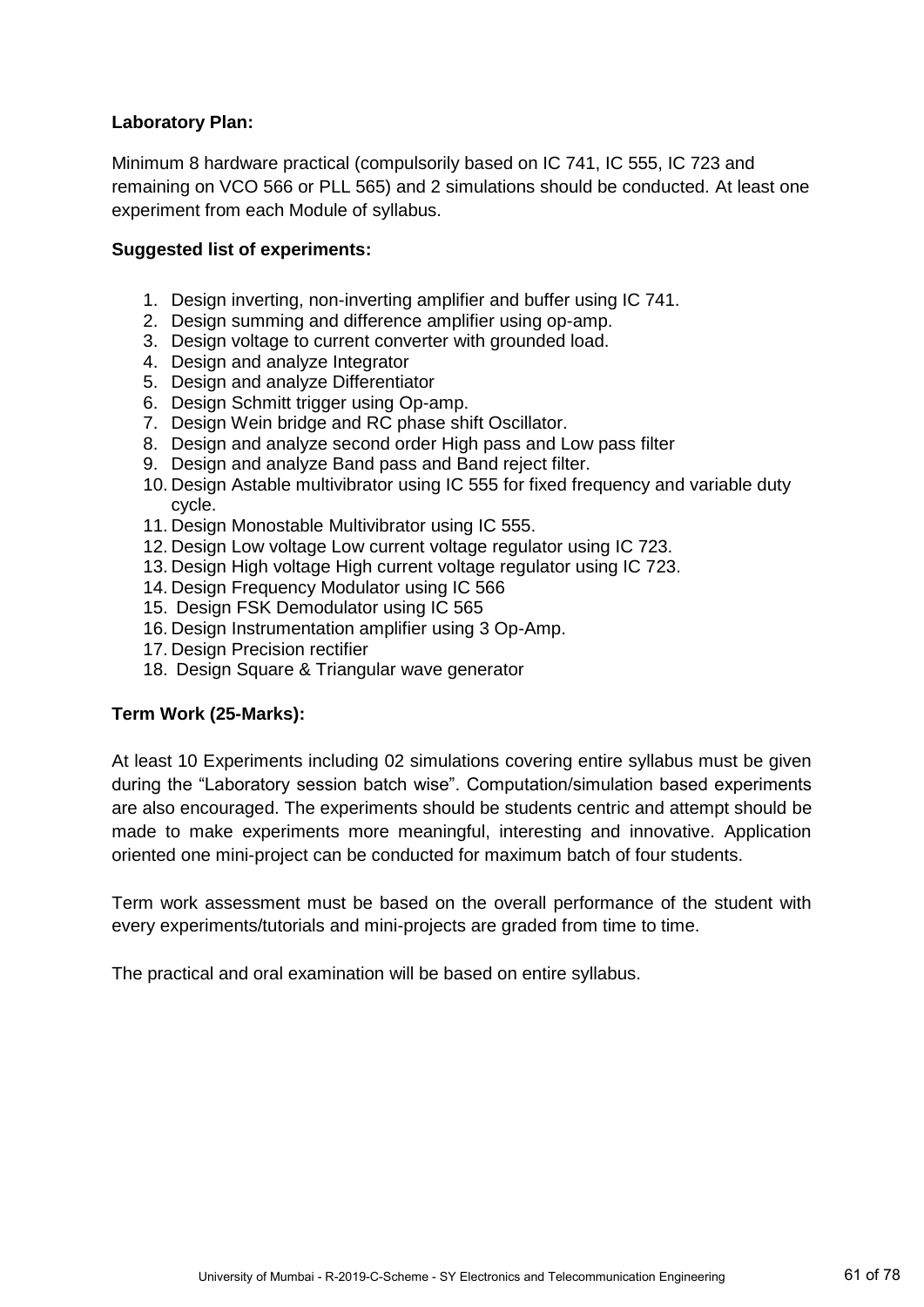| <b>Course</b><br>Code | <b>Course Name</b>                                 | <b>Teaching Scheme</b><br>(Hrs.) |                  |                 | <b>Credits Assigned</b> |                  |                 |              |
|-----------------------|----------------------------------------------------|----------------------------------|------------------|-----------------|-------------------------|------------------|-----------------|--------------|
|                       |                                                    | <b>Theory</b>                    | <b>Practical</b> | <b>Tutorial</b> | <b>Theory</b>           | <b>Practical</b> | <b>Tutorial</b> | <b>Total</b> |
| <b>ECL403</b>         | Principles of<br>Communication<br>Engineering Lab. | $\sim$ $\sim$                    | 02               | $\sim$ $\sim$   | $\sim$ $\sim$           | 01               | $\sim$ $\sim$   | 01           |

| <b>Course</b> | <b>Course</b>    | <b>Examination Scheme</b>       |                            |                     |               |               |              |                  |    |
|---------------|------------------|---------------------------------|----------------------------|---------------------|---------------|---------------|--------------|------------------|----|
| Code          | <b>Name</b>      |                                 |                            | <b>Theory Marks</b> |               |               |              |                  |    |
|               |                  |                                 | <b>Internal assessment</b> |                     |               | Exam.         | <b>Term</b>  | <b>Practical</b> |    |
|               |                  | Sem.<br>Test<br>Avg. of<br>Test |                            | <b>Duration</b>     | <b>Work</b>   | & Oral        | <b>Total</b> |                  |    |
|               |                  |                                 | 2                          | <b>Test 1 and</b>   | Exam          | (in Hrs)      |              |                  |    |
|               |                  |                                 |                            | Test 2              |               |               |              |                  |    |
|               | Principles of    |                                 |                            |                     |               |               |              |                  |    |
| <b>ECL403</b> | Communication    | $\sim$ $\sim$                   | --                         | $- -$               | $\sim$ $\sim$ | $\sim$ $\sim$ | 25           | 25               | 50 |
|               | Engineering Lab. |                                 |                            |                     |               |               |              |                  |    |

#### **Course Pre-requisites:**

- 1. Usage of basic Electronic instruments and components.
- 2. Fundamentals of Electronic Devices and circuits

#### **Course Objectives:**

- 1. To give an understanding of Time and Frequency domain representation of signals.
- 2. To demonstrate continuous wave modulation and demodulation.
- 3. To demonstrate analog and digital pulse communication.
- 4. Able to use simulation software to build communication circuits.

#### **Course Outcomes:**

After successful performance of the practicals student will be able to:

- 1. Analyze analog modulation techniques.
- 2. Analyze the waveforms of Radio receivers.
- 3. Implement analog pulse modulation and demodulation circuits.
- 4. Demonstrate digital pulse modulation and demodulation techniques.
- 5. Verify the concepts of TDM and FDM.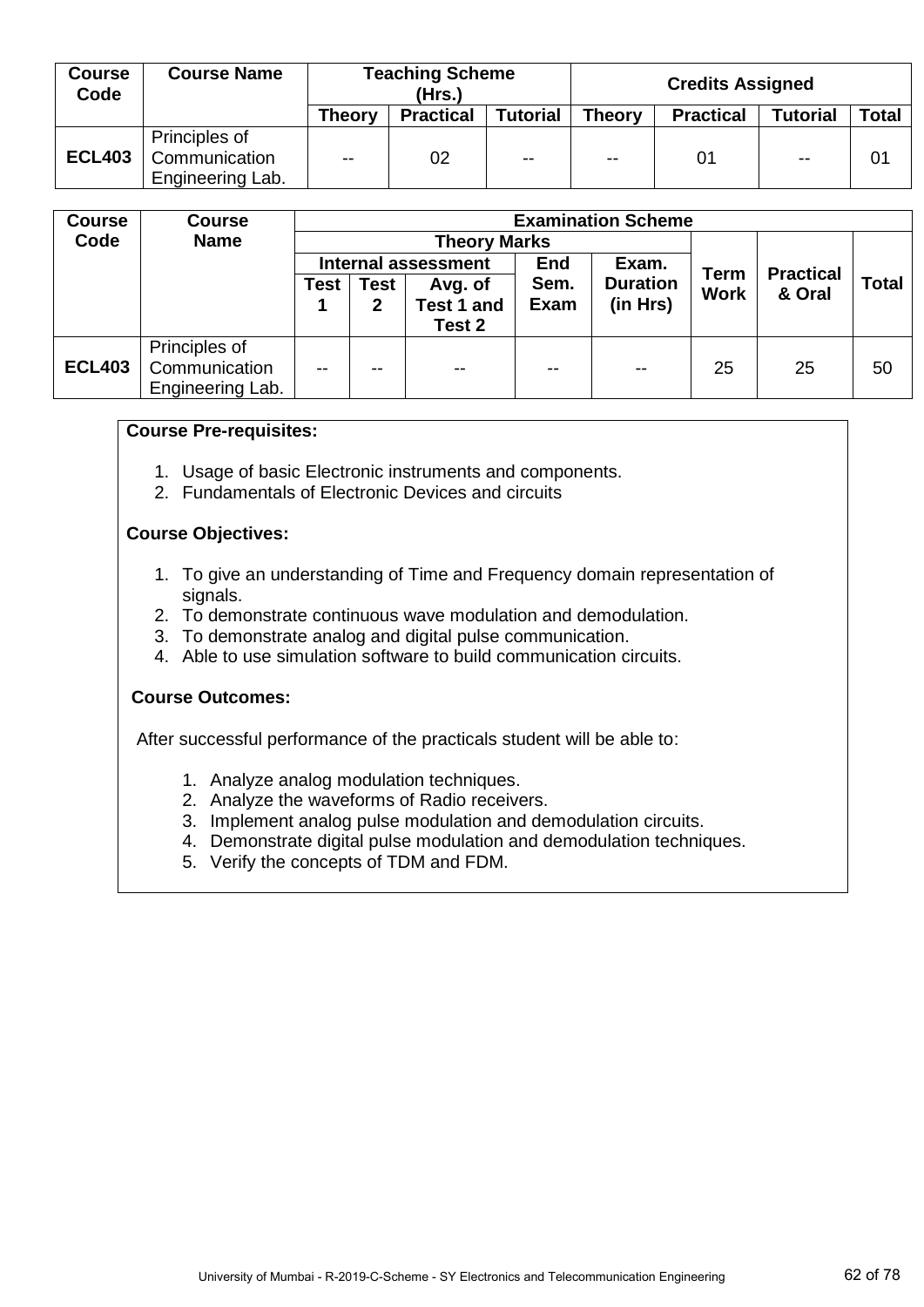### **Suggested list of Experiments:**

| Sr.<br>No               | <b>Title</b>                                                           |
|-------------------------|------------------------------------------------------------------------|
| 1                       | Generation of AM modulation and demodulation.                          |
| $\mathbf{2}$            | Analyze waveforms at various stages of SSB system.                     |
| 3                       | Generation of FM modulation and demodulation.                          |
| 4                       | Analyze the output waveforms of each block of AM transmitter /receiver |
| 5                       | Analyze the output waveforms of each block of FM transmitter /receiver |
| 6                       | Design and implement Pre-emphasis and De-emphasis circuit.             |
| $\overline{\mathbf{r}}$ | Verification of sampling theorem.                                      |
| 8                       | Generation of PAM modulation and demodulation.                         |
| 9                       | Generation of PWM and PPM modulation and demodulation.                 |
| 10                      | Demonstrate Digital pulse transmission technique (PCM)                 |
| 11                      | Demonstrate Digital pulse transmission technique (DM, ADM)             |
| 12 <sub>2</sub>         | Observation of TDM multiplexing and de-multiplexing signals.           |
| 13                      | Observation of FDM multiplexing and de-multiplexing signals.           |

## **Term Work (25-Marks):**

At least **10** experiments (**07 hardware experiments and at least 03 software experiments**) covering entire syllabus should be set to have well predefined inference and conclusion. Teacher should refer the suggested experiments and can design additional experiment to maintain better understanding and quality.

The experiments should be students centric and attempt should be made to make experiments more meaningful, interesting and application oriented. Signal should be analyzed in time and frequency domain.

Term work assessment must be based on the overall performance of the student with every Experiments are graded from time to time.

The grades will be converted to marks as per "**Credit and Grading System**" manual and should be added and averaged. Based on the above scheme grading and term work assessment should be done.

The practical and oral examination will be based on entire syllabus. Students are encouraged to share their experiments codes on online repository. Practical exam slip should cover all 10 experiments for examination.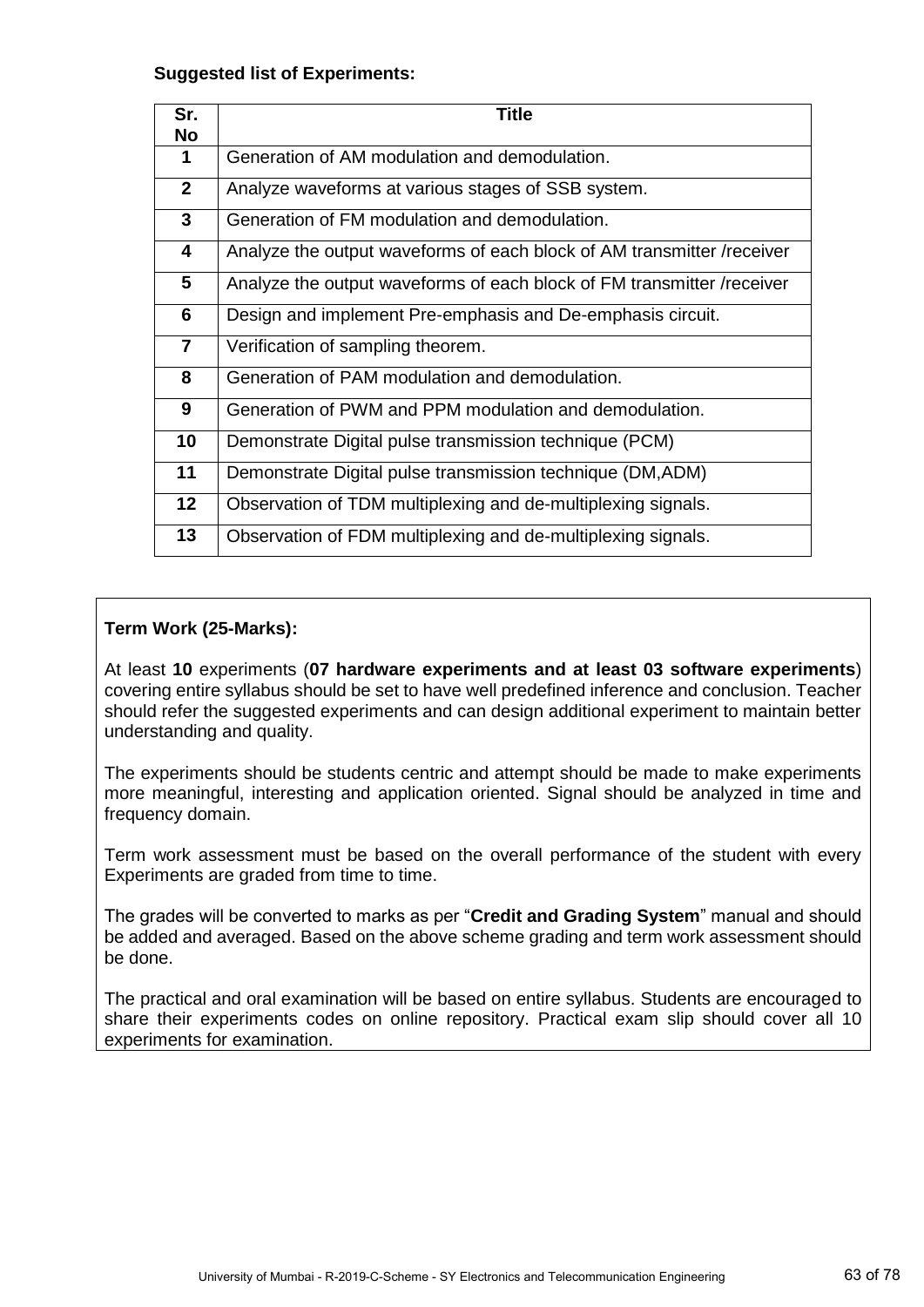| <b>Subject</b><br>Code | <b>Subject</b><br><b>Name</b> | <b>Teaching Scheme</b><br>(Hrs.) |                  |                 | <b>Credits Assigned</b> |                  |                 |              |  |
|------------------------|-------------------------------|----------------------------------|------------------|-----------------|-------------------------|------------------|-----------------|--------------|--|
|                        |                               | <b>Theory</b>                    | <b>Practical</b> | <b>Tutorial</b> | <b>Theory</b>           | <b>Practical</b> | <b>Tutorial</b> | <b>Total</b> |  |
| <b>ECL404</b>          | Skill Lab:                    | $\sim$                           | 04               | $- -$           | $- -$                   | 02               | $\sim$ $\sim$   | 02           |  |
|                        | Python                        |                                  |                  |                 |                         |                  |                 |              |  |
|                        | Programming                   |                                  |                  |                 |                         |                  |                 |              |  |

| <b>Subject</b> | <b>Subject</b> | <b>Examination Scheme</b> |                            |                     |          |             |                  |       |  |
|----------------|----------------|---------------------------|----------------------------|---------------------|----------|-------------|------------------|-------|--|
| Code           | <b>Name</b>    |                           |                            | <b>Theory Marks</b> |          | Term        | <b>Practical</b> | Total |  |
|                |                |                           | <b>Internal assessment</b> |                     | End Sem. | <b>Work</b> | and Oral         |       |  |
|                |                | Test 1                    | Test 2                     | Avg. of Test        | Exam     |             |                  |       |  |
|                |                |                           |                            | 1 and Test 2        |          |             |                  |       |  |
| <b>ECL404</b>  | Skill Lab:     |                           | ۰                          | $\blacksquare$      |          | 25          | 25               | 50    |  |
|                | Python         |                           |                            |                     |          |             |                  |       |  |
|                | Programming    |                           |                            |                     |          |             |                  |       |  |

**NOTE**: Necessary theory part should be taught by the teacher at the beginning of the laboratory session.

### **Course pre-requisite:**

1. ECL304 – Skill Lab: C++ and Java Programming.

### **Course Objectives:**

- 1. Describe the core syntax and semantics of Python programming language.
- 2. Explore file handling in Python
- 3. Infer the Object-oriented Programming concepts in Python
- 4. Formulate GUI Programming and Databases operations in Python
- 5. Develop applications using variety of libraries and functions

# **Course Outcomes:**

- **1.** Describe syntax and semantics in Python
- **2.** Illustrate different file handling operations
- **3.** Interpret object oriented programming in Python
- **4.** Design GUI Applications in Python
- **5.** Express proficiency in the handling Python libraries for data science
- **6.** Develop machine learning applications using Python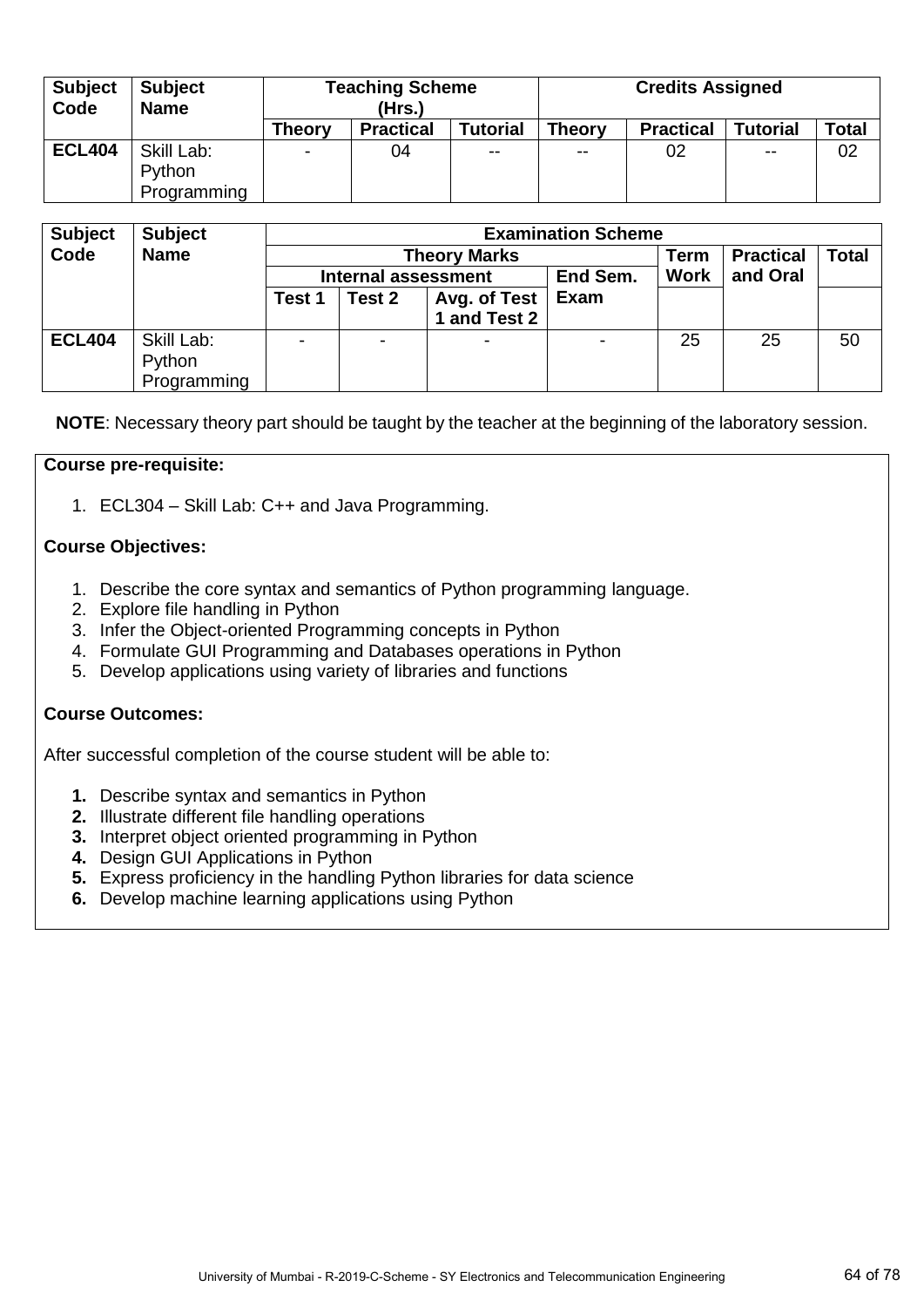| <b>Module</b> | Unit       | <b>Topics</b>                                                                                                                                                                                                                                                                                                                | Hrs. |
|---------------|------------|------------------------------------------------------------------------------------------------------------------------------------------------------------------------------------------------------------------------------------------------------------------------------------------------------------------------------|------|
| No.           | No.        |                                                                                                                                                                                                                                                                                                                              |      |
| 1.0           |            | <b>Introduction to Python</b>                                                                                                                                                                                                                                                                                                | 6    |
|               | 1.1        | Introduction to Python, Installation and resources, Identifiers and Keywords,<br>Comments, Indentation and Multi-lining, Variables (Local and Global), data<br>types, Arithmetic, Comparative, Logical and Identity Operators, Bitwise<br>Operators, Expressions, Print statement and Formats, Input Statements in<br>python |      |
|               | 1.2        | Strings, Lists, Tuples, Dictionaries, Sets, Accessing Elements, Properties,<br>Operations and methods on these data structures.                                                                                                                                                                                              |      |
|               | 1.3        | Decision Flow Control Statement: if and else statement, Nested If statement,<br>Loop Statement: While Loop, do and while loop, for loop statement, Continue,<br>Break and pass Statement, Conditional Statements                                                                                                             |      |
| 2.0           |            | <b>Functions and File I/O Handling</b>                                                                                                                                                                                                                                                                                       | 8    |
|               | 2.1<br>2.2 | Built-in-functions, library functions, Defining and calling the<br>Functions:<br>functions, Return statements, Passing the arguments, Lambda Functions,<br>Recursive functions, Modules and importing packages in python code.<br>File Input/Output: Files I/O operations, Read / Write Operations, File Opening             |      |
|               |            | Modes, with keywords, Moving within a file, Manipulating files and directories,<br>OS and SYS modules.                                                                                                                                                                                                                       |      |
| 3.0           |            | <b>Object Oriented Programming</b>                                                                                                                                                                                                                                                                                           | 9    |
|               | 3.1        | Classes and Objects, Public and Private Members, Class Declaration and<br>Object Creation, Object Initialization, Class Variables and methods,<br>Accessing Object and Class Attributes.                                                                                                                                     |      |
|               | 3.2        | Intricacies of Classes and Objects, Inheritance, Constructor in Inheritance,<br>Exception Handling, Link list, Stack, Queues.                                                                                                                                                                                                |      |
| 4.0           |            | <b>Graphical User Interface and Image processing</b>                                                                                                                                                                                                                                                                         | 9    |
|               | 4.1        | Graphical User Interface using Tkinter Library module, creating simple GUI;<br>Buttons, Labels, entry fields, widget attributes.                                                                                                                                                                                             |      |
|               | 4.2        | Database: Sqilite database connection, Create, Append, update, delete<br>records from database using GUI.                                                                                                                                                                                                                    |      |
|               | 4.3        | Basic Image Processing using OpenCV library, simple image manipulation<br>using image module.                                                                                                                                                                                                                                |      |
| 5.0           |            | Numpy, Pandas, Matplotlib, Seaborn, Scipy                                                                                                                                                                                                                                                                                    | 10   |
|               | 5.1        | Introduction to Numpy, Creating and Printing Ndarray, Class and Attributes of<br>Ndarray, Basic operation, Copy and view, Mathematical Functions of Numpy.                                                                                                                                                                   |      |
|               | 5.2        | Introduction to Pandas, Understanding Dataframe, View and Select Data,<br>Missing Values, Data Operations, File read and write operation.                                                                                                                                                                                    |      |
|               | 5.3        | Introduction to Matplotlib library, Line properties, Plots and subplots, Types of<br>Plots, Introduction to Seaborn.                                                                                                                                                                                                         |      |
|               | 5.4        | Introduction to Scipy, Scipy Sub packages - Integration and Optimization,<br>Eigen values and Eigen Vectors, Statistic, Weave and IO.                                                                                                                                                                                        |      |
| 6.0           |            | <b>Python Applications</b>                                                                                                                                                                                                                                                                                                   | 10   |
|               | 6.1        | <b>GUI based applications</b>                                                                                                                                                                                                                                                                                                |      |
|               | 6.2        | Applications in Image Processing, Networking                                                                                                                                                                                                                                                                                 |      |
|               | 6.3        | Machine Learning, Linear Regression, Logistic Regression                                                                                                                                                                                                                                                                     |      |
|               | 6.4        | Classification using K nearest neighbor,                                                                                                                                                                                                                                                                                     |      |
|               | 6.5        | <b>Support Vector Machines</b>                                                                                                                                                                                                                                                                                               |      |
|               |            | <b>Total</b>                                                                                                                                                                                                                                                                                                                 | 52   |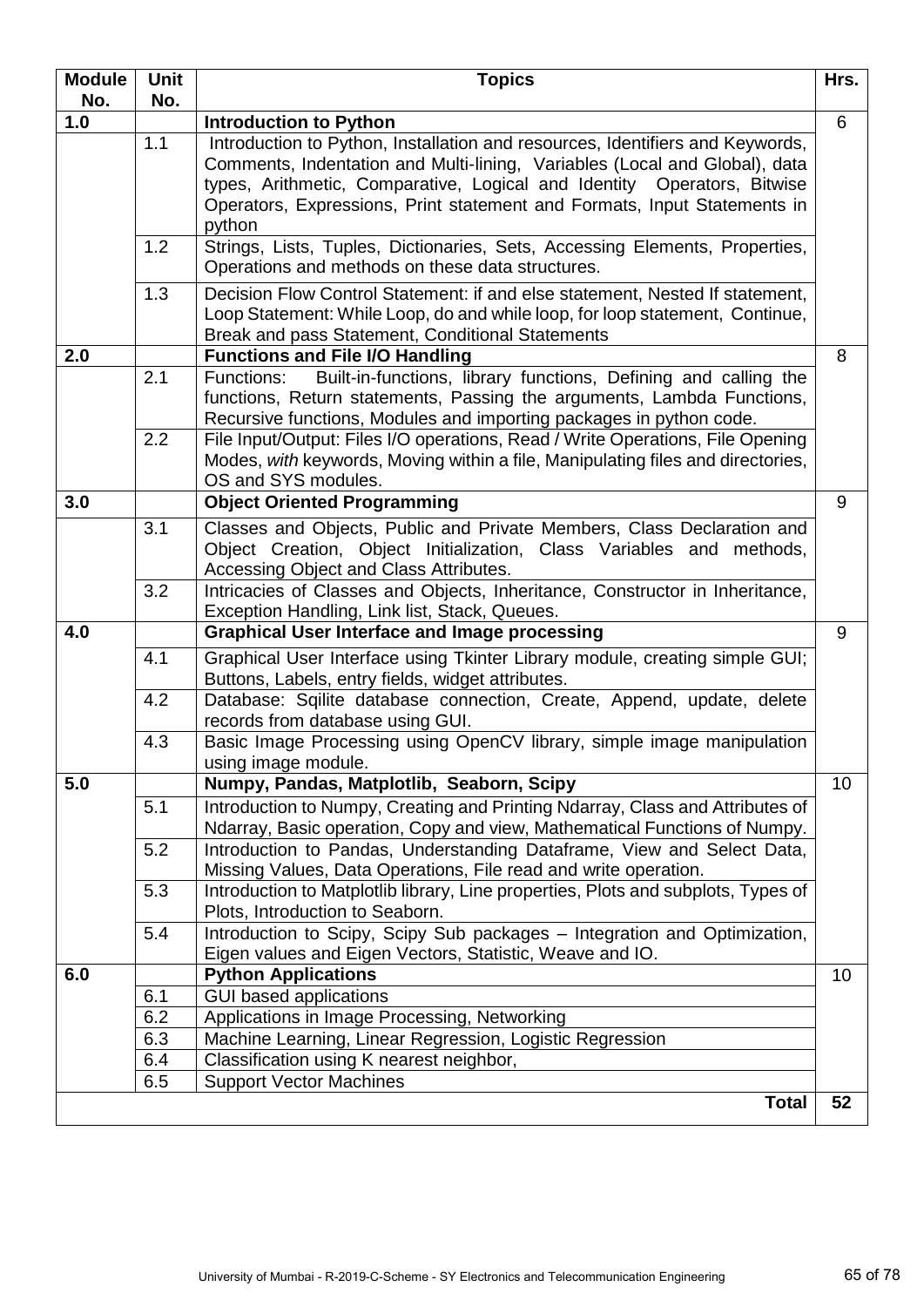# **Text Books:**

- 1. Yashavant Kanetkar, "Let us Python: Python is Future, Embrace it fast", BPB Publications; 1 edition (8 July 2019).
- 2. Dusty Phillips, "Python 3 object-oriented Programming", Second Edition PACKT Publisher August 2015.
- 3. John Grayson, "Python and Tkinter Programming", Manning Publications (1 March 1999).
- 4. Core Python Programming, Dr. R. Nageswara Rao, Dreamtech Press
- 5. Beginning Python: Using Python 2.6 and Python 3.1. James Payne, Wrox publication
- 6. Introduction to computing and problem solving using python , E Balagurusamy, McGraw Hill Education.
- 7. Zed A. Shaw, "Learn Python the Hard Way: A Very Simple Introduction to the Terrifyingly Beautiful World of Computers and Code", Addison Wesley; 3 edition (1 October 2013).

# **Reference Books:**

- 1. Eric Matthes, "Python Crash Course A hands-on, Project Based Introduction to programming" No Starch Press; 1 edition (8 December 2015).
- 2. Paul Barry, "Head First Python" O′Reilly; 2 edition (16 December 2016)
- 3. Andreas C. Mueller, "Introduction to Machine Learning with Python", O′Reilly; 1 edition (7 October 2016)
- 4. David Beazley, Brian K. Jones, "Python Cookbook: Recipes for Mastering Python 3", O'Reilly Media; 3 edition (10 May 2013).
- 5. Bhaskar Chaudhary, "Tkinter GUI Application Development Blueprints: Master GUI programming in Tkinter as you design, implement, and deliver 10 real world application", Packt Publishing (November 30, 2015)

# **Software Tools:**

- 1. Python IDE:<https://www.python.org/downloads/>
- 2. Anaconda Environment:<https://www.anaconda.com/distribution/>

# **Online Repository:**

- 1. Github
- 2. Python 3 Documentation:<https://docs.python.org/3/>
- 3. "The Python Tutorial",<http://docs.python.org/release/3.0.1/tutorial/>
- 4. [http://spoken-tutorial.org](http://spoken-tutorial.org/)
- 5. Python 3 Tkinter library Documentation:<https://docs.python.org/3/library/tk.html>
- 6. Numpy Documentation:<https://numpy.org/doc/>
- 7. Pandas Documentation:<https://pandas.pydata.org/docs/>
- 8. Matplotlib Documentation:<https://matplotlib.org/3.2.1/contents.html>
- 9. Scipy Documentation :<https://www.scipy.org/docs.html>
- 10. Machine Learning Algorithm Documentation:<https://scikit-learn.org/stable/>
- 11. https://nptel.ac.in/courses/106/106/106106182/

### **The following list of experiments and course project is for illustration purpose. Faculty members are required to introduce their own innovative list of experiments based on above curriculum.**

| Sr.<br>No. | <b>Problem Statement</b>                                                                                                                                                                                                                                                                                                              | <b>Module</b><br>No. |
|------------|---------------------------------------------------------------------------------------------------------------------------------------------------------------------------------------------------------------------------------------------------------------------------------------------------------------------------------------|----------------------|
| 1.         | 1. Write python programs to understand expressions, variables,<br>quotes, basic math operations, list, tuples, dictionaries, arrays etc.<br>2. Write Python program to implement byte array, range, set and<br>different STRING Functions (len, count, lower, sorted etc)<br>3. Write Python program to implement control structures. | Module 1             |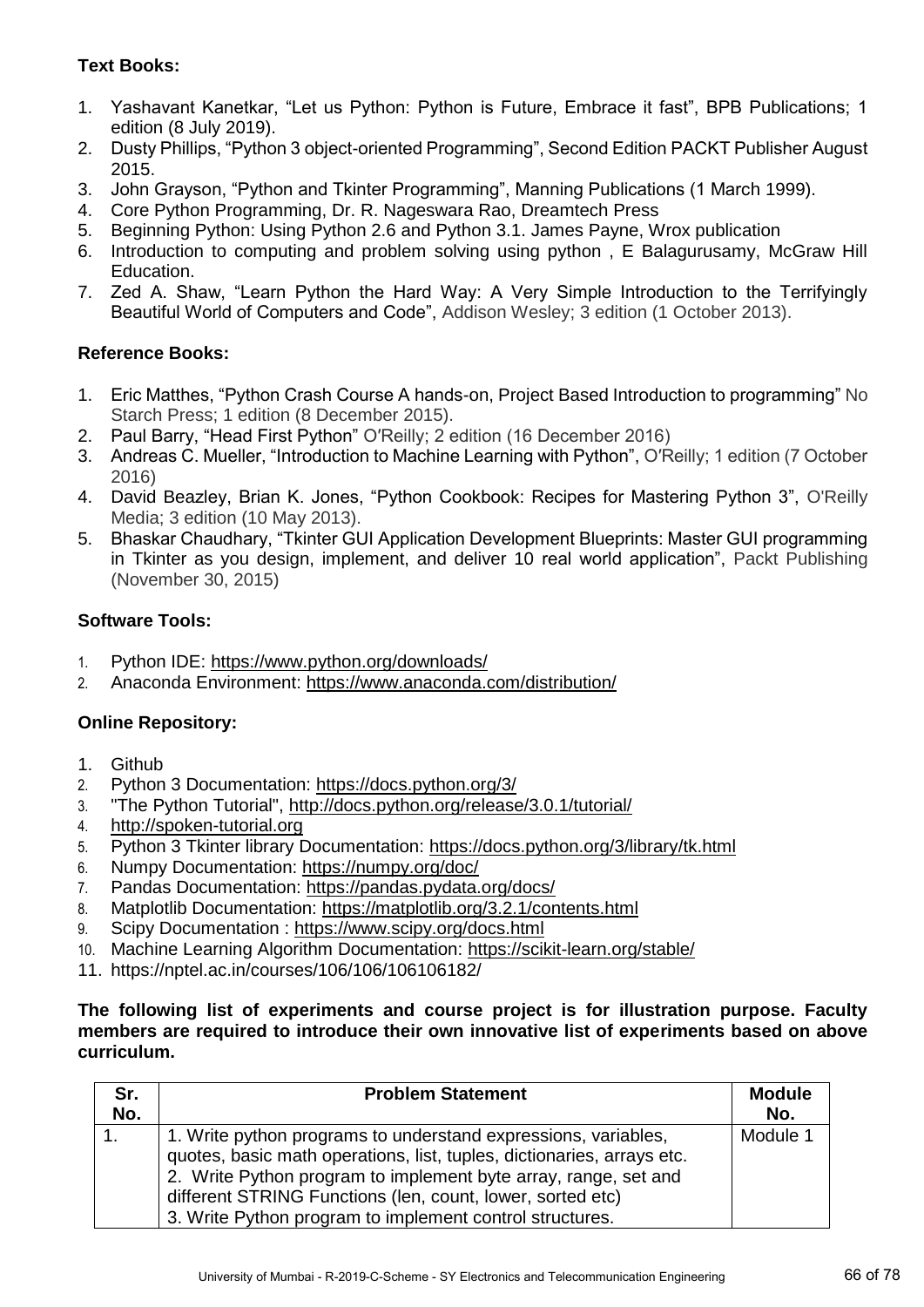|                  | 4. Assume a suitable value for distance between two cities (in km).                                                          |          |
|------------------|------------------------------------------------------------------------------------------------------------------------------|----------|
|                  | Write a program to convert and print this distance in meters, feet,                                                          |          |
|                  | inches and centimetre.                                                                                                       |          |
|                  | 5. Write a program to carry out the following operations on the given                                                        |          |
|                  | set                                                                                                                          |          |
|                  | $s = \{10, 2, -3, 4, 5, 88\}$                                                                                                |          |
|                  | a. Number of items in sets s                                                                                                 |          |
|                  | b. Maximum element in sets s                                                                                                 |          |
|                  | c. Minimum element in sets s                                                                                                 |          |
|                  | d. Sum of all elements in sets s                                                                                             |          |
|                  | e. Obtain a new sorted set from s, set s remaining unchanged                                                                 |          |
|                  | Report whether 100 is an element of sets s<br>f.                                                                             |          |
| 2.               | g. Report whether -3 is not an element of sets s.                                                                            | Module 2 |
|                  | 1. Write python program to understand different File handling                                                                |          |
|                  | operations<br>2. Create 3 lists – a list of names, a list of ages and a list of salaries.                                    |          |
|                  | Generate and print a list of tuples containing name, age and salary                                                          |          |
|                  | from the 3lists. From this list generate 3 tuples - one containing all                                                       |          |
|                  | names, another containing all ages and third containing all salaries.                                                        |          |
| 3.               | 1. Write Python program to implement classes, object, Static method                                                          | Module 3 |
|                  | and inner class                                                                                                              |          |
|                  | 2. If any integer is given as in input through the keyboard, write a                                                         |          |
|                  | program to find whether it is odd or even number.                                                                            |          |
|                  | 3. If ages of Ram, Shyam, and Ajay are given as an input through the                                                         |          |
|                  | keyboard, write a program to determine the youngest of the three.                                                            |          |
|                  | 4. Write a program that prints square root and cube root of numbers                                                          |          |
|                  | from 1 to 10, up to 4 decimal places. Ensure that the output is displayed                                                    |          |
|                  | in separate lines, with number center-justified and square and cube                                                          |          |
|                  | roots right-justified.                                                                                                       |          |
|                  | 5. Write a program to find the factorial value of any number entered                                                         |          |
|                  | through the keyboard.                                                                                                        |          |
|                  | 6. Write a program that defines a function count_lower_upper() that                                                          |          |
|                  | accepts a string and calculates the number of uppercase and lowercase                                                        |          |
|                  | alphabets in it. It should return these values as a dictionary. Call this                                                    |          |
|                  | function for some sample strings.                                                                                            |          |
|                  | 7. A 5-digit positive integer is entered through the keyboard, write a                                                       |          |
|                  | recursive function to calculate sum of digits of 5-digit number.                                                             |          |
| $\overline{4}$ . | 1. Write Python program to create, append, update, delete records from                                                       | Module 4 |
|                  | database using GUI.                                                                                                          |          |
|                  | 2. Write Python program to obtain histogram of any image<br>3. Write Python Program to split color image in R,G,B and obtain |          |
|                  | individual histograms.                                                                                                       |          |
|                  | 4. Write Python program for histogram equalization                                                                           |          |
|                  | 5 Write Python Program for edge detection                                                                                    |          |
|                  | 6. Write Python Program for image segmentation                                                                               |          |
|                  | 7. Write Python program to implement GUI Canvas application using                                                            |          |
|                  | <b>Tkinter</b>                                                                                                               |          |
|                  | 8. Write Python program to implement GUI Frame application using                                                             |          |
|                  | <b>Tkinter</b>                                                                                                               |          |
| 5.               | 1. Write Python program to study define, edit arrays and perform                                                             | Module 5 |
|                  | arithmetic operations.                                                                                                       |          |
|                  | 2. Write python program to study selection, indexing, merging, joining,                                                      |          |
|                  | concatenation in data frames                                                                                                 |          |
|                  | 3. Evaluate the dataset containing the GDPs of different countries to:                                                       |          |
|                  | a. Find and print the name of the country with the highest GDP                                                               |          |
|                  | b. Find and print the name of the country with the lowest GDP                                                                |          |
|                  | c. Print text and input values iteratively                                                                                   |          |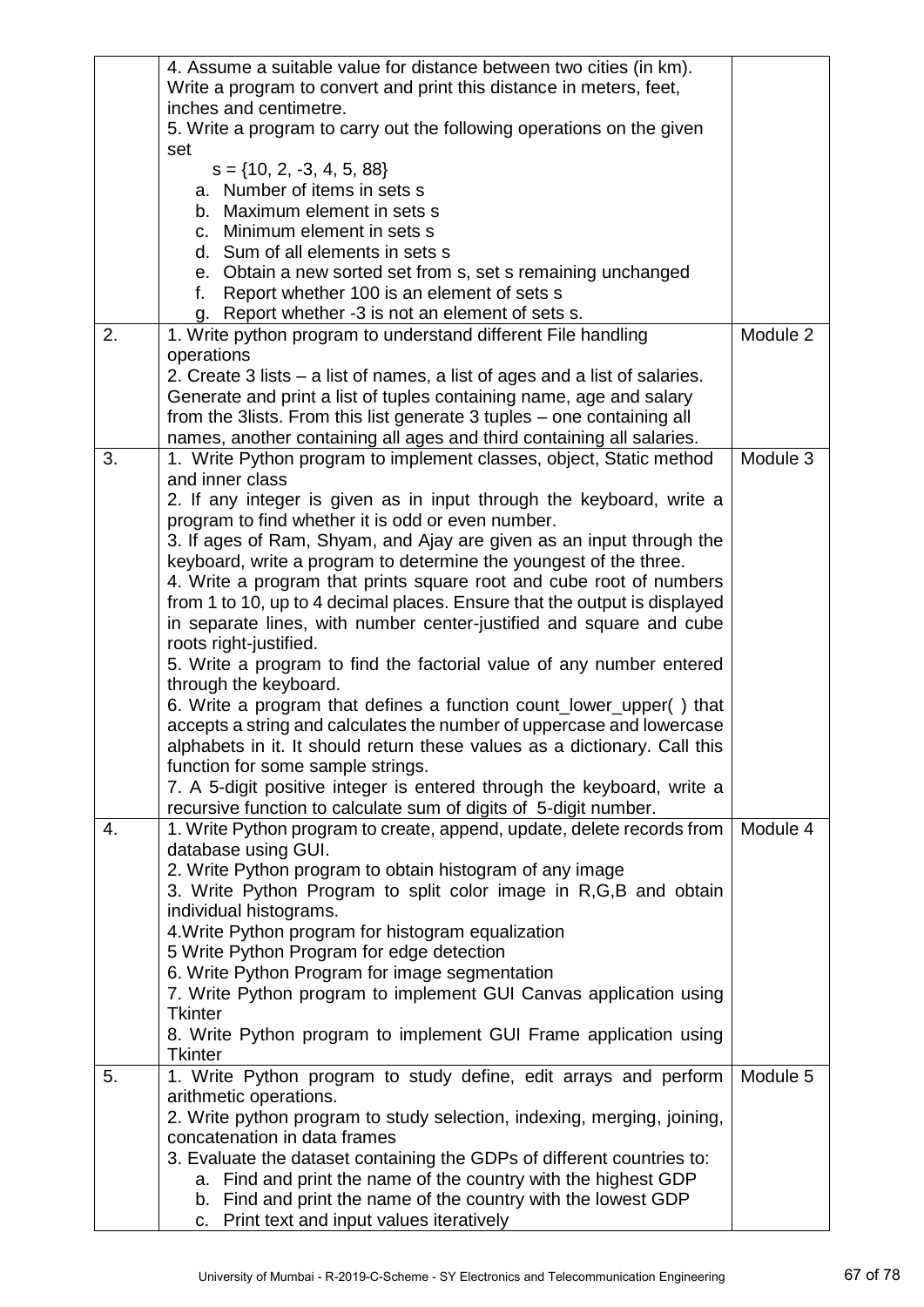|    | d. Print the entire list of the countries with their GDPs                                                                  |          |
|----|----------------------------------------------------------------------------------------------------------------------------|----------|
|    | e. Print the highest GDP value, lowest GDP value, mean GDP                                                                 |          |
|    | value, standardized GDP value, and the sum of all the GDPs                                                                 |          |
|    | 4. Analyze the Federal Aviation Authority (FAA) dataset using Pandas                                                       |          |
|    | to do the following:                                                                                                       |          |
|    | a. a. View: aircraft make name, state name, aircraft model name,                                                           |          |
|    | text information, flight phase, event description type,                                                                    |          |
|    | b. fatal flag                                                                                                              |          |
|    | c. b. Clean the dataset and replace the fatal flag NaN with "No".                                                          |          |
|    | d. c. Find the aircraft types and their occurrences in the dataset                                                         |          |
|    | e. d. Remove all the observations where aircraft names are not                                                             |          |
|    | available                                                                                                                  |          |
|    | Display the observations where fatal flag is "Yes"<br>f.                                                                   |          |
|    | 5. Analyze the "auto mpg data" and draw a pair plot using seaborn                                                          |          |
|    | library for mpg, weight, and origin.                                                                                       |          |
|    | (a) Origin: This dataset was taken from the StatLib library maintained                                                     |          |
|    | at Carnegie Mellon University.                                                                                             |          |
|    | Number of Instances: 398                                                                                                   |          |
|    | Number of Attributes: 9 including the class attribute                                                                      |          |
|    | Attribute Information:<br>$\bullet$                                                                                        |          |
|    | mpg: continuous                                                                                                            |          |
|    | cylinders: multi-valued discrete                                                                                           |          |
|    | displacement: continuous                                                                                                   |          |
|    | horsepower: continuous                                                                                                     |          |
|    | weight: continuous                                                                                                         |          |
|    | acceleration: continuous                                                                                                   |          |
|    | model year: multi-valued discrete                                                                                          |          |
|    | origin: multi-valued discrete                                                                                              |          |
|    | car name: string (unique for each instance)                                                                                |          |
|    | 5. Write python program to use SciPy to solve a linear algebra problem.                                                    |          |
|    | 6. There is a test with 30 questions worth 150 marks. The test has two                                                     |          |
|    | types of questions: 1. True or false – carries 4 marks each                                                                |          |
|    | 2. Multiple-choice – carries 9 marks each. Find the number of true                                                         |          |
|    | or false and multiple-choice questions.                                                                                    |          |
| 6. | 1. Write python program to study linear regression                                                                         | Module 6 |
|    | 2. Write python program to study multiple linear regression                                                                |          |
|    | 3. Write python program to study logistic regression                                                                       |          |
|    | 4. Write python program to study Support Vector Machine                                                                    |          |
|    | 5. Write python program to study decision tree algorithm<br>6. Write python program to study two-way communication between |          |
|    | client and server.                                                                                                         |          |
|    |                                                                                                                            |          |
|    | 7. Write Python Program to study image morphological operations.                                                           |          |

Suggested list of course projects:

- Speed typing Test using Python
- Music player in Python
- Calculator app using tkinter
- Train announcement system using python
- Dice rolling simulator
- Expense tracker
- Contact book using python
- Develop classification model using freely available datasets
- Develop python application for sentiment analysis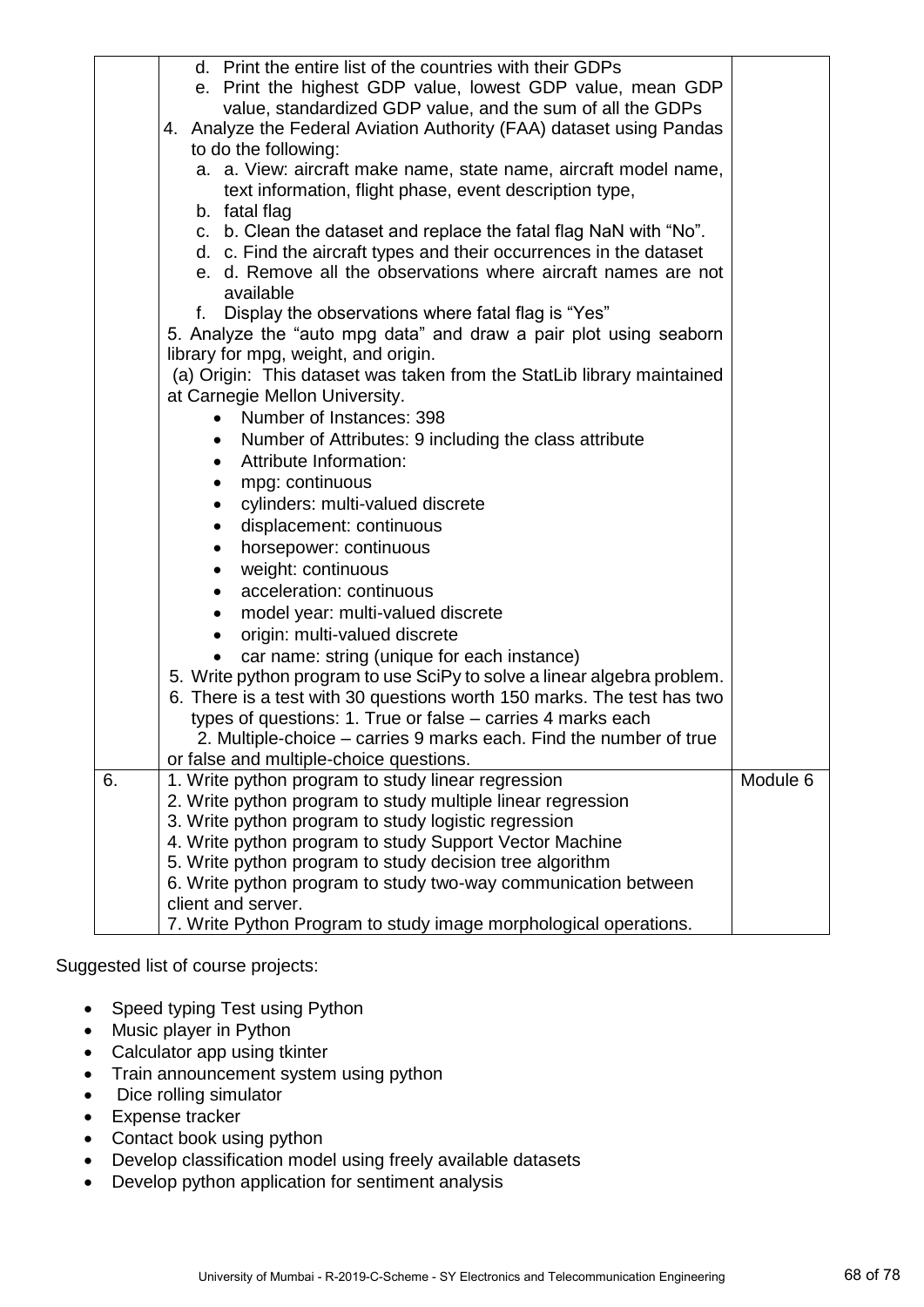### **Note:**

1. Use of free cloud service such as Google Colab to run python scripts is encouraged.

2. Necessary theory part should be taught by the teacher at the beginning of the laboratory session.

# **Term Work (25-Marks)**:

At least **12 experiments and 01 course project** should be performed. Term work assessment must be based on the overall performance of the student with every experiment and project graded from time-totime. The grades will be converted to marks as per "**Credit and Grading System**" manual and should be added and averaged. Based on above scheme grading and term work assessment should be done.

**The practical and oral examination will be based on entire syllabus.**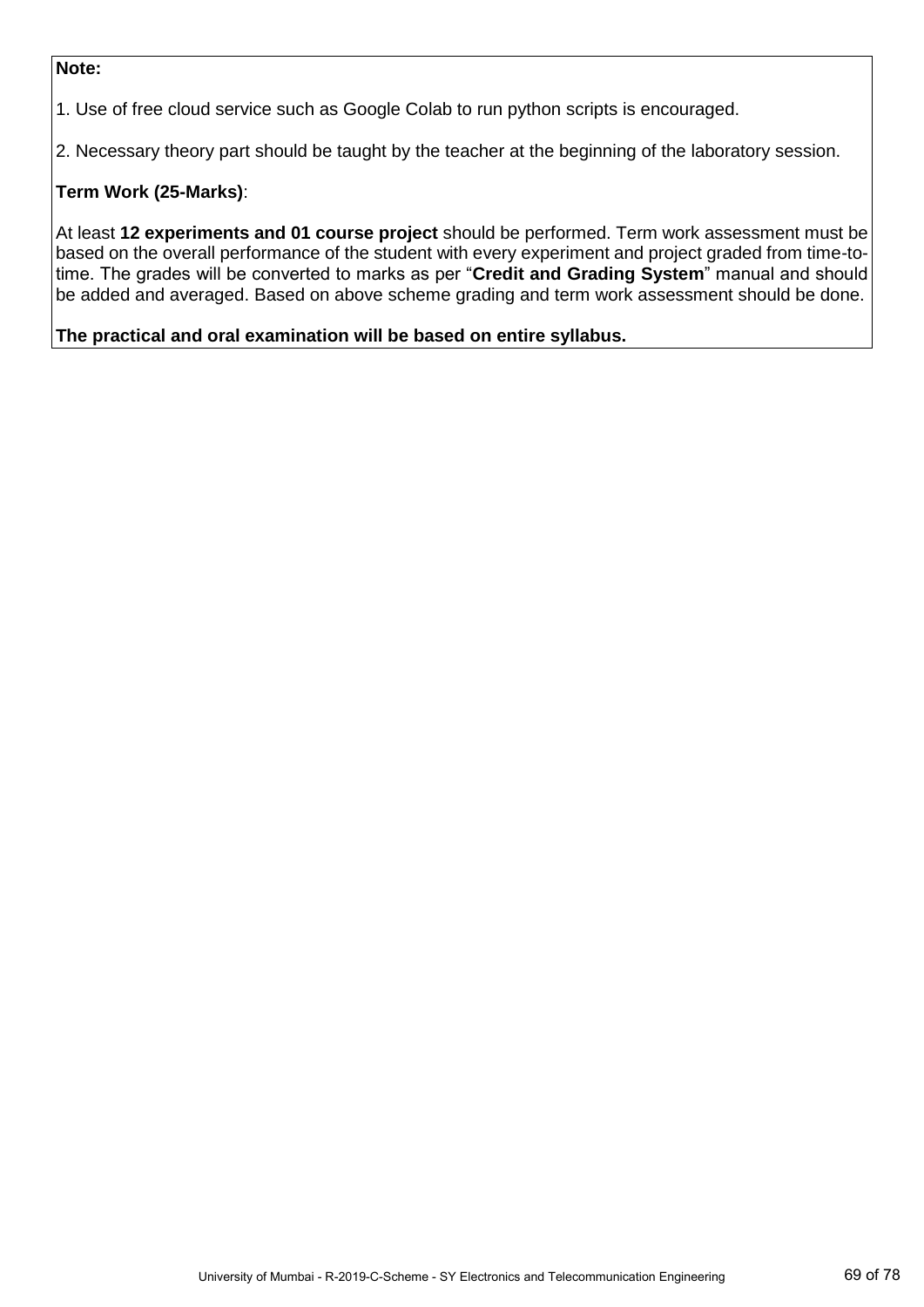| <b>Course</b><br>Code             | <b>Course Name</b> |               | <b>Teaching Scheme</b> |                 | <b>Credits Assigned</b> |                  |                 |       |
|-----------------------------------|--------------------|---------------|------------------------|-----------------|-------------------------|------------------|-----------------|-------|
|                                   |                    |               | (Hrs.)                 |                 |                         |                  |                 |       |
| <b>Practical</b><br><b>Theory</b> |                    |               |                        | <b>Tutorial</b> | <b>Theory</b>           | <b>Practical</b> | <b>Tutorial</b> | Total |
| <b>ECM401</b>                     | Mini Project 1B    | $\sim$ $\sim$ | 04 <sup>⁵</sup>        | $\sim$ $\sim$   | $\sim$ $\sim$           |                  | $\sim$ $\sim$   | ◠     |

| <b>Course</b><br>Code | <b>Course Name</b> |       |                            | <b>Theory Marks</b>                          | <b>Examination Scheme</b> | <b>Term</b><br><b>Work</b> | <b>Practical</b> | <b>Total</b> |
|-----------------------|--------------------|-------|----------------------------|----------------------------------------------|---------------------------|----------------------------|------------------|--------------|
|                       |                    |       | <b>Internal assessment</b> |                                              |                           |                            | <b>And Oral</b>  |              |
|                       |                    | Test1 | Test <sub>2</sub>          | Avg. Of<br>Test1<br>and<br>Test <sub>2</sub> | Sem.<br><b>Exam</b>       |                            |                  |              |
| <b>ECM401</b>         | Mini Project 1B    | --    |                            | $ -$                                         | --                        | 25                         | 25               | 50           |

\$ Indicates work load of a learner (Not Faculty) for Mini Project 1A. Faculty Load: 1 hour per week per four groups.

## **Objectives**

- 1. To acquaint with the process of identifying the needs and converting it into the problem.
- 2. To familiarize the process of solving the problem in a group.
- 3. To acquaint with the process of applying basic engineering fundamentals to attempt solutions to the problems.
- 4. To inculcate the process of self-learning and research.

**Outcome:** At the end of the course learners will be able to…

- 1. Identify problems based on societal /research needs.
- 2. Apply Knowledge and skill to solve societal problems in a group.
- 3. Develop interpersonal skills to work as member of a group or leader.
- 4. Draw the proper inferences from available results through theoretical/ experimental/simulations.
- 5. Analyse the impact of solutions in societal and environmental context for sustainable development.
- 6. Use standard norms of engineering practices
- 7. Excel in written and oral communication.
- 8. Demonstrate capabilities of self-learning in a group, which leads to life long learning.
- 9. Demonstrate project management principles during project work.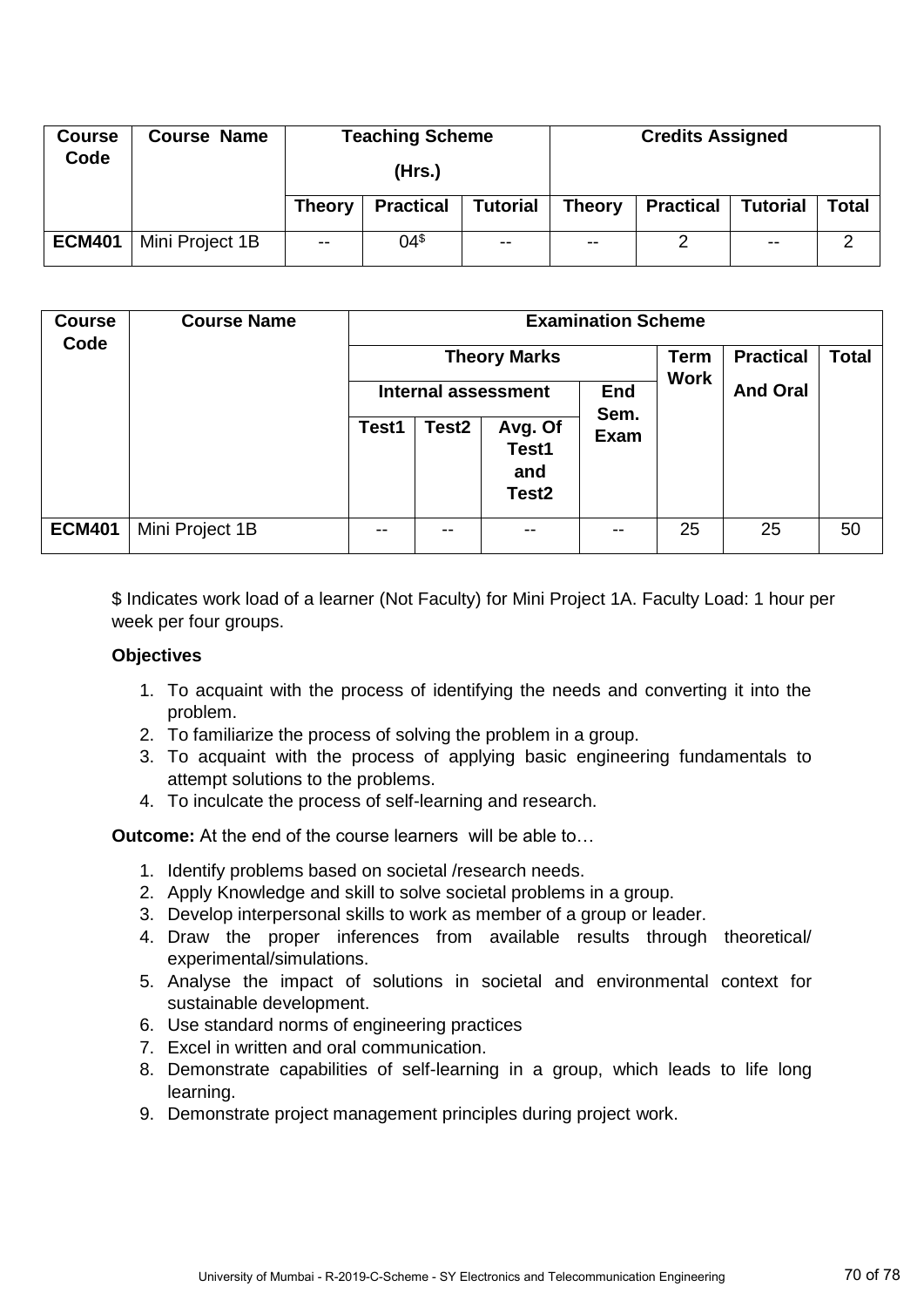## **Guidelines for Mini Project**

- Students shall form a group of 3 to 4 students, while forming a group shall not be allowed less than three or more than four students, as it is a group activity.
- Students should do survey and identify needs, which shall be converted into problem statement for mini project in consultation with faculty supervisor/head of department/internal committee of faculties.
- Students shall submit implementation plan in the form of Gantt/PERT/CPM chart, which will cover weekly activity of mini project.
- A log book to be prepared by each group, wherein group can record weekly work progress, guide/supervisor can verify and record notes/comments.
- Faculty supervisor may give inputs to students during mini project activity; however, focus shall be on self-learning.
- Students in a group shall understand problem effectively, propose multiple solution and select best possible solution in consultation with guide/ supervisor.
- Students shall convert the best solution into working model using various components of their domain areas and demonstrate.
- The solution to be validated with proper justification and report to be compiled in standard format of University of Mumbai.
- With the focus on the self-learning, innovation, addressing societal problems and entrepreneurship quality development within the students through the Mini Projects, it is preferable that a single project of appropriate level and quality to be carried out in two semesters by all the groups of the students. i.e. Mini Project 1 in semester III and IV. Similarly, Mini Project 2 in semesters V and VI.
- However, based on the individual students or group capability, with the mentor's recommendations, if the proposed Mini Project adhering to the qualitative aspects mentioned above gets completed in odd semester, then that group can be allowed to work on the extension of the Mini Project with suitable improvements/modifications or a completely new project idea in even semester. This policy can be adopted on case by case basis.

# **Guidelines for Assessment of Mini Project:**

### **Term Work**

- The review/ progress monitoring committee shall be constituted by head of departments of each institute. The progress of mini project to be evaluated on continuous basis, minimum two reviews in each semester.
- In continuous assessment focus shall also be on each individual student, assessment based on individual's contribution in group activity, their understanding and response to questions.
- Distribution of Term work marks for both semesters shall be as below;
	- o Marks awarded by guide/supervisor based on log book : 10
		- o Marks awarded by review committee : 10
		- o Quality of Project report : 05

**Review/progress monitoring committee may consider following points for assessment based on either one year or half year project as mentioned in general guidelines.**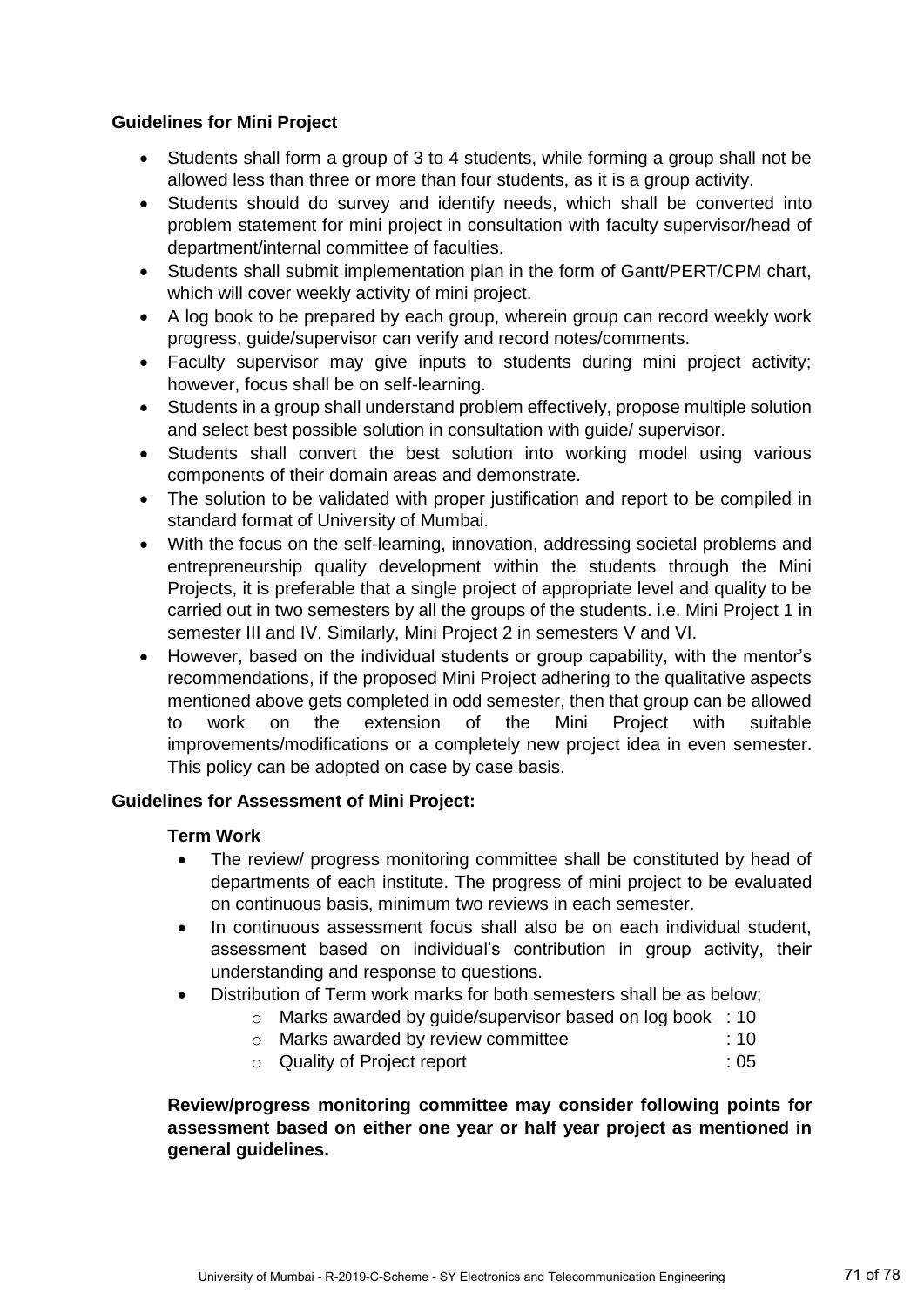## **One-year project:**

- In first semester entire theoretical solution shall be ready, including components/system selection and cost analysis. Two reviews will be conducted based on presentation given by students group.
	- First shall be for finalisation of problem
	- Second shall be on finalisation of proposed solution of problem.
- In second semester expected work shall be procurement of component's/systems, building of working prototype, testing and validation of results based on work completed in an earlier semester.
	- First review is based on readiness of building working prototype to be conducted.
	- **Second review shall be based on poster presentation cum** demonstration of working model in last month of the said semester.

## **Half-year project:**

- In this case in one semester students' group shall complete project in all aspects including,
	- o Identification of need/problem
	- o Proposed final solution
	- o Procurement of components/systems
	- o Building prototype and testing
- Two reviews will be conducted for continuous assessment,
	- **First shall be for finalisation of problem and proposed solution**
	- **Second shall be for implementation and testing of solution.**

### **Assessment criteria of Mini Project.**

**Mini Project** shall be assessed based on following criteria;

- 1. Quality of survey/ need identification
- 2. Clarity of Problem definition based on need.
- 3. Innovativeness in solutions
- 4. Feasibility of proposed problem solutions and selection of best solution
- 5. Cost effectiveness
- 6. Societal impact
- 7. Innovativeness
- 8. Cost effectiveness and Societal impact
- 9. Full functioning of working model as per stated requirements
- 10. Effective use of skill sets
- 11. Effective use of standard engineering norms
- 12. Contribution of an individual's as member or leader
- 13. Clarity in written and oral communication
- In **one year, project**, first semester evaluation may be based on first six criteria's and remaining may be used for second semester evaluation of performance of students in mini project.
- In case of **half year project** all criteria's in generic may be considered for evaluation of performance of students in mini project.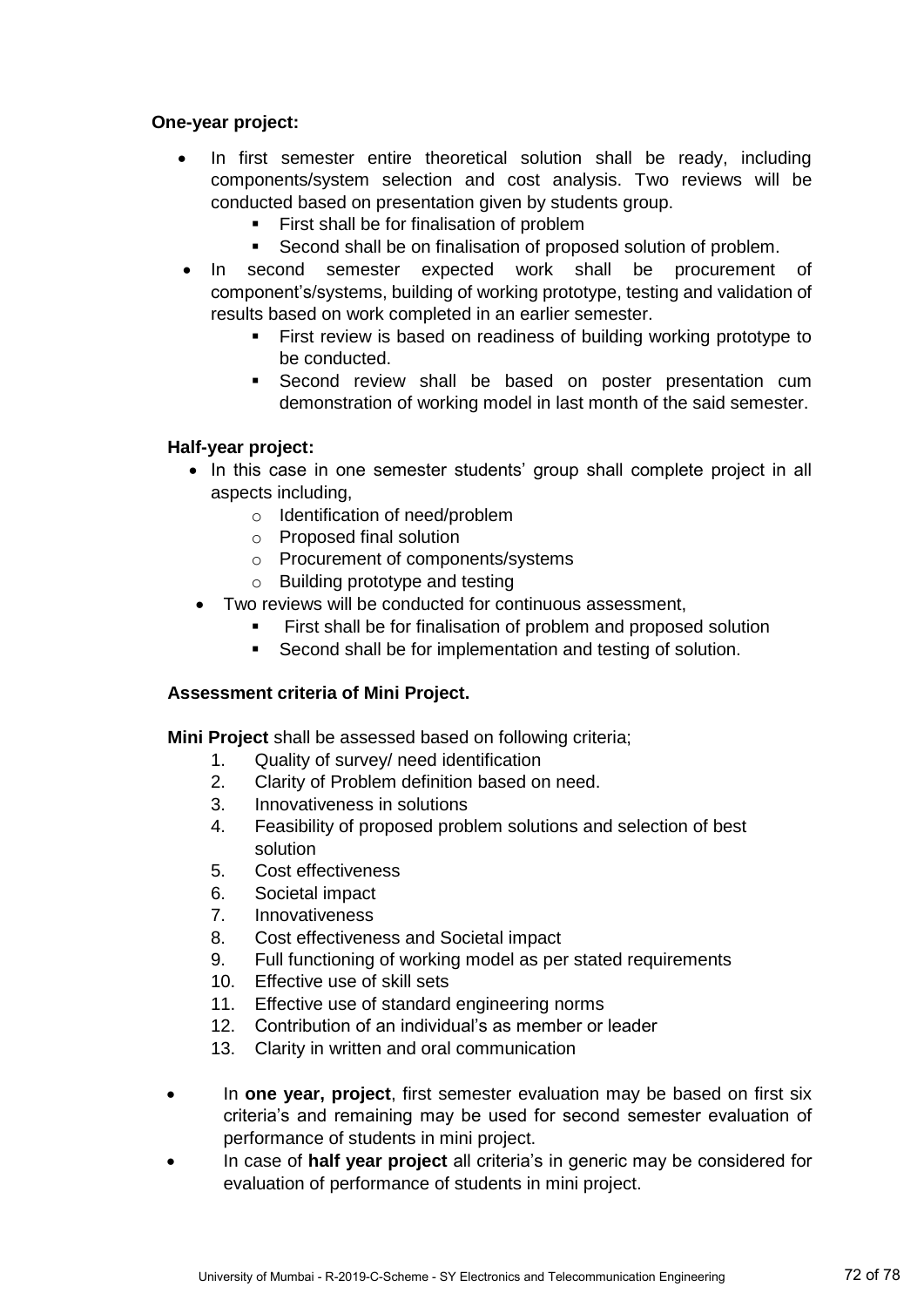### **Guidelines for Assessment of Mini Project Practical/Oral Examination:**

- Report should be prepared as per the guidelines issued by the University of Mumbai.
- Mini Project shall be assessed through a presentation and demonstration of working model by the student project group to a panel of Internal and External Examiners preferably from industry or research organisations having experience of more than five years approved by head of Institution.
- Students shall be motivated to publish a paper based on the work in Conferences/students competitions.

**Mini Project** shall be assessed based on following points;

- 1. Quality of problem and Clarity
- 2. Innovativeness in solutions
- 3. Cost effectiveness and Societal impact
- 4. Full functioning of working model as per stated requirements
- 5. Effective use of skill sets
- 6. Effective use of standard engineering norms
- 7. Contribution of an individual's as member or leader
- 8. Clarity in written and oral communication

**NOTE: For Electronics & Telecommunication Engineering we recommend following syllabus for Mini-Project 1B, in case it is halfyear project.**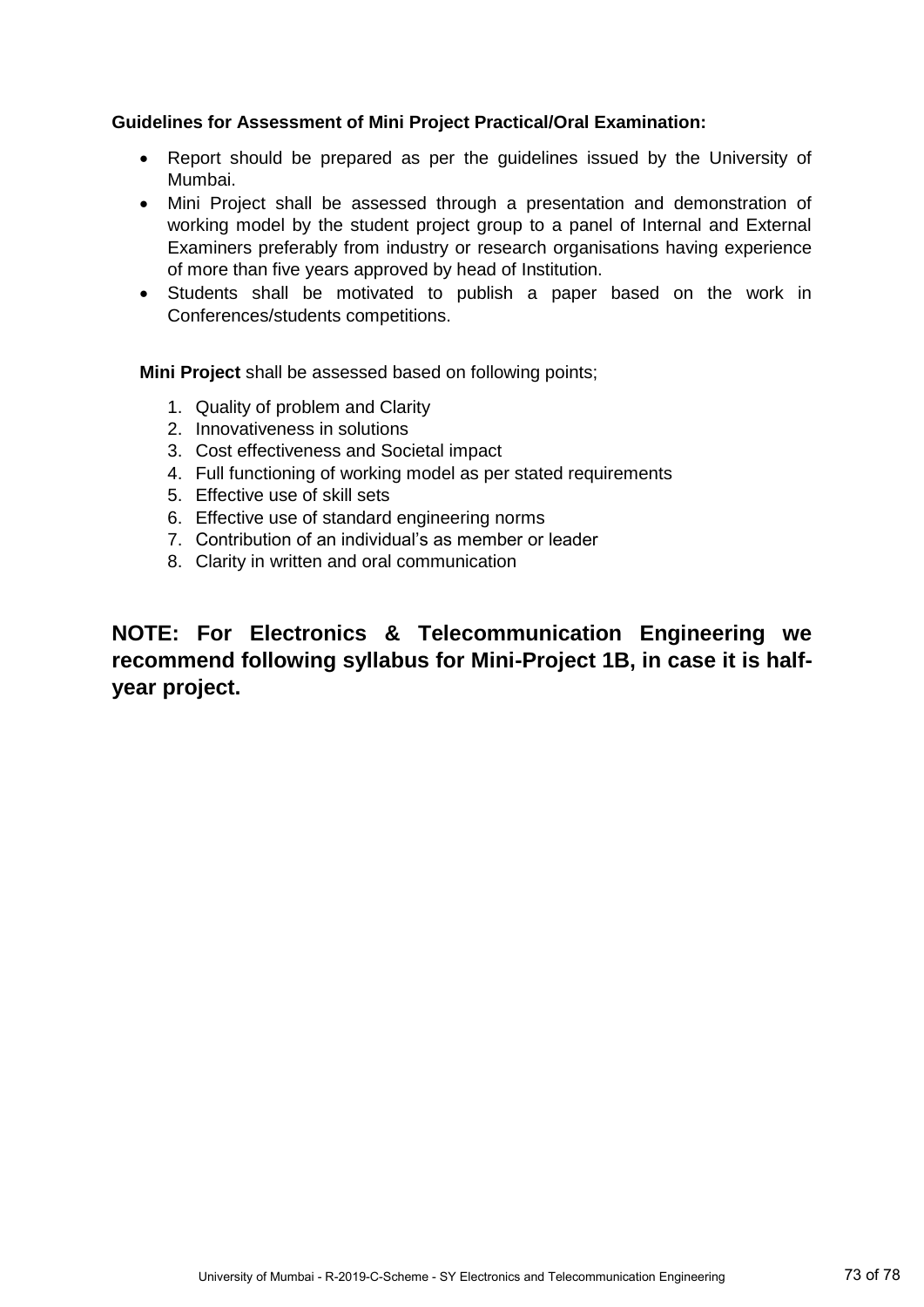| <b>Subject</b><br>Code | <b>Subject</b><br><b>Name</b> | <b>Teaching Scheme</b><br>(Hrs.) |                  |          | <b>Credits Assigned</b> |                  |                 |              |
|------------------------|-------------------------------|----------------------------------|------------------|----------|-------------------------|------------------|-----------------|--------------|
|                        |                               | <b>Theory</b>                    | <b>Practical</b> | Tutorial | <b>Theory</b>           | <b>Practical</b> | <b>Tutorial</b> | <b>Total</b> |
| <b>ECM401</b>          | Mini-Project                  |                                  | 04 <sup></sup>   | --       | --                      | 02               | $- -$           | 02           |
|                        | 1B: Arduino                   |                                  |                  |          |                         |                  |                 |              |
|                        | & Raspberry                   |                                  |                  |          |                         |                  |                 |              |
|                        | Pi based                      |                                  |                  |          |                         |                  |                 |              |
|                        | Projects                      |                                  |                  |          |                         |                  |                 |              |

| <b>Subject</b> | <b>Subject</b> | <b>Examination Scheme</b>  |        |                   |             |             |                  |              |  |
|----------------|----------------|----------------------------|--------|-------------------|-------------|-------------|------------------|--------------|--|
| Code           | <b>Name</b>    | <b>Theory Marks</b>        |        |                   |             | Term        | <b>Practical</b> | <b>Total</b> |  |
|                |                | <b>Internal assessment</b> |        |                   | <b>End</b>  | <b>Work</b> | and Oral         |              |  |
|                |                | Test 1                     | Test 2 | Avg. Of           | Sem.        |             |                  |              |  |
|                |                |                            |        | <b>Test 1 and</b> | <b>Exam</b> |             |                  |              |  |
|                |                |                            |        | Test 2            |             |             |                  |              |  |
| <b>ECM401</b>  | Mini-Project   | $\blacksquare$             |        | ۰                 |             | 25          | 25               | 50           |  |
|                | 1B: Arduino    |                            |        |                   |             |             |                  |              |  |
|                | & Raspberry    |                            |        |                   |             |             |                  |              |  |
|                | Pi based       |                            |        |                   |             |             |                  |              |  |
|                | Projects       |                            |        |                   |             |             |                  |              |  |

\$ indicates work load of Learner (Not Faculty), for Mini Project 1B. Faculty Load: 1 hour per week per four groups.

#### **Course pre-requisite:**

- 1. ECM301 Mini-Project 1A
- 2. ECL304 C++ and Java Programming
- 3. ECC302 Electronic Devices and Circuit

#### **Course Objectives:**

- 1. To make students familiar with the basics of Electronics, Microcontroller, Arduino board, Raspberry Pi, Arduino IDE (Integrated Development Environment) and Python programming.
- 2. To familiarize the students with the programming and interfacing of different devices with Arduino and Raspberry Pi Board.
- 3. To increase students critical thinking ability and provide solutions to some real time problems.

# **Course Outcomes:**

After successful completion of the course student will be able to

- 1. Write basic codes for the Arduino board using the IDE for utilizing the onboard resources.
- 2. Apply the knowledge of interfacing different devices to the Arduino board to accomplish a given task.
- 3. Design Arduino based projects for a given problem.
- 4. Write code using python language using IDE for utilizing the onboard resources.
- 5. Apply the knowledge of interfacing different devices to raspberry Pi board to accomplish a given task.
- 6. Design Raspberry Pi based projects for a given problem.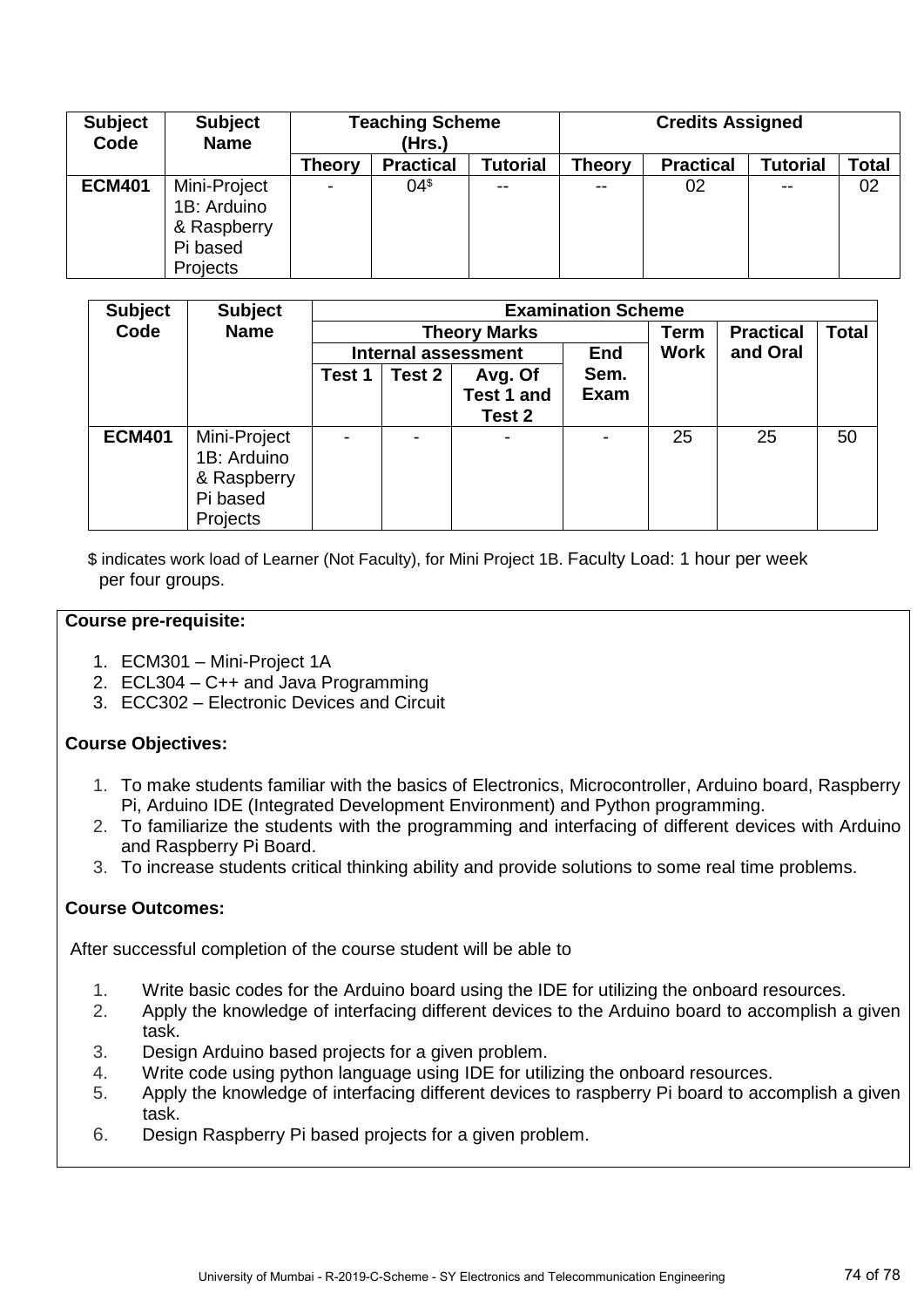| <b>Experiment</b>    | Unit           | <b>Section A: Arduino Board</b><br>Hrs.                                                                                                                                                                             |    |  |  |
|----------------------|----------------|---------------------------------------------------------------------------------------------------------------------------------------------------------------------------------------------------------------------|----|--|--|
| No.<br><b>EX.1.0</b> | No.            | <b>Introduction to Arduino Board</b>                                                                                                                                                                                | 02 |  |  |
|                      | 1.1            | Introduction to Arduino Uno board and integrated development environment                                                                                                                                            |    |  |  |
|                      |                | (IDE                                                                                                                                                                                                                |    |  |  |
|                      | $\mathbf{1}$   | Write the code for blinking the on board led with a specified delay                                                                                                                                                 |    |  |  |
|                      |                | Apparatus Requirement: Hardware: Arduino Board LED, Software: Arduino IDE Software.                                                                                                                                 |    |  |  |
| <b>EX.2.0</b>        |                | <b>GPIO (along with Analog pin) Programming</b>                                                                                                                                                                     | 04 |  |  |
|                      | 2.1            | Introduction to programming GPIO, Analog and PWM PINS.                                                                                                                                                              |    |  |  |
|                      | $\mathbf 1$    | Interface any Digital Sensors to the Arduino board and display sensor values<br>on serial Monitor.                                                                                                                  |    |  |  |
|                      | $\mathbf{2}$   | Interface any Analog sensor to the Arduino board and display sensor<br>values on serial Monitor.                                                                                                                    |    |  |  |
|                      | 3.             | Generate varying duty cycle PWM using Arduino.                                                                                                                                                                      |    |  |  |
| <b>EX.3.0</b>        |                | <b>Controlling output devices/Displaying</b>                                                                                                                                                                        | 04 |  |  |
|                      | 3.1            | Introduction to different sensor (Analog and Digital), Relays, Motors and<br>display.                                                                                                                               |    |  |  |
|                      | $\mathbf 1$    | Interface an Analog Sensors to the Arduino board and display sensor values<br>on LCD/TFT/Seven segment Display.                                                                                                     |    |  |  |
|                      | $\overline{2}$ | Interface a temperature sensor to Arduino and switch on a relay to operate<br>a fan if temperature exceeds given threshold. Also display the temperature<br>on any of the display device                            |    |  |  |
| <b>EX.4.0</b>        |                | <b>Interfacing Communication Devices and Cloud Networking</b>                                                                                                                                                       | 04 |  |  |
|                      | 4.1            | Introduction to Bluetooth, Zigbee, RFID and WIFI, specifications and<br>interfacing methods.                                                                                                                        |    |  |  |
|                      | $\mathbf{1}$   | Interface Wi-Fi /Bluetooth/GSM/Zigbee/RF module to Arduino and program it<br>to transfer sensor data wirelessly between two devices. Any two techniques<br>from the above-mentioned modules needs to be interfaced. |    |  |  |
| 5.0                  |                | <b>Sample Projects</b>                                                                                                                                                                                              | 10 |  |  |
|                      | 1.             | <b>Waste Management System</b>                                                                                                                                                                                      |    |  |  |
|                      | 2.             | <b>Smart City Solutions</b>                                                                                                                                                                                         |    |  |  |
|                      | 3.             | <b>Energy Monitoring Systems</b>                                                                                                                                                                                    |    |  |  |
|                      | 4.             | <b>Smart Classrooms and learning Solutions</b>                                                                                                                                                                      |    |  |  |
|                      | 5.             | <b>Home security systems</b>                                                                                                                                                                                        |    |  |  |
|                      | 6.             | <b>Smart Agriculture solutions</b>                                                                                                                                                                                  |    |  |  |
|                      | 7.             | <b>Healthcare solutions.</b>                                                                                                                                                                                        |    |  |  |
|                      | 8.             | <b>Industrial Applications</b>                                                                                                                                                                                      |    |  |  |
|                      | 9.             | <b>IoT Applications</b>                                                                                                                                                                                             |    |  |  |
|                      | 10.            | <b>Robotics</b>                                                                                                                                                                                                     |    |  |  |
|                      |                | Section 'A' Total Hrs.                                                                                                                                                                                              | 24 |  |  |

| <b>Experiment</b><br>No. | Unit<br>No. | Hrs.<br><b>Section B: Raspberry Pi</b>                                                                                                                                                                                                                                |    |  |  |  |
|--------------------------|-------------|-----------------------------------------------------------------------------------------------------------------------------------------------------------------------------------------------------------------------------------------------------------------------|----|--|--|--|
| <b>EX.1.0</b>            |             | <b>Introduction to Raspberry PI</b>                                                                                                                                                                                                                                   | 02 |  |  |  |
|                          | 1.1         | What is Raspberry PI? Downloading and Installation of NOOBS, First Power-<br>Up & Having a Look around, Introduction to the Shell and Staying updated.                                                                                                                |    |  |  |  |
|                          | 1           | Familiarization with Raspberry PI and perform necessary software<br>installation.<br>Apparatus Requirement: Hardware: Raspberry PI Board, Memory of 16GB, Power<br>adapter, Memory Writer.<br>Software: NOOBS, Raspbian OS, Win32 disk Imager, SD-Formatter software. |    |  |  |  |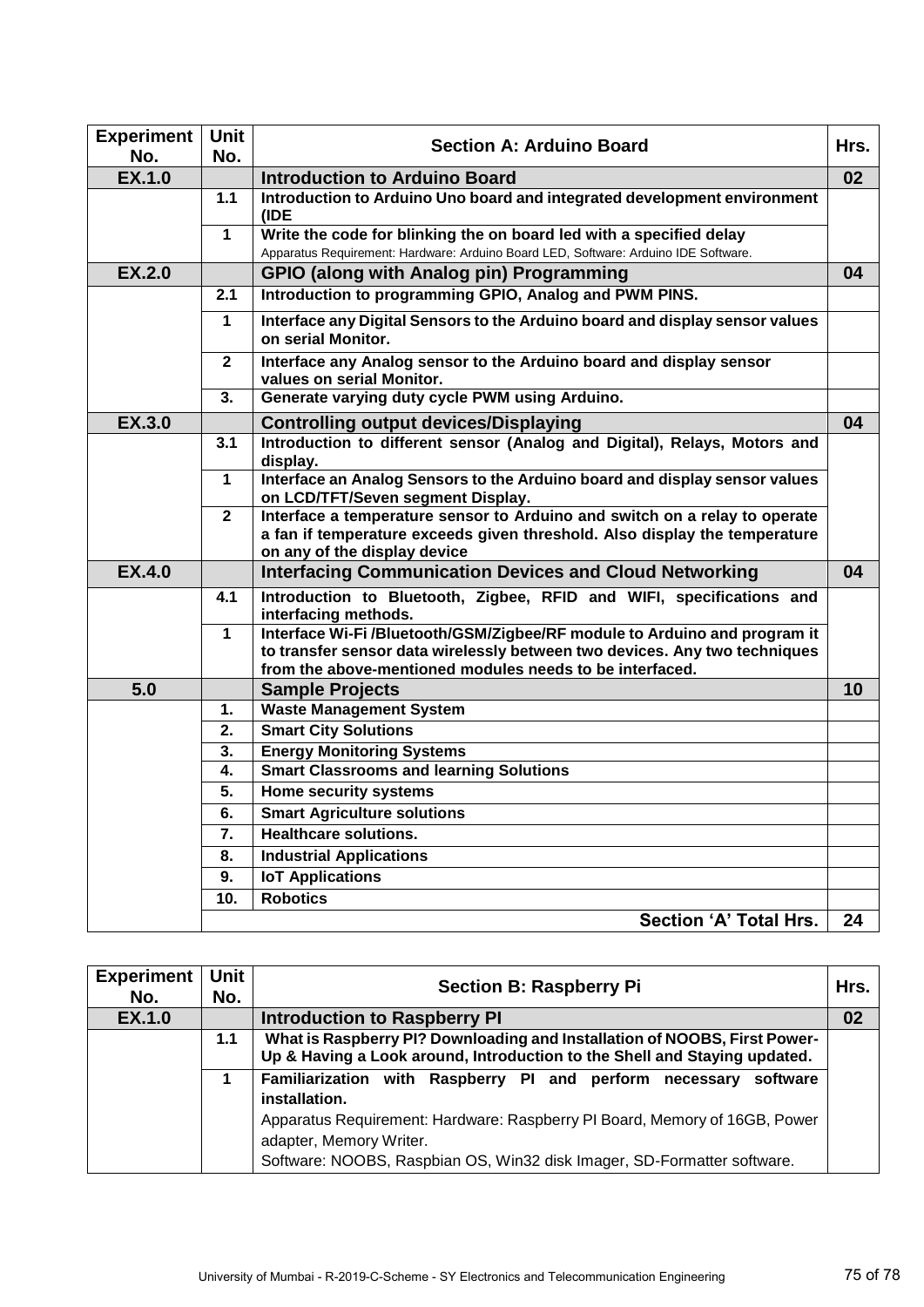| <b>EX.2.0</b> |                | Interfacing with Input / Output Devices using Python                                                                                 | 04 |
|---------------|----------------|--------------------------------------------------------------------------------------------------------------------------------------|----|
|               | 2.1            | Introduction to Python, Connecting to the outside World with GPIO.                                                                   |    |
|               | $\mathbf 1$    | To Interface LED/Buzzer with Raspberry PI and write a program to turn ON                                                             |    |
|               |                | LED for 1 sec after every 2 sec.<br>Apparatus Requirement: Raspberry PI with inbuilt Python Package, LED, Buzzer.                    |    |
|               | $\mathbf{2}$   | To interface Push Button / Digital Sensor (IR/LDR) with Raspberry PI and                                                             |    |
|               |                | write a program to turn ON LED when Push button is pressed or at sensor                                                              |    |
|               |                | detection.                                                                                                                           |    |
|               |                | Apparatus Requirement: Raspberry PI with inbuilt Python Package, Push Button<br>Switch, Digital Sensor (IR/LDR).                     |    |
|               | 3.             | To interface analog sensor using MCP 3008 analog to digital converter chip.                                                          |    |
|               |                | Apparatus Requirement: Raspberry PI with inbuilt Python Package, analog                                                              |    |
|               |                | sensor, MCP 3008 chip.                                                                                                               |    |
| <b>EX.3.0</b> |                | <b>Interfacing Temperature Sensor, Motors, Display Devices.</b>                                                                      | 04 |
|               | 3.1            | Introduction to Temperature sensor (Analog and Digital), Relays, Motors<br>(DC, Stepper) and Driver circuits.                        |    |
|               | $\mathbf 1$    | To interface DHT11 sensor with Raspberry PI and write a program to print                                                             |    |
|               |                | temperature and humidity readings.                                                                                                   |    |
|               |                | Apparatus Requirement: Raspberry PI with inbuilt Python Package, DTH11                                                               |    |
|               | $\overline{2}$ | Sensor.<br>To interface motor using relay with Raspberry PI and write a program to turn                                              |    |
|               |                | ON motor when push button is pressed.                                                                                                |    |
|               |                | Apparatus Requirement: Raspberry PI with inbuilt Python Package, Relays, Motor                                                       |    |
|               |                | Driver, Motors.                                                                                                                      |    |
|               | 3              | To interface OLED with Raspberry PI and write a program to print<br>temperature and humidity readings on it.                         |    |
|               |                | Apparatus Requirement: Raspberry PI with inbuilt Python Package, OLED display                                                        |    |
|               |                | device.                                                                                                                              |    |
| <b>EX.4.0</b> |                | <b>Interfacing Communication Devices and Cloud Networking</b>                                                                        | 04 |
|               | 4.1            | Introduction to Bluetooth, Zigbee, RFID and WIFI, specifications and<br>interfacing methods.                                         |    |
|               | $\mathbf{1}$   | To interface Bluetooth/Zigbee/RFID/WiFI with Raspberry PI and write a                                                                |    |
|               |                | data<br>program<br>to<br>send<br>sensor<br>to<br>smartphone<br>using                                                                 |    |
|               |                | Bluetooth/Zigbee/RFID/WIFI. (Any one can be used for performing)<br>Apparatus Requirement: Raspberry PI with inbuilt Python Package, |    |
|               |                | Bluetooth/Zigbee/RFID/WIFI.                                                                                                          |    |
|               | $\mathbf 2$    | Introduction to Cloud computing, different types cloud networks and                                                                  |    |
|               |                | interconnection using Raspberry PI                                                                                                   |    |
|               | 3              | Write a program on Raspberry PI to upload temperature and humidity data<br>from thingspeak cloud.                                    |    |
|               |                | Apparatus Requirement: Raspberry PI with inbuilt Python Package, Cloud                                                               |    |
|               |                | networks such as thingspeak (open source), AWS, Azure, etc. anyone can be used                                                       |    |
|               |                | for understanding purpose and building projects.                                                                                     |    |
| <b>EX.5.0</b> | 5.1            | <b>Understanding of Communication Protocols</b><br>Introduction to MQTT, IFTTT protocols and configuration steps.                    | 04 |
|               | $\mathbf{1}$   | Write a program on Raspberry PI to publish temperature data to MQTT                                                                  |    |
|               |                | broker                                                                                                                               |    |
|               | $\mathbf{2}$   | Write a program on Raspberry Pi to subscribe to MQTT broker for<br>temperature data and print it.                                    |    |
|               | 3              | <b>Configuration of Webserver using Raspberry PI.</b>                                                                                |    |
| 6.0           |                | <b>Sample Projects</b>                                                                                                               | 10 |
|               | 1.             | MQTT Based Raspberry Pi Home Automation: Controlling Raspberry Pi                                                                    |    |
|               |                | <b>GPIO using MQTT Cloud</b>                                                                                                         |    |
|               | 2.<br>3.       | License Plate Recognition using Raspberry Pi and OpenCV<br>Real Time Face Recognition with Raspberry Pi and OpenCV                   |    |
|               | 4.             | <b>Smart Garage Door Opener using Raspberry Pi</b>                                                                                   |    |
|               |                |                                                                                                                                      |    |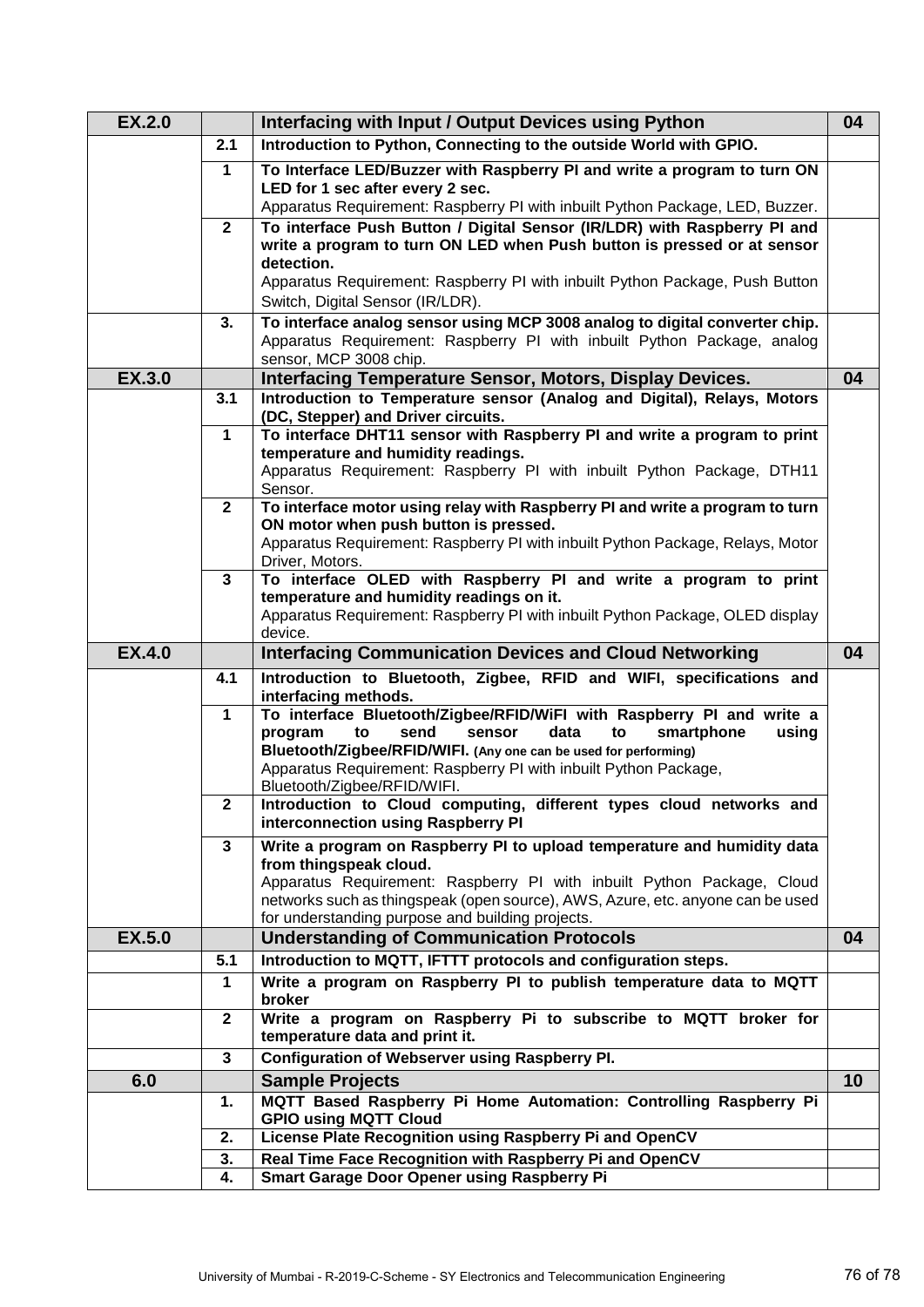| 5.  | Remote Controlled Car Using Raspberry Pi and Bluetooth                              |    |
|-----|-------------------------------------------------------------------------------------|----|
| 6.  | Fingerprint Sensor based door locking system using Raspberry Pi                     |    |
| 7.  | Raspberry Pi Ball Tracking Robot using Processing                                   |    |
| 8.  | Web Controlled Home Automation using Raspberry Pi                                   |    |
| 9.  | Line Follower Robot using Raspberry Pi                                              |    |
| 10. | Raspberry Pi based Smart Phone Controlled Home Automation                           |    |
| 11. | Web Controlled Raspberry Pi Surveillance Robotic Car                                |    |
| 12. | Raspberry Pi Based Weight Sensing Automatic Gate                                    |    |
| 13. | Raspberry Pi Emergency Light with Darkness and AC Power Line Off<br><b>Detector</b> |    |
| 14. | Detecting Colors using Raspberry Pi and Color Sensor TCS3200                        |    |
| 15. | Measure Distance using Raspberry Pi and HCSR04 Ultrasonic Sensor                    |    |
| 16. | Call and Text using Raspberry Pi and GSM Module                                     |    |
| 17. | Raspberry Pi Home Security System with Email Alert                                  |    |
| 18. | Raspberry Pi Based Obstacle Avoiding Robot using Ultrasonic Sensor                  |    |
| 19. | Web Controlled Notice Board using Raspberry Pi                                      |    |
| 20. | RF Remote Controlled LEDs Using Raspberry Pi                                        |    |
| 21. | <b>RFID and Raspberry Pi Based Attendance System</b>                                |    |
| 22. | Raspberry Pi Interactive Led-Mirror                                                 |    |
| 23. | <b>Garage Door monitor using Raspberry Pi</b>                                       |    |
| 24. | Raspberry Pi Digital Code Lock on Breadboard                                        |    |
| 25. | <b>Electronic Voting Machine using Raspberry Pi</b>                                 |    |
|     | Section 'B' Total Hrs.                                                              | 28 |
|     | Total $A + B$                                                                       | 52 |
|     |                                                                                     |    |

### **Reference Books:**

- 1. Simon Monk, "[Hacking Electronic: Learning Arduino and Raspberry Pi](http://amzn.to/2m0Ni53)", McGraw-Hill Education TAB; 2 edition (September 28, 2017)
- 2. Simon Monk, "Raspberry PI Cookbook Software and Hardware Problems and Solutions" O'Reilly 2<sup>nd</sup> Edition
- 3. Simon Monk, Programming the Raspberry Pi, 2nd Edition: Getting Started with Python" The McGraw Hill
- 4. "DK Workbooks: Raspberry Pi Project Workbook", DK Children; Workbook edition (March 7, 2017)
- 5. Donald Norris, "[Raspberry Pi Electronic Projects for Evil Genius](http://amzn.to/2CZX4g2)", McGraw-Hill Education TAB; 1 edition (May 20, 2016)

# **Software Tools:**

- 1. Raspbian OS:<https://www.raspberrypi.org/downloads/>
- 2. Win32 Disk Imager:<https://sourceforge.net/projects/win32diskimager/>
- 3. SD Card Formatter:<https://www.sdcard.org/downloads/formatter/>
- 4. Arduino IDE:<https://www.arduino.cc/en/main/software>

# **Online Repository:**

- 1. GitHub
- 2. NPTEL Videos on Raspberry Pi and Arduino Programming
- 3. https://www.electronicsforu.com/raspberry-pi-projects
- 4. https://circuitdigest.com/simple-raspberry-pi-projects-for-beginners
- 5. https://www.electronicshub.org/raspberry-pi-projects/